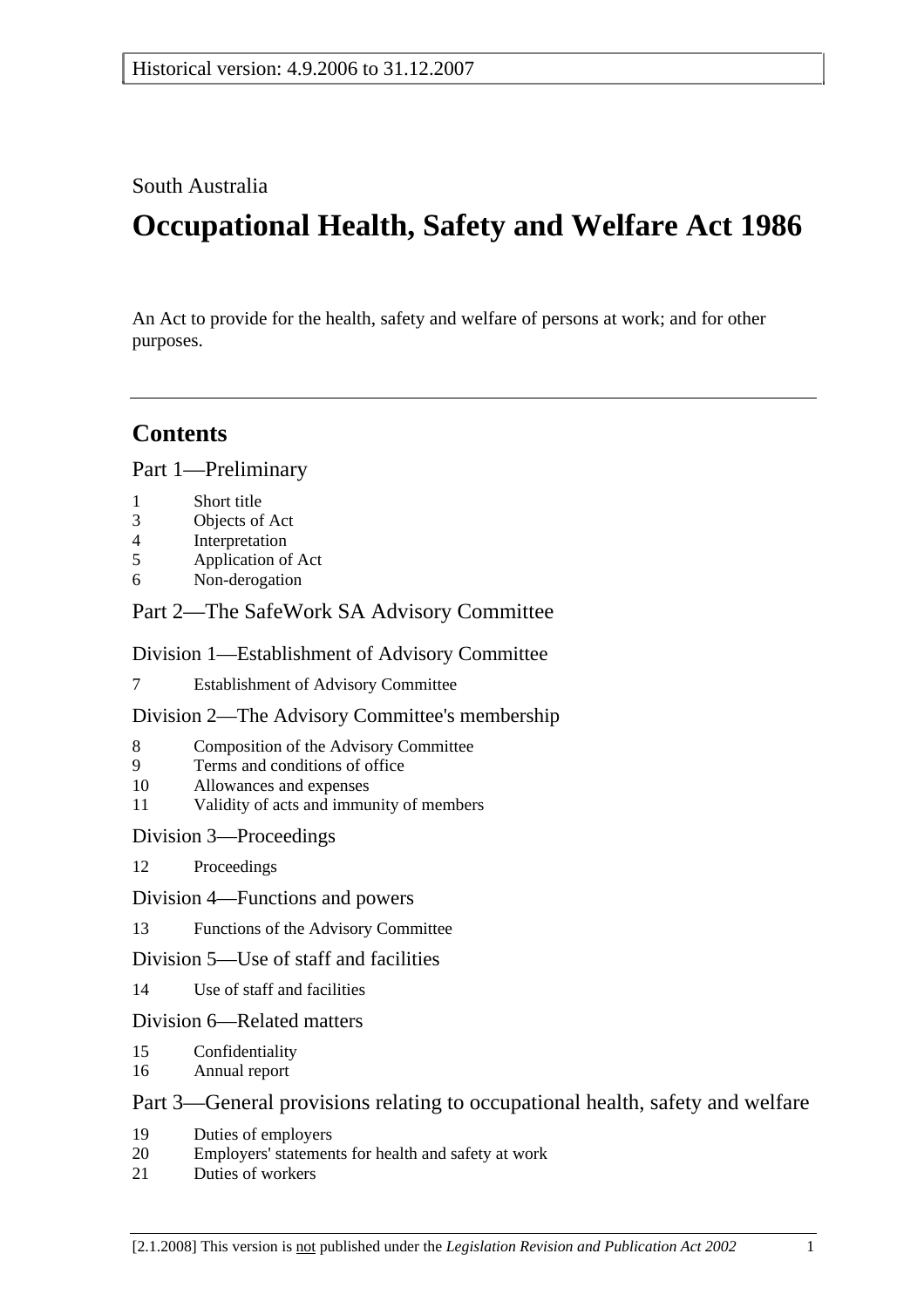- 22 Duties of employers and self-employed persons
- 23 Duties of occupiers
- 23A Duties of designers and owners of buildings
- 24 Duties of manufacturers etc
- 24A Duties of owners of plant
- 25 Duties applicable to all persons

## Part 4—Health and safety representatives and committees

## Division 1—Preliminary

26 Preliminary

## Division 2—Appointment of health and safety representatives and committees

- 26A Interpretation
- 27 Health and safety representatives may represent groups
- 28 Election of health and safety representatives
- 29 Election of a deputy health and safety representative
- 30 Term of office of a health and safety representative
- 31 Health and safety committees

## Division 2A—Training

- 31A Training of health and safety representatives, deputies and committee members
- 31B Maintenance of pay and reimbursement of expenses
- 31C Guidelines

## Division 3—Functions of health and safety representatives and committees

- 32 Functions of health and safety representatives
- 33 Functions of health and safety committees
- 34 Responsibilities of employers

## Division 4—Resolution of health, safety or welfare issues

- 35 Default notices
- 36 Action where the health and safety of a worker is threatened
- 37 Attendance by inspector
- 37A Division not to derogate from other referrals to an inspector

## Part 5—Inspections

38 Powers of entry and inspection

## Part 6—Improvement notices and prohibition notices

- 39 Improvement notices
- 40 Prohibition notices
- 41 Notices to be displayed
- 42 Review of notices
- 43 Powers of committee on review
- 44 Worker's entitlement to pay while notice is in force
- 45 Action on default

## Part 7—Review committees

- 46 Review committees
- 47 Constitution of review committees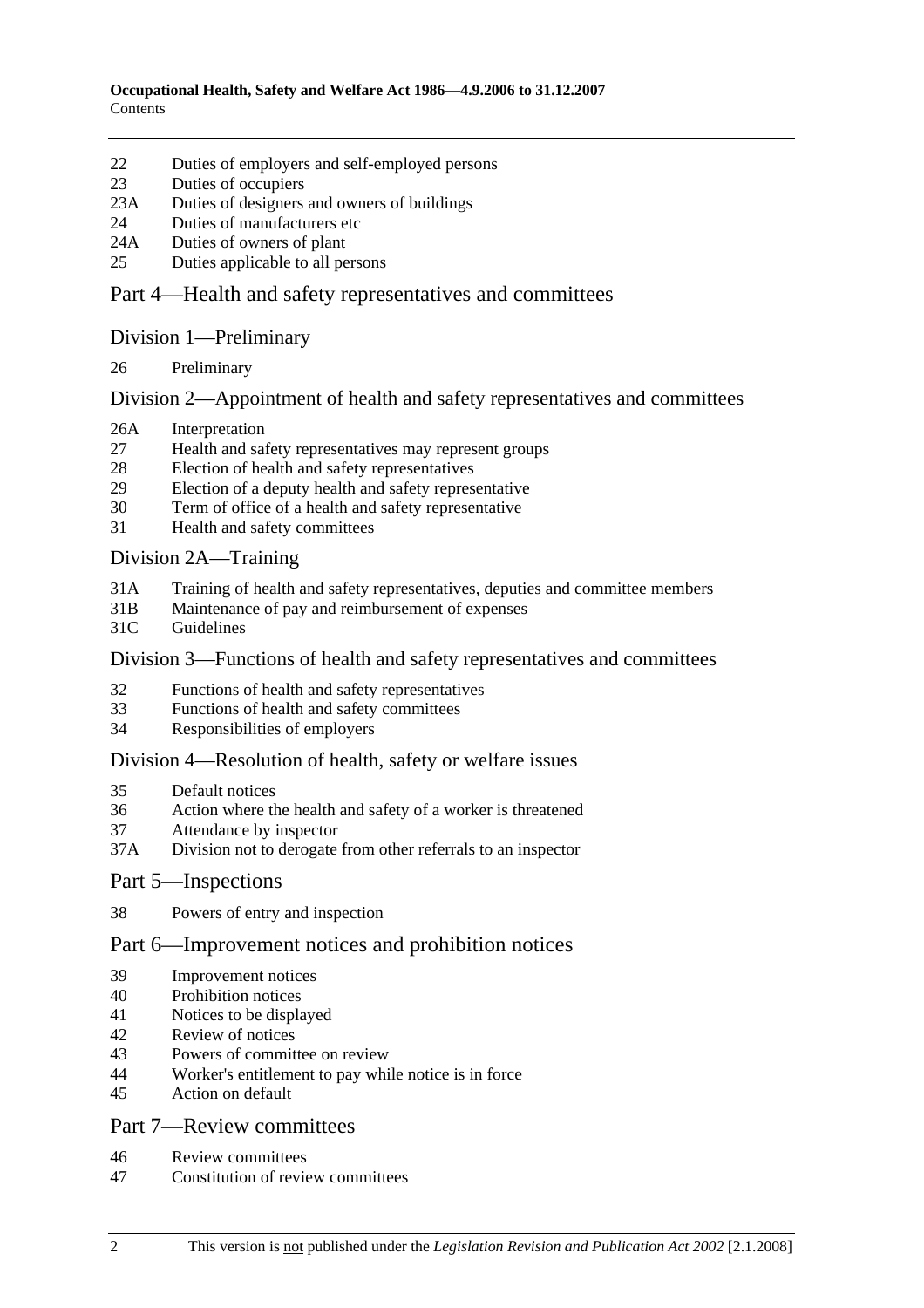- 48 Procedures of the committee
- 49 Appeals
- 50 Immunity of members

#### Part 8—Miscellaneous

- 51 Immunity of inspectors and officers
- 52 Inspector to produce certificate of authority
- 53 Delegation
- 54 Power to require information
- 54A Provision of information by WorkCover
- 55 Confidentiality
- 55A Inappropriate behaviour towards an employee
- 56 Discrimination against workers
- 57 Assignment of workers during a cessation of work
- 58 Offences
- 59 Aggravated offence
- 60 Continuing or repeated offences
- 60A Non-pecuniary penalties
- 61 Offences by bodies corporate
- 62 Health and safety in the public sector
- 63 Code of practice
- 63A Use of codes of practice in proceedings
- 64 Evidentiary provision
- 66 Modifications of regulations
- 67 Exemption from Act
- 67A Registration of employers
- 67B Portion of WorkCover levy to be used to improve occupational health and safety
- 67C Five-yearly reports
- 68 Consultation on regulations
- 69 Regulations

Schedule 1—Regulations

## Schedule 2—Extension of Act to specified plant

## Schedule 3—The Mining and Quarrying Occupational Health and Safety Committee

- 1 The Committee
- 2 Application of funds
- 3 Ministerial control

Legislative history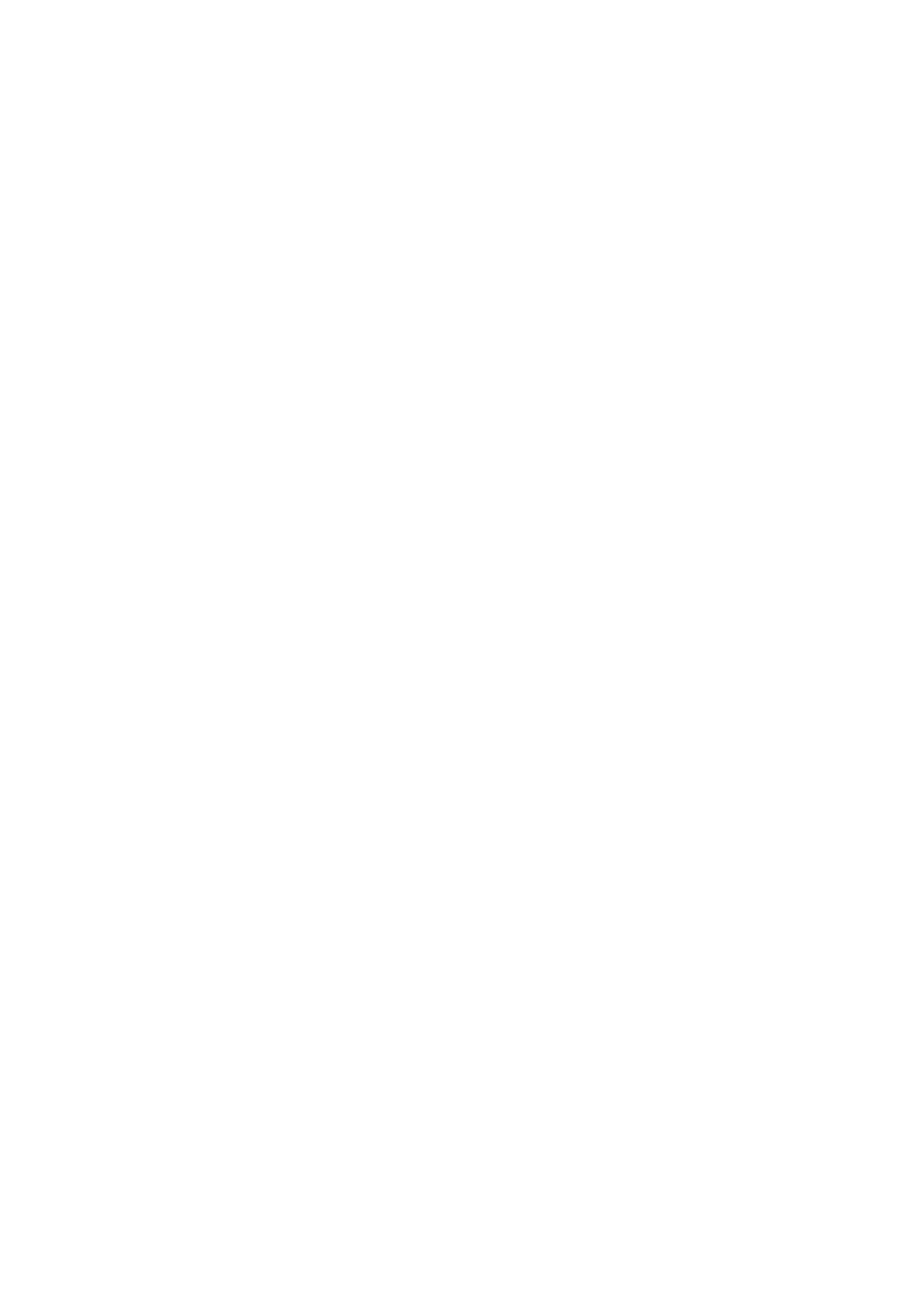## **The Parliament of South Australia enacts as follows:**

## **Part 1—Preliminary**

## **1—Short title**

This Act may be cited as the *Occupational Health, Safety and Welfare Act 1986*.

## **3—Objects of Act**

The chief objects of this Act are—

- (a) to secure the health, safety and welfare of persons at work; and
- (b) to eliminate, at their source, risks to the health, safety and welfare of persons at work; and
- (c) to protect the public against risks to health or safety arising out of or in connection with—
	- (i) the activities of persons at work; or
	- (ii) the use or operation of various types of plant;
- (d) to involve employees and employers in issues affecting occupational health, safety and welfare; and
- (e) to encourage registered associations to take a constructive role in promoting improvements in occupational health, safety and welfare practices and assisting employers and employees to achieve a healthier and safer working environment.

## **4—Interpretation**

(1) In this Act, unless the contrary intention appears—

*accident* means an unplanned occurrence or incident that causes or contributes to personal injury or damage to property;

*Advisory Committee* means the SafeWork SA Advisory Committee established under Part 2:

*appointed member* of the Advisory Committee means a member of the Advisory Committee appointed by the Governor;

*approved code of practice* means a code of practice approved by the Minister pursuant to section 63;

*business day* in relation to a particular workplace means any day on which work is normally carried out at the workplace;

*contract of service* means—

- (a) a contract under which one person is employed by another;
- (b) a contract of apprenticeship;
- (c) a contract, arrangement or understanding under which a person receives onthe-job training in a trade or vocation from another;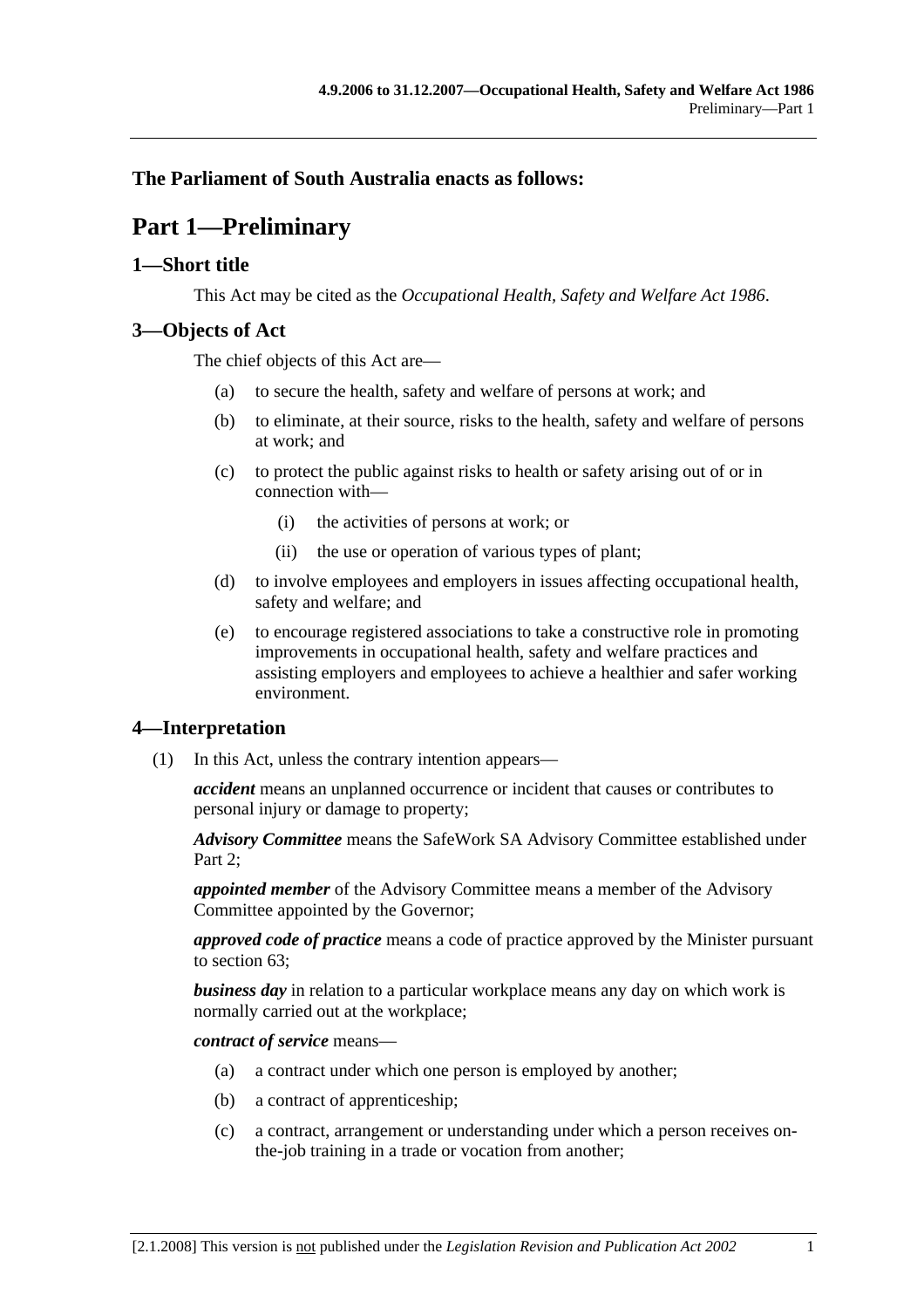*Department* means the administrative unit of the Minister to whom the administration of this Act is committed;

#### *the designated person* means—

- (a) in relation to mines to which the *Mines and Works Inspection Act 1920* applies—the Chief Inspector of Mines;
- (b) in relation to operations to which the *Petroleum Act 2000*, the *Petroleum (Submerged Lands) Act 1982* or the *Offshore Minerals Act 2000* applies—the Director-General of Mines and Energy;
- (c) in any other case—a public service employee authorised by the Minister to exercise the powers of the designated person under this Act;

*Director* means the person for the time being holding, or acting in, the position of Executive Director of that part of the Department that is directly involved in the administration and enforcement of this Act;

*employee* means a person who is employed under a contract of service or who works under a contract of service;

*employer* means a person by whom an employee is employed under a contract of service or for whom work is done by an employee under a contract of service;

*health and safety committee* means a health and safety committee established under Part 4;

*health and safety representative* means a health and safety representative elected in accordance with Part 4;

*Industrial Commission* means the Industrial Relations Commission of South Australia;

*Industrial Court* means the Industrial Relations Court of South Australia;

*inspector* means—

- (a) in relation to mines to which the *Mines and Works Inspection Act 1920* applies—an inspector of mines under that Act;
- (b) in relation to operations to which the *Petroleum Act 2000* applies—an authorised officer under that Act;
- (c) in relation to operations to which the *Petroleum (Submerged Lands) Act 1982* applies—an inspector under that Act;
- (ca) in relation to operations to which the *Offshore Minerals Act 2000* applies—an inspector under that Act;
- (d) in any other case—a public service employee authorised by the Minister to exercise the powers of an inspector under this Act;

*metropolitan area* means the area comprised by—

- (a) Metropolitan Adelaide as defined in the Development Plan compiled under the *Development Act 1993*; and
- (b) the City of Adelaide and the Corporation of the Town of Gawler;

*occupier* in relation to a place means a person who has the management or control of the place;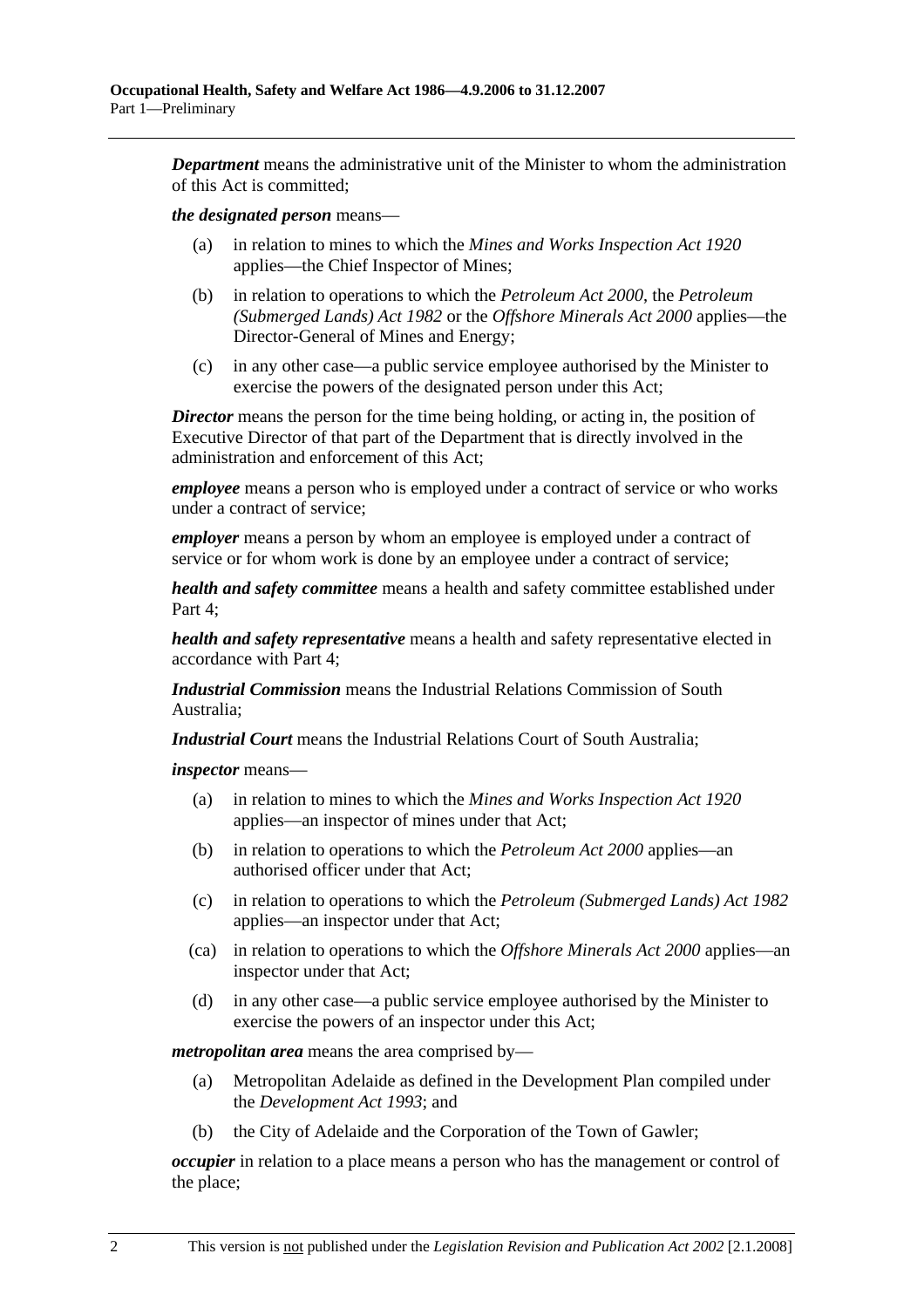*officer* in relation to a body corporate means—

- (a) a member of the governing body of the body corporate; or
- (b) an executive officer of the body corporate; or
- (c) a receiver or manager of any property of the body corporate; or
- (d) a liquidator;

*plant* includes—

- (a) any machinery, equipment, appliance, implement or tool;
- (b) without limiting the application of this Act to any plant used at work or at any workplace, any plant to which this Act extends by virtue of Schedule 2;
- (c) any component, fitting, connection, mounting or accessory used in or in conjunction with any of the above;

*record* means a record of any kind and includes a disk, tape or other article from which information is capable of being reproduced (with or without another article or device);

*registered association* means—

- (a) an association registered under the *Fair Work Act 1994* or the *Industrial Relations Act 1988* of the Commonwealth; or
- (b) the United Trades and Labor Council;

*review committee* means a review committee constituted under Part 7;

*safe* connotes safe from injury and risks to health;

*ship* includes a boat, vessel or craft;

*South Australian ship* means a ship—

- (a) that is registered in the State; or
- (b) that is owned or under charter by the Crown; or
- (c) that is owned or under charter by a body corporate or other person—
	- (i) whose principal office or place of business is in the State; or
	- (ii) whose principal office or place of business with respect to the control or management of the ship is in the State;

*substance* means any natural or artificial substance, whether in solid, liquid or gaseous form;

*WorkCover* means the WorkCover Corporation of South Australia;

*work group* means a group of employees constituted as a work group for the purposes of Part 4;

*work-related injury* means—

- (a) an injury, disease or disability; or
- (b) the loss or destruction of, or damage to, an artificial limb or other prosthesis or a medical or surgical aid or appliance; or
- (c) any death,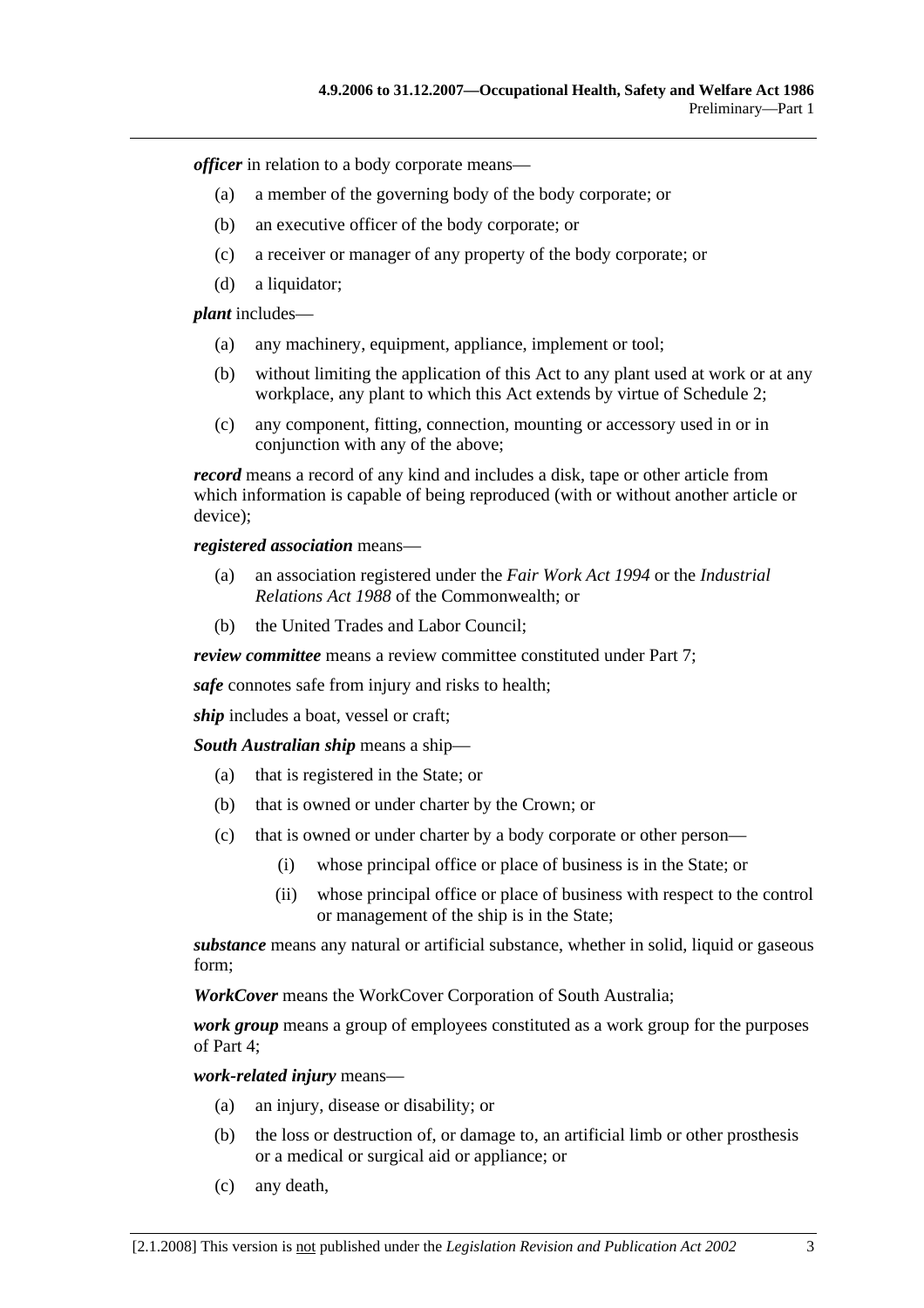that is attributable to work and includes the aggravation, exacerbation or recurrence of a prior work-related injury;

*workplace* means any place (including any aircraft, ship or vehicle) where an employee or self-employed person works and includes any place where such a person goes while at work.

- (2) For the purposes of this Act, where a person (*the contractor*) is engaged to perform work for another person (*the principal*) in the course of a trade or business carried on by the principal, the contractor, and any person employed or engaged by the contractor to carry out or to assist in carrying out the work, will be taken to be employed by the principal but the principal's duties under this Act in relation to them extend only to matters over which the principal has control or would have control but for some agreement to the contrary between the principal and the contractor.
- (3) For the purposes of this Act, where a person, in connection with a trade or business carried on by the employer, performs work for an employer gratuitously, the person will be taken to be employed by the employer.
- (4) The following matters are aspects of occupational health, safety and welfare:
	- (a) the general well-being of employees while at work;
	- (b) the prevention of work-related injuries and work-related fatalities;
	- (c) the investigation of the causes of work-related injuries and work-related fatalities;
	- (d) the rehabilitation and retraining of people who have suffered work-related injuries.
- (4a) The safe operation or use of any plant referred to in Schedule 2 will be taken to be an aspect of occupational health, safety and welfare.
- (5) For the purposes of this Act—

*Division 1 fine* means a fine not exceeding \$200 000;

*Division 2 fine* means a fine not exceeding \$100 000;

*Division 3 fine* means a fine not exceeding \$40 000;

*Division 4 fine* means a fine not exceeding \$30 000;

*Division 5 fine* means a fine not exceeding \$20 000;

*Division 6 fine* means a fine not exceeding \$10 000;

*Division 7 fine* means a fine not exceeding \$5 000.

## **5—Application of Act**

- (1) This Act or specified provisions of this Act do not apply in relation to—
	- (a) work or classes of work; or
	- (b) employees or classes of employees,

excluded by regulation from the application of this Act or specified provisions of this Act.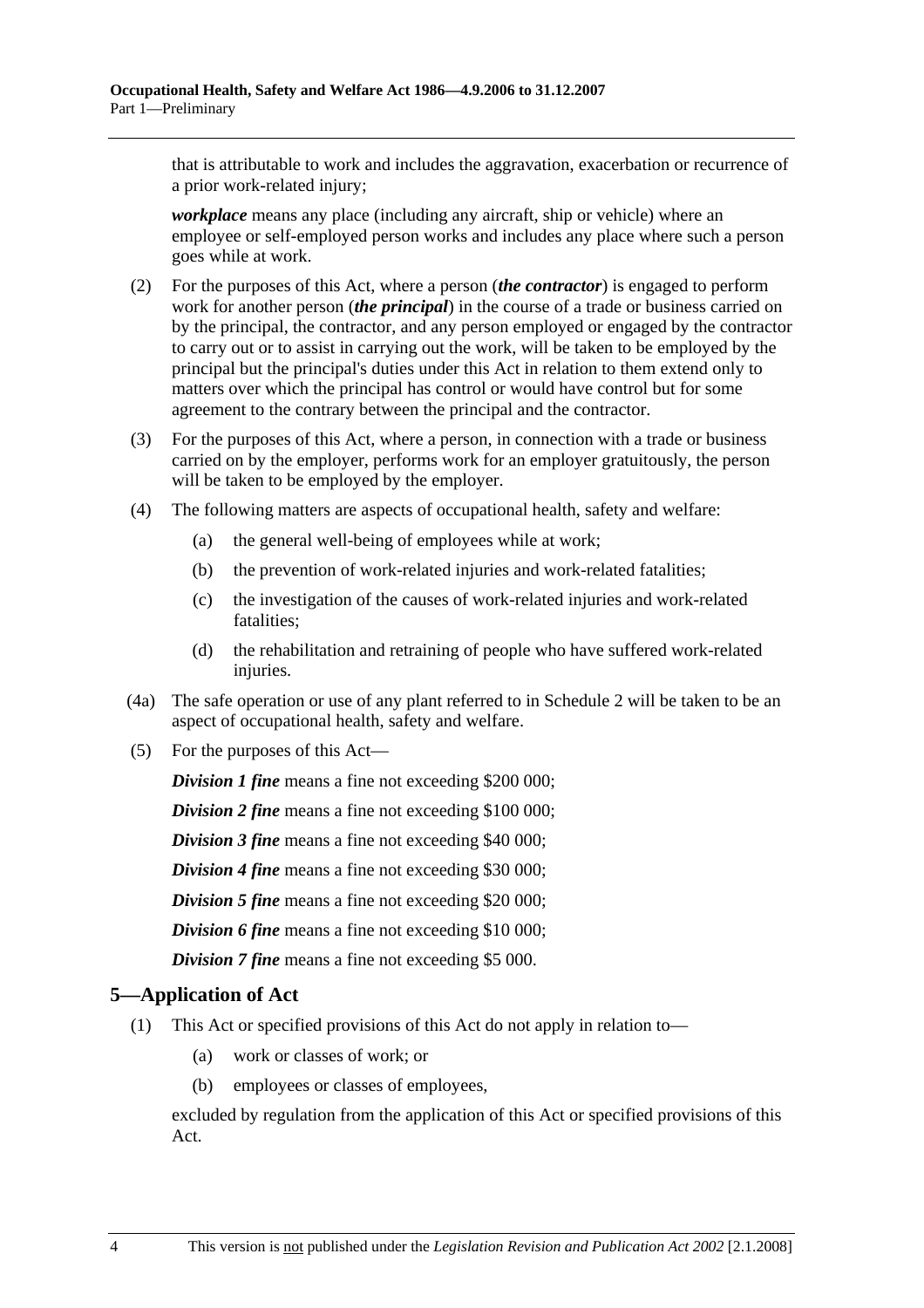- (2) Subject to any regulations made for the purposes of subsection (1), this Act applies in relation to work on a South Australian ship whether or not the ship is within the coastal waters of the State.
- (3) This Act binds the Crown in right of the State and also, so far as the legislative power of the State extends, in all its other capacities.

## **6—Non-derogation**

- (1) The provisions of this Act are in addition to and do not derogate from the provisions of any other Act.
- (2) The provisions of this Act do not limit or derogate from any civil right or remedy and compliance with this Act does not necessarily indicate that a common law duty of care has been satisfied.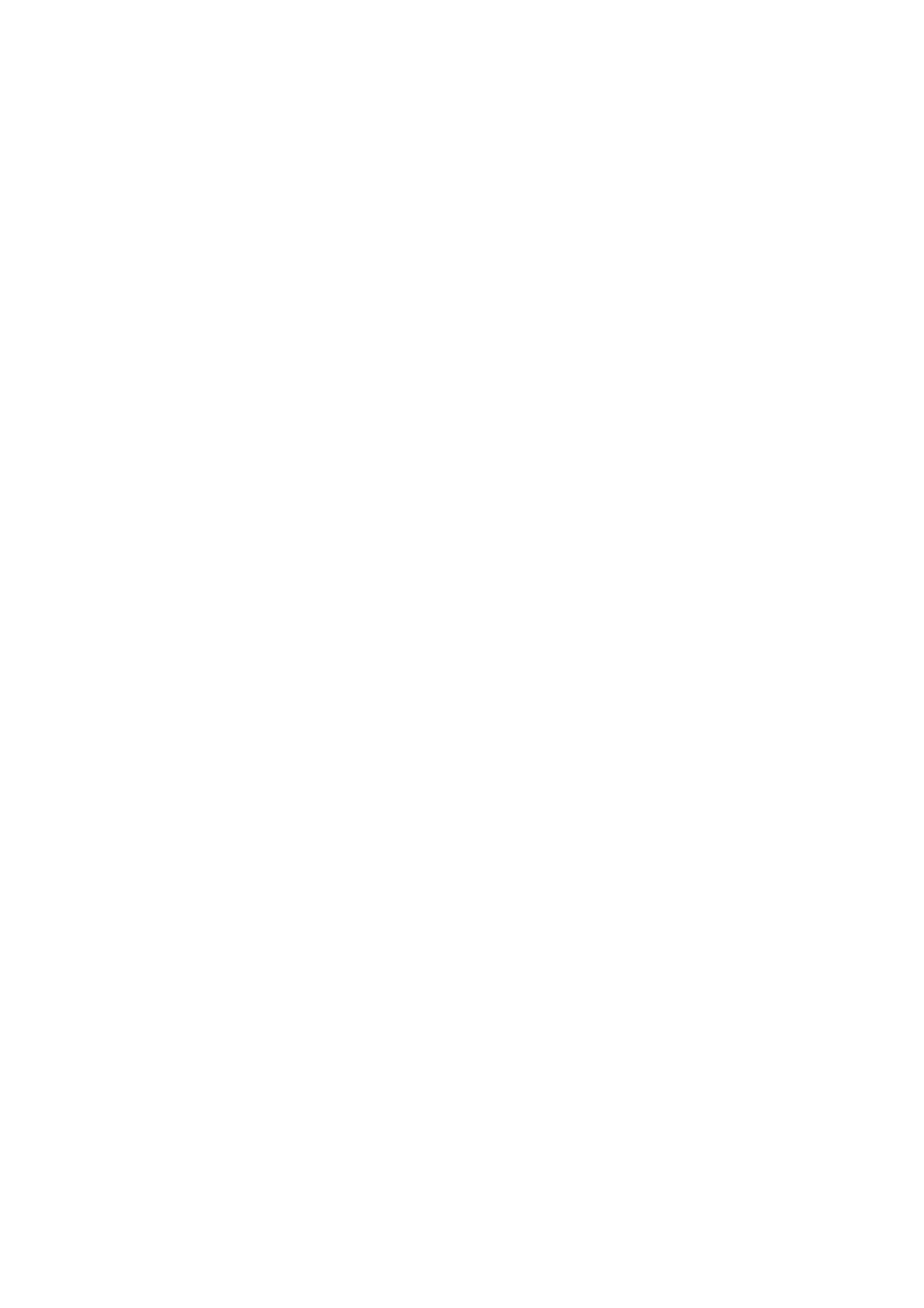## **Part 2—The SafeWork SA Advisory Committee**

## **Division 1—Establishment of Advisory Committee**

## **7—Establishment of Advisory Committee**

The *SafeWork SA Advisory Committee* is established.

## **Division 2—The Advisory Committee's membership**

## **8—Composition of the Advisory Committee**

- (1) The Advisory Committee consists of 11 members of whom—
	- (a) 9 will be appointed by the Governor and of these—
		- (i) 1 will be the presiding member appointed on the recommendation of the Minister; and
		- (ii) 4 will be persons who, in the opinion of the Minister, are suitable to represent the interests of employers (1 being a person considered by the Minister to be suitable to represent the interests of the public sector as an employer), appointed on the recommendation of the Minister after the Minister has consulted with Business SA, and with associations representing the interests of employers determined to be appropriate by the Minister; and
		- (iii) 4 will be persons who, in the opinion of the Minister, are suitable to represent the interests of employees (1 being a person considered by the Minister to be suitable to represent the interests of employees in the public sector), appointed on the recommendation of the Minister after the Minister has consulted with the United Trades and Labor Council, and with other associations representing the interests of employees determined to be appropriate by the Minister; and
	- (b) 1 will be the Director (*ex officio*); and
	- (c) 1 will be the Chief Executive of WorkCover (*ex officio*).
- (2) In proposing persons for appointment to the Advisory Committee, an organisation or association consulted under subsection (1) should seek to promote gender balance, and diversity, in the membership of the Advisory Committee.
- (3) Subject to subsection (4), the Minister may appoint a suitable person to be a deputy of a member of the Advisory Committee and to act as a member of the Advisory Committee during any period of absence of the member.
- (4) During the absence of the presiding member of the Advisory Committee, the Director will act in the position of the presiding member (and if the Director is unavailable then a member of the Advisory Committee appointed by the remaining members will act in the position of presiding member).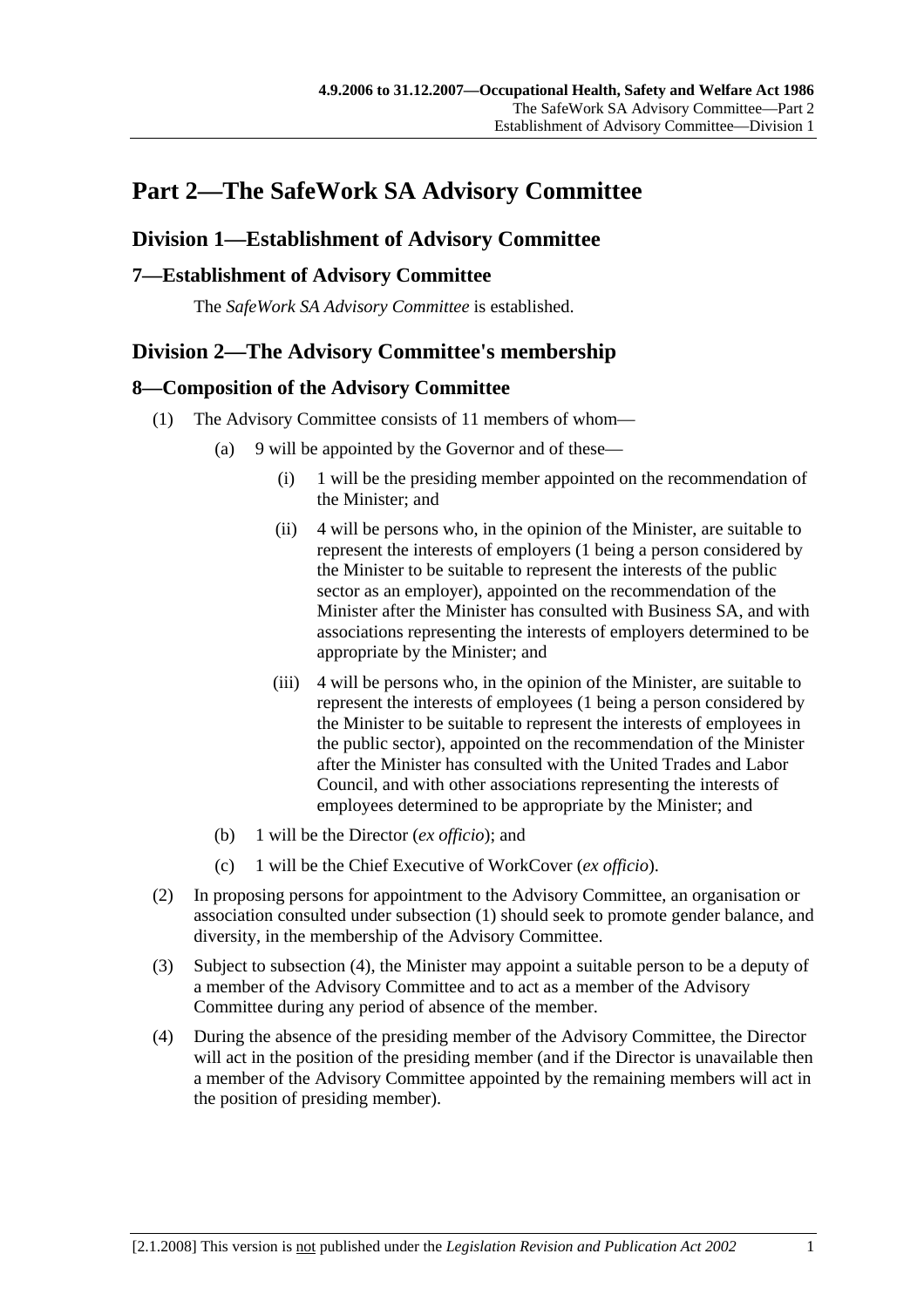#### **9—Terms and conditions of office**

- (1) An appointed member of the Advisory Committee will hold office on conditions, and for a term (not exceeding 3 years), determined by the Governor and, on the expiration of a term of appointment, is eligible for re-appointment.
- (2) The Governor may remove an appointed member from office for—
	- (a) breach of, or non-compliance with, a condition of appointment; or
	- (b) mental or physical incapacity to carry out duties of office satisfactorily; or
	- (c) neglect of duty; or
	- (d) dishonourable conduct.
- (3) The office of an appointed member becomes vacant if the member—
	- (a) dies; or
	- (b) completes a term of office and is not re-appointed; or
	- (c) resigns by written notice addressed to the Minister; or
	- (d) is found guilty of an indictable offence; or
	- (e) is found guilty of an offence against subsection (6); or
	- (f) is removed from office by the Governor under subsection (2).
- (4) On the office of an appointed member of the Advisory Committee becoming vacant, a person must be appointed, in accordance with this Act, to the vacant office.
- (5) The Minister must ensure that a vacant office is filled within 6 months after the vacancy occurs.
- (6) A member of the Advisory Committee who has a direct or indirect personal or pecuniary interest in a matter under consideration by the Advisory Committee—
	- (a) must, as soon as practicable after becoming aware of the interest, disclose the nature and extent of the interest to the Advisory Committee; and
	- (b) must not take part in a deliberation or decision of the Advisory Committee on the matter and must not be present at a meeting of the Advisory Committee when the matter is under consideration.

Maximum penalty: Division 5 fine or imprisonment for two years.

- (7) Subsection (6) operates subject to the qualification that a member of the Advisory Committee who has made a disclosure under that subsection may, with the permission of a majority of the members of the Advisory Committee who may vote on the matter, attend or remain at the meeting in order to ask or answer questions, or to provide any other information or material that may be relevant to the deliberations of the Advisory Committee, provided that the member then withdraws from the room and does not in any other way take part in any deliberations or vote on the matter.
- (8) The court by which a person is convicted of an offence against subsection (6) may, on the application of an interested person, make an order avoiding a contract to which the non-disclosure relates and for restitution of property passing under the contract.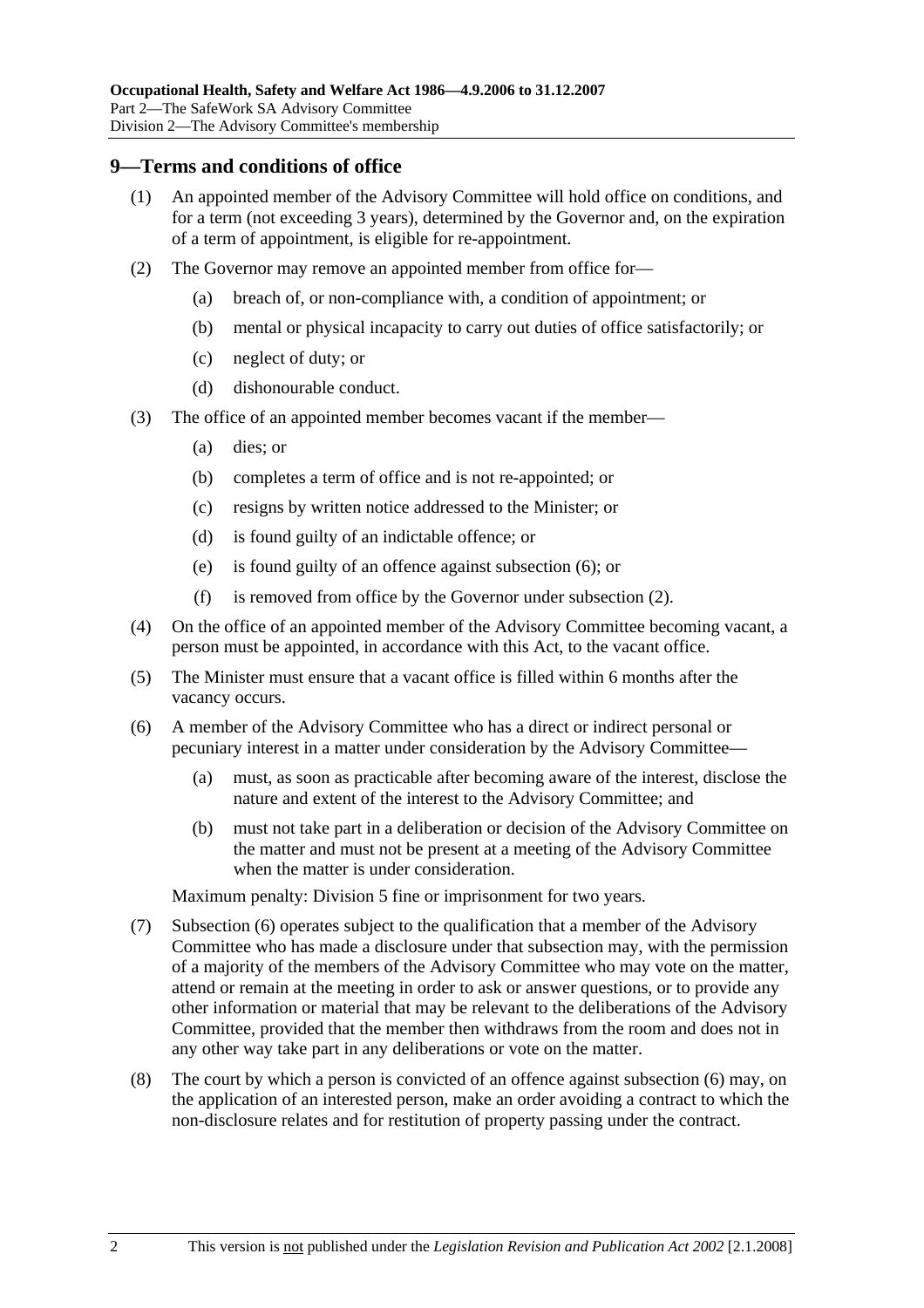## **10—Allowances and expenses**

- (1) An appointed member of the Advisory Committee is entitled to fees, allowances and expenses approved by the Governor.
- (2) The amount of any fees, allowances or expenses paid under subsection (1) will be recoverable from the Compensation Fund under the *Workers Rehabilitation and Compensation Act 1986* under a scheme established or approved by the Treasurer.

## **11—Validity of acts and immunity of members**

- (1) An act or proceeding of the Advisory Committee is not invalid by reason only of a vacancy in its membership or a defect in the appointment of a member.
- (2) No personal liability attaches to a member of the Advisory Committee for an act or omission by the member or the Advisory Committee in good faith in performance, exercise or discharge, or purported performance, exercise or discharge, of the member's or the Advisory Committee's functions, powers or duties under this Act.
- (3) A liability that would, but for subsection (2), lie against a member of the Advisory Committee will lie instead against the Crown.

## **Division 3—Proceedings**

## **12—Proceedings**

- (1) Six members of the Advisory Committee, of whom—
	- (a) 1 is the presiding member, or the Director acting in the absence of the presiding member (unless the Director is unavailable); and
	- (b) at least 2 are members appointed to represent the interests of employers; and
	- (c) at least 2 are members appointed to represent the interests of employees,

constitute a quorum of the Advisory Committee.

- (2) When a matter arises for decision at a meeting of the Advisory Committee—
	- (a) the members appointed to represent the interests of employers or employees will each have a deliberative vote; and
	- (b) if those deliberative votes are equal, the person presiding at the meeting does not have a casting vote.
- (3) The members of the Advisory Committee holding office under section 8(1)(b) and (c) do not have a vote on any matter arising for decision at a meeting of the Advisory Committee.
- (4) A decision carried by a majority of the votes cast under subsection  $(2)(a)$  is a decision of the Advisory Committee.
- (5) A telephone or video conference between members of the Advisory Committee constituted in accordance with procedures determined by the Advisory Committee will, for the purposes of this section, be taken to be a meeting of the Advisory Committee at which the participating members are present.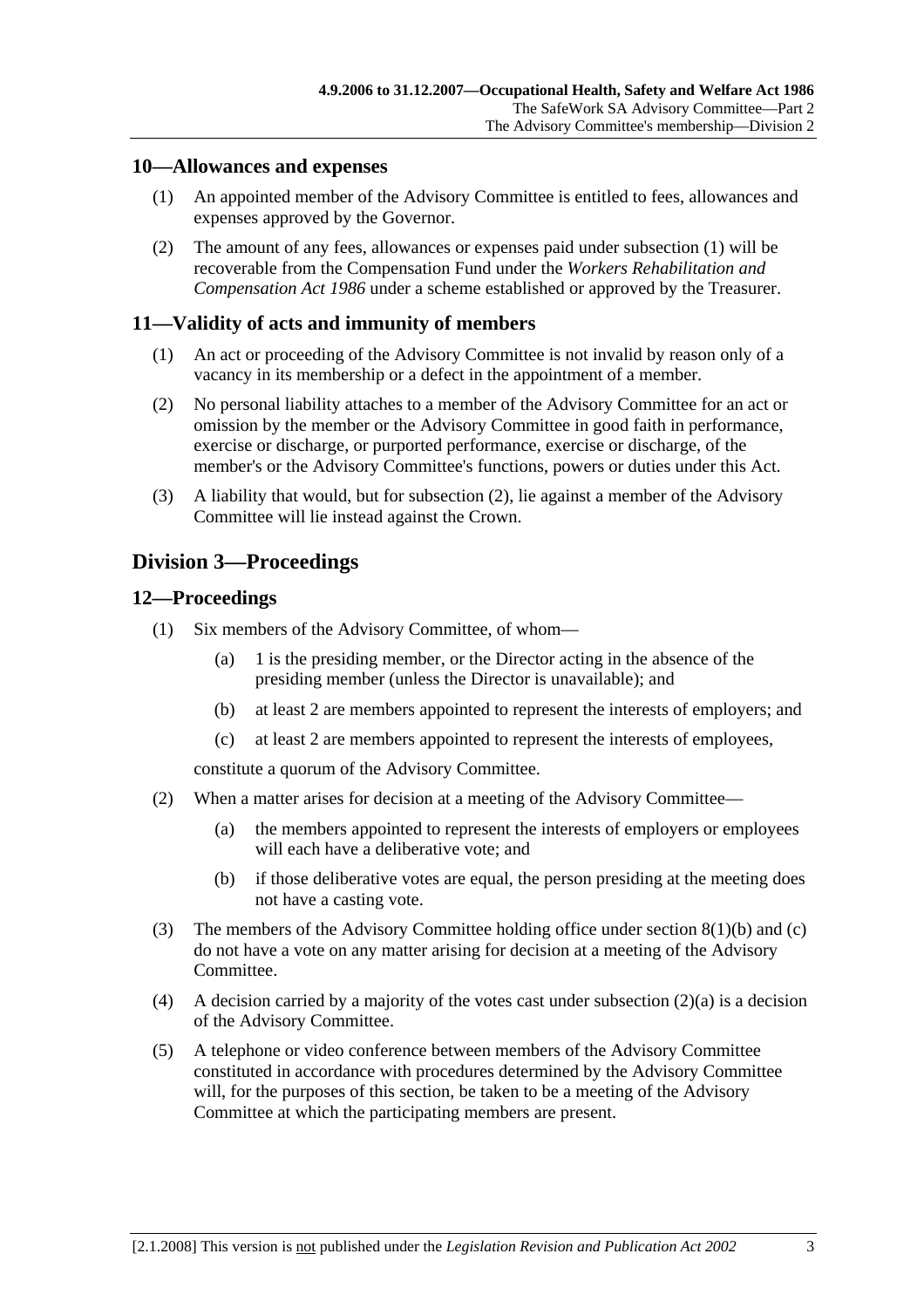- (6) A resolution of the Advisory Committee—
	- (a) of which notice was given to all members of the Advisory Committee in accordance with procedures determined by the Advisory Committee; and
	- (b) in which a majority of the members of the Advisory Committee who would be entitled to vote under subsection (2) if the matter were before a meeting of the Advisory Committee have expressed their concurrence in writing or in some other manner determined by the Advisory Committee,

will be taken to be a decision of the Advisory Committee made at a meeting of the Advisory Committee.

- (7) The Advisory Committee must cause an accurate record to be kept of its proceedings.
- (8) Subject to this Act, the proceedings of the Advisory Committee will be conducted in a manner determined by the Advisory Committee.

## **Division 4—Functions and powers**

#### **13—Functions of the Advisory Committee**

- (1) The functions of the Advisory Committee are—
	- (a) to keep the administration and enforcement of this Act, and any other legislation relevant to occupational health, safety and welfare, under review, and to make recommendations for change as the Advisory Committee thinks fit; and
	- (b) to advise the Minister (on its own initiative or at the request of the Minister) on—
		- (i) legislation, regulations, codes, standards and policies relevant to occupational health, safety and welfare; and
		- (ii) national and international developments in the field of occupational health, safety and welfare; and
		- (iii) the establishment of public inquiries and legislative and other reviews concerning issues associated with occupational health, safety and welfare; and
	- (c) to provide a forum for ensuring consultation and co-operation between WorkCover, associations representing the interests of employees or employers, industry associations, Government agencies and other public authorities, and other interested persons or bodies, in relation to occupational health, safety or welfare matters; and
	- (d) to prepare, adopt, promote or endorse prevention strategies, standards, codes, guidelines or guidance notes, and to recommend practices, to assist people in connection with occupational health, safety and welfare; and
	- (e) to promote education and training with respect to occupational health, safety and welfare, to develop, support, accredit, approve or promote courses or programmes relating to occupational health, safety or welfare, and to accredit, approve or recognise education providers in the field of occupational health, safety and welfare; and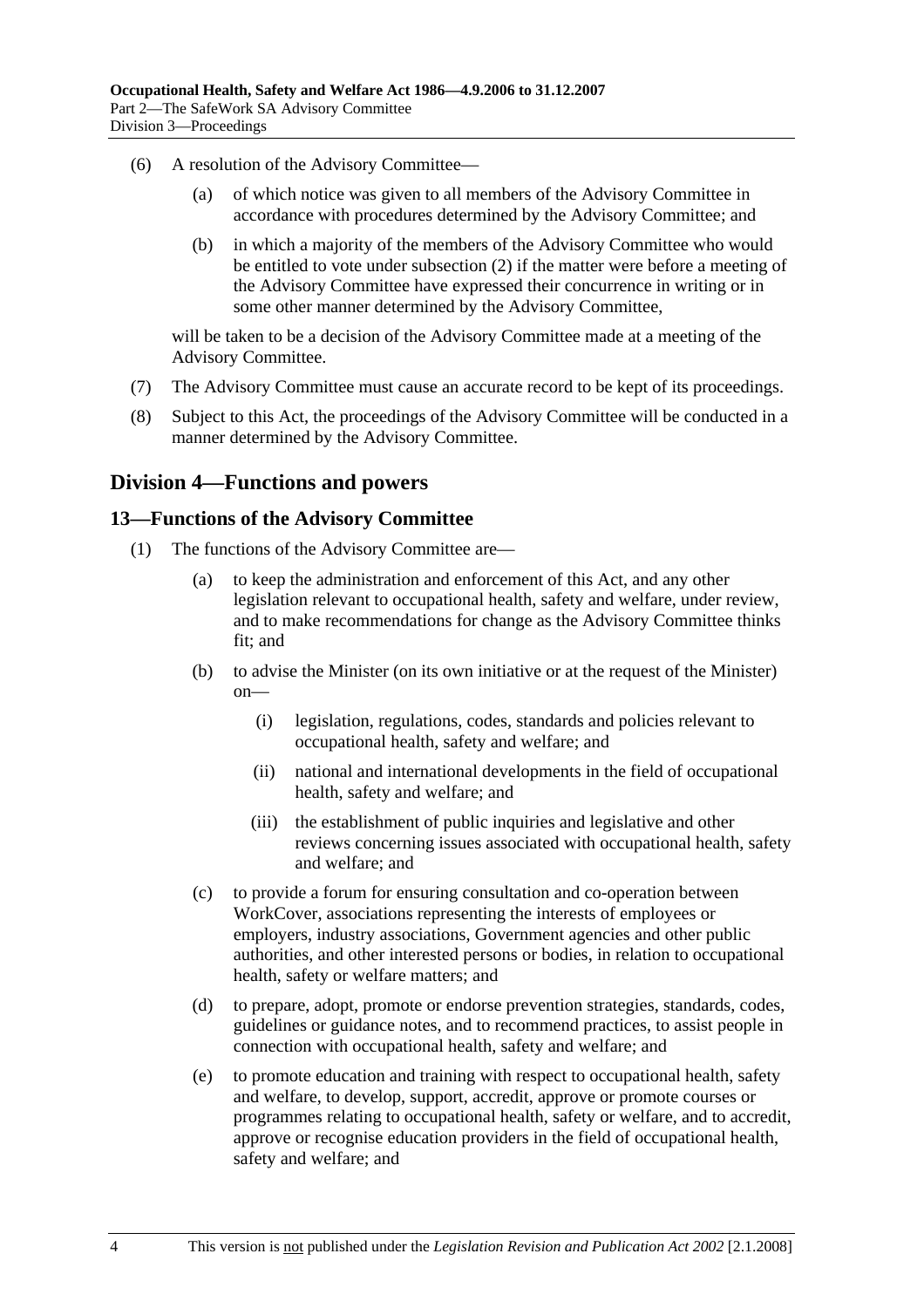- (f) to keep the provision of services relevant to occupational health, safety and welfare under review; and
- (g) to collect, analyse and publish information and statistics relating to occupational health, safety or welfare; and
- (h) to commission or sponsor research in relation to any matter relevant to occupational health, safety or welfare; and
- (i) to initiate, co-ordinate or support projects and activities that promote public discussion or comment in relation to the development or operation of legislation, codes of practice and other material relevant to occupational health, safety or welfare; and
- (j) to promote occupational health, safety or welfare programs, and to make recommendations with respect to the making of grants in support of projects and activities relevant to occupational health, safety or welfare; and
- (k) to consult and co-operate with relevant national, State and Territory authorities; and
- (l) to report to the Minister on any matter referred to the Advisory Committee by the Minister; and
- (m) as it thinks fit, to consider any other matter relevant to occupational health, safety or welfare; and
- (n) to carry out other functions assigned to the Advisory Committee by or under this or any other Act.
- (2) The Advisory Committee may, with the approval of the Minister—
	- (a) perform functions conferred on the Advisory Committee by or under a law of the Commonwealth, another State or a Territory;
	- (b) confer (subject to conditions or limitations (if any) specified by the Minister) functions of the Advisory Committee on an authority established by or under a law of the Commonwealth, another State or a Territory.
- (3) The Advisory Committee should seek—
	- (a) to ensure that South Australia takes advantage of initiatives that are recognised as being at the forefront of occupational health, safety and welfare practices; and
	- (b) to achieve a high level of consistency between occupational health, safety and welfare standards and requirements under this Act and corresponding standards and requirements under the laws of the Commonwealth, the other States and the Territories (insofar as to do so is in the best interests of the State).
- (4) The Advisory Committee should, as far as reasonably practicable, ensure that information provided for use in the workplace is in a language and form appropriate for those expected to make use of it.
- (5) If the Minister receives a recommendation from the Advisory Committee under this Act, the Minister should, within 2 months, respond in writing to the Advisory Committee in relation to the recommendation.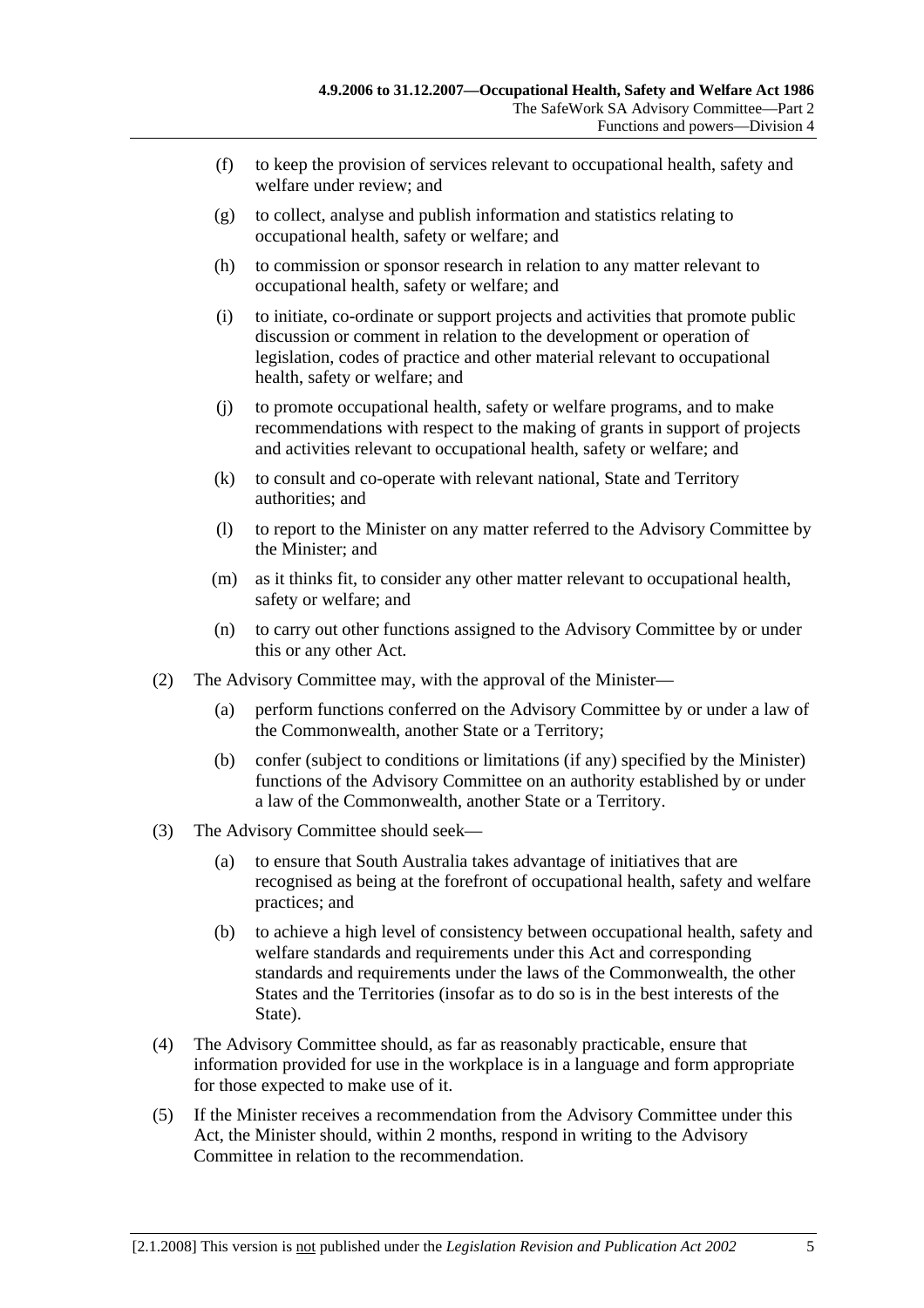- (6) The Advisory Committee may establish such committees and subcommittees as it thinks fit (which may, but need not, consist of, or include, members of the Advisory Committee) to advise it on, or to assist it with respect to, any aspect of its functions under this Act.
- (7) The Advisory Committee has the power to do anything necessary, expedient or incidental to the performance of its functions.

## **Division 5—Use of staff and facilities**

## **14—Use of staff and facilities**

- (1) The Advisory Committee may, by agreement with the Minister responsible for an administrative unit in the Public Service, make use of the services of the staff, equipment or facilities of that administrative unit.
- (2) The Advisory Committee may, by agreement with the relevant agency or instrumentality, make use of the services of the staff, equipment or facilities of any other agency or instrumentality of the Crown.

## **Division 6—Related matters**

## **15—Confidentiality**

A member of the Advisory Committee who, as a member of the Advisory Committee, acquires information that—

- (a) the member knows to be of a commercially sensitive nature, or of a private confidential nature; or
- (b) the Advisory Committee classifies as confidential information,

must not divulge the information without the approval of the Advisory Committee. Maximum penalty: Division 6 fine.

#### **16—Annual report**

- (1) The Advisory Committee must, on or before 30 September in each year, provide to the Minister a report on the work of the Advisory Committee, and on other matters relevant to the operation and administration of this Act, for the financial year ending on the preceding 30 June.
- (2) A report under this section may be incorporated into the annual report of the Department.
- (3) The Minister must cause a copy of a report prepared under subsection (1) to be laid before both Houses of Parliament within 12 sitting days after the report is received by the Minister.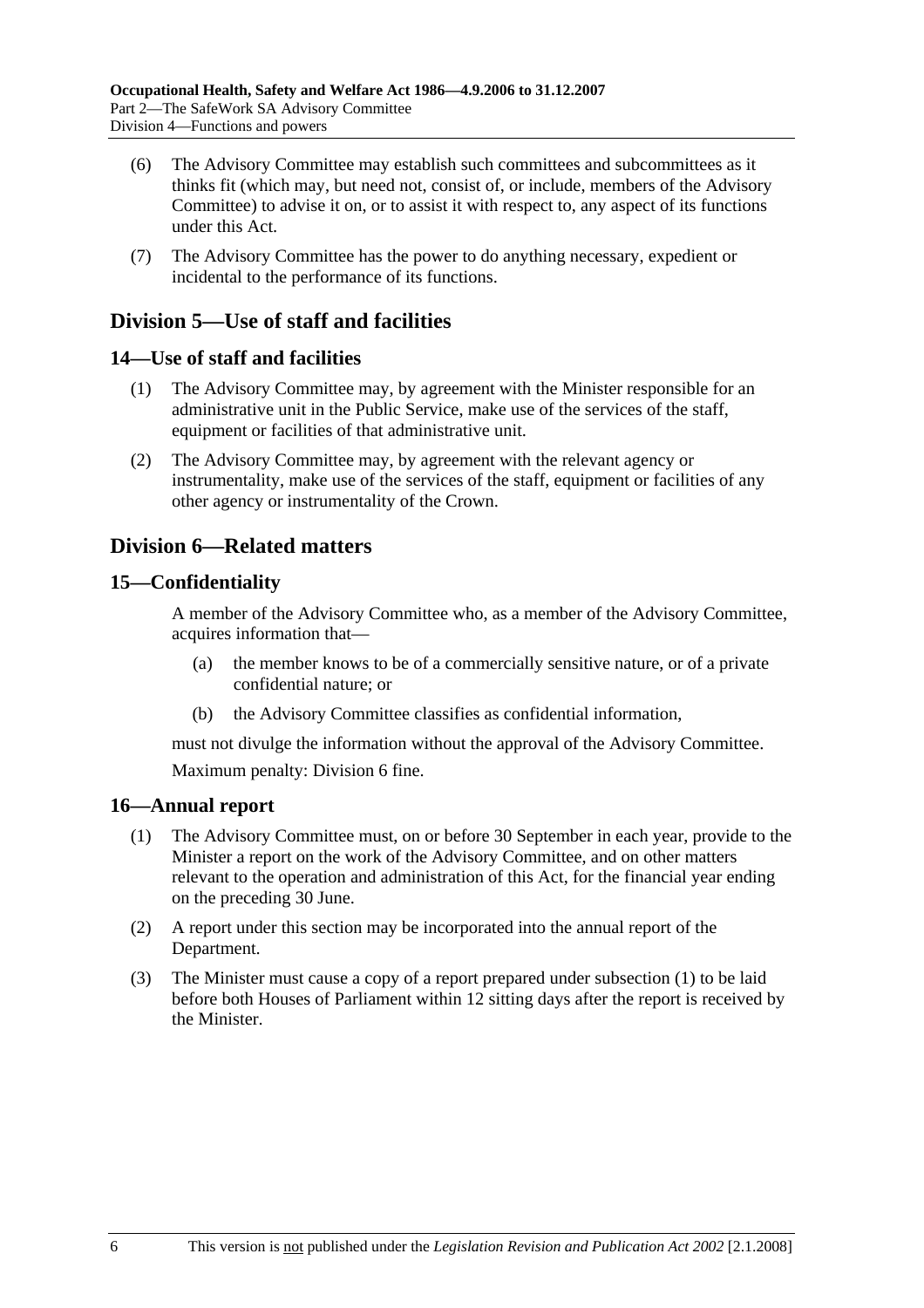## **Part 3—General provisions relating to occupational health, safety and welfare**

## **19—Duties of employers**

- (1) An employer must, in respect of each employee employed or engaged by the employer, ensure so far as is reasonably practicable that the employee is, while at work, safe from injury and risks to health and, in particular—
	- (a) must provide and maintain so far as is reasonably practicable—
		- (i) a safe working environment;
		- (ii) safe systems of work;
		- (iii) plant and substances in a safe condition; and
	- (b) must provide adequate facilities of a prescribed kind for the welfare of employees at any workplace that is under the control and management of the employer; and
	- (c) must provide such information, instruction, training and supervision as are reasonably necessary to ensure that each employee is safe from injury and risks to health.

Maximum penalty:

- (a) for a first offence—Division 2 fine;
- (b) for a subsequent offence—Division 1 fine.
- (3) Without derogating from the operation of subsection (1), an employer must so far as is reasonably practicable—
	- (a) monitor the health and welfare of the employer's employees in their employment with the employer, insofar as that monitoring is relevant to the prevention of work-related injuries; and
	- (b) keep information and records relating to work-related injuries suffered by employees in their employment with the employer and retain that information and those records for such period as may be prescribed; and
	- (c) provide information to the employer's employees (in such languages as are appropriate) in relation to health, safety and welfare in the workplace (including the names of persons to whom the employees may make inquiries and complaints about matters affecting occupational health, safety or welfare); and
	- (d) ensure that any employee who is to undertake work of a hazardous nature not previously performed by the employee receives proper information, instruction and training before he or she commences that work; and
	- (da) keep information and records relating to occupational health, safety or welfare training undertaken by any of the employer's employees during their employment with the employer; and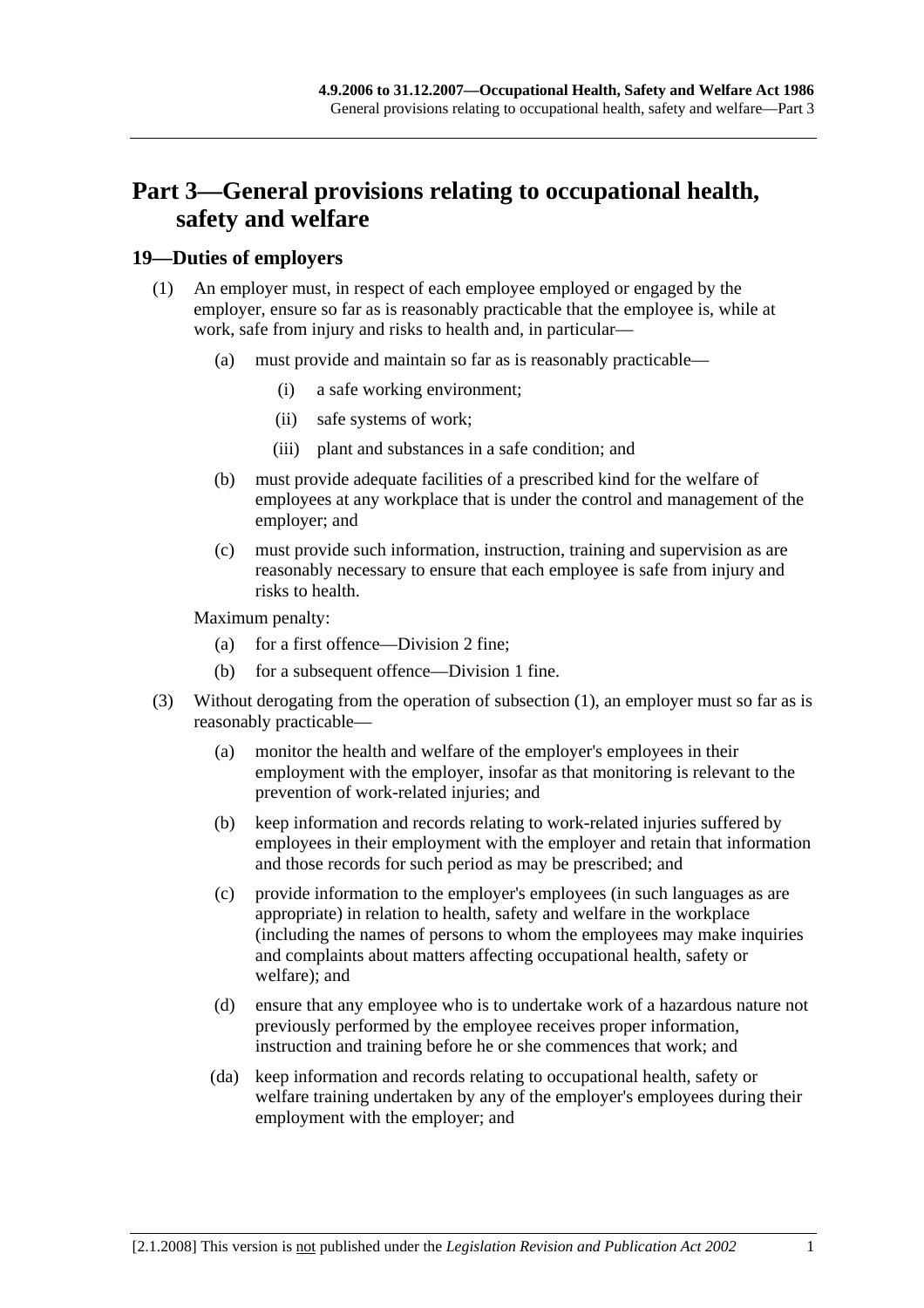- (e) ensure that any employee who is inexperienced in the performance of any work of a hazardous nature receives such supervision as is reasonably necessary to ensure his or her health and safety; and
- (f) ensure that any employee who could be put at risk by a change in the workplace, in any work or work practice, in any activity or process, or in any plant—
	- (i) is given proper information, instruction and training before the change occurs; and
	- (ii) receives such supervision as is reasonably necessary to ensure his or her health and safety; and
- (g) ensure that any manager or supervisor is provided with such information, instruction and training as are necessary to ensure that each employee under his or her management or supervision is, while at work, so far as is reasonably practicable, safe from injury and risks to health; and
- (h) monitor working conditions at any workplace that is under the management and control of the employer; and
- (i) ensure that any accommodation, or eating, recreational or other facility, provided for the benefit of the employer's employees while they are at work, or in connection with the performance of their work, and under the management or control of the employer (either wholly or substantially), is maintained in a safe and healthy condition.

## **20—Employers' statements for health and safety at work**

- (1) Every employer must—
	- (a) prepare and maintain, in consultation with—
		- (i) health and safety committees; and
		- (ii) the employer's employees; and
		- (iii) any health and safety representative who represents those employees; and
		- (iv) on the application of an employee—a registered association of which that employee is a member; and
		- (v) if the employer so decides—any other registered association nominated by the employer of which the employer is a member,

policies relating to occupational health, safety and welfare at the workplace; and

- $(b)$ 
	- (i) prepare and keep up to date a written statement setting out with reasonable particularity the arrangements, practices and procedures at the workplace protecting the health and safety of the employer's employees at the workplace; and
	- (ii) take reasonable steps to bring the contents of that statement to the notice of those employees.

Maximum penalty: Division 6 fine.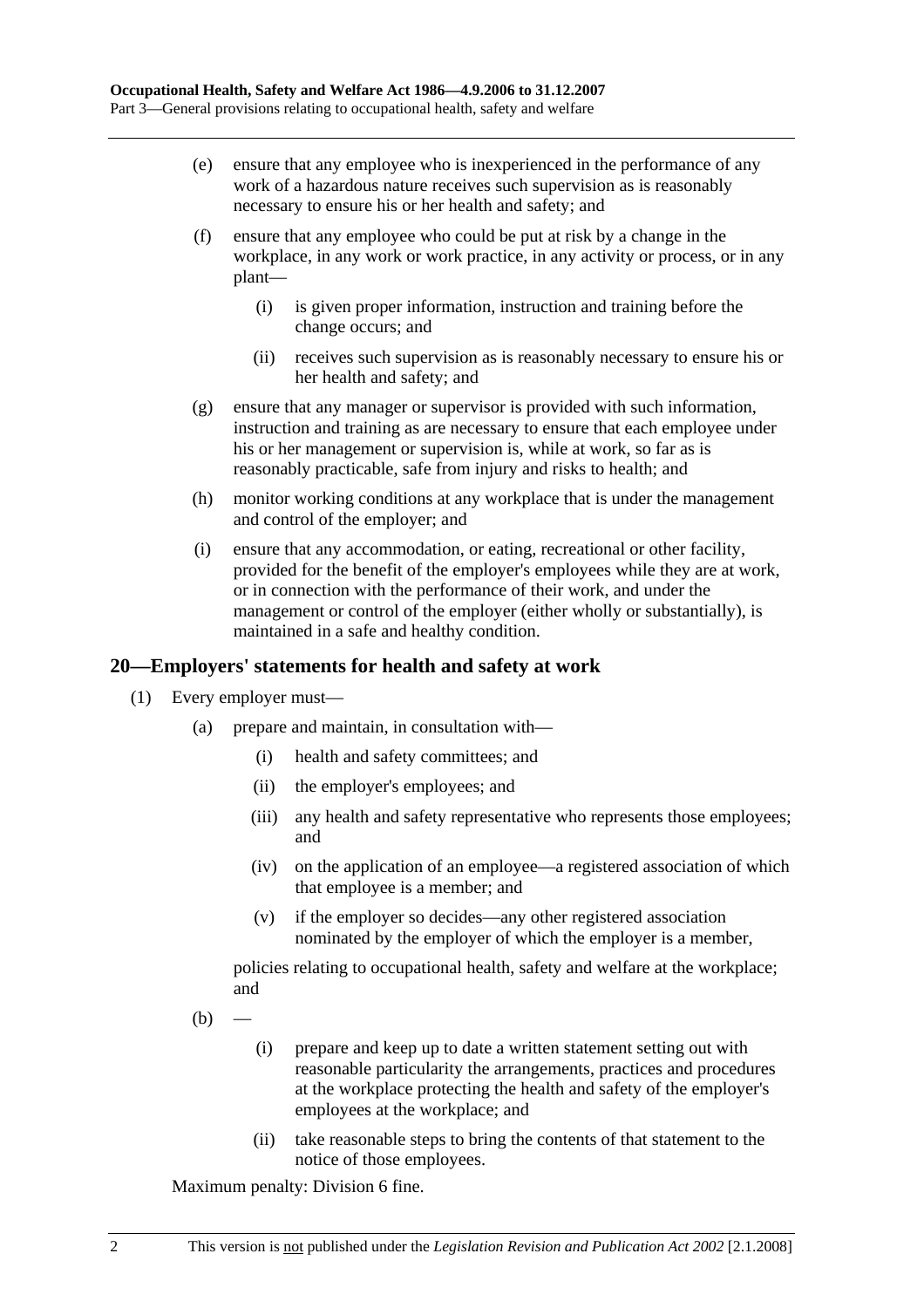#### **21—Duties of workers**

 (1) An employee must take reasonable care to protect the employee's own health and safety at work.

Maximum penalty: Division 7 fine.

 (1a) An employee must take reasonable care to avoid adversely affecting the health or safety of any other person through an act or omission at work.

Maximum penalty: Division 6 fine.

- (1b) An employee must so far as is reasonable (but without derogating from subsection (1) or (1a) or from any common law right)—
	- (a) use equipment provided for health or safety purposes; and
	- (b) obey reasonable instruction that the employer may give in relation to health or safety at work; and
	- (c) comply with any policy that applies at the workplace published or approved by the Minister after seeking the advice of the Advisory Committee; and
	- (d) ensure that the employee is not, by the consumption of alcohol or a drug, in such a state as to endanger the employee's own safety at work or the safety of any other person at work.

Maximum penalty: Division 6 fine.

- (2) In determining the standard of care applicable to a worker whose native language is not English and who is not reasonably fluent in English regard must be had to—
	- (a) whether information relating to occupational health and safety has been reasonably available to the worker in a language and form that the worker might reasonably be expected to understand; and
	- (b) whether instruction or training of the worker (if any) has been carried out in a language and form that the worker might reasonably be expected to understand.

#### **22—Duties of employers and self-employed persons**

 (1) An employer or a self-employed person must take reasonable care to protect his or her own health and safety at work.

Maximum penalty: Division 7 fine.

- (2) An employer or self-employed person must ensure, so far as is reasonably practicable, that any other person (not being an employee employed or engaged by the employer or the self-employed person) is safe from injury and risks to health—
	- (a) while the other person is at a workplace that is under the management and control of the employer or self-employed person; or
	- (b) while the other person is in a situation where he or she could be adversely affected through an act or omission occurring in connection with the work of the employer or self-employed person.

Maximum penalty:

- (a) for a first offence—Division 2 fine;
- (b) for a subsequent offence—Division 1 fine.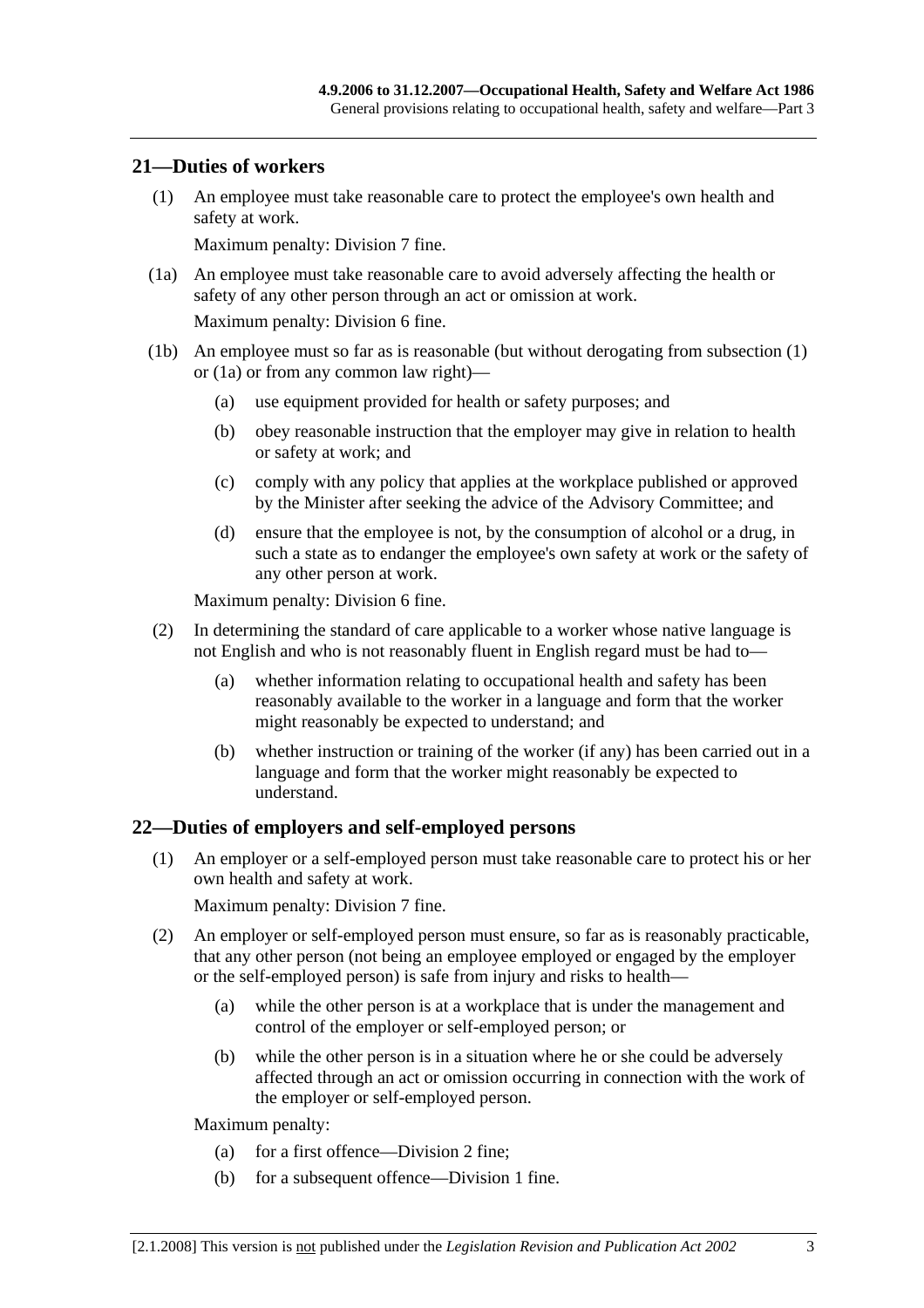## **23—Duties of occupiers**

The occupier of a workplace must ensure so far as is reasonably practicable—

- (a) that the workplace is maintained in a safe condition; and
- (b) that the means of access to and egress from the workplace are safe.

Maximum penalty:

- (a) for a first offence—Division 2 fine;
- (b) for a subsequent offence—Division 1 fine.

#### **23A—Duties of designers and owners of buildings**

- (1) A person who designs a building that is reasonably expected to comprise or include a workplace must—
	- (a) ensure so far as is reasonably practicable that the building is designed so that people who might work in, on or about the workplace are, in doing so, safe from injury and risks to health; and
	- (b) ensure that the building complies in all respects with prescribed requirements (if any) applicable to it.

Maximum penalty:

- (a) for a first offence—Division 2 fine;
- (b) for a subsequent offence—Division 1 fine.
- (2) The owner of a building that comprises or includes a workplace must—
	- (a) ensure so far as is reasonably practicable that the building, and any fixtures or fittings within the building that are under the control of the owner, are in a condition that allows people who might work in, on or about the workplace to be safe from injury and risks to health; and
	- (b) ensure that the building complies in all respects with prescribed requirements (if any) applicable to it.

Maximum penalty:

- (a) for a first offence—Division 2 fine;
- (b) for a subsequent offence—Division 1 fine.
- (3) In this section—

*building* includes a part of a building.

#### **24—Duties of manufacturers etc**

- (1) A person who designs, manufactures, imports or supplies any plant to which this subsection applies must—
	- (a) ensure so far as is reasonably practicable that the plant is designed and constructed so as to be safe—
		- (i) when properly used and maintained; and
		- (ii) when subjected to reasonably foreseeable forms of misuse; and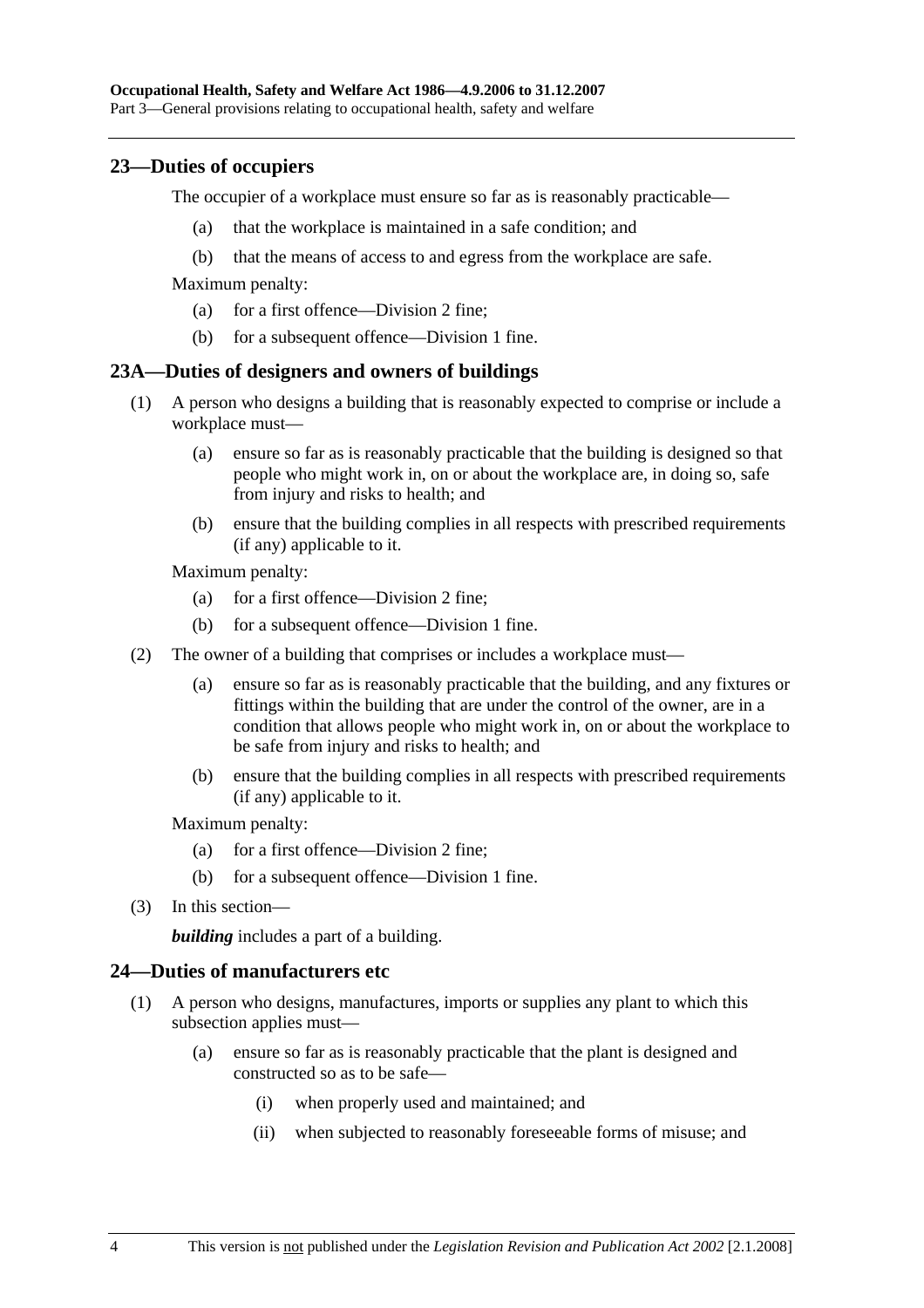- (b) ensure so far as is reasonably practicable that the plant is designed and constructed so that people who might use, clean or maintain the plant are, in doing so, safe from injury and risks to health; and
- (c) take such steps to test or examine, or arrange for the testing or examination of, the plant as are reasonably necessary to ensure compliance with paragraphs (a) and (b); and
- (d) ensure that the plant complies in all respects with prescribed requirements (if any) applicable to it; and
- (e) ensure so far as is reasonably practicable that adequate information about any conditions necessary to ensure the safe installation, use and maintenance of the plant is supplied with the plant.

Maximum penalty:

- (a) for a first offence—Division 2 fine;
- (b) for a subsequent offence—Division 1 fine.
- (2) A person who erects, installs or modifies any plant to which this subsection applies must ensure so far as is reasonably practicable that it will be safe—
	- (a) when properly used and maintained; and
	- (b) when subjected to reasonably foreseeable forms of misuse.

Maximum penalty:

- (a) for a first offence—Division 2 fine;
- (b) for a subsequent offence—Division 1 fine.
- (2aa) Subsections (1) and (2) apply to—
	- (a) any plant that is to be used, or reasonably expected to be used, at a workplace; and
	- (b) without limiting the operation of paragraph (a), any plant to which this Act extends by virtue of Schedule 2.
- (2a) Without derogating from the operation of subsections (1) and (2), where any structure is to be erected in the course of any work—
	- (a) the person who designs the structure must ensure so far as is reasonably practicable that the structure is designed so that the persons who are required to erect it are, in doing so, safe from injury and risks to health; and
	- (b) any person who manufactures any materials to be used for the purposes of the structure must ensure so far as is reasonably practicable that the materials are manufactured so that the persons who are required to erect the structure are, in using, handling or otherwise dealing with the materials, safe from injury and risks to health; and
	- (c) any person who imports or supplies any materials to be used for the purposes of the structure must ensure so far as is reasonably practicable that the materials are in such a state as to be safe to any person who must use, handle or otherwise deal with the materials; and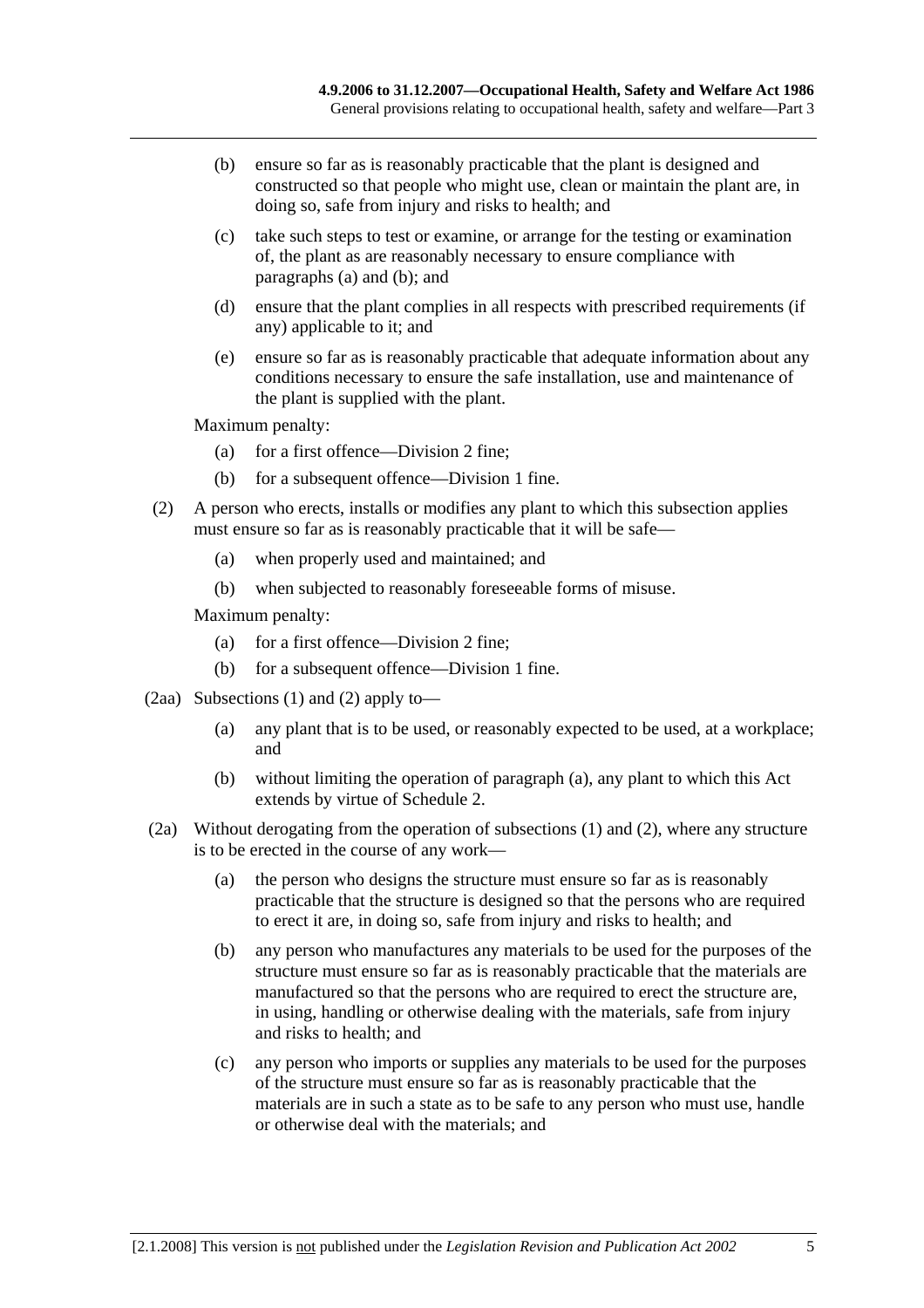(d) the person undertaking the erection of the structure must ensure so far as is reasonably practicable that the structure is safe during the course of its erection and subsequent use.

Maximum penalty:

- (a) for a first offence—Division 2 fine;
- (b) for a subsequent offence—Division 1 fine.
- (3) A person who manufactures, imports or supplies any substance for use at a workplace must—
	- (a) ensure so far as is reasonably practicable that the substance is in such a state as to be safe—
		- (i) when properly used, handled, processed, stored, transported or disposed of; and
		- (ii) when subjected to reasonably foreseeable forms of improper use, handling, processing, storage, transportation or disposal; and
	- (b) ensure so far as is reasonably practicable that the substance is in such a state that persons who might use, handle, process, store, transport or dispose of the substance are, in doing so, safe from injury and risks to health; and
	- (c) take such steps to test or examine, or arrange for the testing or examination of, the substance as are reasonably necessary to ensure compliance with paragraphs (a) and (b); and
	- (d) ensure that the substance complies in all respects with prescribed requirements (if any) applicable to it; and
	- (e) ensure so far as is reasonably practicable that adequate information about any conditions necessary to ensure its safe use, handling, processing, storage, transportation or disposal is provided in connection with the supply of the substance.

Maximum penalty:

- (a) for a first offence—Division 2 fine;
- (b) for a subsequent offence—Division 1 fine.
- (4) In this section—

*structure* includes a part of a structure.

## **24A—Duties of owners of plant**

- (1) The owner of any plant to which this section applies must—
	- (a) ensure so far as is reasonably practicable that the plant is maintained in a safe condition; and
	- (b) ensure that the plant complies in all respects with prescribed requirements (if any) applicable to it; and
	- (c) ensure so far as is reasonably practicable that adequate information necessary to ensure the safe use of the plant is supplied to any user of the plant.

Maximum penalty:

(a) for a first offence—Division 2 fine;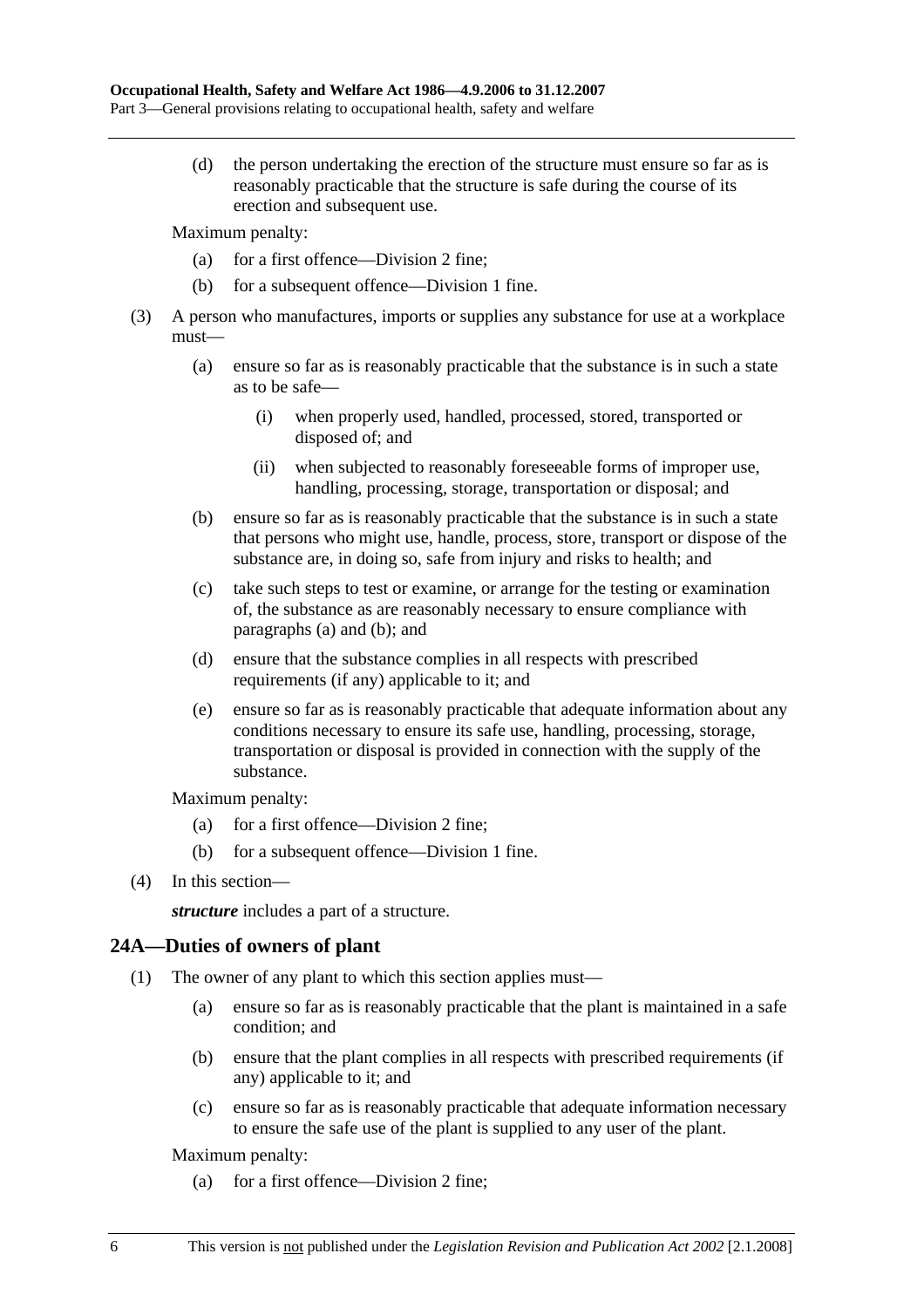- (b) for a subsequent offence—Division 1 fine.
- (2) This section applies to—
	- (a) any plant that is used at a workplace; and
	- (b) without limiting the operation of paragraph (a), any plant to which this Act extends by virtue of Schedule 2.
- (3) In this section—

*owner* includes, in relation to any plant to which this Act extends by virtue of Schedule 2 which is installed in, or used in connection with, a building or structure on a permanent basis, the owner, lessee or occupier of the building or structure.

## **25—Duties applicable to all persons**

- (1) A person (not being an employer, employee or occupier of a workplace) must not—
	- (a) misuse or damage anything provided in the interests of health, safety or welfare; or
	- (b) place at risk the health or safety of any other person while that person is at work.
- (2) It is a defence to a charge of an offence against subsection (1) for the defendant to prove—
	- (a) that the act or omission alleged to give rise to the offence was neither intentional nor reckless; or
	- (b) that there is a reasonable excuse for that act or omission.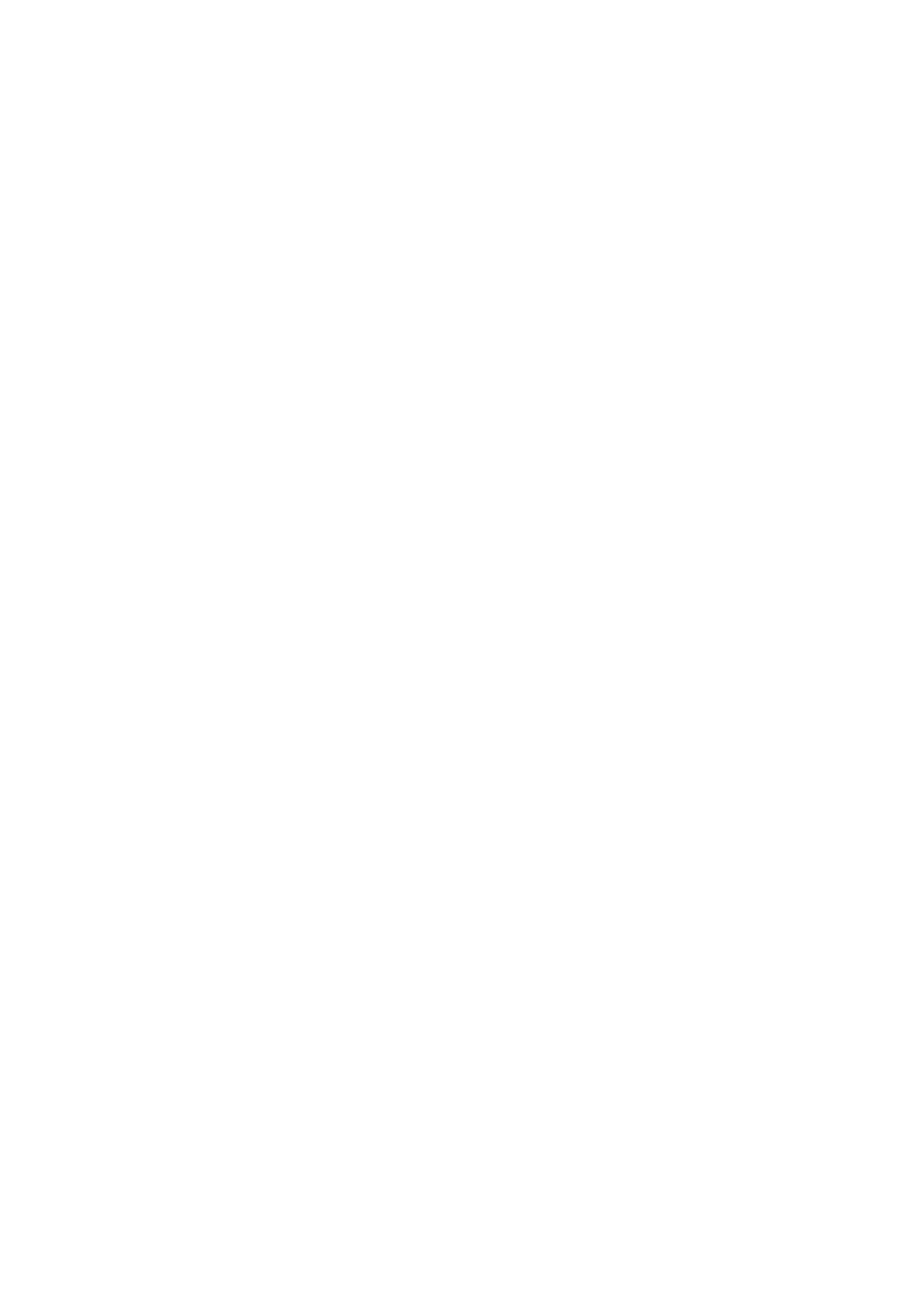## **Part 4—Health and safety representatives and committees**

## **Division 1—Preliminary**

## **26—Preliminary**

For the purposes of this Part, *employee* does not include—

- (a) a self-employed contractor unless the work performed by the contractor is of a class prescribed for the purposes of this paragraph; or
- (b) a person employed in a managerial capacity unless a majority of employees at the particular workplace have resolved that it is reasonable to treat the person as an employee for the purposes of this Part; or
- (c) where the employer is a body corporate, an officer of the body corporate.

## **Division 2—Appointment of health and safety representatives and committees**

## **26A—Interpretation**

In this Division—

*interested employee*, in relation to the constitution or composition of a work group or health and safety committee, means an employee whose interests could be affected by the constitution or composition of that group or committee (or a change in such constitution or composition);

*recognised member* of a group means a member of the group who—

- (a) by agreement between the employer and—
	- (i) any interested employees; or
	- (ii) a person appointed by such employees; or
- (b) in default of agreement, by determination of the Industrial Commission,

is recognised as a member of the group for the purposes of the election of any health and safety representative to represent the group, and the other provisions of this Division relating to the office of health and safety representative.

## **27—Health and safety representatives may represent groups**

- (1) A group of employees may elect a health and safety representative to represent a work group for the purposes of this Act.
- (2) The constitution of a work group will be determined by agreement between the employer and—
	- (a) any interested employees; or
	- (b) a person appointed by such employees.
- (3) Where an employer is requested by an employee to act to constitute a work group for the purposes of this section, the employer must respond to the request within 14 days of its receipt.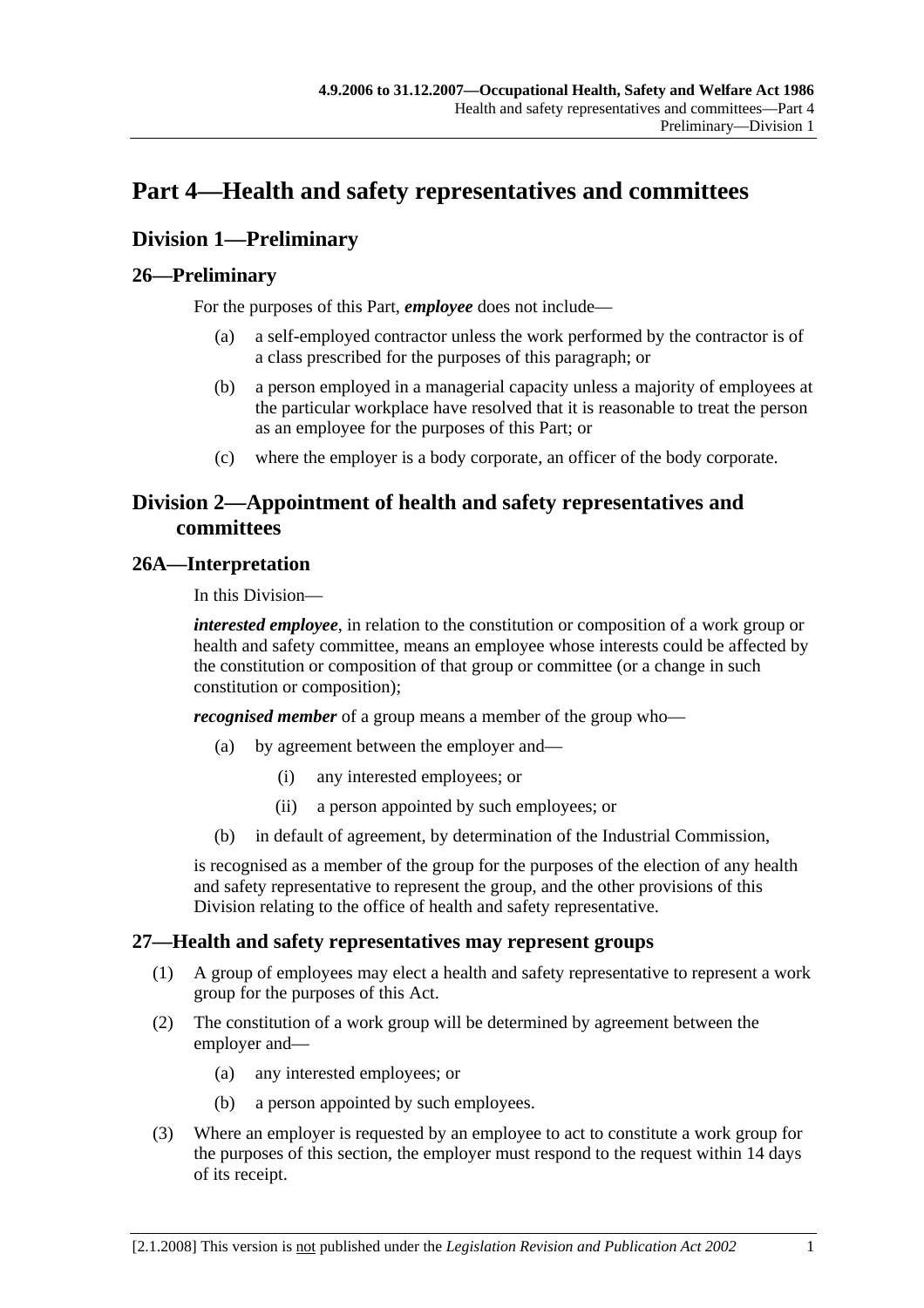- (4) If an employee is a member of a registered association, that registered association must, at the request of the employee, be consulted in relation to any proposal relating to the formation of a work group that could affect the employee.
- (5) A work group must be constituted in a manner that takes into account—
	- (a) the need for a health and safety representative representing that group to be able to perform his or her functions effectively; and
	- (b) the need for the employer to be able to fulfil his or her responsibilities to a health and safety representative representing that group effectively.
- (6) Insofar as may be relevant to a particular case, and subject to any guidelines issued by the Advisory Committee, the following matters should be considered in relation to the constitution of a work group:
	- (a) the number of employees employed by the employer;
	- (b) the nature of each type of work performed by the employer's employees;
	- (c) the number and grouping of employees who perform the same or similar types of work;
	- (d) the areas or places where each type of work is performed;
	- (e) the extent to which any employee must move from place to place while at work;
	- (f) the times at which particular work is performed;
	- (g) the overtime or shift-work arrangements that apply in relation to the performance of work;
	- (h) the nature of particular risks involved in each type of work;
	- (i) any other relevant factor.
- (7) Where—
	- (a) an employer fails to respond to a request in accordance with subsection (3); or
	- (b) a dispute arises in relation to the constitution of a work group under this section,

an employee, the employer or, if any employee is a member of a registered association, that registered association if so requested by such an employee, may refer the matter to the Industrial Commission.

- (8) Where a matter is referred to the Industrial Commission under subsection (7), the Industrial Commission must attempt to resolve the matter by conciliation.
- (9) If a matter cannot be resolved within a reasonable time by conciliation under subsection (8), the Industrial Commission must refer the matter to the President of the Industrial Court for determination by a review committee.
- (10) The review committee may determine how a particular work group or groups are to be constituted and the decision of the review committee is binding on all parties.
- (11) The constitution of a work group may be varied at any time—
	- (a) by agreement between the employer and—
		- (i) any interested employees; or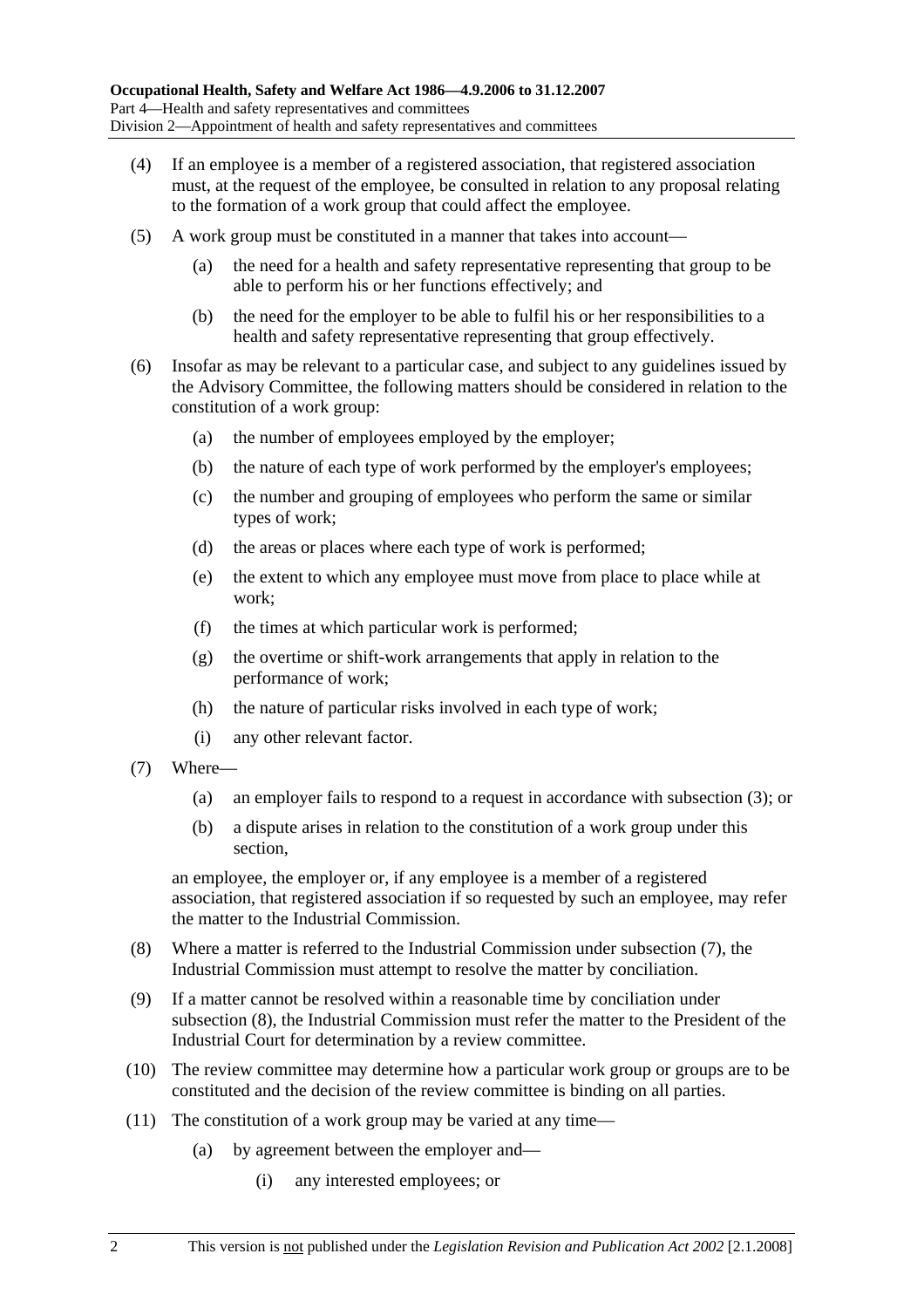- (ii) a person appointed by such employees; or
- (b) in default of agreement, by a review committee.
- (12) The employer must keep a list of the work groups constituted under this section.
- (13) A copy of the list must be displayed by the employer in a prominent place at his or her principal place of business, or at any other place that is appropriate taking into account the constitution of the various work groups.

## **28—Election of health and safety representatives**

- (1) The election of health and safety representatives must be conducted in accordance with this section.
- (2) A person is eligible to be a candidate for election as a health and safety representative if the person is a recognised member of the work group that the health and safety representative is to represent.
- (3) The conduct of an election of a health and safety representative will be carried out by a person selected by agreement between at least one-half of the recognised members of the work group or, failing the selection of such a person within a reasonable time, on application to the Advisory Committee, by a person nominated by the Advisory Committee.
- (4) Every recognised member of the work group is entitled to vote at the election to appoint the health and safety representative to represent that group.
- (5) Subject to subsection (6), the election of a health and safety representative must be carried out in accordance with procedures prescribed by regulations made after the Minister has consulted with the Advisory Committee.
- (6) The election must be carried out by secret ballot if any recognised member of the work group so requests.
- (6a) The employer must be consulted about when the election is to be carried out before the arrangements for the election are finalised.
- (7) If there is only one candidate for election—
	- (a) a ballot need not be held; and
	- (b) the candidate is taken to have been duly elected.
- (8) If a dispute arises in relation to the election of a health and safety representative under this section—
	- (a) a person who is a recognised member of the work group; or
	- (b) if any such person is a member of a registered association and requests the registered association to act on his or her behalf—that registered association,

may refer the dispute to the Industrial Commission.

- (9) Where a dispute is referred to the Industrial Commission under subsection (8), the Industrial Commission must attempt to resolve the dispute by conciliation.
- (10) If a dispute cannot be resolved within a reasonable time by conciliation under subsection (9), the Industrial Commission must refer the dispute to the President of the Industrial Court for determination by a review committee.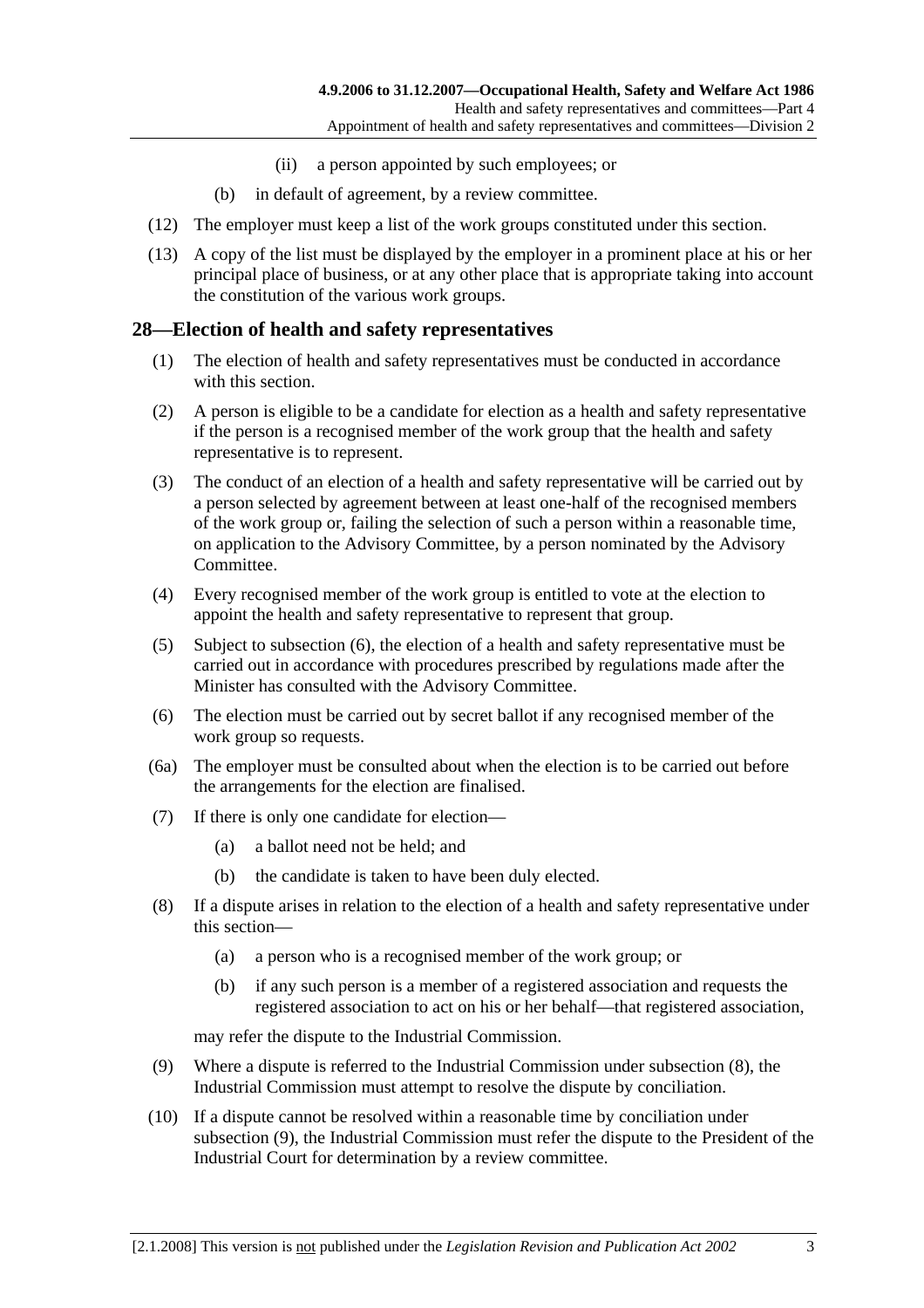- (11) The review committee may determine the dispute and the decision of the review committee is binding on all the parties.
- (12) On being elected under this section, a health and safety representative must, in accordance with the regulations, provide the prescribed information to the employer and the Department.

## **29—Election of a deputy health and safety representative**

- (1) The recognised members of a work group may elect one of their number to be a deputy to the health and safety representative for that group.
- (2) A deputy may, in the absence of the health and safety representative, perform the functions of the health and safety representative under this Act.

## **30—Term of office of a health and safety representative**

- (1) Subject to this section, a health and safety representative will hold office for a term of three years.
- (2) A person ceases to be a health and safety representative for a work group if that person—
	- (a) completes a term of office and is not re-elected; or
	- (b) ceases to belong to the relevant work group; or
	- (c) resigns as a health and safety representative; or
	- (ca) is removed from office by a resolution of at least two-thirds of the recognised members of the group on the ground that they consider that the person has ceased to be a suitable person to act as their representative; or
	- (d) is disqualified by a review committee.
- (3) Where there is a substantial change in the circumstances surrounding the constitution of a work group and it is agreed at that time by at least one-half of the recognised members of the group that a fresh election should be held to elect a health and safety representative, the health and safety representative who was representing that group must resign and a fresh election must be held.
- (4) An application for the disqualification of a health and safety representative may be made to the President of the Industrial Court for determination by a review committee  $by-$ 
	- (a) the employer; or
	- (b) a registered association of which any recognised member of the work group that the health and safety representative represents is a member; or
	- (c) a majority of the employees who at any particular time are the members of the work group that the health and safety representative represents.
- (5) The grounds upon which a health and safety representative may be disqualified are—
	- (a) that the health and safety representative has on repeated occasions neglected to carry out the functions of a health and safety representative under this Act; or
	- (b) that the health and safety representative has—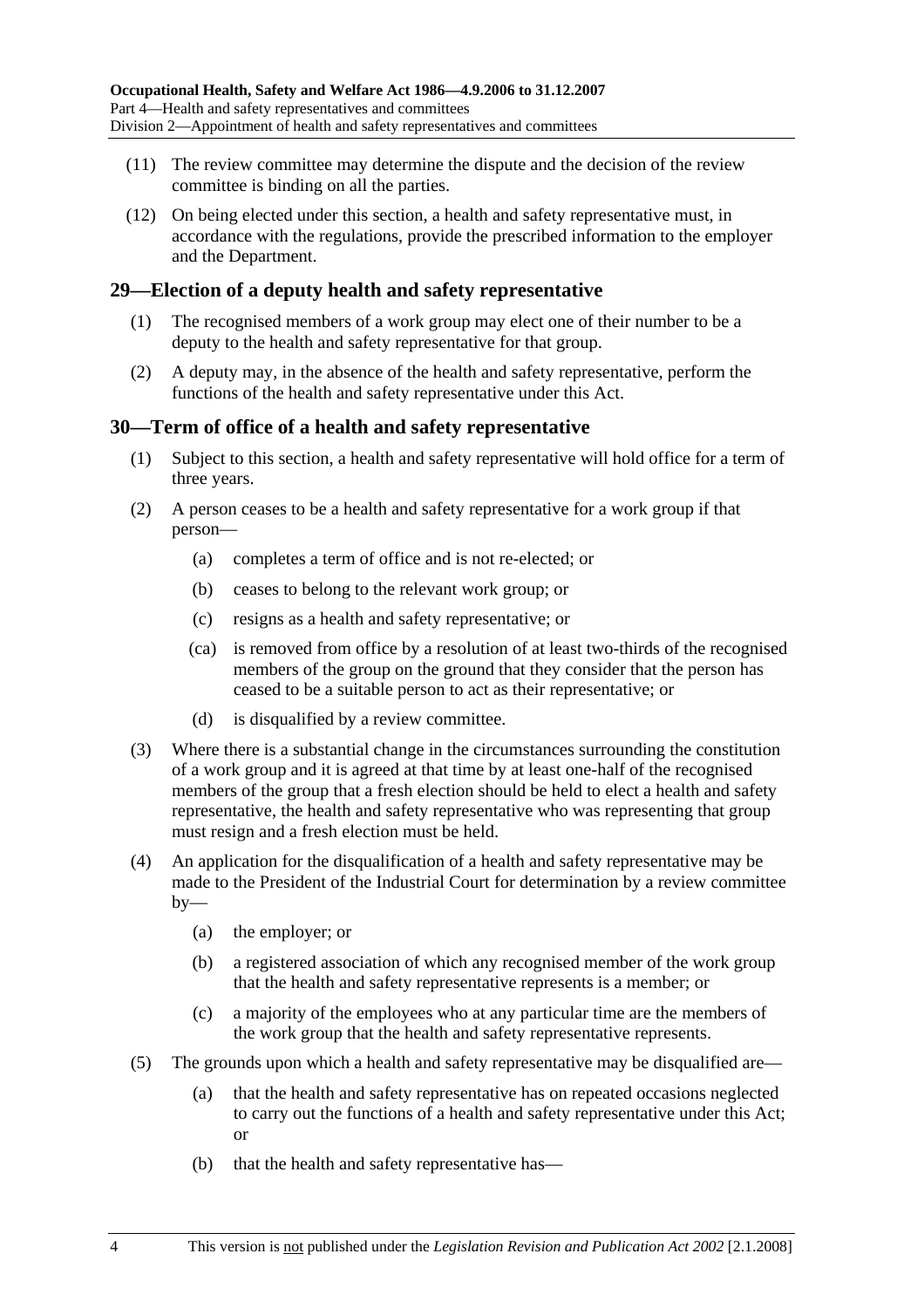- (i) exercised or performed powers or functions under this Act for an improper purpose; or
- (ii) disclosed information (being information acquired from the employer) for an improper purpose.
- (6) If a review committee is satisfied that a ground for disqualification exists, the review committee may, if it thinks fit, disqualify the health and safety representative for a specified period.
- (7) In determining what action (if any) should be taken under subsection (6), the review committee must take into account—
	- (a) the harm (if any) that has been caused by the health and safety representative;
	- (b) the past record of the health and safety representative in exercising or performing powers or functions under this Act;
	- (c) whether the actions of the health and safety representative were contrary to the public interest;
	- (d) any other relevant consideration.
- (8) For the purposes of this section, a reference to a health and safety representative includes a deputy to a health and safety representative.

## **31—Health and safety committees**

- (1) At the request of—
	- (a) a health and safety representative; or
	- (b) a prescribed number of employees; or
	- (c) a majority of the employees at any workplace,

the employer must, within two months of the request, establish one or more health and safety committees.

- (1a) An employer must also establish one or more health and safety committees if required to do so by or under the regulations.
- (2) The composition of a health and safety committee must be determined by agreement between the employer, the health and safety representative and any interested employees.
- (3) If an employee is a member of a registered association, that registered association must, at the request of the employee, be consulted in relation to the composition of a health and safety committee under this section.
- (4) The membership of a committee should, so far as is reasonably practicable, represent a reasonable cross-section of the persons whose activities, work, or health, safety or welfare (whether as principal, manager, supervisor or employee) could be within the responsibilities of the committee subject however to the following qualifications:
	- (a) any relevant health and safety representative should be encouraged to be a member of the committee; and
	- (b) at least half of the members of the committee must be employees.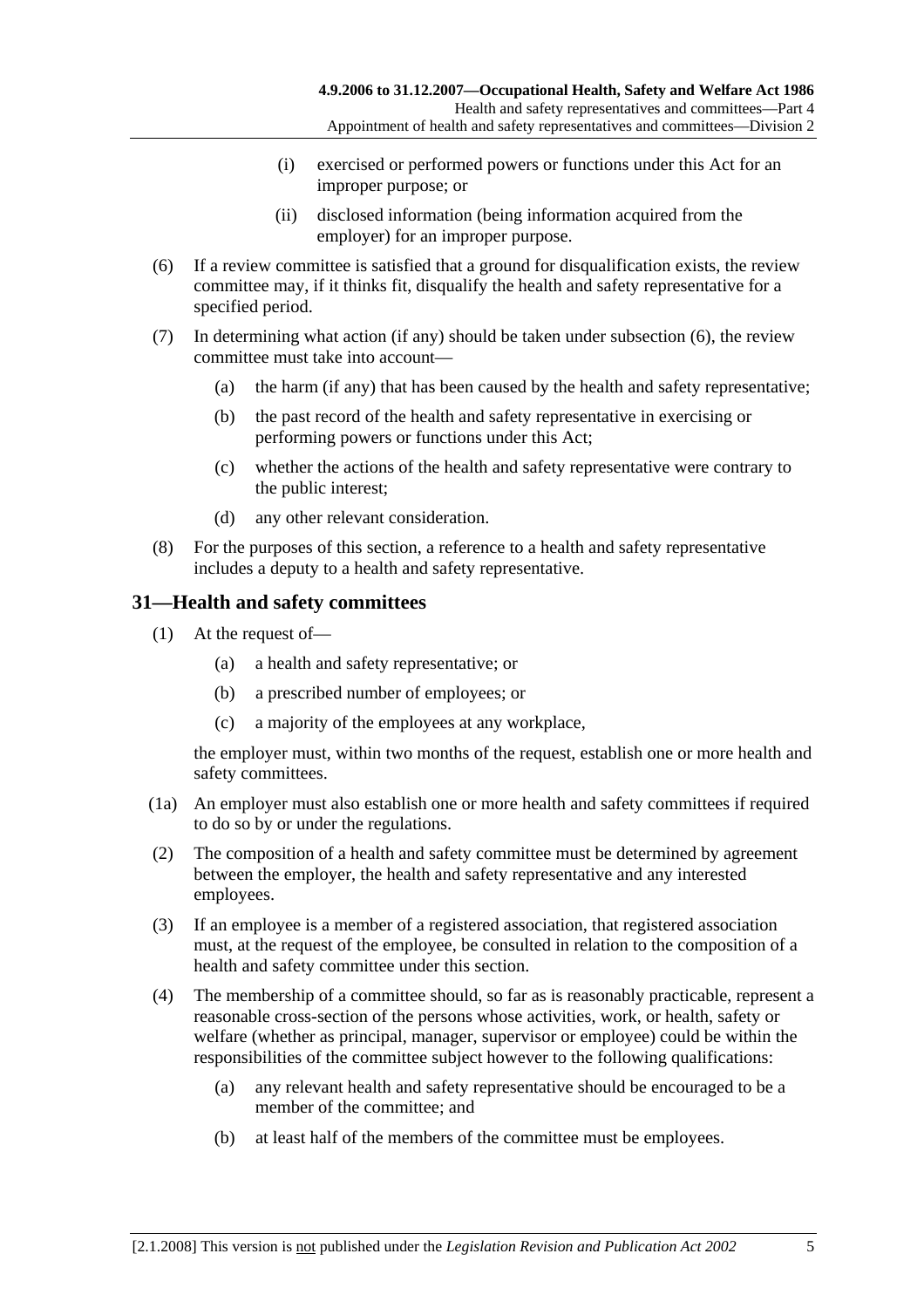- (5) If at any time agreement cannot be reached on any matter relating to the establishment or composition of a health and safety committee, an interested party may refer the matter to the Industrial Commission to resolve the disagreement.
- (6) Where a matter is referred to the Industrial Commission under subsection (5), the Industrial Commission must attempt to resolve the matter by conciliation.
- (7) If a matter cannot be resolved within a reasonable time by conciliation under subsection (6), the Industrial Commission must refer the matter to the President of the Industrial Court for determination by a review committee.
- (8) The review committee may determine any matter relating to the establishment or composition of a health and safety committee and its decision is binding on all the parties.
- (9) Subject to the regulations, the proceedings of a health and safety committee will be conducted in such manner as the committee may determine.
- (10) A health and safety committee must hold at least one meeting in every 3 months.
- (11) A meeting of a health and safety committee must be held—
	- (a) on the request of at least half of the members of the committee; or
	- (b) on the request of a health and safety representative; or
	- (c) on the request of the employer.
- (12) The composition of a health and safety committee may be varied at any time by agreement between the employer, any relevant health and safety representative, and any interested employees who are within the responsibility of the committee.
- (13) In addition to the other matters provided by this section, the regulations may make provision for—
	- (a) the term of office of a member of a health and safety committee;
	- (b) the disqualification of a person from acting, or continuing to act, as a member of a health and safety committee;
	- (c) the appointment of a person to a casual vacancy in the membership of a health and safety committee.
- (14) This section does not apply to a prescribed employer or an employer of a prescribed class (if any).

## **Division 2A—Training**

## **31A—Training of health and safety representatives, deputies and committee members**

- (1) A prescribed person is entitled to take such time off work as is authorised by the regulations for the purposes of taking part in a course of training relating to occupational health, safety or welfare approved by the Advisory Committee for the purposes of this section.
- (2) Subsection (1) is subject to the following qualifications:
	- $(a)$  if—
		- (i) the employer employs 20 or less employees; and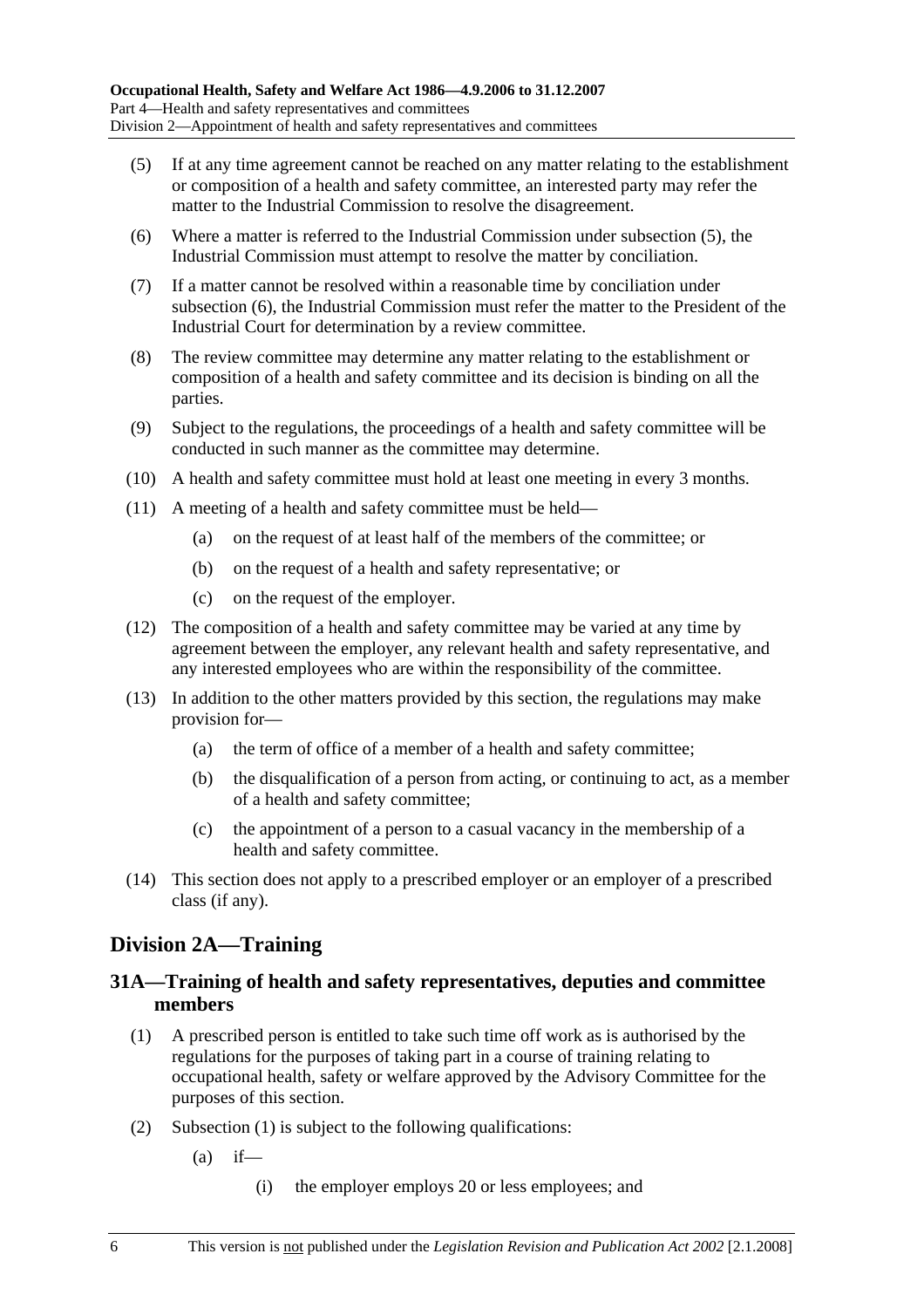(ii) the employer is not an employer in respect of whom a supplementary levy has been imposed by WorkCover under Part 5 of the *Workers Rehabilitation and Compensation Act 1986*,

a prescribed person may only take such time off work to take part in a course of training as the employer reasonably allows;

- (b) a prescribed person must take reasonable steps to consult with the employer before taking time off work to take part in a course of training under this section.
- (3) If a dispute arises in relation to the entitlement of a prescribed person under this section, the prescribed person or the employer may refer the dispute to the Industrial Commission.
- (4) The Industrial Commission may determine the dispute and the decision of the Industrial Commission is binding on the prescribed person and the employer.
- (5) In this section—

*prescribed person* means—

- (a) a health and safety representative; and
- (b) a deputy to a health and safety representative; and
- (c) a member of a health and safety committee.

## **31B—Maintenance of pay and reimbursement of expenses**

- (1) A person who takes time off work for the purposes of any training under this Division—
	- (a) is entitled to take that time without the loss of any remuneration (payable by the employer) that the person would have received had he or she been at work for the relevant time; and
	- (b) is entitled to be reimbursed by the employer for any reasonable expenses reasonably incurred by the person with respect to—
		- (i) travelling; or
		- (ii) obtaining meals or accommodation; or
		- (iii) parking fees; or
		- (iv) other matters (if any) prescribed by the regulations,

to the extent that these expenses are over and above, or additional to, expenses that the person would have incurred in any event had he or she been at work at the relevant time.

- (2) If a dispute arises in relation to the entitlement of a person under this section, the person or the employer may refer the dispute to the Industrial Commission.
- (3) The Industrial Commission may determine the dispute and the decision of the Industrial Commission is binding on the person and the employer.

## **31C—Guidelines**

The Advisory Committee may prepare and publish guidelines in relation to the operation of this Division.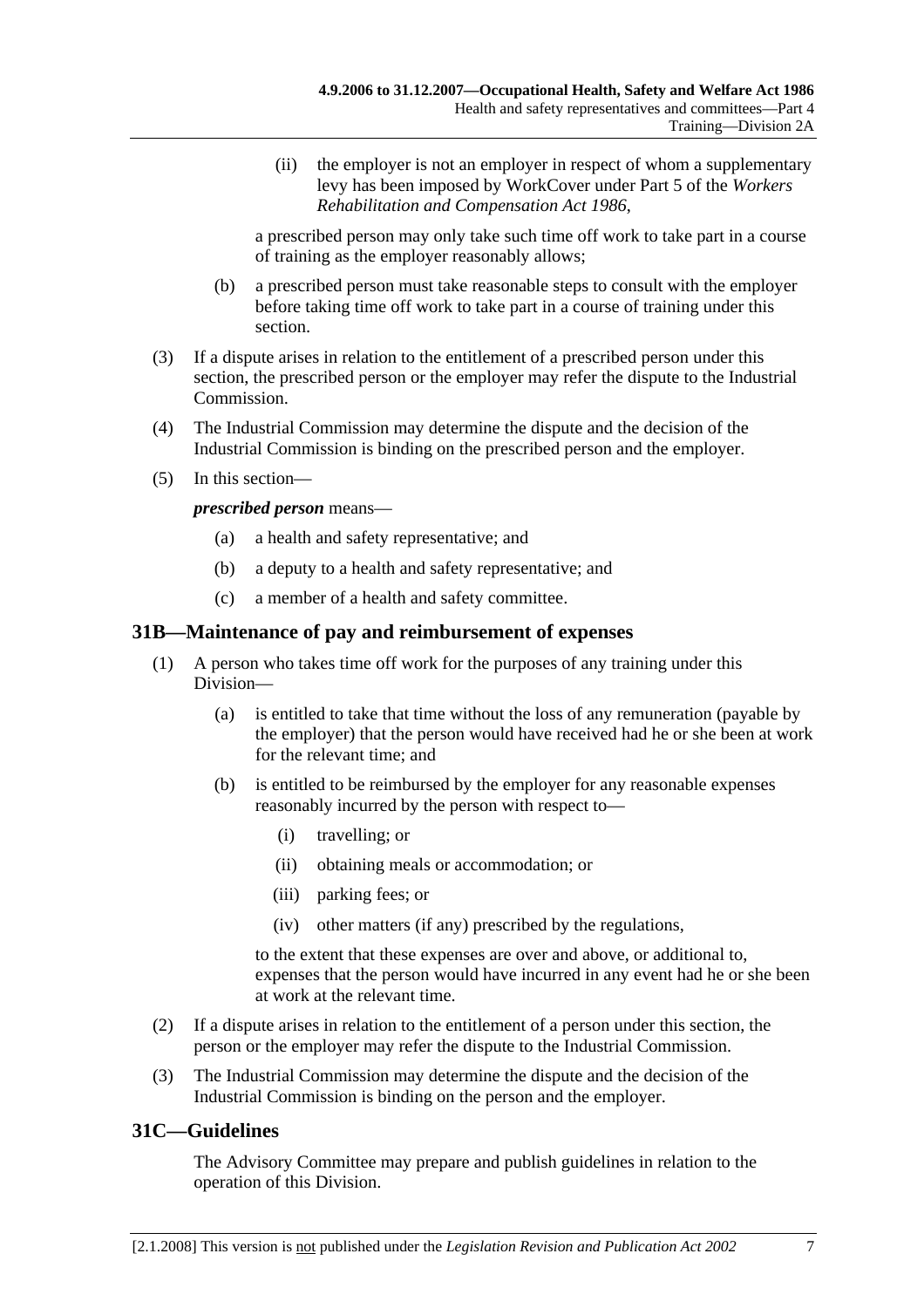## **Division 3—Functions of health and safety representatives and committees**

## **32—Functions of health and safety representatives**

- (1) A health and safety representative may, for the purpose of the health, safety and welfare of the employees in the work group that the health and safety representative represents—
	- (a) inspect the whole or any part of any relevant workplace—
		- (i) at any time after giving reasonable notice to the employer (which must state the name of any consultant who is to accompany the representative during the inspection and the purpose for which the consultant's advice is sought); or
		- (ii) immediately, in the event of an accident, dangerous occurrence or imminent danger or risk to the health or safety of any person;
	- (b) accompany an inspector during an inspection of any relevant workplace;
	- (c) investigate complaints relating to occupational health, safety or welfare made by employees in the work group;
	- (d) at the request of the employee, be present at any interview concerning occupational health, safety or welfare between an inspector and an employee;
	- (e) at the request of the employee, be present at any interview concerning occupational health, safety or welfare between the employer (or a representative of the employer) and an employee;
	- (f) make representations to the employer on any matter that relates to occupational health, safety or welfare at any relevant workplace.
- (2) In relation to the inspection of a workplace under subsection  $(1)(a)$ , a health and safety representative may—
	- (a) be accompanied by such consultants as the representative thinks fit; and
	- (b) discuss any matter affecting health, safety or welfare with any employee at the workplace; and
	- (c) carry out any investigation that may appear appropriate.
- (3) Subsections (1) and (2) are subject to the following qualifications:
	- (a) a health and safety representative is only entitled to be accompanied on an inspection by a consultant approved by—
		- (i) the Advisory Committee; or
		- (ii) a health and safety committee that has responsibilities in relation to the work group that the health and safety representative represents; or
		- (iii) the employer; and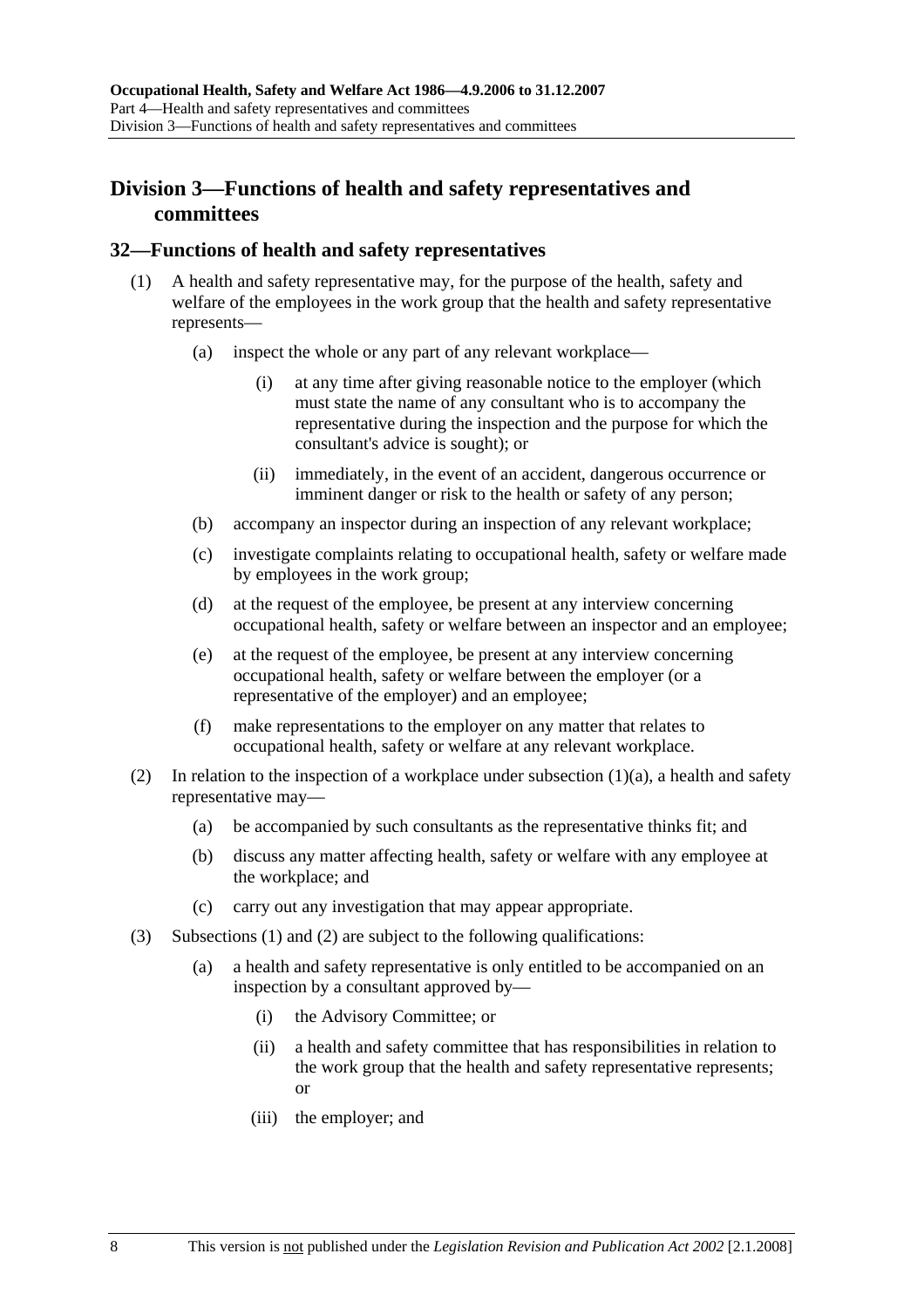- (b) a health and safety representative should take reasonable steps to consult with the employer in relation to carrying out an investigation of any workplace and the outcome of any such investigation.
- (4) An employer is not liable for the cost of a consultant attending at a workplace pursuant to this section.
- (5) The powers and functions of a health and safety representative under this Act are limited to acting in relation to the work group that the health and safety representative represents.
- (6) No provision of this Act may be construed as imposing any duty on a health and safety representative in his or her capacity as a health and safety representative.
- (7) Where a health and safety representative exercises or performs a power or function under this Act—
	- (a) for an improper purpose intending to cause harm to the employer or a commercial or business undertaking of the employer; or
	- (b) for an improper purpose related to an industrial claim or dispute,

the health and safety representative is guilty of an offence.

Maximum penalty: Division 6 fine.

(8) In this section—

*consultant* means a person who is, by reason of his or her experience or qualifications, suitably qualified to advise on issues relating to occupational health, safety or welfare.

## **33—Functions of health and safety committees**

- (1) The functions of a health and safety committee are—
	- (a) to facilitate co-operation between an employer and the employees of the employer in initiating, developing, carrying out and monitoring measures designed to ensure the health, safety and welfare at work of the employees; and
	- (b) to assist in the resolution of issues relating to occupational health, safety or welfare that arise at any relevant workplace; and
	- (c) to assist in the formulation, review and dissemination (in such languages as are appropriate) to employees of the occupational health, safety and welfare practices, procedures and policies that are to be followed at any relevant workplace; and
	- (d) to consult with the employer on any proposed changes to occupational health, safety or welfare practices, procedures or policies; and
	- (e) to keep under review—
		- (i) developments in the field of rehabilitation of employees who suffer work-related injuries; and
		- (ii) the employment of employees who suffer from any form of disability; and
	- (f) to assist—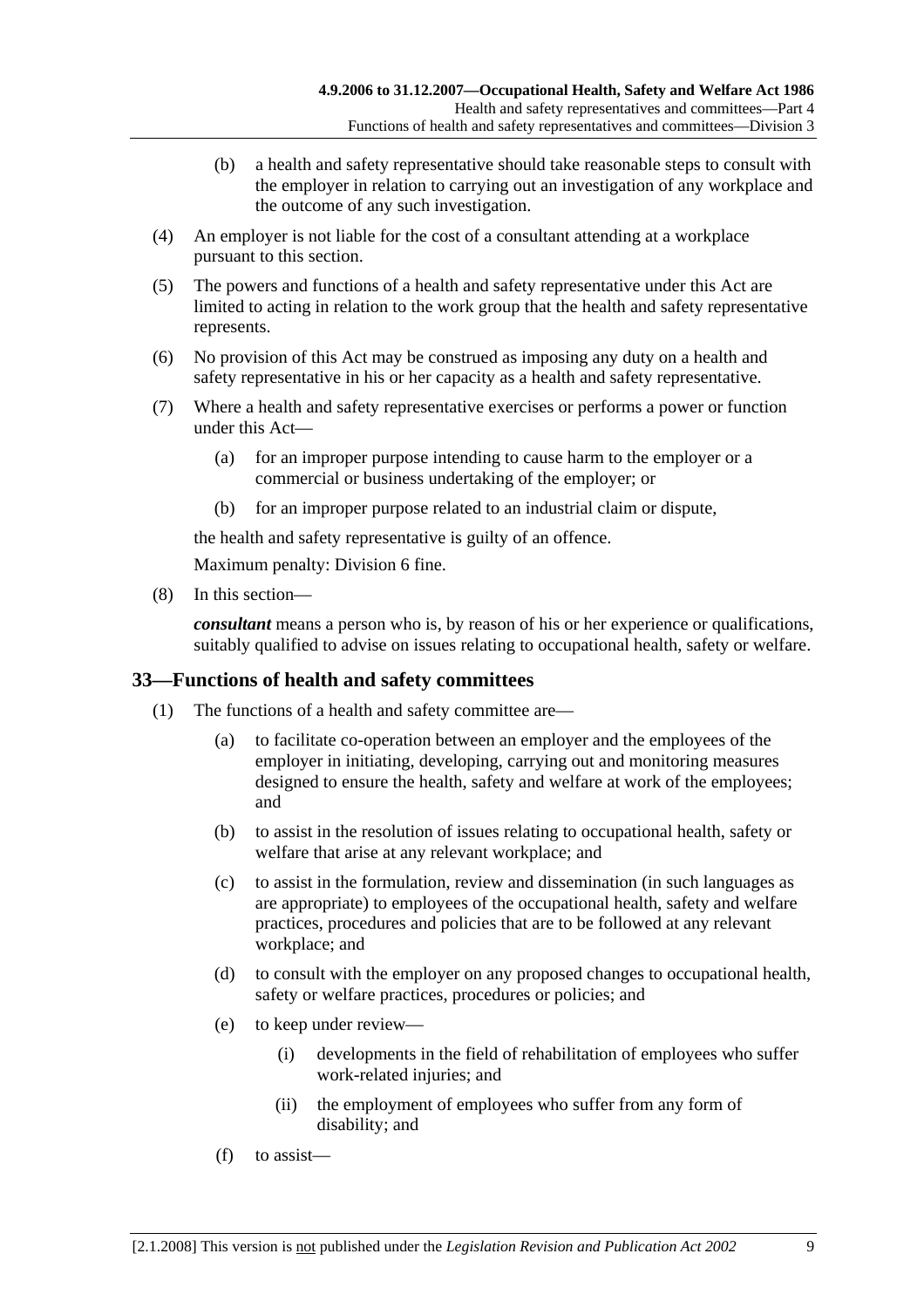- (i) in the return to work of employees who have suffered work-related injuries; and
- (ii) in the employment of employees who suffer from any form of disability; and
- (g) such other functions as are prescribed or agreed upon by the employer and the health and safety committee.
- (2) A health and safety committee may establish such sub-committees as it thinks fit (which may, but need not consist of, or include, members of the committee) to provide advice or to assist it in the performance of its functions under this Act.
- (3) A health and safety committee may delegate any of its functions to a sub-committee established under subsection (2).
- (4) A delegation under subsection (3)—
	- (a) may be made subject to such conditions as the health and safety committee thinks fit; and
	- (b) is revocable at will; and
	- (c) does not derogate from the power of the committee to act in any matter itself.

## **34—Responsibilities of employers**

- (1) An employer must—
	- (a) consult any relevant health and safety representatives and health and safety committees on any proposed changes to any workplace, the plant used at any workplace, the substances used, handled, processed or stored at any workplace, the work to be conducted at any workplace or the procedures for carrying out work at any workplace, where those changes might affect the health, safety or welfare of employees at the workplace; and
	- (b) consult any relevant health and safety representatives and health and safety committees on the occupational health, safety and welfare practices, procedures and policies that are to be followed at any workplace; and
	- (c) consult any relevant health and safety representatives and health and safety committees on any proposed changes to occupational health, safety and welfare practices, procedures or policies; and
	- (d) consult any relevant health and safety representatives on any proposed application to the designated person for the modification of the requirements of any regulation; and
	- (e) at the request of the employee, permit a health and safety representative to be present at any interview concerning occupational health, safety or welfare between the employer (or a representative of the employer) and an employee who is a member of the work group that the health and safety representative represents; and
	- (f) permit any relevant health and safety representative to accompany an inspector during an inspection of any workplace; and
	- (g) permit a health and safety representative to have access to such information as the employer possesses or can reasonably obtain—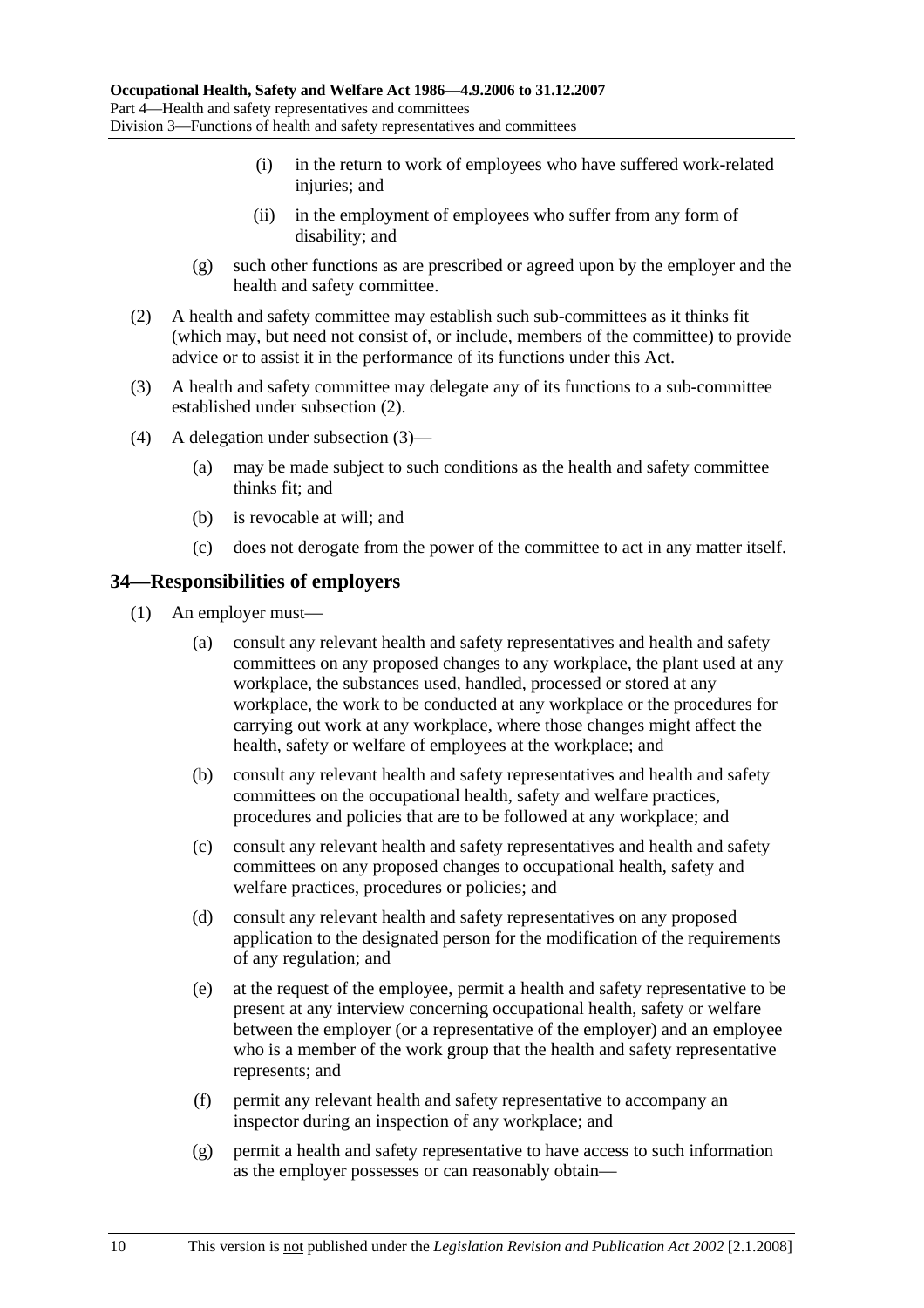- (i) relating to risks that arise or may arise at any workplace where employees who are members of the work group that the health and safety representative represents work, out of work conducted at any workplace or out of plant or substances used at any workplace; or
- (ii) concerning the health and safety of the employees of the employer (but personal information regarding the health of an employee must not be divulged under this subparagraph without the consent of the employee),

and, when requested to do so, supply a copy of that information to the health and safety representative; and

- (h) immediately notify a health and safety representative of the occurrence of an accident, dangerous occurrence, imminent danger or risk or hazardous situation that affects or may affect any employee who is a member of the work group that the health and safety representative represents; and
- (i) notify a health and safety representative of the occurrence of any work-related injury to an employee who is a member of the work group that the health and safety representative represents; and
- (j) provide such other facilities and assistance to health and safety representatives as are necessary or prescribed to enable them to perform their functions under this Act.
- (2) An employer is not required to give to a health and safety representative under subsection  $(1)(g)$ —
	- (a) information that is privileged on the ground of legal professional privilege; or
	- (b) information that is relevant to proceedings that have been commenced under this Act.
- (3) A health and safety representative is entitled to take such time off work as is reasonably necessary for the purposes of performing the functions of a health and safety representative under this Act.
- (4) A health and safety representative who takes time off work under subsection (3)—
	- (a) is entitled to take that time without the loss of any remuneration (payable by the employer) that the health and safety representative would have received had he or she been at work for the relevant time; and
	- (b) is entitled to be reimbursed by the employer for any reasonable expenses reasonably incurred by the health and safety representative with respect to—
		- (i) travelling; or
		- (ii) obtaining meals or accommodation; or
		- (iii) parking fees; or
		- (iv) other matters (if any) prescribed by the regulations,

to the extent that these expenses are over and above, or additional to, expenses that the health and safety representative would have incurred in any event had he or she been at work at the relevant time.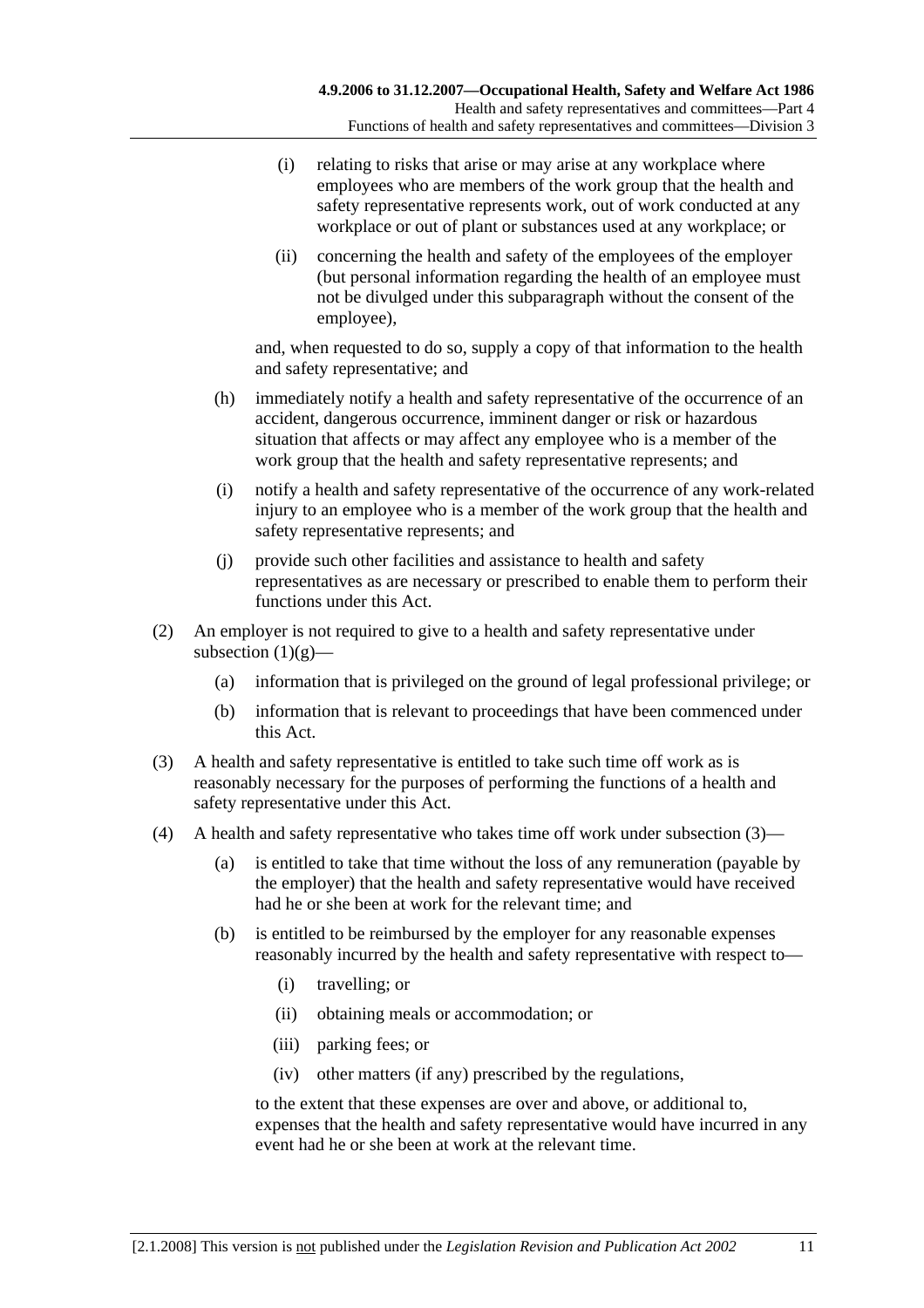- (5) A health and safety representative must take reasonable steps to obtain the agreement of the employer before incurring any expenses that he or she intends to claim under subsection (4)(b) (and that agreement must not be unreasonably withheld).
- (5a) The Advisory Committee may prepare and publish guidelines in relation to the operation of subsections (3), (4) and (5).
- (6) If a dispute arises in relation to the entitlement of a health and safety representative under subsection (3) or (4), the health and safety representative or the employer may refer the dispute to the Industrial Commission.
- (7) The Industrial Commission may determine the dispute and the decision of the Commission is binding on the health and safety representative and the employer.

## **Division 4—Resolution of health, safety or welfare issues**

## **35—Default notices**

- (1) Where a health and safety representative is of the opinion that a person—
	- (a) is contravening a provision of this Act; or
	- (b) has contravened a provision of this Act in circumstances that make it likely that the contravention will be repeated,

the health and safety representative must consult with the employer in relation to the matter.

- (2) If the health and safety representative and the employer are unable within a reasonable time to resolve a particular matter pursuant to subsection (1), the matter must, if there is a health and safety committee that has responsibility in relation to the matter, be referred to that committee or, if there is no such committee, the matter may be referred to an inspector.
- (3) Despite subsections (1) and (2), if after taking reasonable steps to stop by consultation a contravention of this Act or prevent a repeated contravention of this Act the health and safety representative is of the opinion that the matter has not been satisfactorily resolved, the health and safety representative may issue a default notice requiring the person to whom the notice is addressed to remedy the contravention.
- (4) A health and safety representative must not issue a default notice in relation to any matter that is the subject of an improvement notice or a prohibition notice. Maximum penalty: Division 7 fine.
- (5) Where a health and safety representative issues a default notice, the notice must—
	- (a) state that the health and safety representative is of the opinion that a person—
		- (i) is contravening a provision of this Act; or
		- (ii) has contravened a provision of this Act in circumstances that make it likely that the contravention will be repeated; and
	- (b) state the grounds of the health and safety representative's opinion.
- (6) A health and safety representative may specify in a default notice a day by which the matters referred to in the notice must be remedied.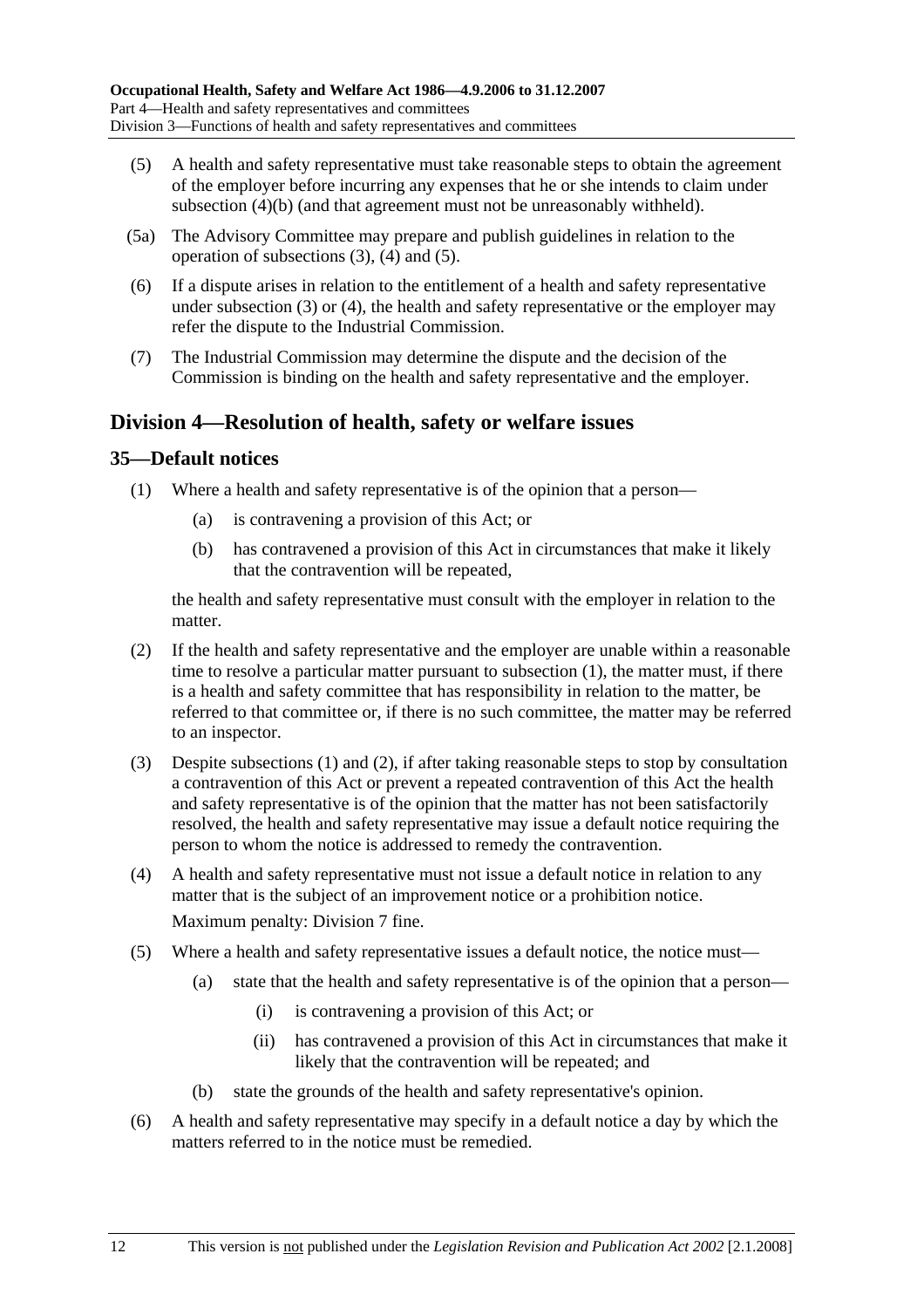(7) Where a default notice is issued to an employee, the employee must, as soon as is reasonably practicable after receiving it, give the notice, or a copy of the notice, to his or her employer.

Maximum penalty: Division 6 fine.

- (8) Subject to subsection (11), a person to whom a default notice is addressed or, where that person is an employee, that person's employer, must take all reasonable steps to remedy—
	- (a) if a day has been specified under subsection (6)—by that day;
	- (b) if a day has not been specified under subsection (6)—within a reasonable time,

the matters referred to in the notice.

Maximum penalty: Division 3 fine.

- $(9)$  If—
	- (a) a person to whom a default notice is addressed or, where that person is an employee, that person's employer, considers that a default notice need not have been issued or is, for some other reason, inappropriate; or
	- (b) a health and safety representative—
		- (i) considers that there has been unreasonable delay in taking action under subsection (8); or
		- (ii) is dissatisfied with the action taken under that subsection in response to the notice,

an inspector may be requested to attend at the workplace.

- (10) A request under subsection (9)(a) must be made by a person within 14 days of the receipt of the default notice (or a copy of the notice) by the person.
- (11) Where an inspector has been requested to attend at a workplace under subsection (9)(a), the operation of the default notice is, pending the attendance of the inspector, suspended.
- (12) Where a default notice is issued, the person to whom notice is addressed must, on receipt of the notice (or a copy of the notice)—
	- (a) bring the notice to the attention of any person whose work is affected by the notice; and
	- (b) display the notice or a copy of the notice in a prominent place at or near any workplace that is affected by the notice; and
	- (c) keep a copy of the notice for such period as may be prescribed.

Maximum penalty: Division 6 fine.

 (13) A person must not remove a notice or a copy of a notice displayed pursuant to subsection (12) while the notice is in force.

Maximum penalty: Division 6 fine.

- (14) A default notice may be cancelled—
	- (a) at any time, by the health and safety representative who issued the notice; or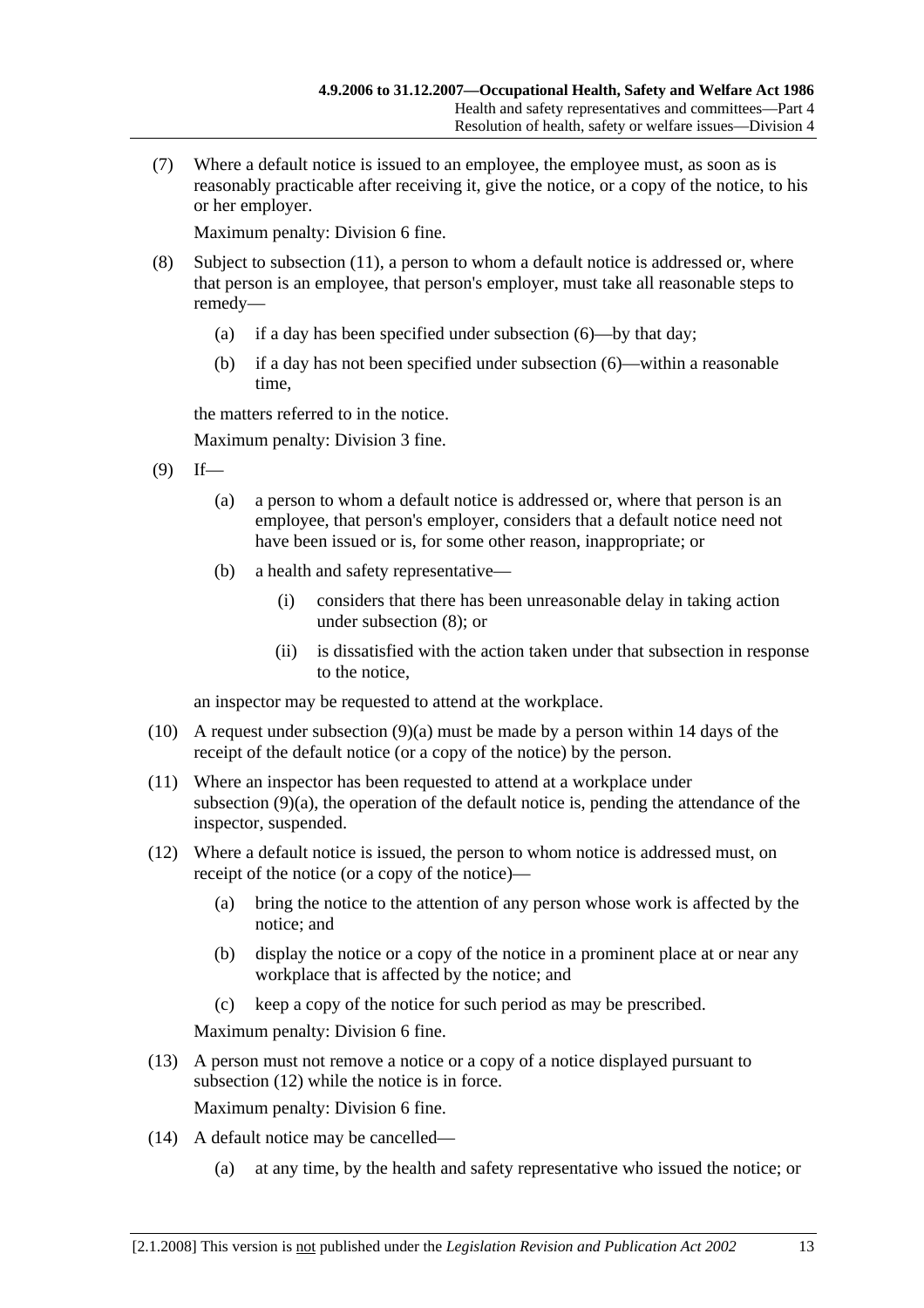(b) if the health and safety representative is absent from the workplace and cannot reasonably be contacted, by a health and safety committee that has responsibilities in relation to the matter.

## **36—Action where the health and safety of a worker is threatened**

- (1) Where a health and safety representative is of the opinion that there is an immediate threat to the health or safety of an employee who is a member of the work group that the health and safety representative represents, the health and safety representative must consult with the employer in relation to the matter.
- (2) If the health and safety representative and the employer are unable within a reasonable time to resolve a particular matter pursuant to subsection (1), the matter must, if there is a health and safety committee that has responsibility in relation to the matter, be referred to that committee or, if there is no such committee, the matter must be referred to an inspector.
- (3) Despite subsections (1) and (2), if the health and safety representative is of the opinion that given the nature of the threat and degree of risk work should immediately cease, the health and safety representative may direct that work cease until adequate measures are taken to protect the health and safety of an employee.
- (4) Where a health and safety representative gives a direction that work cease—
	- (a) if the direction is given without consultation with the employer or before the matter has been considered by a health and safety committee (if any) that has responsibility in relation to the matter, the health and safety representative must, as soon as practicable after giving the direction, consult with the employer and, if it is necessary or appropriate, with the committee; and
	- (b) the employer or the health and safety representative may request an inspector to attend at the workplace.

## **37—Attendance by inspector**

- (1) Where a matter is referred to an inspector under this Division, the inspector must attend at the workplace as soon as possible but in any event—
	- (a) if a direction has been given that work cease—
		- (i) where the workplace is within the metropolitan area—within 1 business day;
		- (ii) where the workplace is outside the metropolitan area—within 2 business days; or
	- (b) in any other case—within 7 business days.
- (2) An inspector—
	- (a) must attempt to resolve any occupational health, safety or welfare matter that remains unresolved; and
	- (b) if a default notice has been issued, may—
		- (i) confirm the notice; or
		- (ii) confirm the notice with such modifications as the inspector thinks fit; or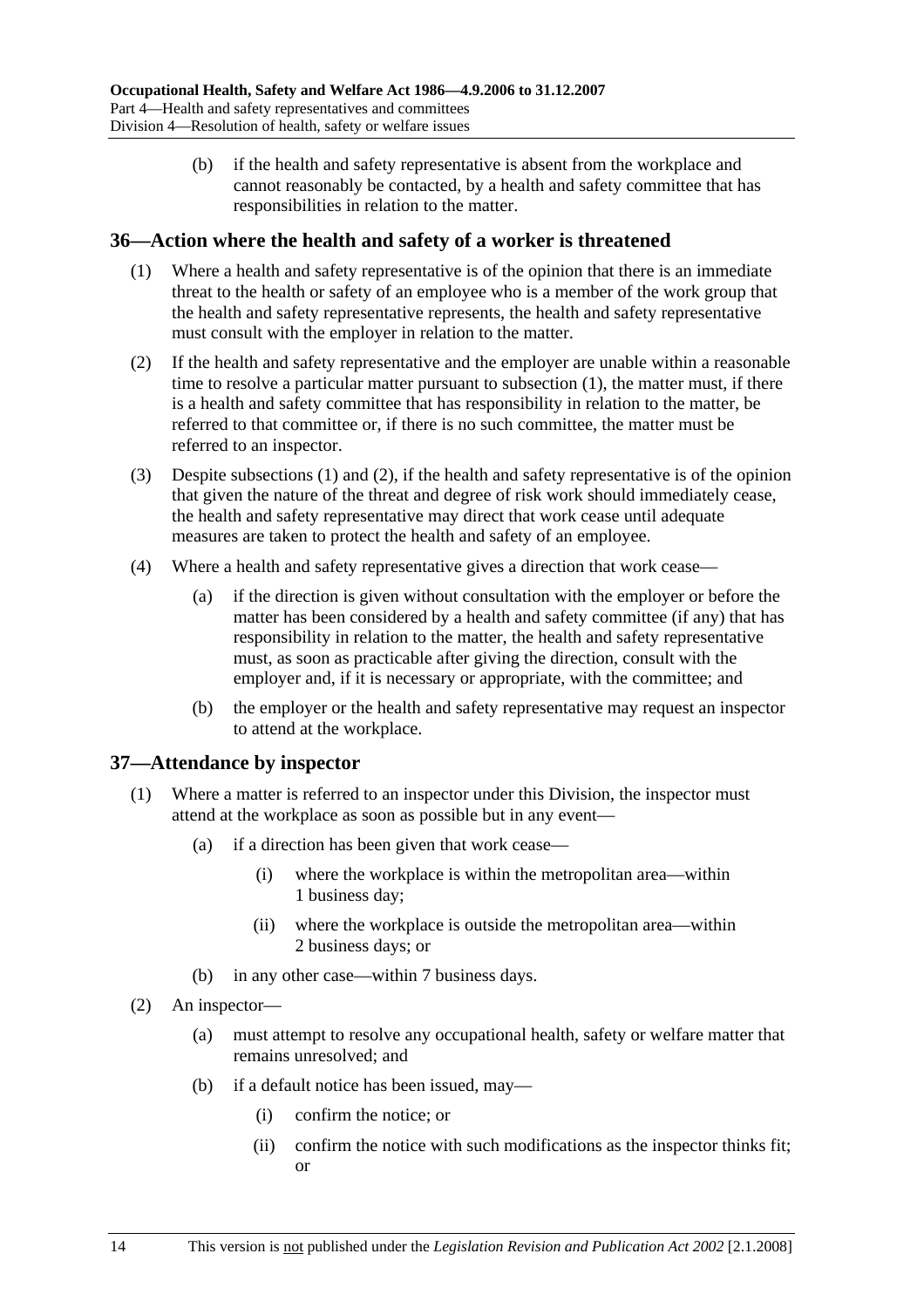- (iii) cancel the notice; and
- (c) if the inspector thinks fit, may issue a prohibition notice or an improvement notice; and
- (d) may make such recommendations or take such other action as appear appropriate.
- (3) Where a work cessation direction was given and an inspector determines that there was an immediate threat to health or safety justifying a cessation of work or that the health and safety representative reasonably believed that such a threat existed, any employee employed in the work who is remunerated by wages or salary is entitled to be paid for the period of cessation so as not to suffer a loss of income.
- (4) Where an inspector confirms a default notice or confirms such a notice with modifications, the inspector must order the person to whom the notice was addressed to comply with the notice within a period specified by the inspector.
- (5) A person who contravenes or fails to comply with a default notice that is confirmed by an inspector within the period specified by the inspector is guilty of an offence. Maximum penalty: Division 3 fine.
- (6) An employer, employee or health and safety representative who is dissatisfied with the actions of an inspector under this section may apply to the President of the Industrial Court for the determination of the matter by a review committee.
- (7) At the conclusion of a review under this section, a review committee may give such directions as it thinks fit.
- (8) A person must not contravene or fail to comply with a direction of a review committee within any period specified by the review committee.

# **37A—Division not to derogate from other referrals to an inspector**

Nothing in this Division limits or derogates from the ability of a health and safety representative, employee or other person to refer at any time any matter concerning occupational health, safety or welfare to an inspector or other person involved in the administration or enforcement of this Act.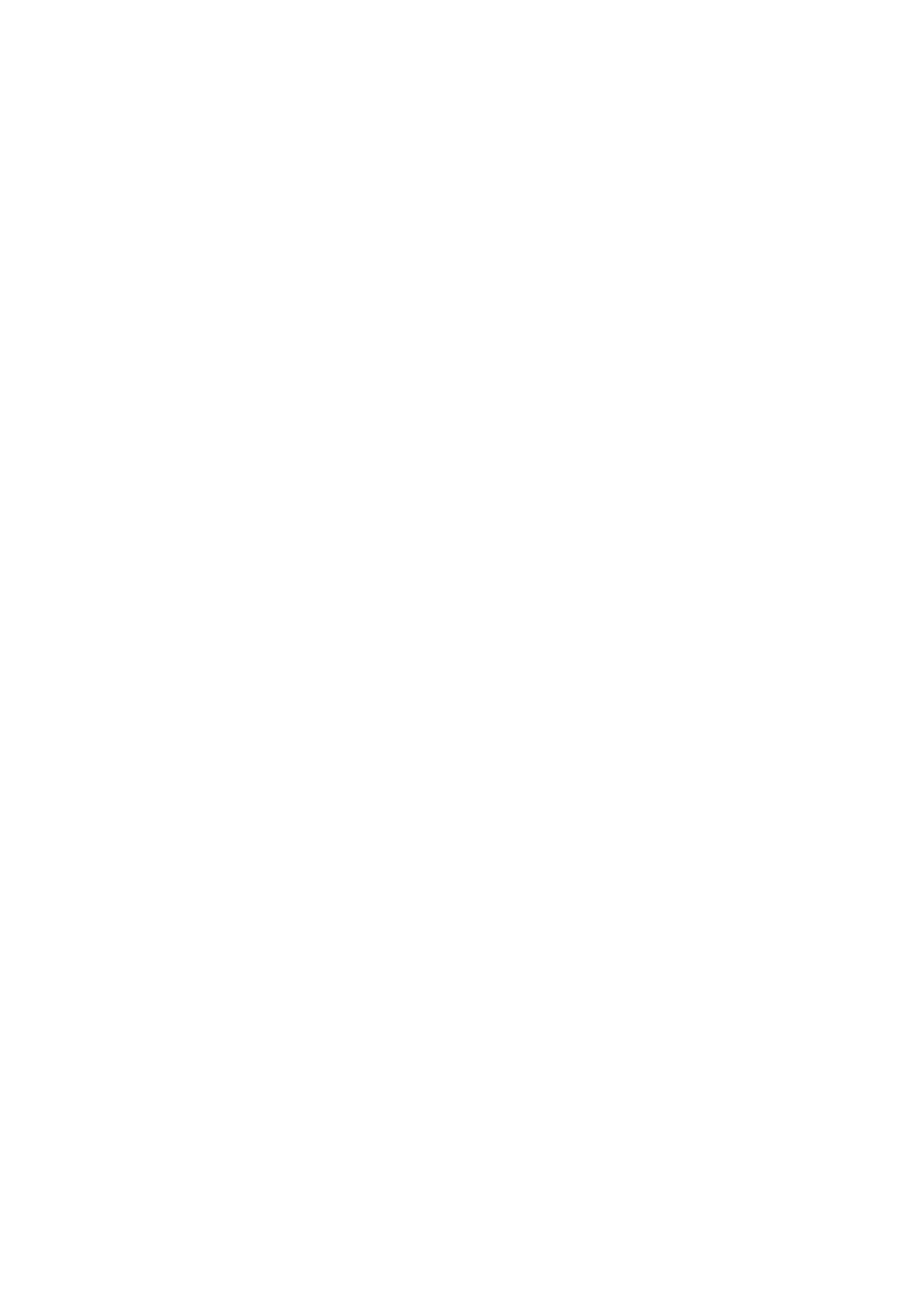# **Part 5—Inspections**

# **38—Powers of entry and inspection**

- (1) For the purposes of this Act, an inspector or a person authorised by the Director to exercise the powers conferred by this section may—
	- (a) enter at any time any workplace, or any other place where any plant to which this Act extends by virtue of Schedule 2 is situated;
	- (b) inspect the place, anything at the place and work in progress at the place;
	- (c) require a person who has custody or control of books, documents or records to produce such books, documents or records;
	- (d) examine, copy and take extracts from any books, documents or records, or require an employer to provide a copy of any books, documents or records;
	- (e) take photographs, films or video or audio recordings;
	- (f) take measurements, make notes and records and carry out tests;
	- (g) require any person to answer, to the best of that person's knowledge, information and belief, any question relating to the health, safety or welfare of persons at any workplace or to any other matter to which this Act applies (whether the question is put directly or through an interpreter);
	- (h) require an employer to produce a copy of any statement or record that is required to be prepared or kept under this Act.
- $(1a)$  Subsection  $(1)(a)$  is subject to the following qualifications:
	- (a) a person cannot enter a workplace where a self-employed person works alone except where he or she has a reasonable belief that there is a risk to the health or safety of a person other than the self-employed person; and
	- (b) a person cannot enter a place which is not a workplace (being a place where any plant to which this Act extends by virtue of Schedule 2 is situated) except where he or she is doing so at a reasonable time.
- (2) Where—
	- (a) a person whose native language is not English is suspected of having breached this Act; and
	- (b) the person is being interviewed by an inspector in relation to that suspected breach; and
	- (c) the person is not reasonably fluent in English,

the person is entitled to be assisted by an interpreter during the interview.

- (3) A person is not required to provide under subsection (1)—
	- (a) information that is privileged on the ground of legal professional privilege; or
	- (b) information that is relevant to proceedings that have been commenced under this Act.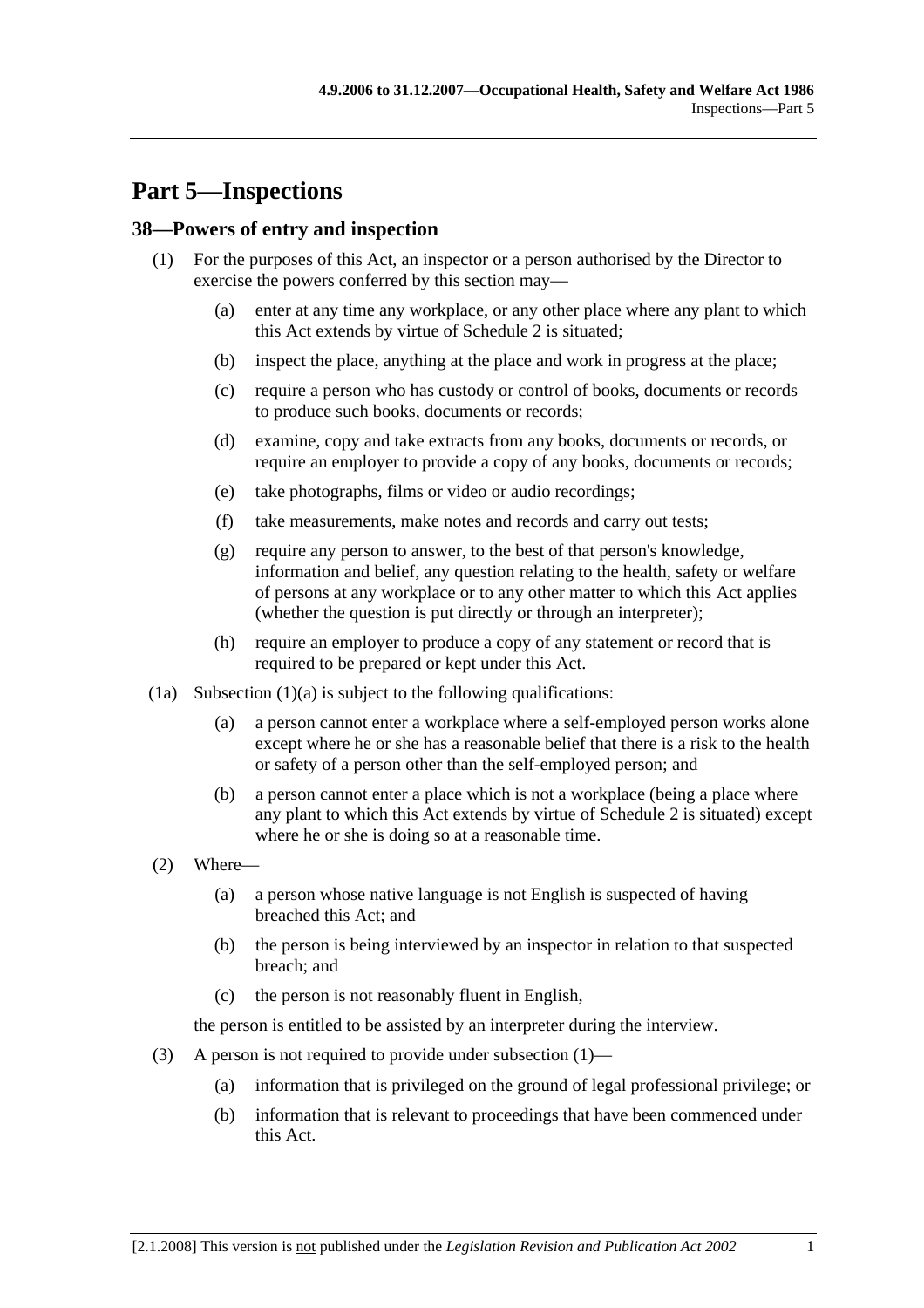- (4) In addition to the powers contained in subsection (1), an inspector may, if the inspector suspects on reasonable grounds that an offence against this Act has been committed, seize and retain anything that affords evidence of that offence, or in relation to which the offence is suspected of having been committed.
- (5) An inspector who has seized anything under subsection (4) must, on request, provide a receipt for the thing seized.
- (6) In the exercise of powers under this section, a person may be accompanied or assisted by such persons, authorised by the Director, as may be necessary or desirable in the circumstances.
- (7) The occupier of a place that is the subject of an inspection under this section and any employer at that place must provide such assistance as may be necessary to facilitate the exercise of the powers conferred by this section.
- (8) A person must not—
	- (a) hinder or obstruct an inspector or other authorised person in the exercise of a power conferred by this section; or
	- (b) refuse or fail, without lawful excuse, to comply with a requirement under this section.

Maximum penalty: Division 5 fine.

- (9) Where the occupier of a workplace becomes aware of the attendance of an inspector at the workplace, the occupier must notify the health and safety representatives who are present at the workplace.
- (10) Where an inspector carries out an inspection of a workplace under this section, the inspector—
	- (a) must take reasonable steps to consult with the occupier of the workplace (or, if the occupier is not present, the person who at that time is apparently in control of the workplace), any employer of employees at the workplace and any health and safety representative who represents those employees on—
		- (i) any occupational health, safety or welfare issue that arises from the inspection; and
		- (ii) the action (if any) that the inspector considers should be taken as a result of the inspection; and
	- (b) must make available to the occupier, any employer and any health and safety representative copies of any written report (or any part of a written report) made by the inspector in relation to the inspection, insofar as that report relates to—
		- (i) factual information obtained during the inspection; or
		- (ii) the action (if any) that the inspector has taken or proposes to take as a result of the inspection,

(and, when requested to do so, must supply a copy of that report or that part of the report to the occupier, employer and health and safety representatives); and

(c) must take reasonable steps—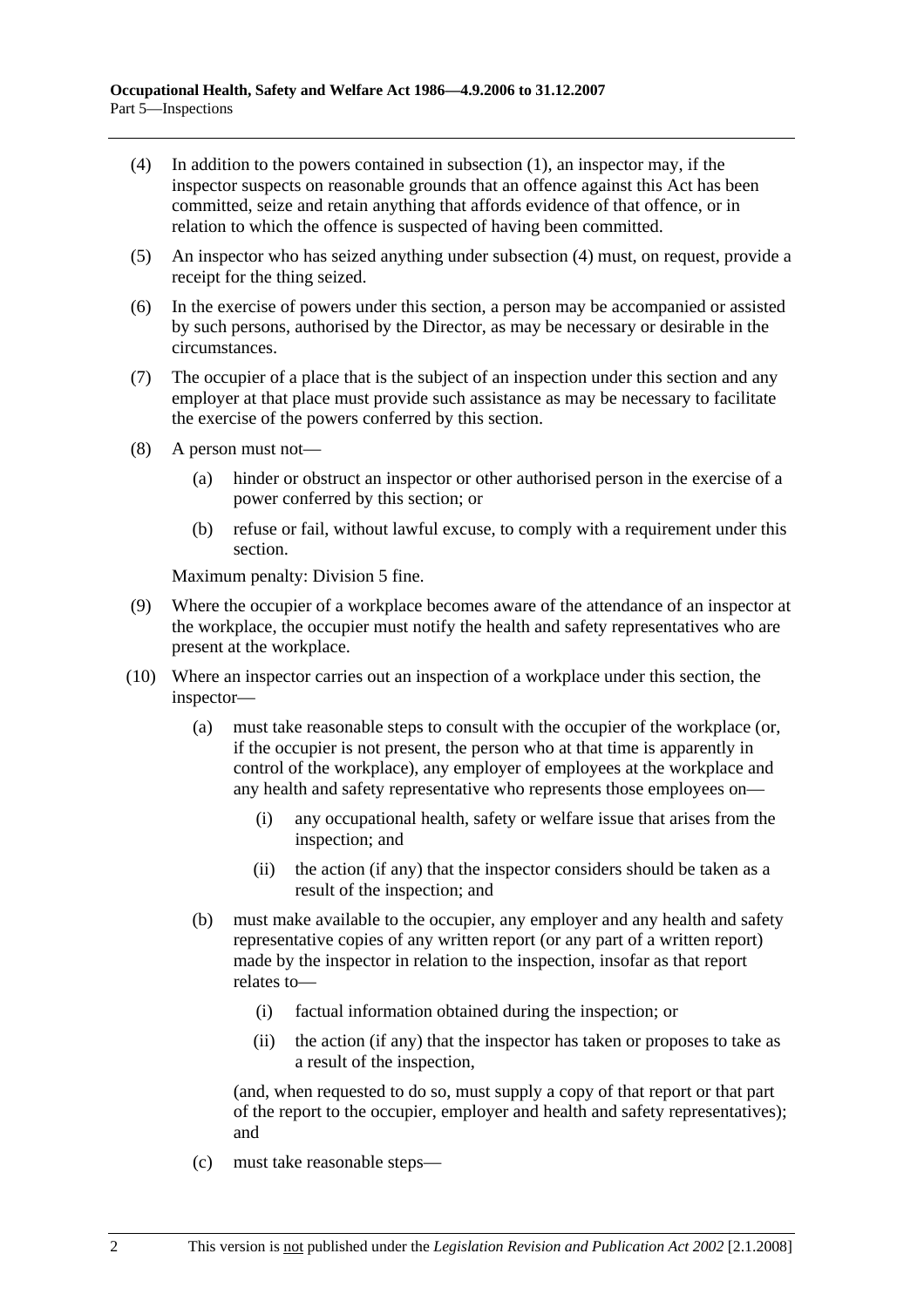- (i) to relate to a health and safety representative the contents of any oral report made by the inspector to the occupier or an employer at the workplace and the details of any consultation that has occurred in the absence of the health and safety representative (insofar as that report or consultation relates to the health, safety or welfare of employees in the work group that the health and safety representative represents); and
- (ii) to relate to an employer the contents of any oral report made by the inspector to a health and safety representative at the workplace and the details of any consultation that has occurred in the absence of the employer.
- (11) An inspector who has a pecuniary or other personal interest in any business carried on at a workplace must not inspect that workplace unless and until the inspector has disclosed that interest to the Director and has obtained the Director's permission to carry out the inspection.

Maximum penalty: Division 6 fine.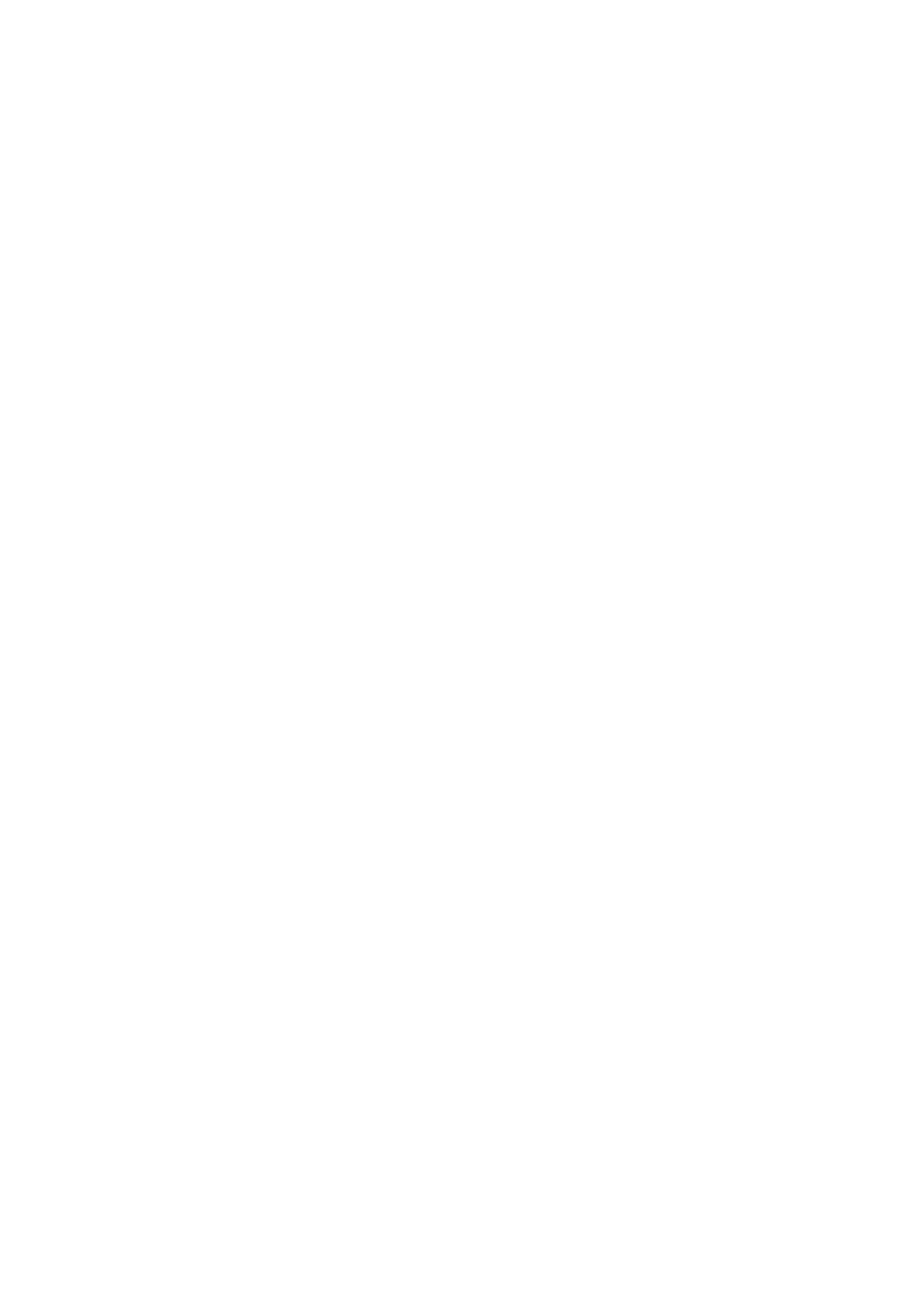# **Part 6—Improvement notices and prohibition notices**

## **39—Improvement notices**

- (1) Where an inspector is of the opinion that a person—
	- (a) is contravening a provision of this Act; or
	- (b) has contravened a provision of this Act in circumstances that make it likely that the contravention will be repeated,

the inspector may issue an improvement notice requiring the person to whom the notice is addressed to remedy the matters occasioning the contravention or likely contravention.

- (2) An improvement notice must—
	- (a) state that the inspector is of the opinion that a person—
		- (i) is contravening a provision of this Act; or
		- (ii) has contravened a provision of this Act in circumstances that make it likely that the contravention will be repeated; and
	- (b) state the grounds of the inspector's opinion; and
	- (c) specify the provision of this Act in respect of which that opinion is held; and
	- (d) make provision for a statement (a *statement of compliance*) that is to be completed by the person required to comply with the notice when the matters to which the notice relates have been remedied.
- (3) An inspector may—
	- (a) include in an improvement notice directions as to the measures to be taken to remedy the contravention, or to avoid further contravention, of the Act;
	- (b) specify in an improvement notice a day by which the matters referred to in the notice must be remedied.
- (4) Subject to this Act, a person who contravenes or fails to comply with an improvement notice is guilty of an offence.

Maximum penalty: Division 3 fine.

Expiation fee: \$315.

 (5) The person required to comply with an improvement notice must, within 5 business days after the matters to which the notice relates have been remedied in accordance with the requirements of the notice, complete and return to the Department the relevant statement of compliance.

Maximum penalty: Division 7 fine.

Expiation fee: \$315.

 (6) An expiation notice cannot be issued under subsection (5) after the third anniversary of the commencement of that subsection.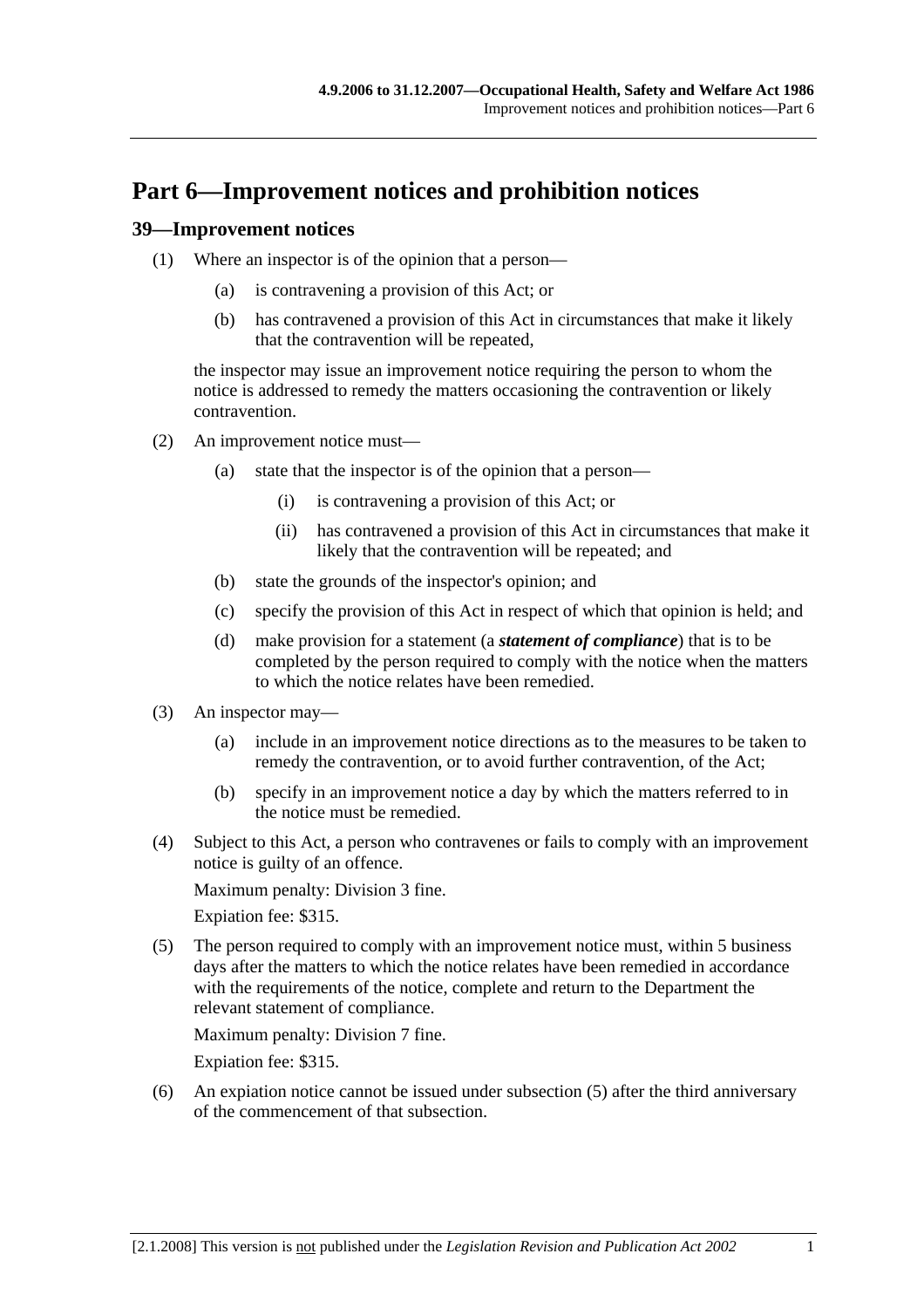## **40—Prohibition notices**

- (1) Where an inspector is of the opinion—
	- (a) that there is an immediate risk—
		- (i) to the health or safety of a person at work; or
		- (ii) to the health or safety of any person in connection with the performance of any work, or from any plant to which this Act extends by virtue of Schedule 2; or
	- (b) that there could be an immediate risk—
		- (i) to the health or safety of a person at work; or
		- (ii) to the health or safety of any person in connection with the performance of any work, or from any plant to which this Act extends by virtue of Schedule 2,

if particular action were to be taken or a particular situation were to occur,

an inspector may issue to the person apparently in control of the activity or situation from which the risk arises or could arise (as the case may be) a prohibition notice prohibiting the carrying on of an activity or any other relevant action until the inspector is satisfied that adequate measures have been taken or are in place to avert, assess, eliminate or minimise any risk.

- (2) A prohibition notice must—
	- (a) identify the activity or situation from which the risk arises or would arise; and
	- (b) state the grounds of the inspector's opinion on which the notice is based.
- (3) An inspector may include in a prohibition notice directions as to the measures to be taken to avert, assess, eliminate or minimise the risk to which the notice relates.
- (4) Subject to this Act a person who contravenes or fails to comply with a prohibition notice is guilty of an offence.

Maximum penalty: Division 2 fine plus \$20 000 for each day that the contravention or failure continues.

# **41—Notices to be displayed**

 (1) Where an improvement notice or prohibition notice is issued, to an employee, the employee must, as soon as is reasonably practicable after receiving it, give the notice, or a copy of the notice, to his or her employer.

Maximum penalty: Division 6 fine.

- (2) Where an improvement notice or a prohibition notice is issued, the person to whom the notice is addressed must, on receipt of the notice (or a copy of the notice)—
	- (a) supply a copy of the notice to any health and safety representative who represents any employees whose work is affected by the notice; and
	- (b) bring the notice to the attention of any person whose work is affected by the notice; and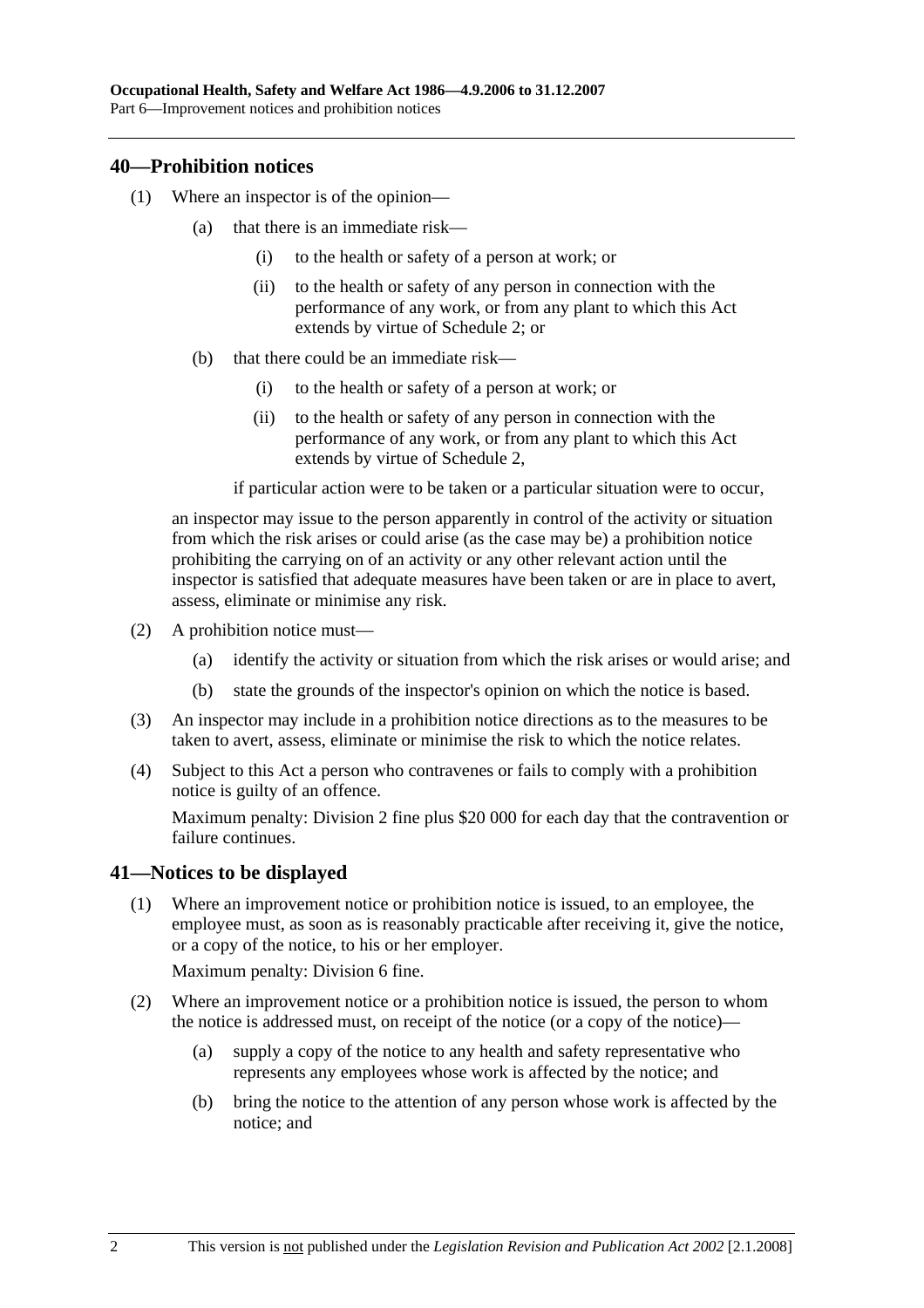(c) display the notice or a copy of the notice in a prominent place at or near any workplace or plant that is affected by the notice.

Maximum penalty: Division 6 fine.

 (3) A person must not remove a notice or the copy of a notice displayed pursuant to subsection (2) while the notice is in force.

Maximum penalty: Division 6 fine.

## **42—Review of notices**

- (1) Any of the following persons, namely—
	- (a) an employer affected by an improvement notice or prohibition notice; or
	- (b) a person in relation to whose work or plant an improvement notice or a prohibition notice applies; or
	- (c) a health and safety representative who represents any employee whose work is affected by an improvement notice or a prohibition notice,

may apply to the President of the Industrial Court to have the notice or the actions of an inspector reviewed by a review committee.

- (2) An application under subsection  $(1)(a)$  or (b) must be made by a person within 14 days of the receipt of the notice (or a copy of the notice) by the person.
- (3) Pending the determination of an application for review under this section the operation of the notice to which the application relates will—
	- (a) in the case of an improvement notice—be suspended;
	- (b) in the case of a prohibition notice—continue.
- (4) A review committee may if it thinks fit make an interim order suspending the operation of a prohibition notice until the matter is resolved.
- (5) An order under subsection (4) must be made subject to such conditions as may be necessary to protect the health and safety of any person.
- (6) Where a prohibition notice has been issued, the proceedings on a review under this section must be carried out as a matter of urgency.

## **43—Powers of committee on review**

- (1) At the conclusion of a review under this Part, a review committee may—
	- (a) confirm any notice to which the review relates; or
	- (b) confirm a notice with such modifications as it thinks fit; or
	- (c) cancel a notice; or
	- (d) issue a notice or issue a different notice in substitution for the notice.
- (2) Where a review committee confirms an improvement notice the operation of which has been suspended or confirms such a notice with modifications, the review committee must order the person to whom the notice was addressed to comply with the notice within a period specified by the committee.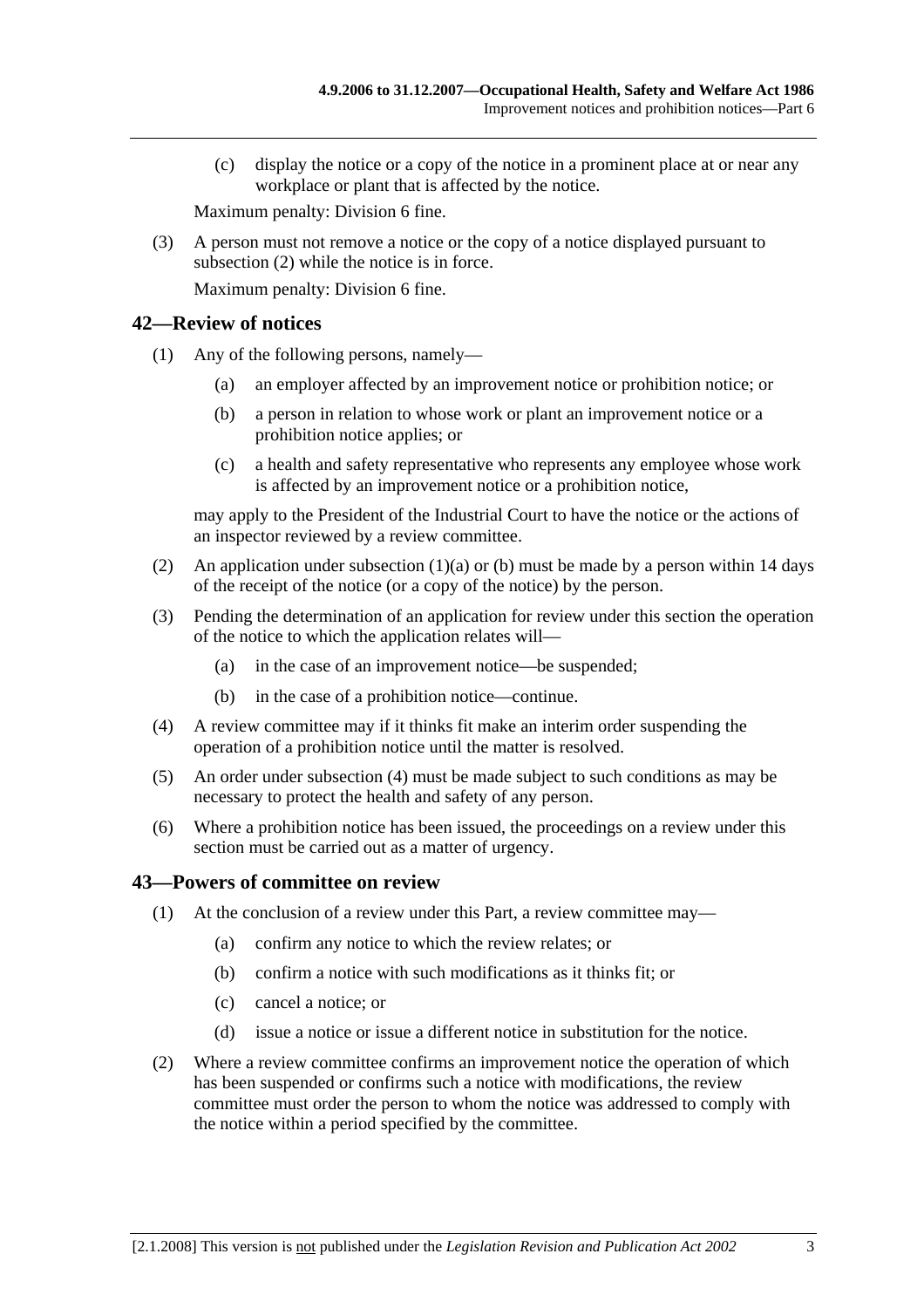(3) A person who contravenes or fails to comply with a notice that is confirmed or issued by a review committee within the period specified by the committee is guilty of an offence.

Maximum penalty: Division 2 fine.

## **44—Worker's entitlement to pay while notice is in force**

Where work is suspended in consequence of an improvement notice or a prohibition notice, an employee employed in the work who is remunerated by wages or salary is entitled to be paid for the period of suspension so as not to suffer a loss of income.

## **45—Action on default**

- (1) Subject to subsection (2), where a person is required by an improvement notice or prohibition notice to take any specified measures and the person fails to comply with the notice, the inspector who issued the notice may have those measures carried out and, for that purpose, the inspector or any person authorised by the inspector may, after giving reasonable notice to the person required to take the measures, enter and take possession of any workplace, or any other place where any plant to which this Act extends by virtue of Schedule 2 is situated (taking such measures as are reasonably necessary for the purpose) and do, or cause to be done, such things as full and proper compliance with the notice may require.
- (2) If a person who has been required by an improvement notice or prohibition notice to take specified measures stops using plant that is subject to the notice and satisfies an inspector that the plant will not be used again until the notice is complied with, action may not be taken under subsection (1) in relation to that plant (unless the plant is used again before the notice is complied with).
- (3) If a person referred to in subsection (2) uses plant that is not to be used again until an improvement notice or prohibition notice is complied with before that notice is complied with, the person is guilty of an offence.

Maximum penalty: Division 3 fine.

 (4) The Crown may recover the costs and expenses reasonably incurred in an inspector or other authorised person exercising the powers under subsection (1) from the person who failed to comply with the notice, as a debt in a court of competent jurisdiction.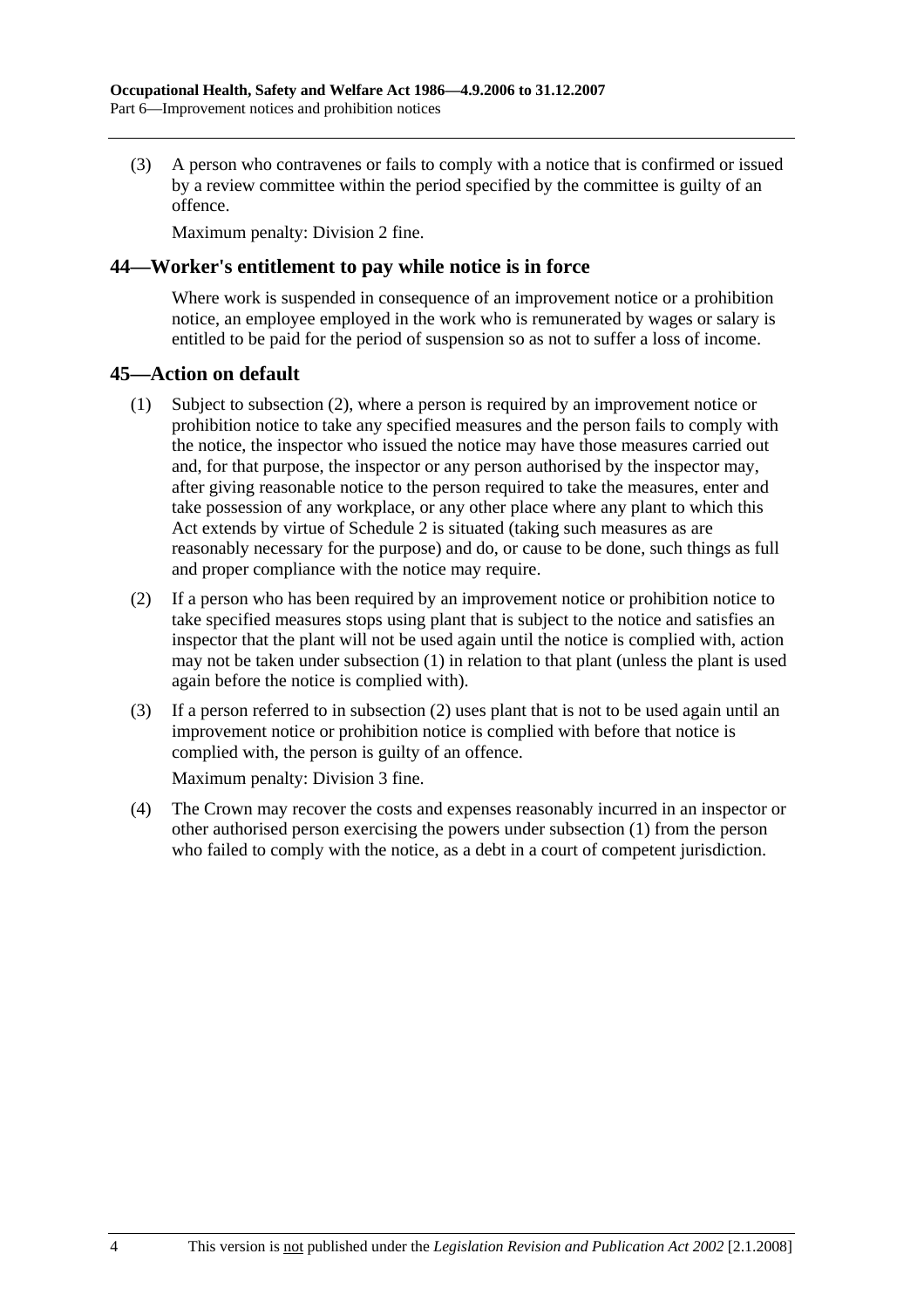# **Part 7—Review committees**

# **46—Review committees**

There will be such review committees as are necessary for the purposes of this Act.

## **47—Constitution of review committees**

- (1) A review committee will be constituted in relation to particular proceedings by the President of the Industrial Court.
- (2) The President of the Industrial Court will constitute a review committee by appointing one member from each of the panels constituted under subsection (3) to the committee.
- (3) For the purpose of constituting review committees there will be—
	- (a) a panel of Judges of the Industrial Court and Industrial Magistrates appointed by the President; and
	- (b) a panel of members nominated by the Minister after taking into account the recommendations of employer associations; and
	- (c) a panel of members nominated by the Minister after taking into account the recommendations of the United Trades and Labor Council.
- (4) A person ceases to be a member of a panel if that person—
	- (a) resigns by written notice addressed to the President of the Industrial Court; or
	- (b) is removed from the panel—
		- (i) in the case of a Judge or Industrial Magistrate—by the President; or
		- (ii) in any other case—by the Minister,

on the ground of misconduct, neglect of duty, incompetence or mental or physical incapacity to carry out satisfactorily the duties of office; or

- (c) has completed a period of 3 years since being appointed to the panel, or last appointed to the panel, and is not reappointed to the panel.
- (5) A member of a panel is entitled to such fees, allowances and expenses as the Governor may approve.
- (6) Despite subsection (2), the President of the Industrial Court may, in a special case, constitute a review committee solely of a Judge of the Industrial Court or an Industrial Magistrate (and this Part will then apply with respect to the relevant proceedings with such modifications or variations as may be necessary or appropriate, or as may be prescribed).

## **48—Procedures of the committee**

- (1) The member of a review committee appointed from the panel of Judges and Industrial Magistrates will preside at any proceedings of the review committee.
- (2) A decision in which any two members of a review committee concur is a decision of the committee.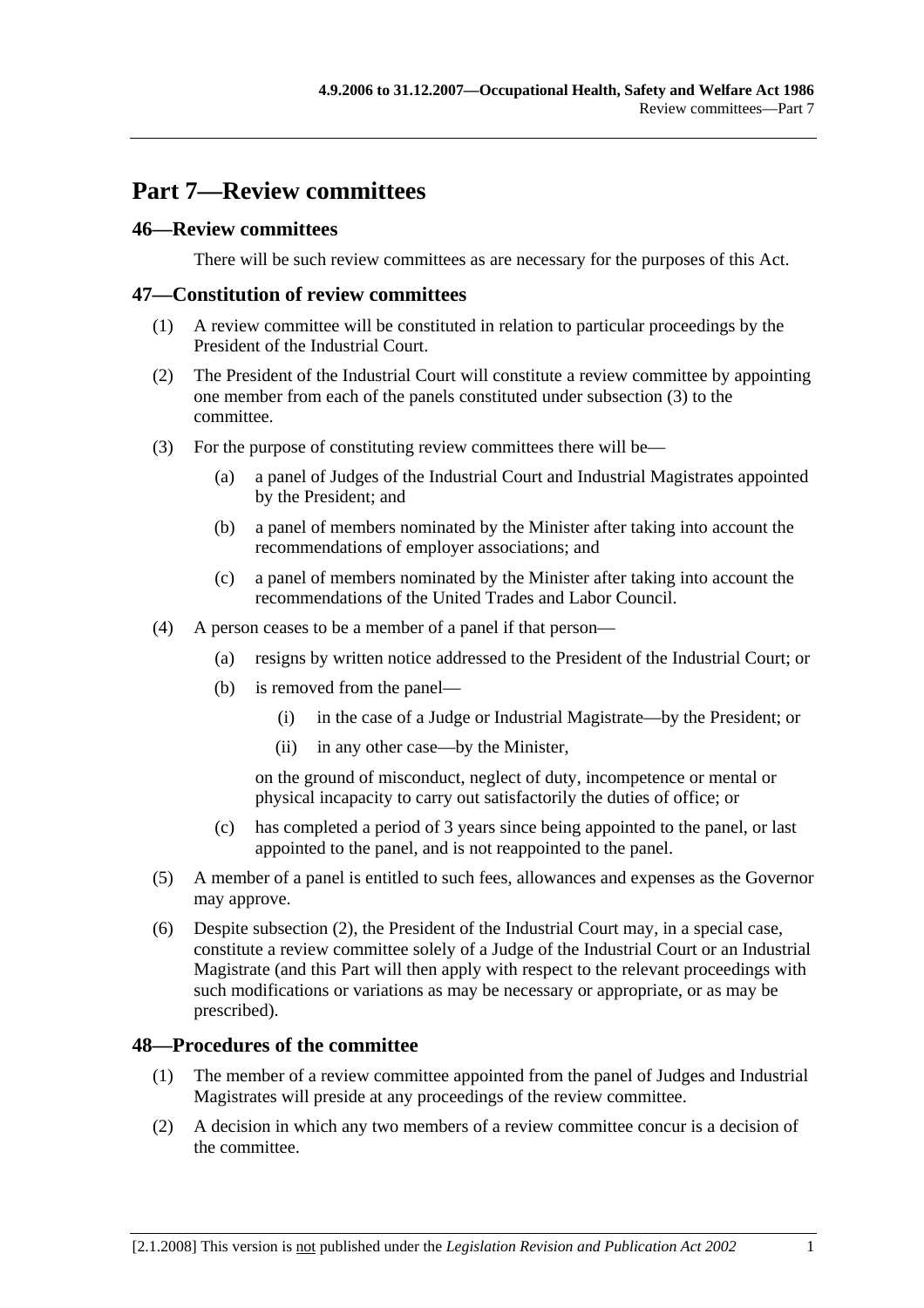- (3) A review committee—
	- (a) must act according to equity, good conscience and the substantial merits of the case without regard to technicalities and legal forms; and
	- (b) is not bound by any rules of evidence, but may inform itself on any matter in such manner as it thinks fit.
- (4) A review committee must give reasonable notice to the parties to proceedings before it of the time and place of those proceedings and afford the parties a reasonable opportunity to call or give evidence, to examine or cross-examine witnesses and to make submissions.
- (5) In the exercise of its powers and functions, a review committee may—
	- (a) by summons signed by the presiding member of the committee, require the attendance before the committee of any person; and
	- (b) by summons signed by the presiding member of the review committee, require the production of any document, object or material; and
	- (c) require any person appearing before the review committee to answer any relevant questions put by the committee, any member of the committee or by any person appearing before the committee.
- (6) Where—
	- (a) the native language of a person who is to give oral evidence in any proceedings before a review committee is not English; and
	- (b) the witness is not reasonably fluent in English,

the person is entitled to give that evidence through an interpreter.

- (7) A person may present written evidence to a review committee in a language other than English if that written evidence has annexed to it—
	- (a) a translation of the evidence into English; and
	- (b) an affidavit by the translator to the effect that the translation accurately reproduces in English the contents of the original evidence.
- (8) If a person—
	- (a) who has been served with a summons to attend before a review committee fails without reasonable excuse to attend in obedience to the summons; or
	- (b) who has been served with a summons to produce any document, object or material, fails without reasonable excuse to comply with the summons; or
	- (c) misbehaves before a review committee, wilfully insults a review committee or any member of a review committee, or interrupts the proceedings of a review committee; or
	- (d) refuses to answer any relevant question when required to do so by a review committee,

that person is guilty of an offence.

Maximum penalty: Division 6 fine.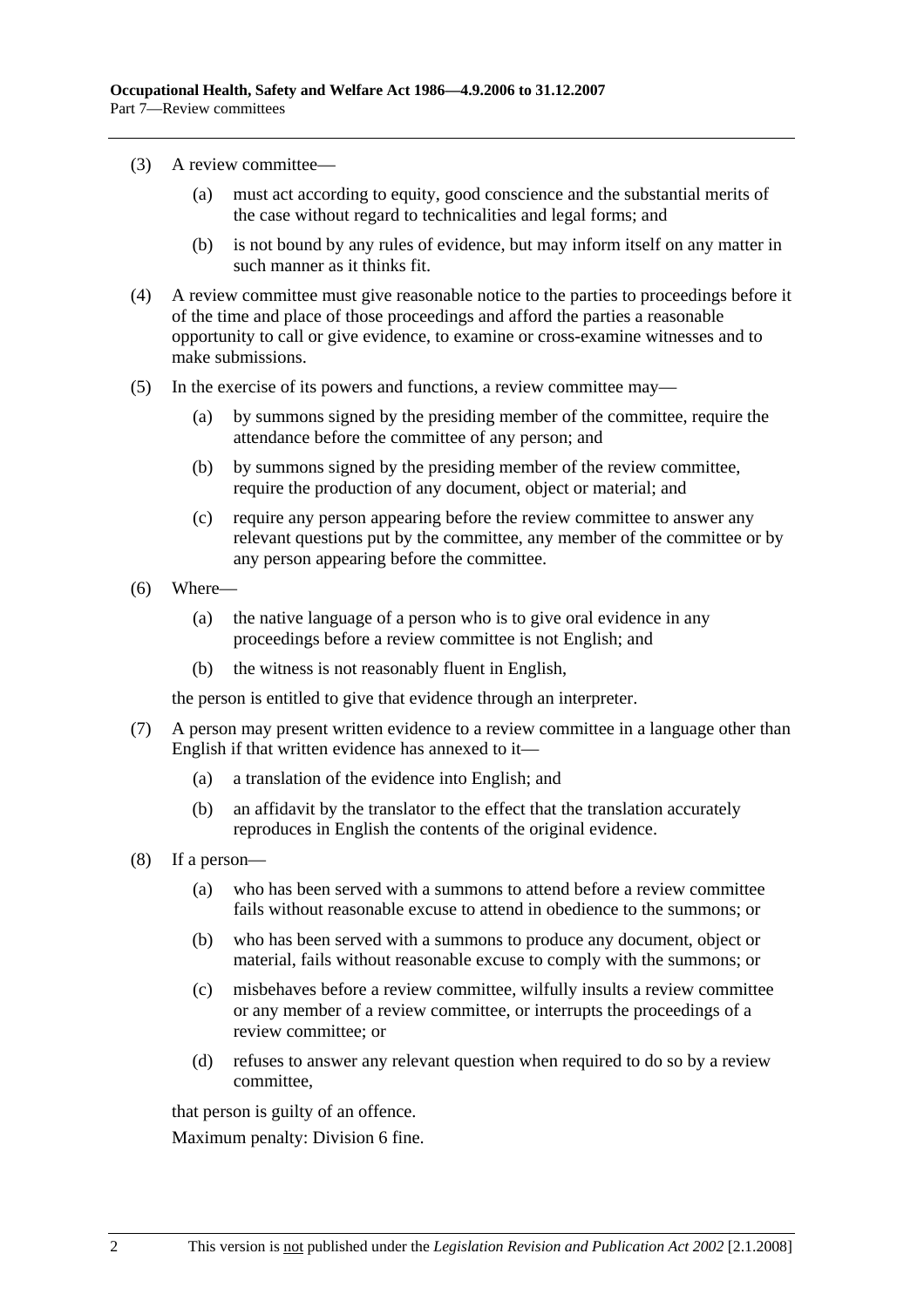- (9) A person is not obliged to answer a question under this section if the answer would tend to incriminate that person of an offence, or to produce a document, object or material if it or its contents would tend to incriminate that person of an offence.
- (10) A review committee may—
	- (a) refer any technical matter to an expert;
	- (b) accept the evidence or report of an expert.
- (11) A person is entitled to appear personally, or by representative, in proceedings before a review committee.
- (12) A person who appears as a witness in proceedings before a review committee is, subject to any contrary direction by the review committee, entitled to reimbursement of expenses in accordance with the regulations.
- (13) A review committee should hear and determine any matter referred to it as expeditiously as possible.
- (14) Except as provided by this section, the proceedings of a review committee may be conducted in such manner as the review committee determines.

# **49—Appeals**

- (1) A party to proceedings before a review committee may appeal to the Supreme Court against a decision of the committee in those proceedings.
- (2) For the purposes of an appeal under this section, the Supreme Court may be constituted of a single Judge.
- (3) An appeal under this section may be on a question of law or a question of fact.
- (4) An appeal on a question of fact may only occur with the permission of the Supreme Court (which should only be granted where special reasons are shown).
- (5) An appeal under this section must be instituted within 21 days of the decision appealed against unless the Supreme Court, in its discretion, allows a longer time for the institution of an appeal.
- (6) Pending the determination of an appeal in a case where a prohibition notice has been issued, the operation of the prohibition notice will, subject to an order made under subsection (7), continue.
- (7) The Supreme Court may if it thinks fit make an interim order suspending the operation of a prohibition notice pending the determination of an appeal.
- (8) An order under subsection (7) must be made subject to such conditions as may be necessary to protect the health and safety of the employees to whom the prohibition notice relates.

# **50—Immunity of members**

No personal liability attaches to a member of a review committee for an act or omission by the member in good faith in the exercise or discharge or purported exercise or discharge of a power or function of the member under this Act.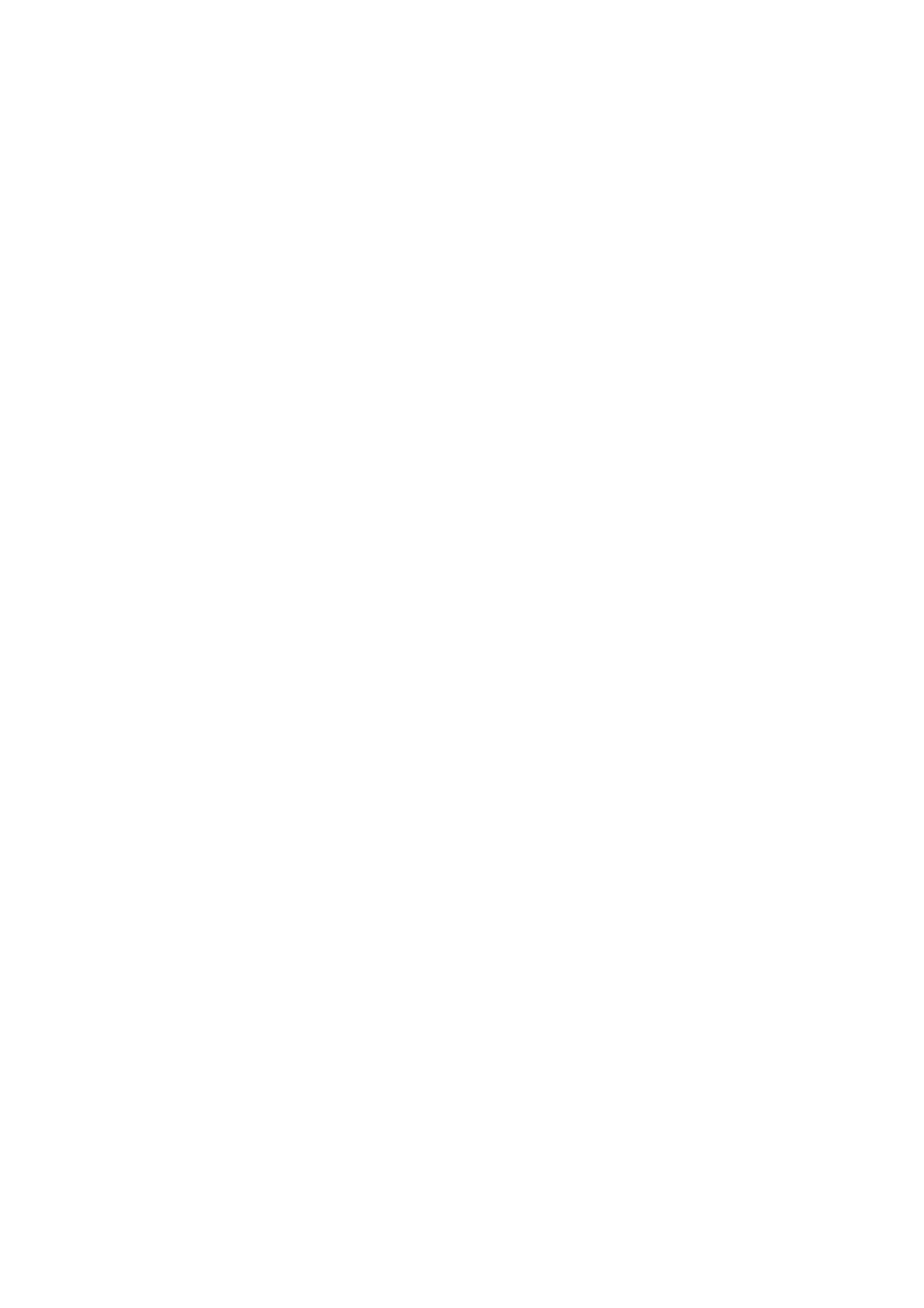# **Part 8—Miscellaneous**

# **51—Immunity of inspectors and officers**

- (1) No personal liability attaches to an inspector or any other officer engaged in the administration or enforcement of this Act for an act or omission by the inspector or officer in good faith in the exercise or discharge, or purported exercise or discharge, of an official power or function under this Act.
- (2) A liability that would, but for subsection (1), lie against an inspector or officer lies against the Crown.

# **52—Inspector to produce certificate of authority**

Where an inspector exercises a power or performs a function under this Act, the inspector must, at the request of a person affected by the exercise of the power or the performance of the function, produce a certificate of identification, in a form approved by the Minister, for inspection by that person.

# **53—Delegation**

- (1) The Minister, the Director or the Advisory Committee may, by instrument in writing, delegate a power or function under this Act.
- (2) A delegation under this section—
	- (a) may be made subject to such conditions as the delegator thinks fit; and
	- (b) is revocable at will; and
	- (c) does not derogate from the power of the delegator to act in any matter.

# **54—Power to require information**

- (1) The Minister or a person authorised by the Minister may, by notice in writing, require a person to furnish information relating to occupational health, safety or welfare that is reasonably required for the administration, operation or enforcement of this Act.
- (1a) The Advisory Committee may, by notice in writing, require the Department to furnish information necessary for the performance of the Advisory Committee's functions.
- (2) A person is not required to provide under subsection  $(1)$ 
	- (a) information that is privileged on the ground of legal professional privilege; or
	- (b) information that is relevant to proceedings that have been commenced under this Act; or
	- (c) information that would tend to incriminate the person who has the information of an offence; or
	- (d) personal information regarding the health of a person who does not consent to the disclosure of the information.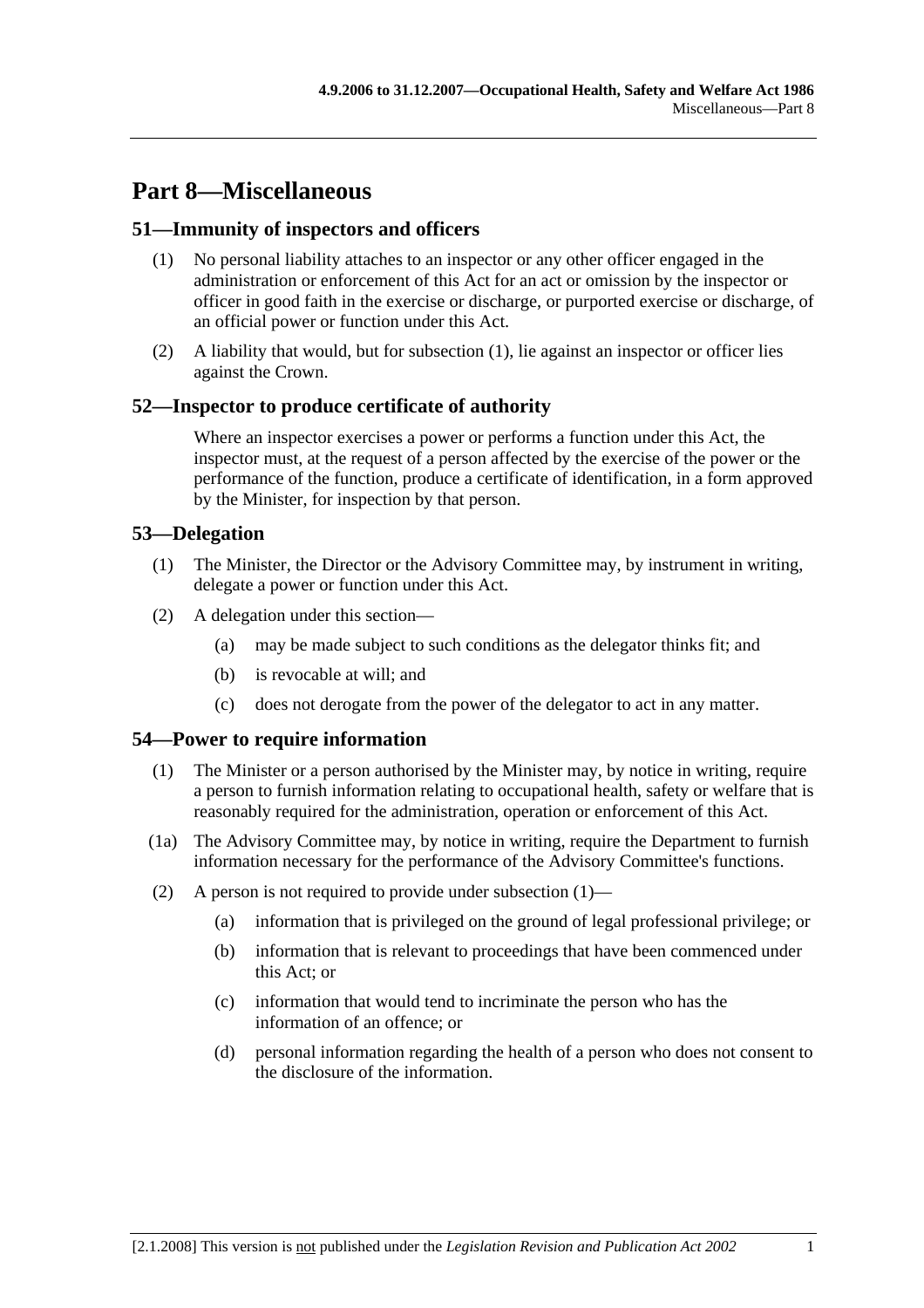# **54A—Provision of information by WorkCover**

- (1) WorkCover will, to the extent required by a scheme established by the Minister after consultation with WorkCover, furnish to the Advisory Committee and the Department, in accordance with the terms of the scheme, any of the following information obtained by WorkCover in the performance or exercise of its functions or powers under a related Act:
	- (a) information about any work-related injury, or about any specified class of work-related injury, reported to or investigated by WorkCover;
	- (b) the steps being taken by any employer, or any employer of a specified class, to protect employees from injury or risks to health, safety or welfare, or to assist in the rehabilitation of employees who have suffered injuries in connection with their work;
	- (c) information relating to the cost or frequency of claims involving a particular employer, or class of employers, so as to allow comparisons between employers in a particular industry, or part of an industry;
	- (d) the outcome of any investigation, inquiry or other action undertaken by WorkCover;
	- (e) other information of a kind prescribed by the regulations.
- (2) To avoid doubt, section 112 of the *Workers Rehabilitation and Compensation Act 1986* does not apply in relation to the disclosure of information under subsection  $(1)$ .
- (3) In this section—

*related Act* means—

- (a) the *WorkCover Corporation Act 1994*; and
- (b) the *Workers Rehabilitation and Compensation Act 1986*.

# **55—Confidentiality**

- (1) A person (including a health and safety representative, a member of a health and safety committee or a person acting as a consultant) must not disclose information (except as permitted by subsection (1a)) if—
	- (a) the person obtained the information in the course of carrying out functions in, or related to, the administration, operation or enforcement of this Act; and
	- (b) the information is—
		- (i) about commercial or trading operations; or
		- (ii) about the physical or mental condition, or the personal circumstances or affairs, of an employee or other person; or
		- (iii) information provided in a return or in response to a request for information under this Act.

Maximum penalty: Division 6 fine.

- (1a) The disclosure of information is permitted if it is—
	- (a) a disclosure in the course of official duties; or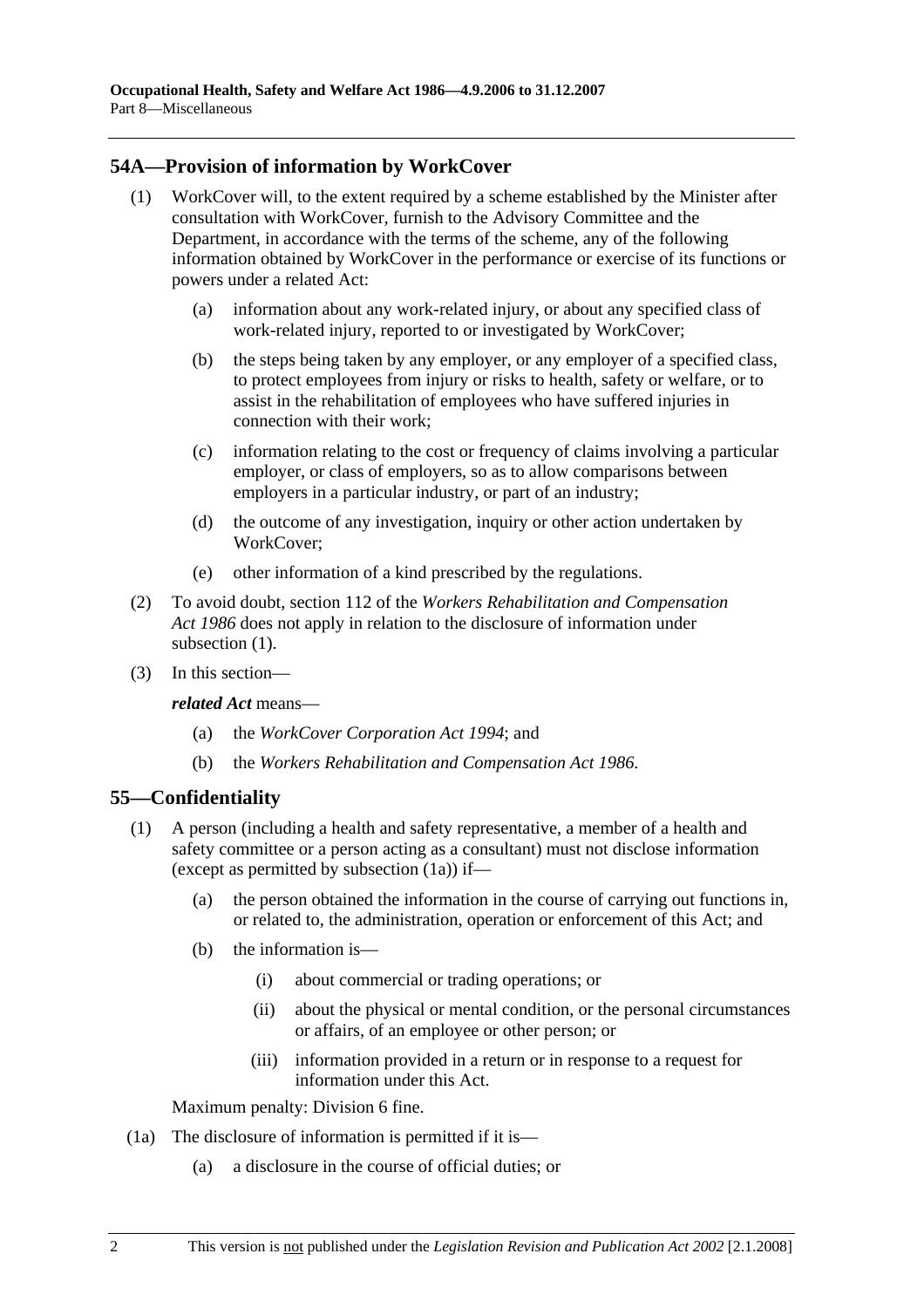- (b) a disclosure of statistical information; or
- (c) a disclosure made with the consent of the person to whom the information relates, or who furnished the information; or
- (d) a disclosure required by a court or tribunal constituted by law; or
- (e) a disclosure to the Advisory Committee, WorkCover, or to an administrative unit in the Public Service of the State, made under the authorisation of the Minister; or
- (f) a disclosure authorised by the regulations.
- (1b) A regulation made for the purposes of subsection  $(1a)(f)$  cannot take effect unless it has been laid before both Houses of Parliament and—
	- (a) no motion for disallowance is moved within the time for such a motion; or
	- (b) every motion for disallowance of the regulation has been defeated or withdrawn, or has lapsed.
- (1c) A person must, in making a disclosure under subsection (1a), insofar as is reasonably practicable, take steps to prevent or minimise any adverse commercial or industrial impact on the relevant employer.
- (2) An inspector must not intentionally disclose to an employer the name of a person who has made a complaint to the inspector in relation to occupational health, safety or welfare unless—
	- (a) the disclosure is made with the consent of the complainant; or
	- (b) the disclosure is required by a court or tribunal constituted by law.

Maximum penalty: Division 6 fine.

#### **55A—Inappropriate behaviour towards an employee**

- (1) For the purposes of this section, bullying is behaviour—
	- (a) that is directed towards an employee or a group of employees, that is repeated and systematic, and that a reasonable person, having regard to all the circumstances, would expect to victimise, humiliate, undermine or threaten the employee or employees to whom the behaviour is directed; and
	- (b) that creates a risk to health or safety.
- (2) However, bullying does not include—
	- (a) reasonable action taken in a reasonable manner by an employer to transfer, demote, discipline, counsel, retrench or dismiss an employee; or
	- (b) a decision by an employer, based on reasonable grounds, not to award or provide a promotion, transfer, or benefit in connection with an employee's employment; or
	- (c) reasonable administrative action taken in a reasonable manner by an employer in connection with an employee's employment; or
	- (d) reasonable action taken in a reasonable manner under an Act affecting an employee.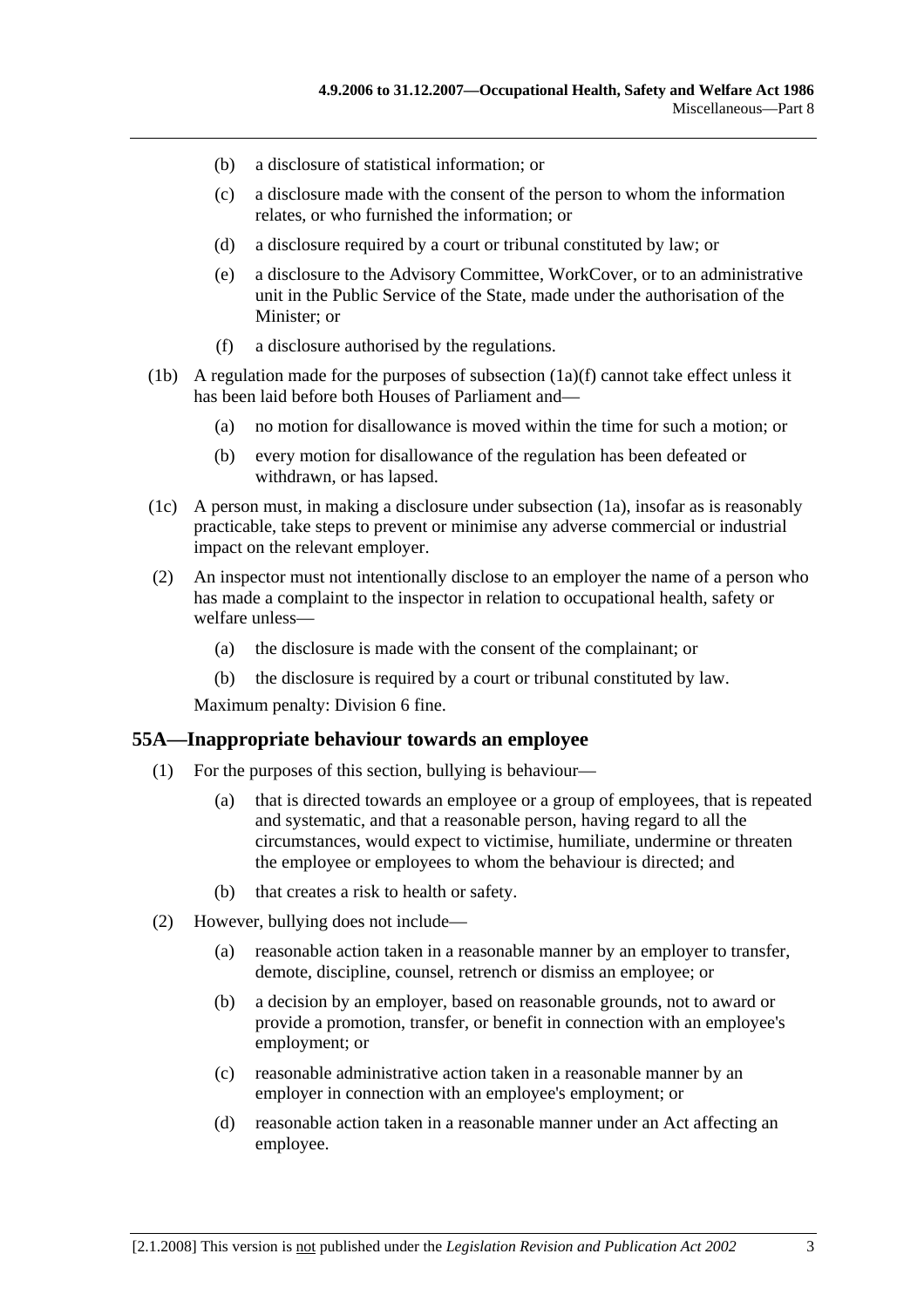## $(3)$  If—

- (a) an inspector receives a complaint from an employee that he or she is being bullied or abused at work; and
- (b) the inspector, after an investigation of the matter, has reason to believe that the matter is capable of resolution under this section,

the inspector may—

- (c) take reasonable steps to resolve the matter between the parties himself or herself; and
- (d) if the matter remains unresolved after taking the steps required under paragraph (c), after consultation with the parties, refer the matter to the Industrial Commission for conciliation or mediation.
- (4) A reference under subsection (3) will be made by written instrument that complies with any prescribed requirements.
- (5) The inspector must ensure that the parties are furnished with a copy of any reference under subsection (3).
- (6) If a matter is referred to the Industrial Commission under subsection (3), the Industrial Commission must attempt to resolve the matter by—
	- (a) conciliation; or
	- (b) mediation,

as the Industrial Commission thinks fit.

- (7) For the purposes of this section—
	- (a) conciliation is a process where the parties meet with the conciliator with a view to the conciliator identifying the issues and resolving the matter by making recommendations if the matter is not settled by agreement; and
	- (b) mediation is a process where the mediator seeks to resolve the matter by facilitating an amicable agreement between the parties.
- (8) The Industrial Commission must seek to commence any conciliation or mediation within 5 business days after the matter is referred to the Industrial Commission under this section.
- (9) For the purposes of any conciliation or mediation, the Industrial Commission may (subject to subsection (10))—
	- (a) interview the parties separately or together; and
	- (b) inform itself in any other way as it thinks fit.
- (10) The person undertaking a conciliation or mediation must—
	- (a) at the request of a party, attend at a workplace (on at least 1 occasion) for the purposes of the conciliation or mediation;
	- (b) deal with the matter with a minimum of formality.
- (11) For the purposes of any conciliation, the conciliator may call a compulsory conference of the parties.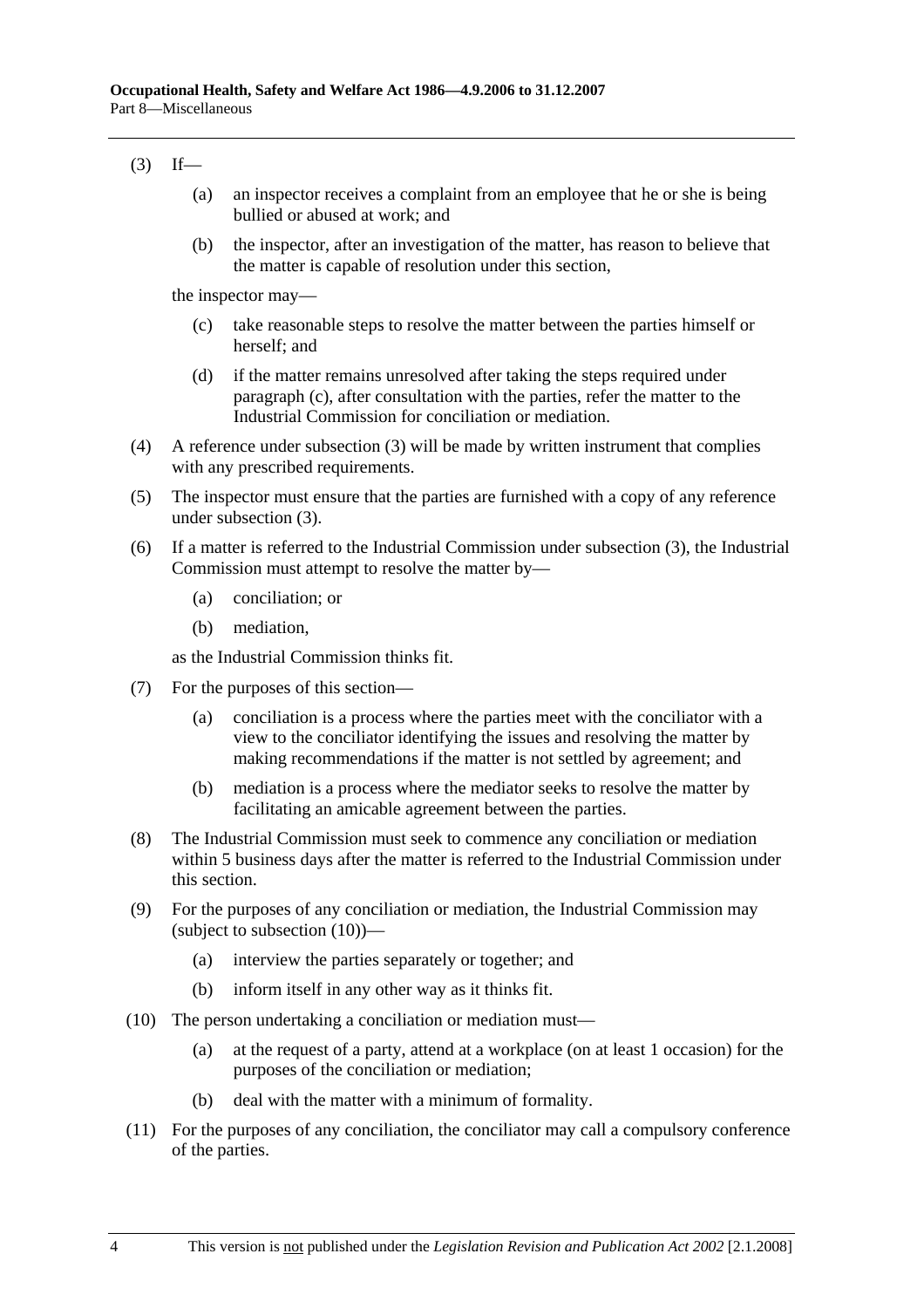- (12) The Industrial Commission may at any time bring any conciliation or mediation to an end if the Industrial Commission considers that the conciliation or mediation will not result in the resolution of the matter.
- (13) Subject to subsection (14), nothing said or done in any conciliation or mediation under this section may subsequently be given in evidence without the consent of the parties to the conciliation or mediation.
- (14) The terms of any agreement between the parties to any conciliation or mediation may be given in evidence in subsequent proceedings (without the restriction imposed by subsection  $(13)$ ).
- (15) The Industrial Commission must inform the Department when any conciliation or mediation under this section is concluded or brought to an end.
- (16) The Industrial Commission and the Department may consult from time to time about the processes and arrangements that should apply under this section, and prepare and publish information and guidelines to assist persons who may become involved in conciliation or mediation under this section.
- (17) The President of the Industrial Commission may make rules relating to—
	- (a) representation before the Industrial Commission in connection with the operation of this section; or
	- (b) the conduct of the parties to a conciliation or mediation under this section; or
	- (c) any other matter that, in the opinion of the President, is necessary or convenient for the purposes of any conciliation or mediation under this section.

## **56—Discrimination against workers**

- (1) An employer must not dismiss an employee, injure an employee in employment or threaten, intimidate or coerce an employee by reason of the fact that the employee—
	- (a) is a health and safety representative or a member of a health and safety committee or has performed the functions of a health and safety representative or of a member of a health and safety committee; or
	- (b) has assisted or given information to an inspector, health and safety representative or health and safety committee; or
	- (c) has made a complaint in relation to a matter affecting health, safety or welfare.

Maximum penalty: Division 5 fine.

- (2) An employer or prospective employer must not refuse or deliberately omit to offer employment to a prospective employee or treat a prospective employee less favourably than another prospective employee would be treated in relation to the terms on which employment is offered by reason of the fact that the prospective employee—
	- (a) has been a health and safety representative or a member of a health and safety committee or has performed the functions of a health and safety representative or of a member of a health and safety committee; or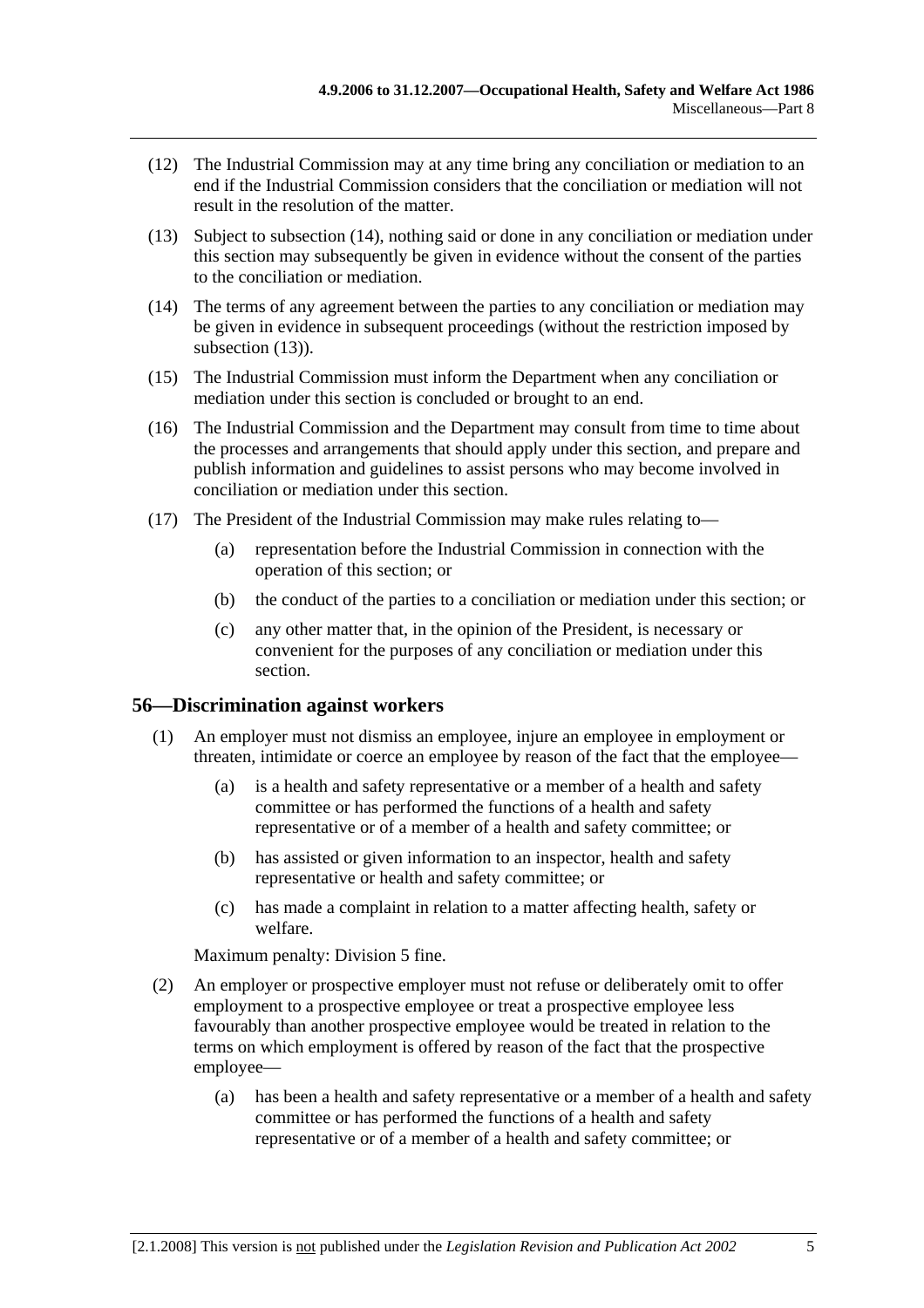- (b) has assisted or given information to an inspector, health and safety representative or health and safety committee; or
- (c) has made a complaint in relation to a matter affecting health, safety or welfare.

Maximum penalty: Division 5 fine.

- (3) If in proceedings for an offence against this section all the facts constituting the offence other than the reason for the defendant's action are proved, the onus of proving that the act of discrimination was not actuated by the reason alleged in the charge lies on the defendant.
- (4) Where a person is convicted of an offence against this section, the court may, in addition to any penalty it may impose, make one or both of the following orders:
	- (a) it may order the person to pay within a specified period to the person discriminated against such damages as it thinks fit to compensate that person;
	- (b) it may order that an employee be re-instated or re-employed in the employee's former position or, where that position is not reasonably available, in a similar position, on conditions determined by the court, or that a prospective employee be employed in the position for which the prospective employee had applied or a similar position.
- (5) This section does not derogate from any right under any other Act or law of a person against whom an offence has been committed.

## **57—Assignment of workers during a cessation of work**

Where work is suspended in consequence of a direction of a health and safety representative that work cease or on account of the issue of a default notice, an improvement notice or a prohibition notice, the employer may, while the work remains suspended, assign an employee to suitable alternative work.

## **58—Offences**

- (1) A person who contravenes or fails to comply with a provision of this Act is guilty of an offence.
- (2) A person who is guilty of an offence against this Act for which no penalty is specifically provided is liable to a Division 5 fine.
- (3) Subject to this Act, offences against this Act are summary offences.
- (4) The issuing of a default notice, improvement notice or prohibition notice under this Act does not prevent the institution of proceedings for an offence against this Act in relation to the subject matter of the notice.
- (5) Proceedings for an offence against this Act may be brought against—
	- (a) an agency or instrumentality of the Crown;
	- (ab) an administrative unit in the Public Service of the State;
	- (b) a person employed by or under the Crown.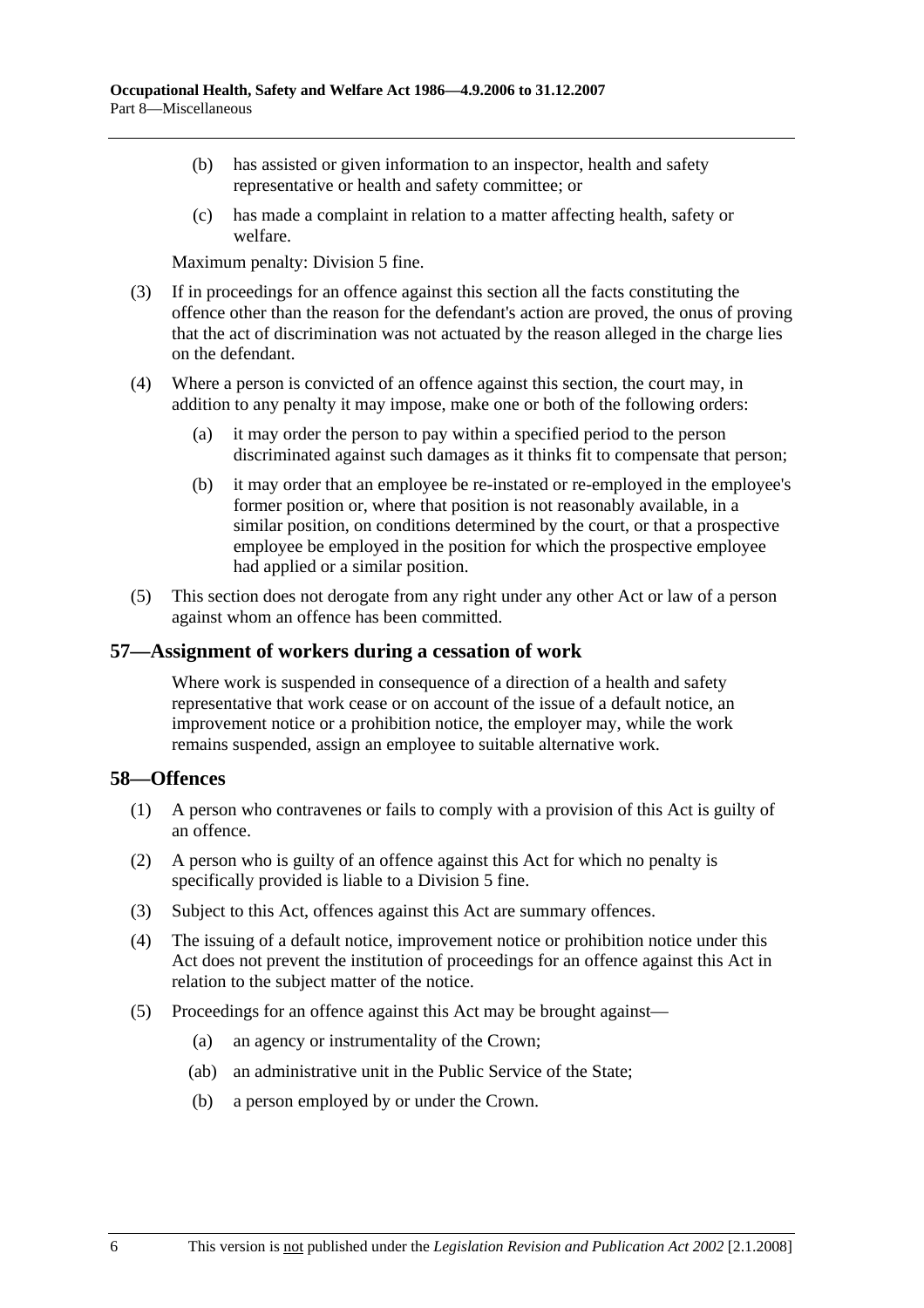- (5a) For the purposes of subsection (5)—
	- (a) the proceedings will be taken against the relevant agency, instrumentality, administrative unit or person (the *responsible agency*) as if it were a distinct entity or person; and
	- (b) the responsible agency is to be specified in the charge for the offence; and
	- (c) except for proceedings against a natural person, the responsible agency may, during any proceedings for an offence, be changed by the prosecutor with the permission of the relevant court on the ground that there is now a successor to the relevant agency, instrumentality or administrative unit; and
	- (d) in proceedings against an administrative unit, the chief executive of the administrative unit, or a person authorised by that chief executive, may appear and provide evidence and make admissions on behalf of the administrative unit; and
	- (e) any penalty may be imposed against the responsible agency.
- (6) Subject to subsection (6a), proceedings for a summary offence against this Act must be commenced—
	- (a) in the case of an expiable offence—within the time limits prescribed for expiable offences by the *Summary Procedure Act 1921*;
	- (b) in any other case—within 2 years of the date on which the offence is alleged to have been committed.
- (6a) The Director of Public Prosecutions may, by instrument in writing, extend a time limit that would otherwise apply under subsection (6) in a particular case if the Director of Public Prosecutions is satisfied that a prosecution could not reasonably be commenced within the relevant period due to a delay in the onset or manifestation of an injury or disease, a condition or defect of any kind, or any other relevant factor or circumstance.
- (6b) An apparently genuine document purporting to be signed by the Director of Public Prosecutions and to be an extension under subsection (6) will be accepted in any legal proceedings, in the absence of proof to the contrary, as proof of an extension in a particular case.
- (7) Proceedings for an offence against this Act may only be brought—
	- (a) by the Minister; or
	- (ab) by the Director of Public Prosecutions; or
	- (ac) by the Director; or
	- (b) by an inspector; or
	- (c) if an employee has suffered injury as a result of an act or omission which is alleged to constitute an offence against this Act and proceedings have not been commenced by the Minister, the Director of Public Prosecutions, the Director or an inspector within 1 year of the date on which the offence is alleged to have been committed—by the employee.
- (8) However—
	- (a) proceedings for an offence against an administrative unit in the Public Service of the State may only be brought by—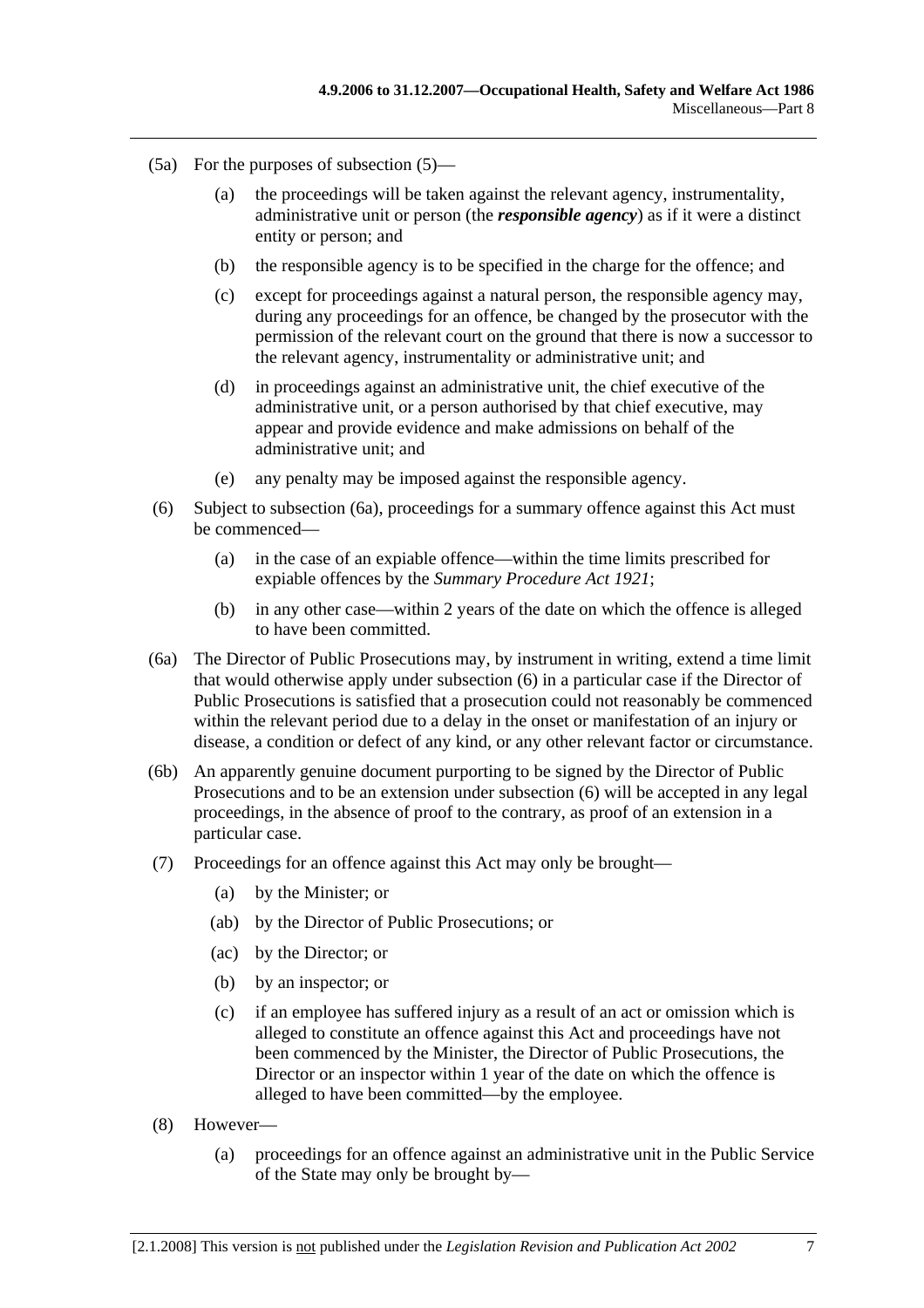- (i) the Director of Public Prosecutions; or
- (ii) the Director; and
- (b) the approval of the Minister is required to bring proceedings under subsection (7)(c) unless 18 months have elapsed since the date on which the relevant offence is alleged to have been committed.
- (9) An apparently genuine document purporting to be signed by the Minister and to give an approval for the purposes of subsection (8)(b) will be accepted in any legal proceedings, in the absence of proof to the contrary, as proof of the approval.
- (10) An inspector is authorised to give expiation notices for alleged offences by or under this Act that are expiable.

## **59—Aggravated offence**

- (1) Where a person contravenes a provision of Part 3—
	- (a) knowing that the contravention was likely to endanger seriously the health or safety of another; and
	- (b) being recklessly indifferent as to whether the health or safety of another was so endangered,

the person is guilty of an aggravated offence and liable upon conviction to a monetary penalty not exceeding double the monetary penalty that would otherwise apply under Part 3 for that offence or imprisonment for a term not exceeding 5 years or both.

(2) An offence against this section is a minor indictable offence.

## **60—Continuing or repeated offences**

 (1) Where a person is convicted of an offence against this Act and after that conviction the act or omission of that person that constituted the offence continues, that person is guilty of a further offence.

Maximum penalty: Division 3 fine.

- (2) Where a person is convicted of an offence against this Act, the court may, in addition to any penalty it may impose, order that person to take such steps as are specified in the order and within the time specified in the order to comply with this Act.
- (3) If the person to whom an order is directed under subsection (2) fails to comply with the order within the time specified in the order, that person is guilty of a further offence.

Maximum penalty: Division 2 fine.

- (4) Where in proceedings for an offence against this Act the court is satisfied that the accused—
	- (a) has previously been convicted of the same offence; and
	- (b) has on the present occasion wilfully repeated the act or omission constituting the offence,

the court must, in addition to any penalty it may impose for the offence, impose a penalty of not more than \$40 000.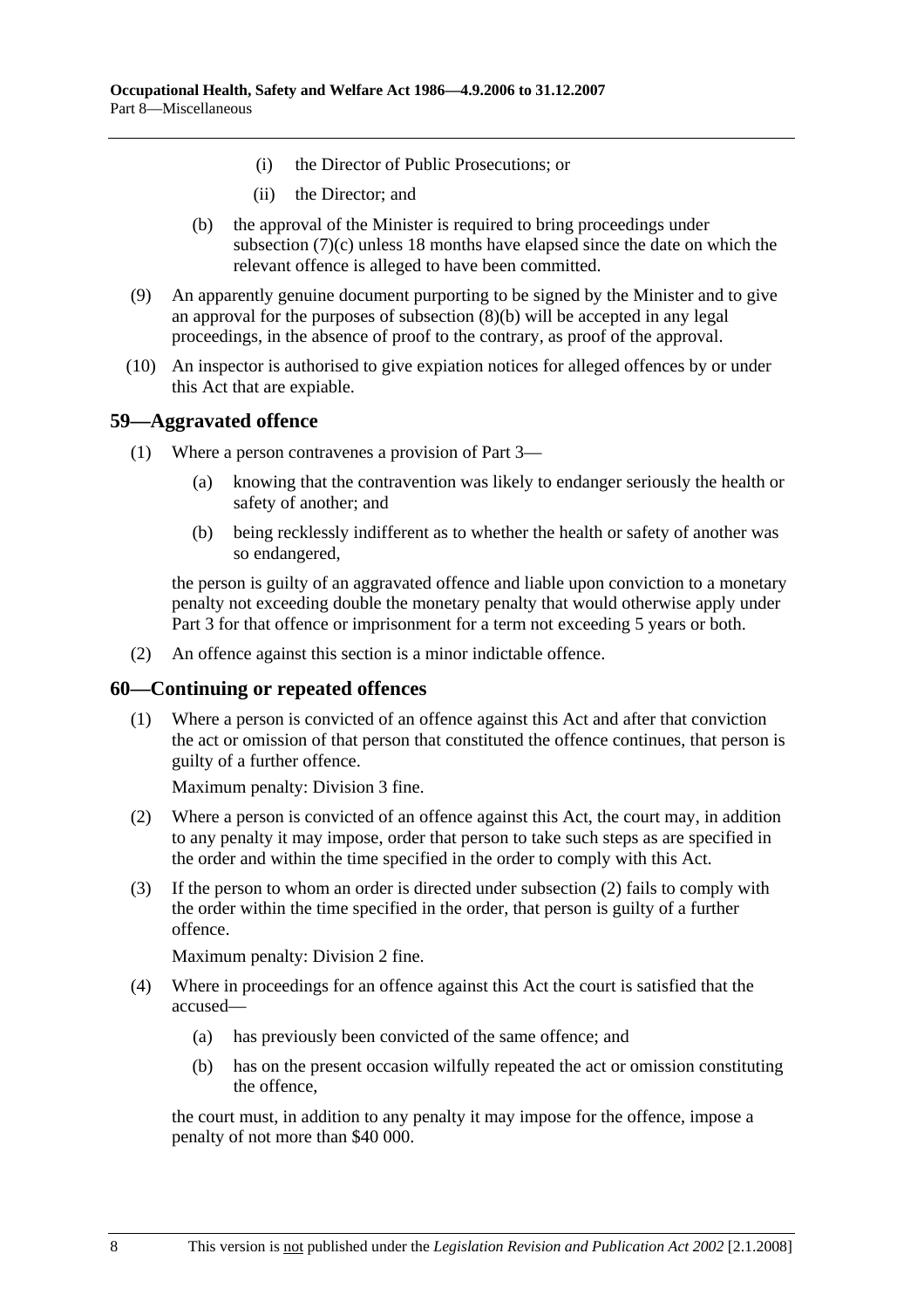## **60A—Non-pecuniary penalties**

- (1) If a person is convicted of an offence against this Act, the court may, after taking into account any submissions and other relevant matters, in addition or in substitution for any penalty that it may impose—
	- (a) order the convicted person to undertake, or to arrange for one or more employees to undertake, a course of training or education of a kind specified by the court;
	- (b) order the convicted person to carry out a specified activity or project for the general improvement of occupational health, safety and welfare in the State, or in a sector of activity within the State;
	- (c) order the convicted person to take specified action to publicise the offence, its consequences, any penalty imposed, and any other related matter;
	- (d) order the convicted person to take specified action to notify specified persons or classes of persons of the offence, its consequences, any penalty imposed, and any other related matter (including, for example, the publication in an annual report or any other notice to shareholders of a company or the notification of persons aggrieved or affected by the convicted person's conduct).
- (2) The court may, in an order under subsection (1), fix a period for compliance and impose any other requirements the court considers necessary or expedient for the enforcement of the order.
- (3) If the person to whom an order is directed under subsection (1) fails to comply with the order, that person is guilty of a further offence. Maximum penalty: Division 4 fine.

## **61—Offences by bodies corporate**

- (1) Each body corporate carrying on business in the State must appoint one or more responsible officers for the purposes of this section.
- (2) A person appointed as a responsible officer under this section must be—
	- (a) a member of the governing body of the body corporate who resides in the State; or
	- (b) the chief executive officer of the body corporate, if he or she resides in the State; or
	- (c) if no one is eligible for appointment under a preceding paragraph—a senior executive officer of the body corporate who resides in the State; or
	- (d) if no one is eligible for appointment under a preceding paragraph—an officer of the body corporate.
- (2a) A person who is appointed as a responsible officer under this section and who has not previously attended a course of training recognised or approved by the Advisory Committee for the purposes of this section must attend such a course of training within 3 months after his or her appointment.

Maximum penalty: Division 7 fine.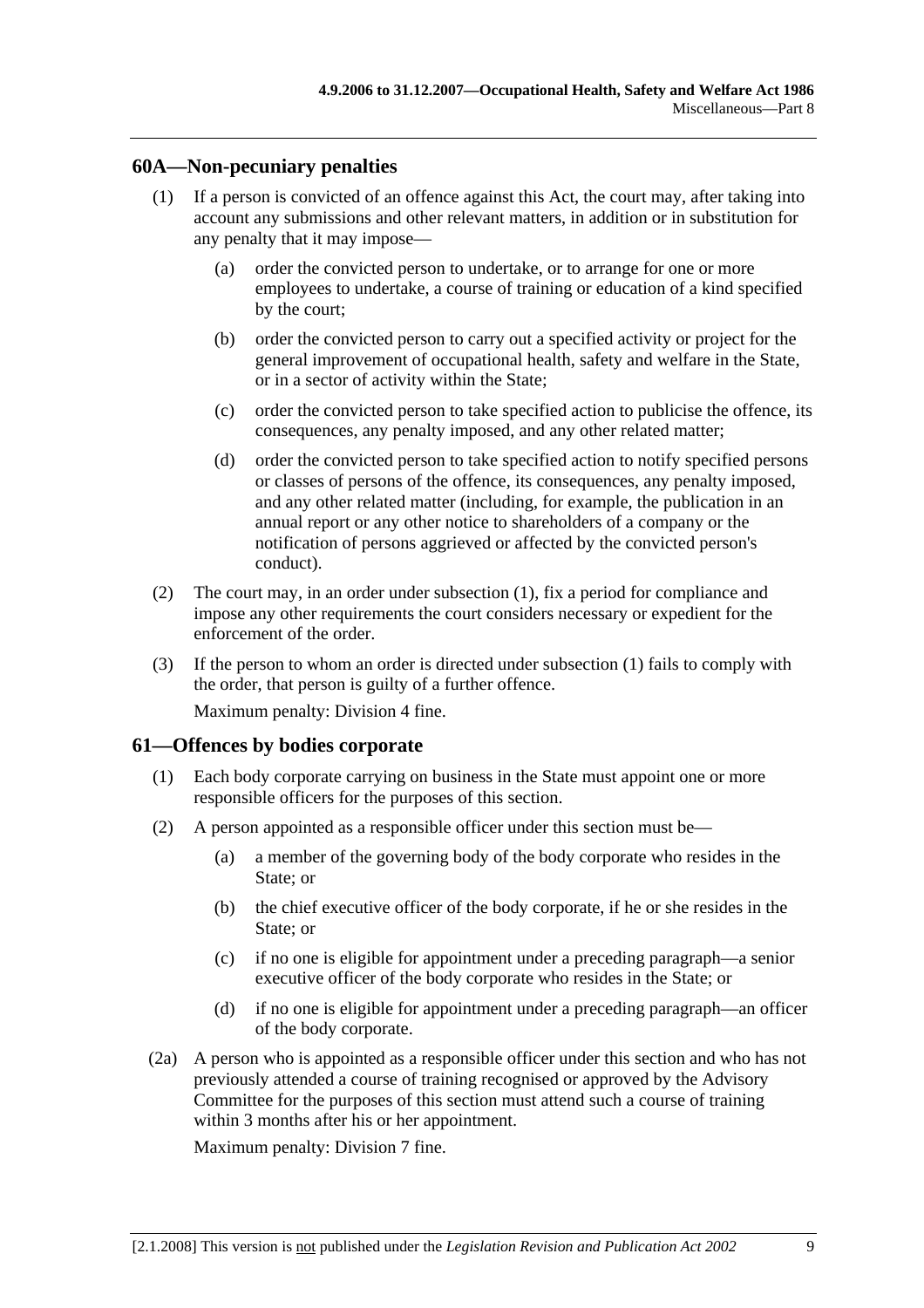- (2b) The requirement for a person to attend a course of training under subsection (2a) lapses if the person ceases to be a responsible officer during the 3 month period referred to in that subsection.
- (3) A responsible officer must take reasonable steps to ensure compliance by the body corporate with its obligations under this Act.

Maximum penalty:

- (a) in a case where paragraph (b) does not apply—division 6 fine;
- (b) where the court is satisfied that the offence has contributed to the commission of an offence by the body corporate—a fine not exceeding the fine that is prescribed for the offence committed by the body corporate.
- (4) If a body corporate fails to appoint one or more responsible officers under this section, each officer of the body corporate will be taken to be a responsible officer for the purposes of subsection (3).
- (5) This section does not derogate from any other rule of law relating to the duties of officers of bodies corporate.

# **62—Health and safety in the public sector**

- (1) The chief executive officer of each administrative unit in the Public Service of the State must appoint a person to be responsible for the implementation of the requirements of this Act in that administrative unit.
- (2) For the purposes of this Act, an administrative unit will be taken to be the employer of any Public Sector employees assigned to work in the administrative unit (and may be held to be liable for any offence for which an employer may be liable).

## **63—Code of practice**

- (1) The Minister may, on the recommendation of the Advisory Committee, approve a code of practice for the purposes of this Act.
- (2) A code of practice may incorporate, adopt or apply, with or without modification, any other document prepared or published by any body or authority as in force at the time that the code of practice is issued or as in force from time to time.
- (4) The Minister may, on the recommendation of the Advisory Committee—
	- (a) approve the revision of the whole or a part of a code of practice; or
	- (b) revoke a code of practice.
- (5) The Minister must give notice in the Gazette of—
	- (a) the approval of a code of practice; or
	- (b) the approval of a revision of the whole or a part of a code of practice; or
	- (c) the revocation of a code of practice.
- (6) The Minister must cause a copy of—
	- (a) every approved code of practice; and
	- (b) where an approved code of practice has been revised and that revision has been approved—every approved code of practice as so revised; and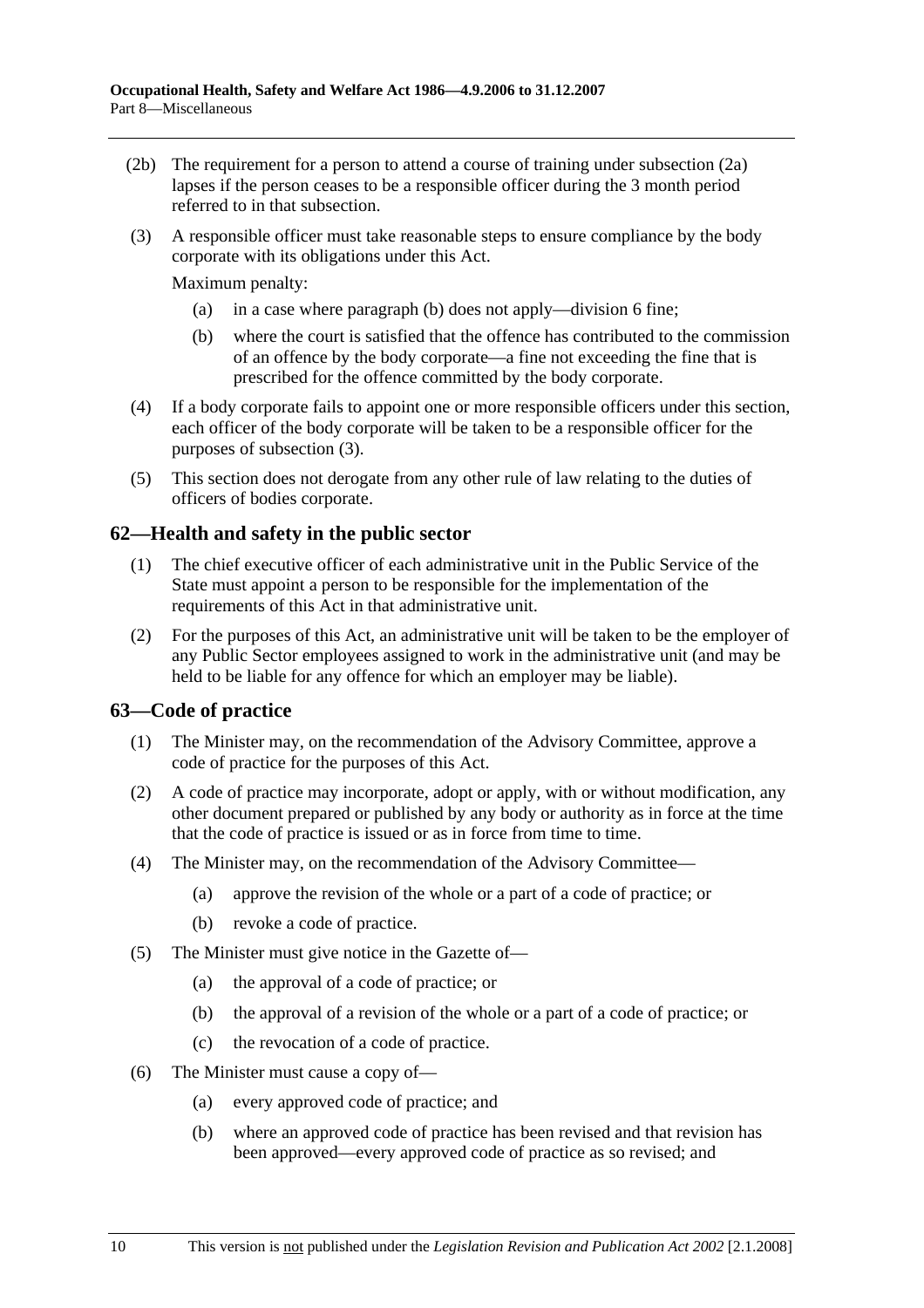(c) where an approved code of practice has incorporated, adopted or applied any document,

every such document, to be made available for inspection by members of the public without charge.

- (7) An approved code of practice and any approved revision of a code of practice will come into operation on the day on which the notice of approval is published in the Gazette or on such later day as may be specified in the notice.
- (8) An approved code of practice or the revision of a code of practice is subject to disallowance by Parliament.
- (9) Every approved code of practice or revision must be laid before both Houses of Parliament within 14 days of notice of its approval being published in the Gazette if Parliament is in session or, if Parliament is not then in session, within 14 days after the commencement of the next session of Parliament.
- (10) If either House of Parliament passes a resolution disallowing an approved code of practice or the revision of a code of practice, then the code of practice or revision ceases to have effect.
- (11) A resolution is not effective for the purposes of subsection (10) unless passed in pursuance of a notice of motion given within 14 sitting days (which need not all fall in the same session of Parliament) after the day on which the code of practice was laid before the House.

## **63A—Use of codes of practice in proceedings**

Where in proceedings for an offence against this Act it is proved that the defendant failed to observe a provision of an approved code of practice dealing with the matter in respect of which the offence is alleged to have been committed, the defendant is, in the absence of proof to the contrary, to be taken to have failed to exercise the standard of care required by this Act.

# **64—Evidentiary provision**

- (1) In proceedings for an offence against this Act, an allegation in the complaint that, at a specified time—
	- (a) a person was an employer at a specified workplace; or
	- (b) a person was an occupier of a specified workplace, or any other place where any plant to which this Act extends by virtue of Schedule 2 is situated; or
	- (c) a notice was given under this Act; or
	- (d) a notice required to be given under the regulations has not been given; or
	- (e) a prescribed fee has not been paid; or
	- (f) a person was an inspector,

is, in the absence of proof to the contrary, proof of the matter so alleged.

 (2) Nothing said or done during the course of conciliation proceedings under this Act may subsequently be given in evidence in other proceedings under this Act.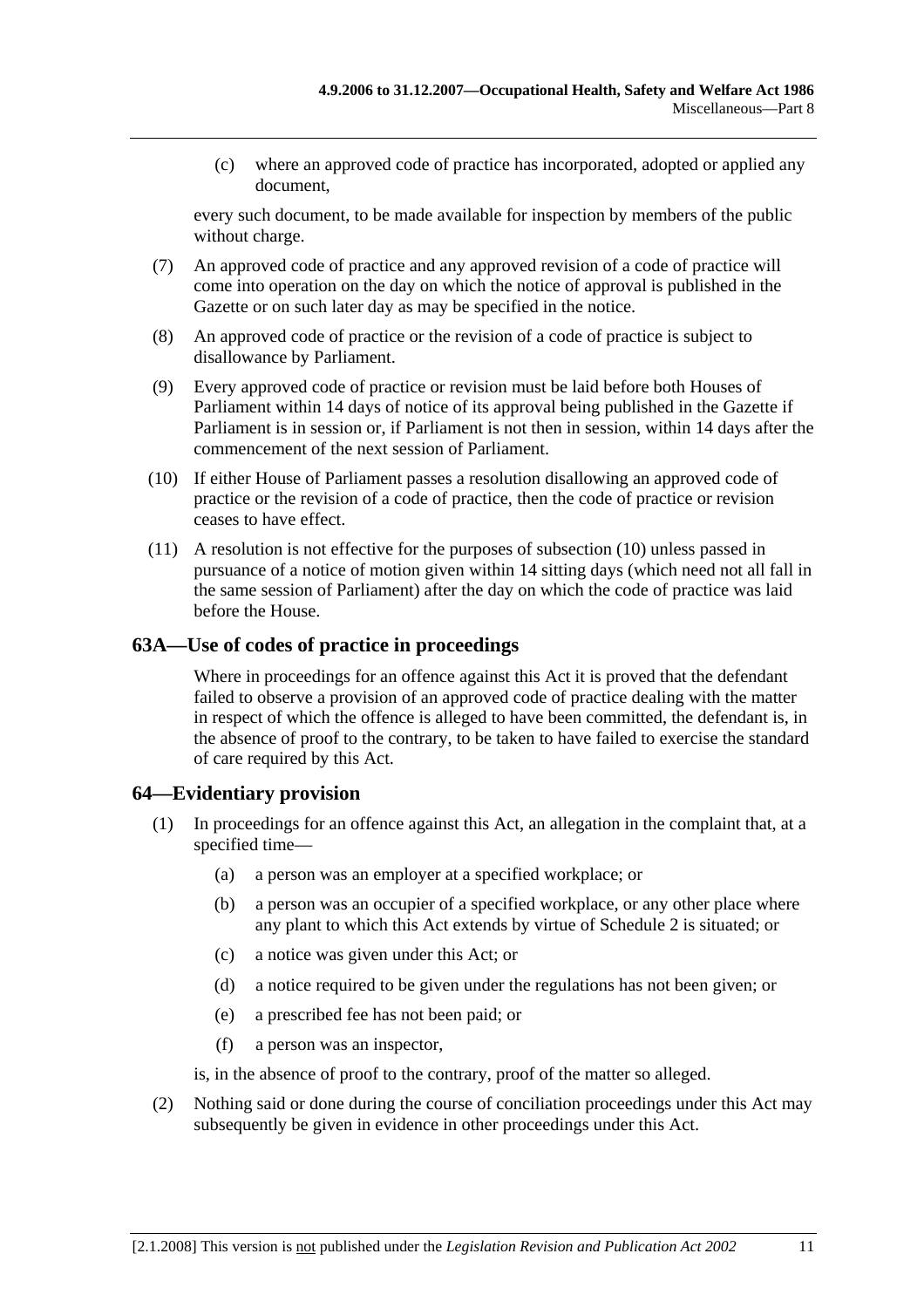(3) In any legal proceedings, evidence of the contents of an approved code of practice, or of a document adopted or applied by, or referred to in, an approved code of practice or a regulation, may be given by production of a document purporting to be certified by or on behalf of the Minister as a true copy of the approved code of practice or other document.

# **66—Modifications of regulations**

- (1) Where—
	- (a) the occupier of any place or an employer applies to the designated person under this section for the modification of the requirements of a regulation as they apply to that occupier or employer; and
	- (b) the designated person is satisfied that a modification of the regulations would not adversely affect the health, safety or welfare of any person,

the designated person may, by notice in writing to the occupier or employer, modify the requirements in the manner set out in the notice (as those requirements apply to any workplace, work, plant, substance or process specified in the notice) and while any such notice remains in force compliance with the provision as modified is for the purposes of this Act taken to be compliance with the regulation.

- (2) The occupier or employer must—
	- (a) display the notice or a copy of the notice in a prominent place at or near any workplace or plant that is affected by the notice; and
	- (b) provide a copy of the notice to any health and safety representative who represents employees at any workplace that is affected by the notice.

Maximum penalty: Division 6 fine.

- (3) The designated person must send to the Minister a copy of every notice issued under this section.
- (4) The designated person has an absolute discretion to vary or revoke a notice issued under this section.
- (5) A health and safety representative or a registered association representing one or more employees at a workplace that is affected by the notice may apply to the President of the Industrial Court for a review by a review committee of a notice issued under this section.
- (6) Pending the determination of a review under this section, the operation of the notice to which the review relates continues.
- (7) At the conclusion of a review under this section, a review committee may—
	- (a) confirm the notice to which the review relates; or
	- (b) confirm the notice with such modifications as it thinks fit; or
	- (c) cancel the notice.

# **67—Exemption from Act**

- (1) Where—
	- (a) an employer or any other person applies to the Minister under this section for an exemption from all or any of the provisions of this Act; and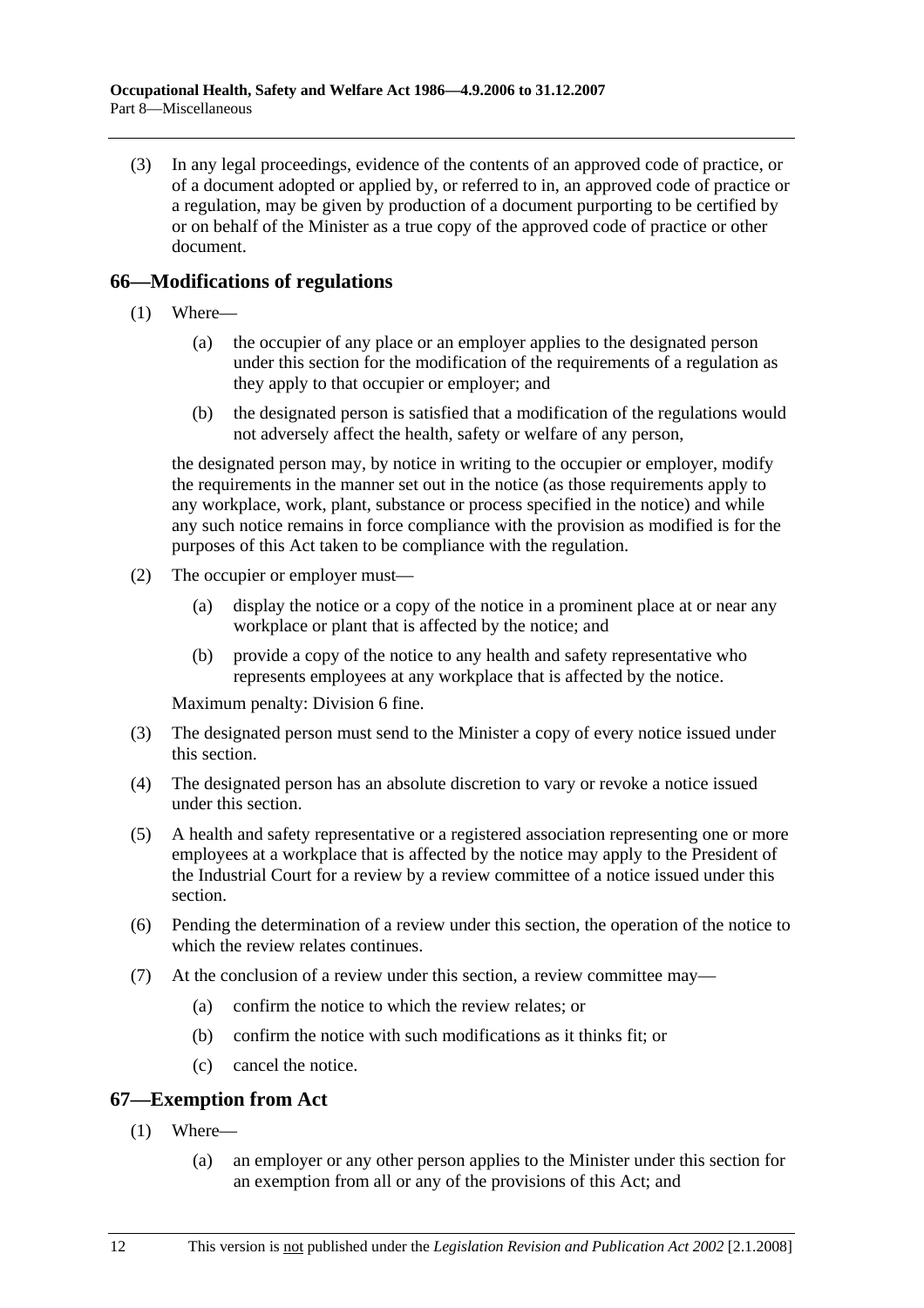- (b) the Minister is satisfied—
	- (i) that the granting of the exemption would not adversely affect the health, safety or welfare of any person; and
	- (ii) that it is reasonable to grant such an exemption,

the Minister may, by notice in writing to the employer or person, grant an exemption under this section.

- (2) A notice under subsection (1) may exempt—
	- (a) the employer or other person who applied for the exemption; or
	- (b) specified operations carried on by that employer or person; or
	- (c) a specified place under the management or control of that employer or person,

from all or any of the provisions of this Act.

- (3) Before deciding on whether to grant an exemption under this section, the Minister must—
	- (a) consult with the Advisory Committee; and
	- (b) so far as is reasonably practicable, consult with—
		- (i) any registered association representing employers that might have an interest in the matter; and
		- (ii) any registered association representing one or more employees who might be affected by the granting of the exemption.
- (4) An exemption under this section may be granted subject to such limitations as the Minister thinks fit.
- (5) The Minister has an absolute discretion to revoke an exemption granted under this section.

## **67A—Registration of employers**

- (1) Subject to subsection (2), a person who is required to be registered as an employer under the *Workers Rehabilitation and Compensation Act 1986* is also required to be registered under this Act.
- (2) A person is not required to be registered if the person is exempt from the obligation to be registered by the regulations.
- (3) WorkCover will undertake registrations under this section in conjunction with the registration of employers under the *Workers Rehabilitation and Compensation Act 1986*.
- (4) A periodical fee is payable in relation to a registration under this section.
- (5) Subject to this section, the amount of the fee will be set by WorkCover—
	- (a) taking into account the criteria prescribed by or under subsection (6); and
	- (b) on the basis that the total amount paid to WorkCover for a particular financial year by persons registered under this section should, so far as is reasonably practicable, equal the prescribed amount for that financial year.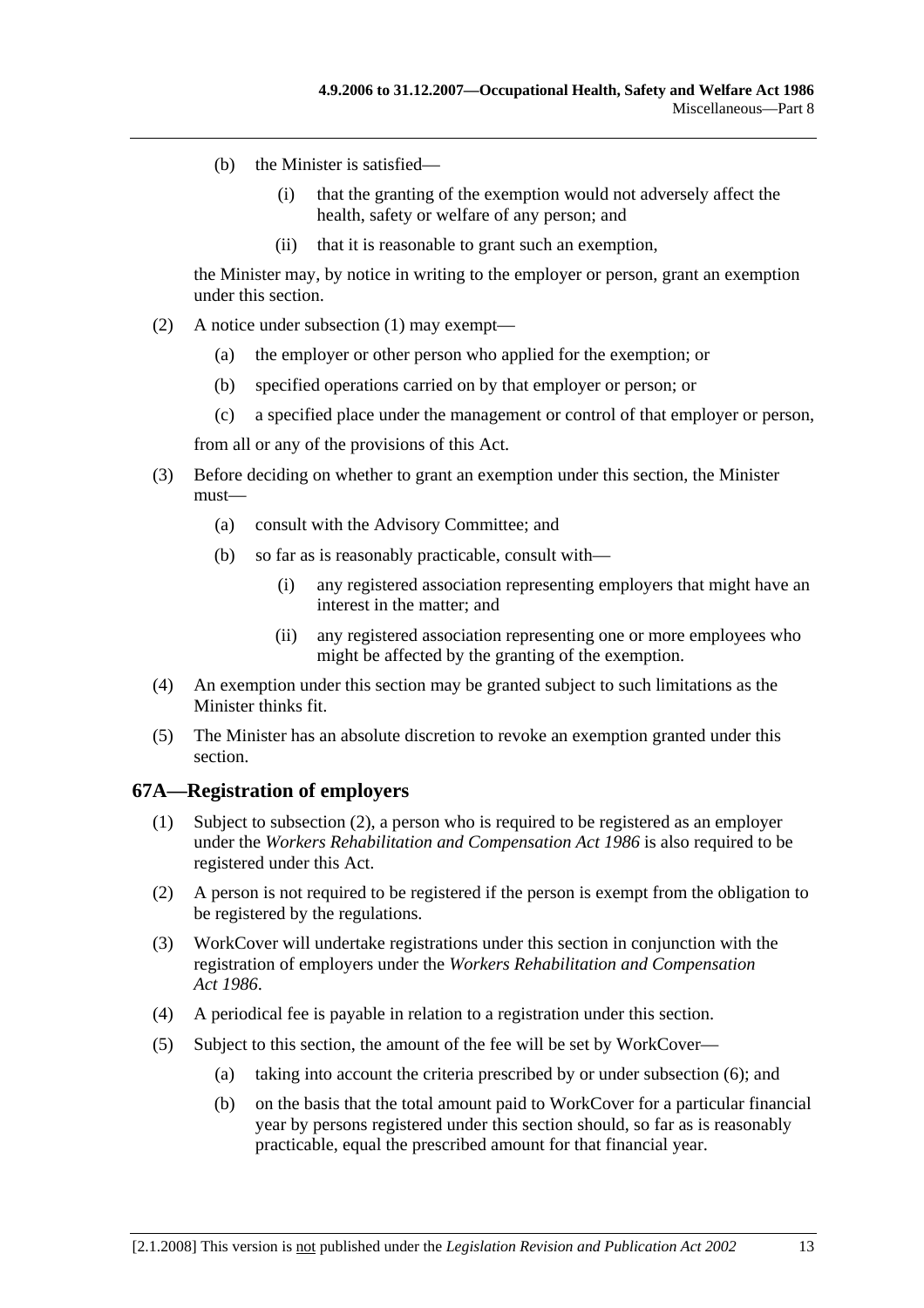- (6) For the purposes of subsection  $(5)(a)$ , the criteria to be taken into account are—
	- (a) that the fee or fees paid by a particular person should reflect the aggregate remuneration paid to the person's employees in each class of industry in which the person employs employees; and
	- (b) that the fee or fees paid by a person in a particular industry should reflect the risk of work-related injuries in that industry; and
	- (c) that the fee or fees paid by a particular person over a particular financial year should reflect any matters taken into account by WorkCover under section 67 of the *Workers Rehabilitation and Compensation Act 1986* for the purposes of the calculation or imposition of a levy under that Act,

and such other criteria as may be prescribed by the regulations (which regulations may, if they so provide, revoke or replace any of the criteria referred to above).

- (7) A prescribed percentage of the prescribed amount for a particular financial year will be payable to the Department in accordance with guidelines established by the Treasurer.
- (8) The prescribed amount for a financial year will be an amount fixed for that financial year by the regulations (but if any such regulation is not made before the commencement of the relevant financial year, or is disallowed or revoked, then the prescribed amount for that financial year will be the amount that applied under this section for the preceding financial year).
- $(8b)$  Subsection  $(5)(b)$  is subject to the following qualifications:
	- (a) if the total amount paid under this section for a particular financial year exceeds the prescribed amount for that year, the amount that is sought to be recovered under subsection (5)(b) for the next financial year should be the prescribed amount for that year less the amount of that excess;
	- (b) if the total amount paid under this section for a particular financial year is less than the prescribed amount for that year, the amount that is sought to be recovered under subsection (5)(b) for the next financial year should be the prescribed amount for that year plus the amount of that deficiency.
- (8c) A fee imposed under this section will be payable to WorkCover in accordance with the regulations.
- (8d) If a person fails to pay a fee, or the full amount of a fee, in accordance with the regulations, WorkCover may recover the unpaid amount as if it were unpaid levy under Part 5 of the *Workers Rehabilitation and Compensation Act 1986*.
- (9) The Department is entitled to information provided to WorkCover for the purposes of this section.
- (10) A person who fails to comply with this section is guilty of an offence. Maximum penalty: Division 6 fine.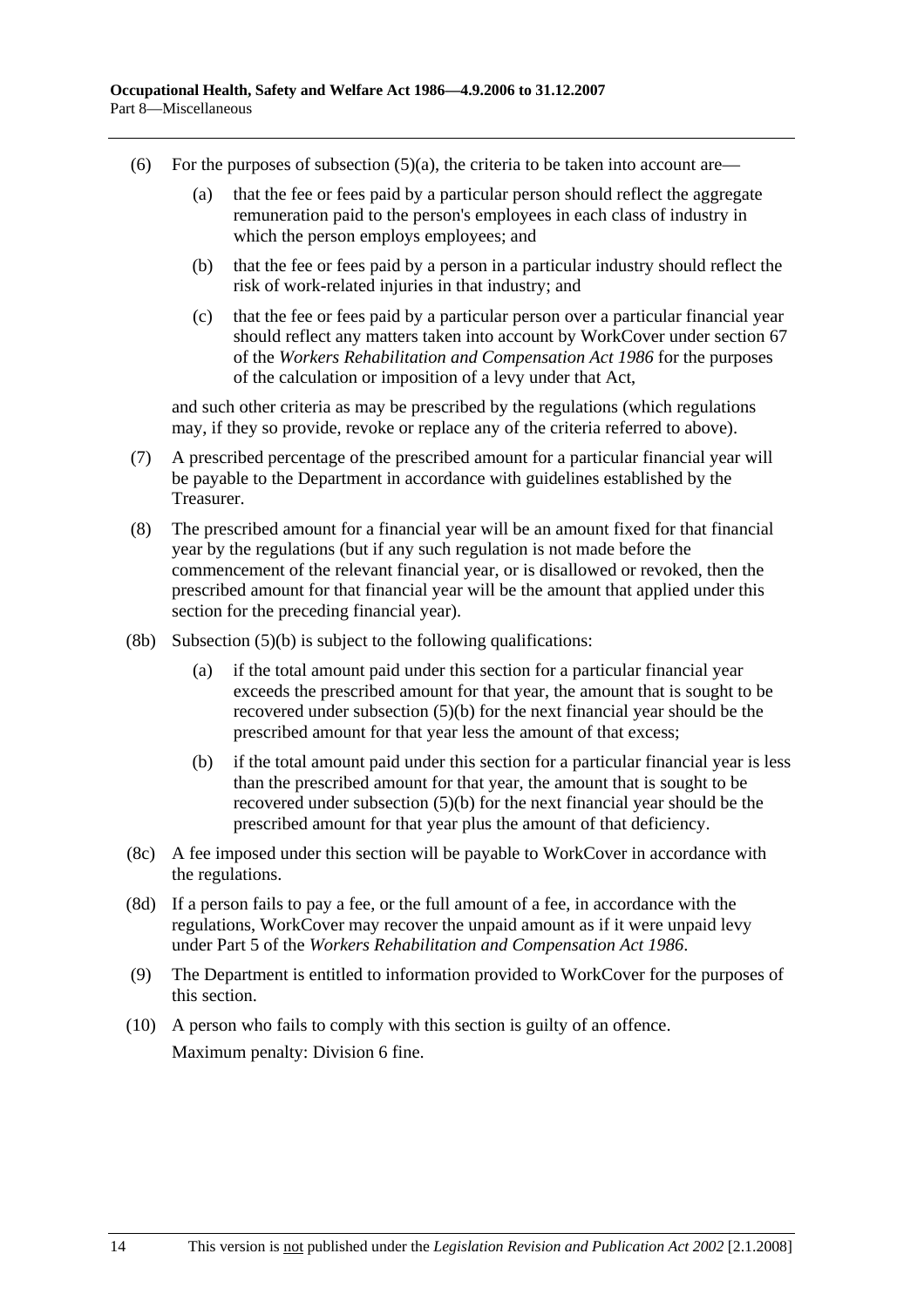# **67B—Portion of WorkCover levy to be used to improve occupational health and safety**

- (1) A part of the levy paid to WorkCover under Part 5 of the *Workers Rehabilitation and Compensation Act 1986* in any financial year will be payable by WorkCover to the Department to be applied towards the costs associated with the administration of this Act.
- (2) The amount payable under subsection (1) will be—
	- (a) a set amount in respect of a particular financial year; or
	- (b) a percentage of the levy paid to WorkCover in respect of a particular financial year,

as determined by the Minister by notice in the Gazette.

- (3) The Minister must consult with the board of management of WorkCover before making a determination under subsection (2).
- (4) If there is a disagreement between the Minister and the board of management of WorkCover as to the amount to be paid under subsection (1) in respect of a particular year, the board of management may, after publication of the determination under subsection (2), furnish to the Minister a written statement setting out its reasons for its disagreement with the Minister.
- (5) If a statement is furnished under subsection (4), the Minister must cause copies of the statement to be laid before both Houses of Parliament within 12 sitting days after the statement is received by the Minister.
- (6) A payment to the Department with respect to a financial year must be made (according to a determination of the Minister)—
	- (a) by instalments paid over a period specified by the Minister after consultation with the Treasurer; or
	- (b) by a lump sum paid by a date specified by the Minister after consultation with the Treasurer.
- (7) The Minister may, by notice in the Gazette, vary an earlier notice published under subsection (2).

# **67C—Five-yearly reports**

- (1) The Minister must, on a five-yearly basis, undertake or initiate a review of this Act.
- (2) A review must encompass—
	- (a) the work of the Advisory Committee; and
	- (b) the operation of this Act and the extent to which its objects are being attained; and
	- (c) other matters determined by the Minister to be relevant to a review of this Act.
- (3) The results of the review must be embodied in a written report.
- (4) The Minister must cause copies of the report to be laid before both Houses of Parliament within 12 sitting days after the report is completed for the purposes of subsection  $(1)$ .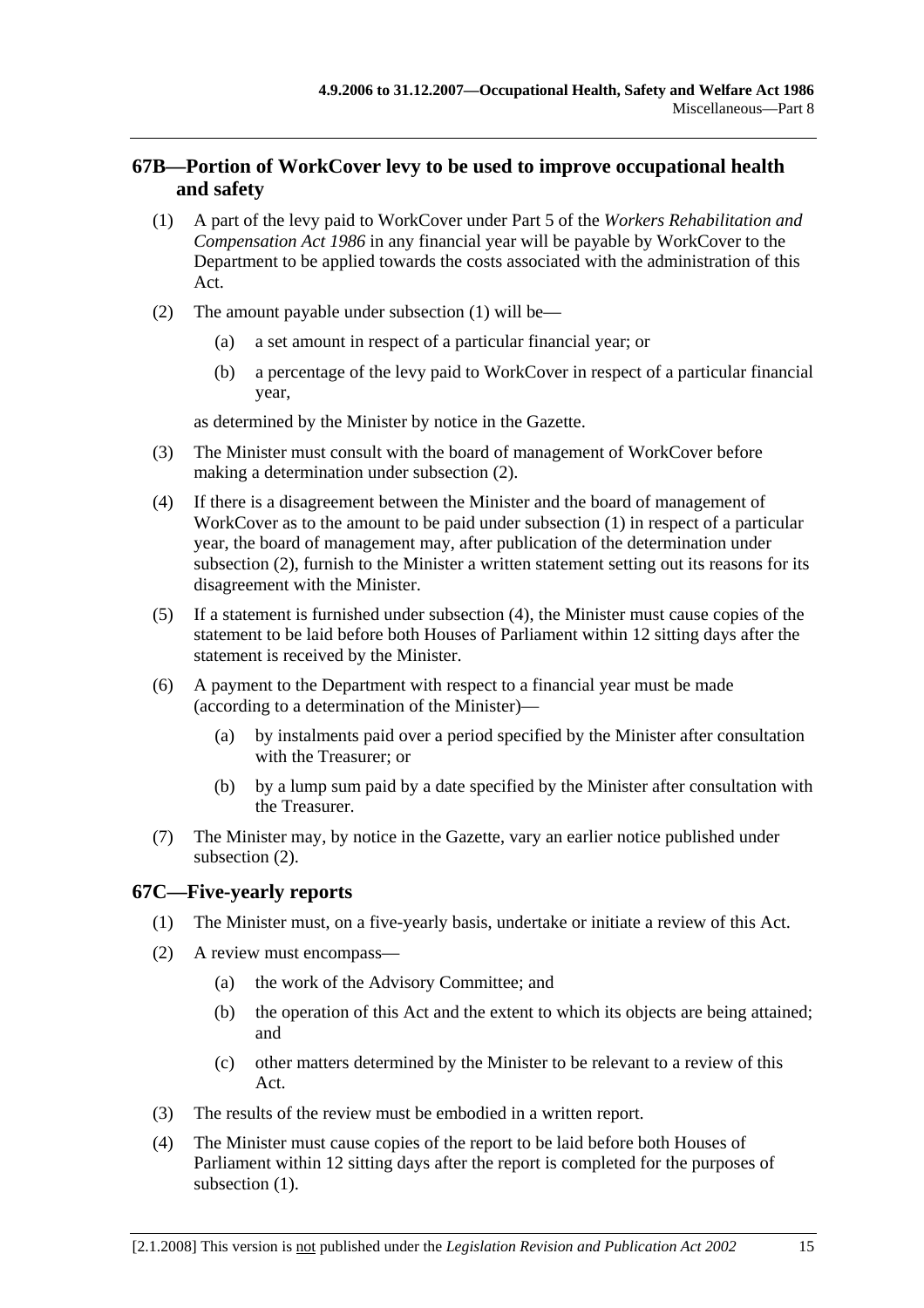## **68—Consultation on regulations**

The Minister must consult with the Advisory Committee on any regulations proposed to be made before those regulations are made.

#### **69—Regulations**

- (1) The Governor may make such regulations as are contemplated by this Act or as are necessary or expedient for the purposes of this Act.
- (2) Without limiting the generality of subsection (1), those regulations may be made with respect to any of the matters specified in Schedule 1.
- (3) A regulation made under this Act in relation to the registration or licensing of any work, plant, process, substance or workplace may also—
	- (a) prohibit any activity unless carried on under a licence or at registered premises or by means of registered equipment;
	- (b) prescribe the persons who may apply for registration or a licence;
	- (c) prescribe the manner and form of applications for registration or for a licence;
	- (d) prescribe fees for registration or for the issuing or holding of a licence;
	- (e) prescribe the terms and conditions of registration or for the holding of a licence;
	- (f) provide for the variation by the Director of terms and conditions imposed under paragraph (e);
	- (g) prescribe the circumstances in which registration or the holding of a licence may be cancelled or suspended;
	- (h) prescribe the manner of application for the renewal or transfer of registration or of a licence.
- (4) A right of appeal to the Industrial Court lies against—
	- (a) a refusal to grant a registration or licence under the regulations; or
	- (b) a decision of the Director to vary the terms or conditions of registration or for holding a licence; or
	- (c) a decision to cancel or suspend a registration or licence.
- (5) An appeal must be instituted within one month of the date of the decision appealed against but the Industrial Court may, if it thinks fit, dispense with the requirement that the appeal should be instituted within that time.
- (6) The Industrial Court may on the hearing of an appeal, taking into account what is just and reasonable in the circumstances, exercise one or more of the following powers—
	- (a) affirm, vary or quash the decision appealed against and make any incidental or other order that may be just and reasonable in the circumstances;
	- (b) remit the decision for reconsideration;
	- (c) make any order as to costs.
- (7) For the purposes of an appeal under this section, the Industrial Court will be constituted of a single Judge.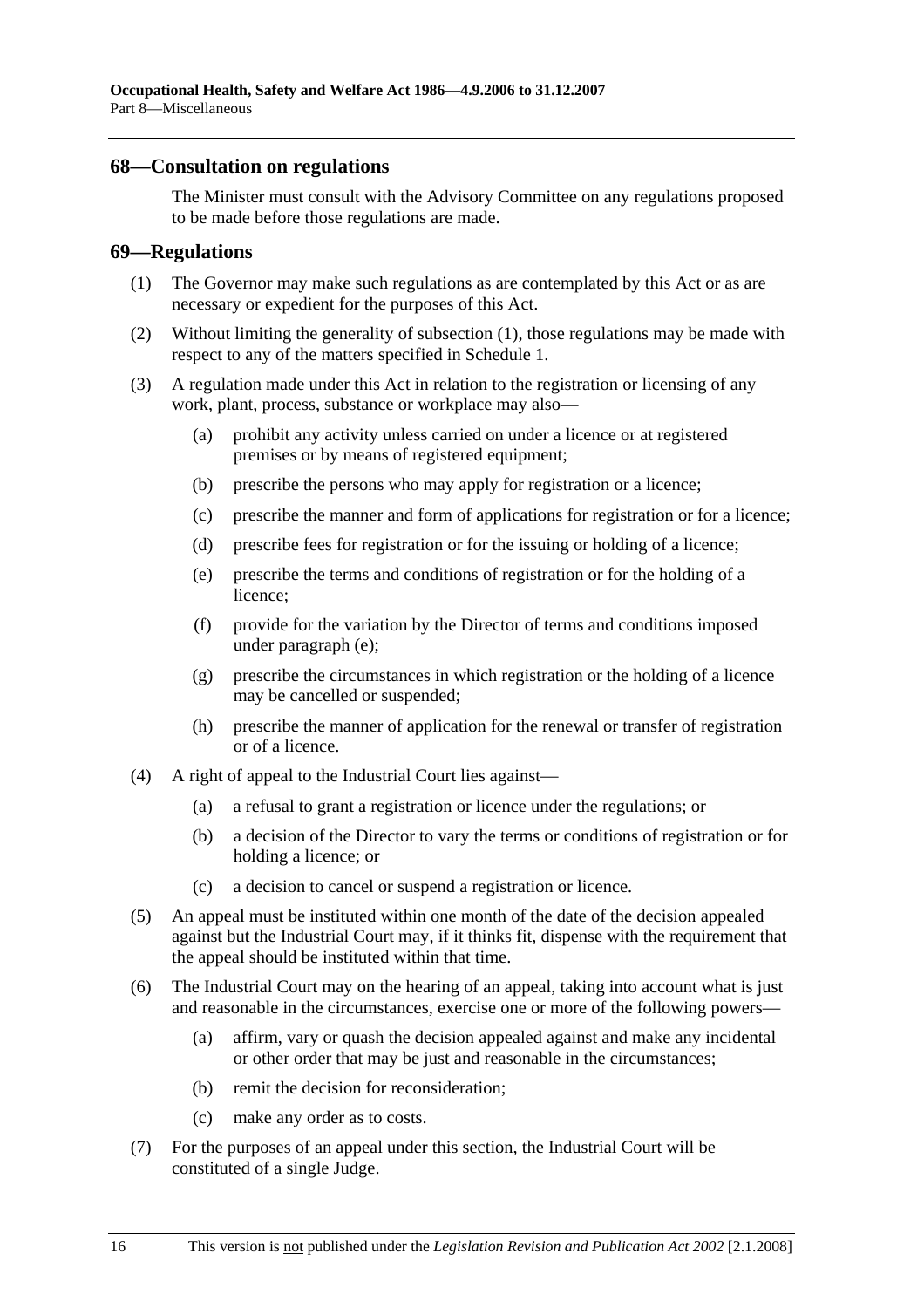- (8) A right of appeal to the Full Industrial Court lies, with the permission of the Full Industrial Court, from a decision of a single Judge under subsection (6).
- (8a) A regulation made under this Act in relation to the notification of work-related injuries may provide that notice of prescribed classes of injury may be given to WorkCover in conjunction with the provision of information relating to claims for compensation under the *Workers Rehabilitation and Compensation Act 1986*.
- (8b) The Department is entitled to information relating to work-related injuries obtained by WorkCover under subsection (8a).
- (9) Regulations made under this Act may incorporate, adopt, apply or make prescriptions by reference to, with or without modification—
	- (a) any code of practice issued by the Advisory Committee;
	- (b) any other document prepared or published by any body or authority as in force at the time the regulations are made or as in force from time to time.
- (10) The Minister must cause a copy of any document that has been incorporated, adopted or applied by regulations made under this Act or by reference to which a prescription is made by those regulations to be made available for inspection by members of the public without charge.
- (11) Regulations made under this Act—
	- (a) may be of general or limited application; and
	- (b) may leave any matter or thing to be determined, dispensed with, regulated or prohibited according to the discretion of the Director or the designated person, either generally or in a particular case or class of case; and
	- (c) may make different prescriptions according to prescribed circumstances; and
	- (d) may differentiate between various classes of persons.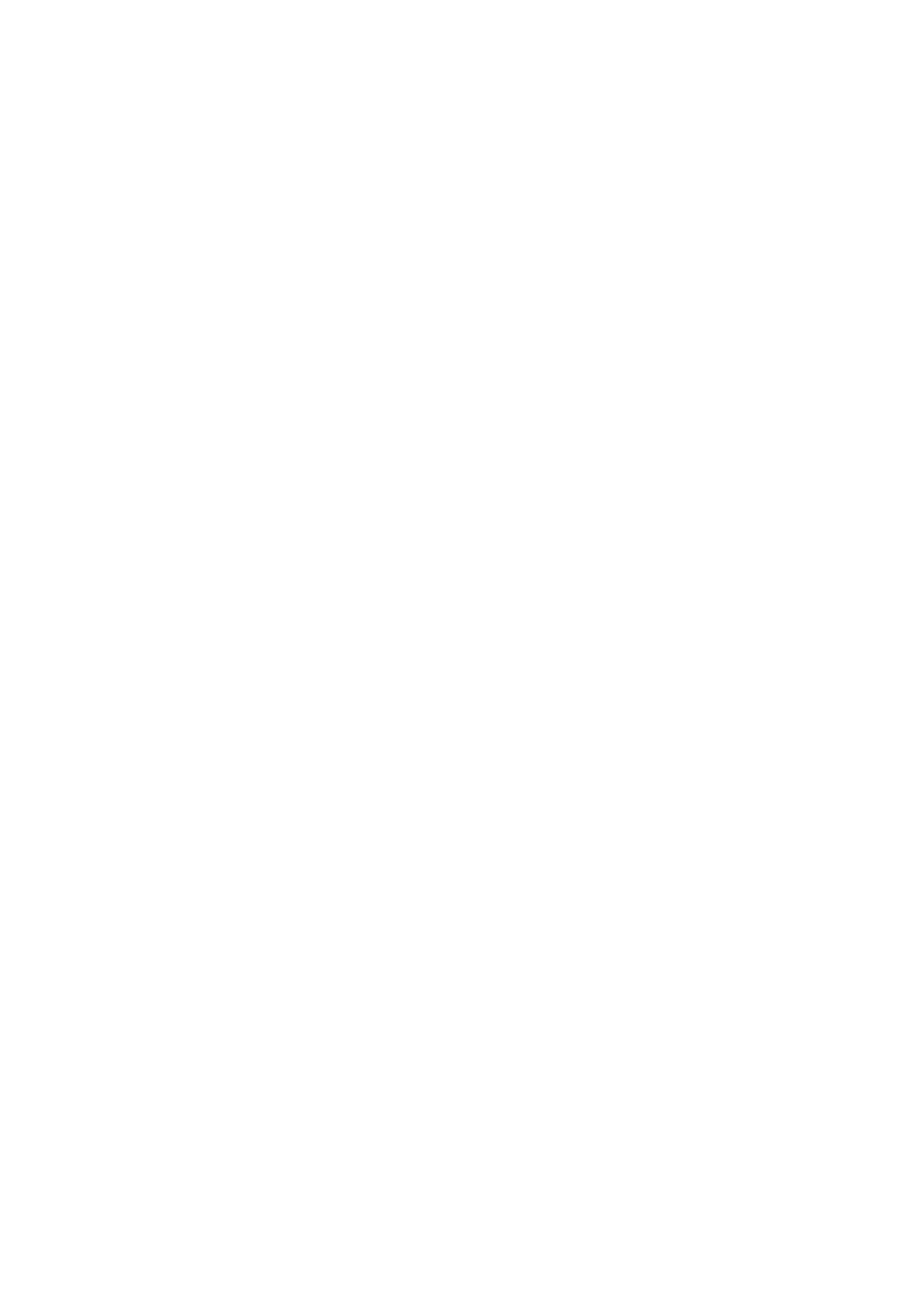# **Schedule 1—Regulations**

- 1 Health, safety or welfare standards that must be complied with—
	- (i) at any workplace; or
	- (ii) in the performance of any work; or
	- (iii) in the use, cleaning, maintenance or transportation of any plant; or
	- (iv) in the use, handling, processing, storing, transporting or disposal of any substance; or
	- (v) in the design, manufacture, importing or supplying of any plant; or
	- (vi) in the manufacture or importing of any substance.
- 2 The safeguarding, siting, installing, testing, altering, repairing, maintaining or dismantling of any plant.
- 3 The testing, analysis, labelling or marking of any substance.
- 3A The procedures to be followed in respect of the registration of any person under this Act.
- 3B The information to be provided by persons who are required to be registered under this Act.
- 4 The registration or licensing of any work, plant, process, substance or workplace by the Director or any other prescribed person or authority.
- 5 The steps to be taken on the occurrence of any work-related injury.
- 6 The notification of work-related injuries.
- 7 The special monitoring of the health and welfare of employees in specified classes of work.
- 8 The notification of accidents and dangerous occurrences.
- 9 The issuing of certificates of competency or provisional certificates of competency for persons engaged in prescribed work and for the duration, variation, suspension or cancellation of such certificates.
- 10 The prohibition of the carrying on of prescribed activities at workplaces or the performance of prescribed work except by or under the supervision of persons with prescribed qualifications, training or experience.
- 11 The supply, use, testing and maintenance of clothing and equipment for occupational health, safety or welfare purposes.
- 12 Fire-safety rules and procedures and the provision and maintenance of fire protection equipment.
- 13 The appointment of persons who are to be responsible for the supervision of occupational safety in prescribed circumstances or industries.
- 14 The form and use of scaffolding, form work, false work and related equipment.
- 15 The carriage and handling of cash.
- 16 The provision of medical, nursing or first aid facilities at workplaces and the standards for such facilities.
- 17 The medical examination of employees.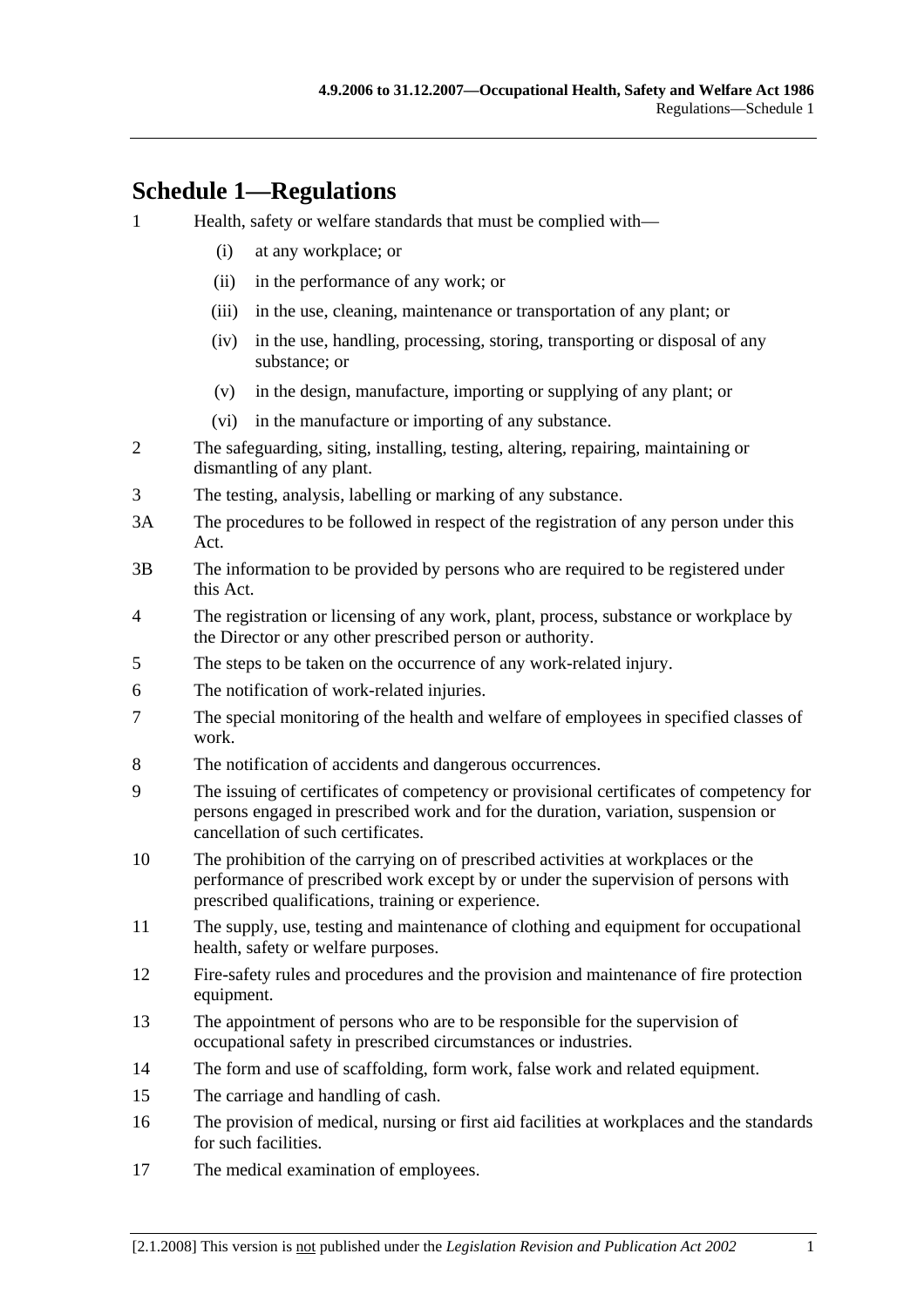- 18 The employment of young persons.
- 19 The safety of persons in isolated or remote areas.
- 20 Standards for the manual handling of loads by persons at work.
- 21 The safety of persons in the vicinity of any workplace or plant.
- 22 The minimum standards that must be observed in providing information, instruction and training for the health and safety of employees whose native language is not English and who are not reasonably fluent in English.
- 23 The giving of notices, in specified circumstances, to the Minister, an inspector or other prescribed person or authority.
- 24 The removal of asbestos from any place, the disposal of asbestos or the treatment of asbestos in any place.
- 25 The keeping and provision of records, returns and information for the purposes of this Act (including records relating to accidents and dangerous occurrences that occur at work and work-related injuries suffered by employees).
- 26 Procedures that are to be carried out on inspections under this Act.
- 27 Fees (including differential and periodic fees) for the purposes of this Act.
- 28 Forms for the purposes of this Act.
- 29 The service of notices under this Act.
- 30 The recovery of fees under this Act.
- 31 The exemption, either absolutely or subject to prescribed limitations or conditions, of persons or work or classes of persons or work from any provision of this Act.
- 32 In relation to penalties for breaches of the regulations—
	- (a) in the case of regulations prescribing standards for health or safety at work penalties not exceeding a Division 2 fine;
	- (b) in any other case—penalties not exceeding a Division 6 fine.
- 33 Expiation fees for alleged offences against the regulations.

# **Schedule 2—Extension of Act to specified plant**

- 1 Subject to any exclusions or modifications prescribed by the regulations, this Act extends to the following types of plant (whether or not such plant is situated, operated or used at any workplace):
	- (a) amusement structures;
	- (b) cranes;
	- (c) hoists;
	- (d) lifts;
	- (e) pressure equipment.
- 2 For the purposes of clause 1—

*amusement structure* means a structure or device of a prescribed kind operated for hire or reward which is used or designed to be used for amusement, recreation, sport, sightseeing or entertainment and on which persons may be moved, carried, raised, lowered or supported by any part of the structure or device;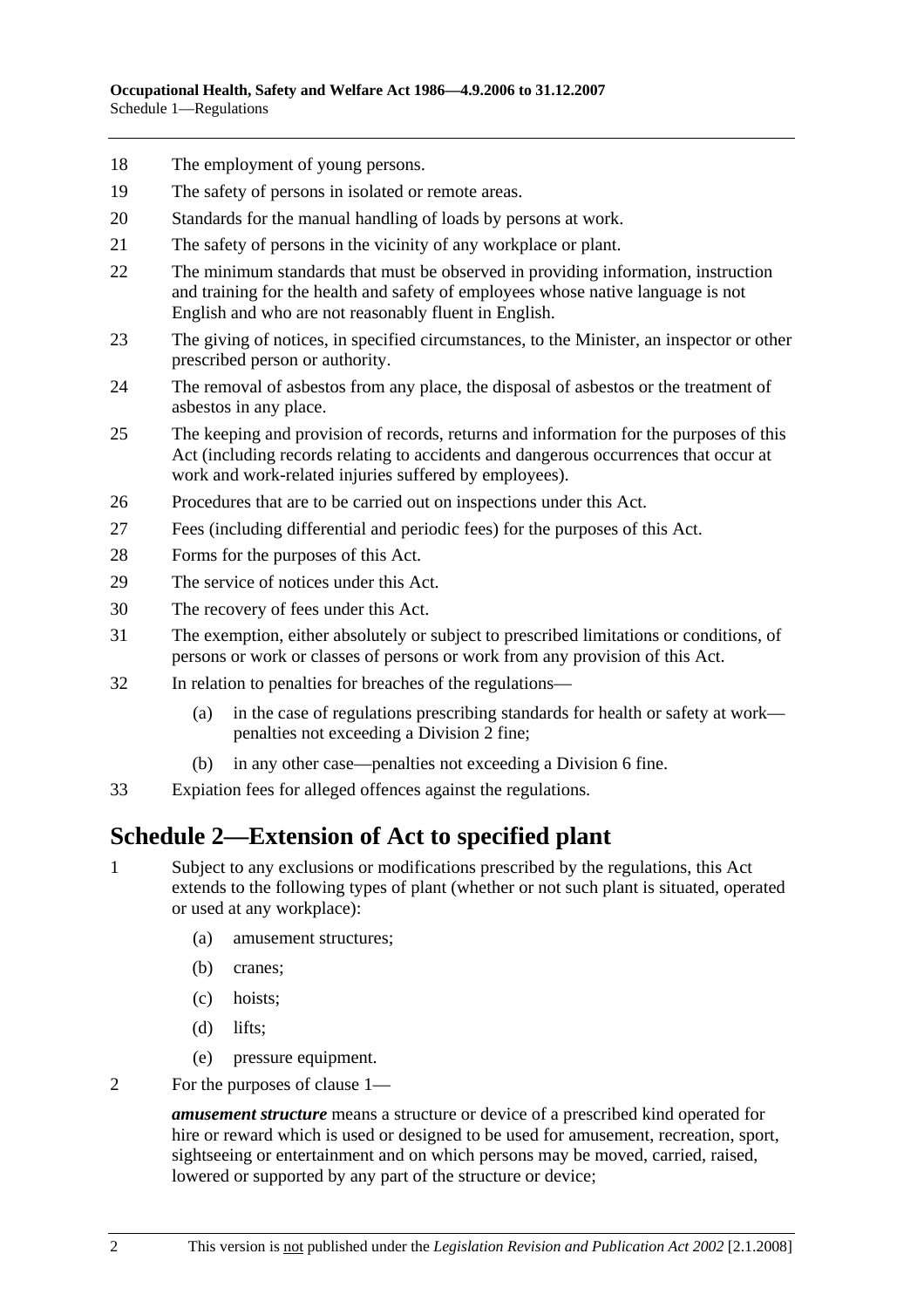*crane* means an appliance by means of which loads may be raised or lowered and moved horizontally and includes the supporting structure and foundations of such an appliance;

*hoist* means an appliance by means of which loads may be raised or lowered that is not a crane or lift;

*lift* means a permanent apparatus (or apparatus intended to be permanent) which is in or attached to a building or structure and by means of which persons, goods or materials may be raised or lowered within or on a car, cage or platform and the movement of which is restricted by a guide or guides and includes an apparatus in the nature of a chairlift, escalator, moving walk or stairway lift, and any supporting structure, machinery, equipment, gear, lift-well, enclosure and entrance;

*pressure equipment* means—

- (a) any boiler, being a vessel, or an arrangement of vessels and inter-connecting parts, in which steam or other vapour is generated, or water or other liquid is heated at a pressure greater than atmospheric pressure by the use of fire, the products of combustion, electrical power or other similar means; or
- (b) any pressure vessel (other than a boiler), being a vessel which is subject to internal or external pressure greater than atmospheric pressure and includes any interconnected part, component, valve, gauge or other fitting up to the first point of connection to any piping; or
- (c) any assembly (other than a boiler or pressure vessel) of a prescribed kind consisting of pipes, pipe fittings, valves and pipe accessories which are subject to internal or external pressure.

# **Schedule 3—The Mining and Quarrying Occupational Health and Safety Committee**

# **1—The Committee**

- (1) The *Mining and Quarrying Occupational Health and Safety Committee* (the *Committee*) continues in existence.
- (2) The Committee will consist of 7 persons appointed by the Minister, of whom—
	- (a) 2 will be persons working in the field of occupational health and safety nominated by the Advisory Committee; and
	- (b) 1 will be a member of the Department who has experience in the mining and quarrying industries; and
	- (c) 1 will be a person nominated by the South Australian Chamber of Mines and Energy, and 1 will be a person nominated by *Cement Concrete and Aggregates Australia*, to represent the interests of employers involved in the mining and quarrying industries; and
	- (d) 2 will be persons nominated by the United Trades and Labor Council to represent the interests of workers who work in the mining and quarrying industries.
- (3) The Minister will appoint one of the members of the Committee appointed under subclause (2)(a) to be the presiding member of the Committee.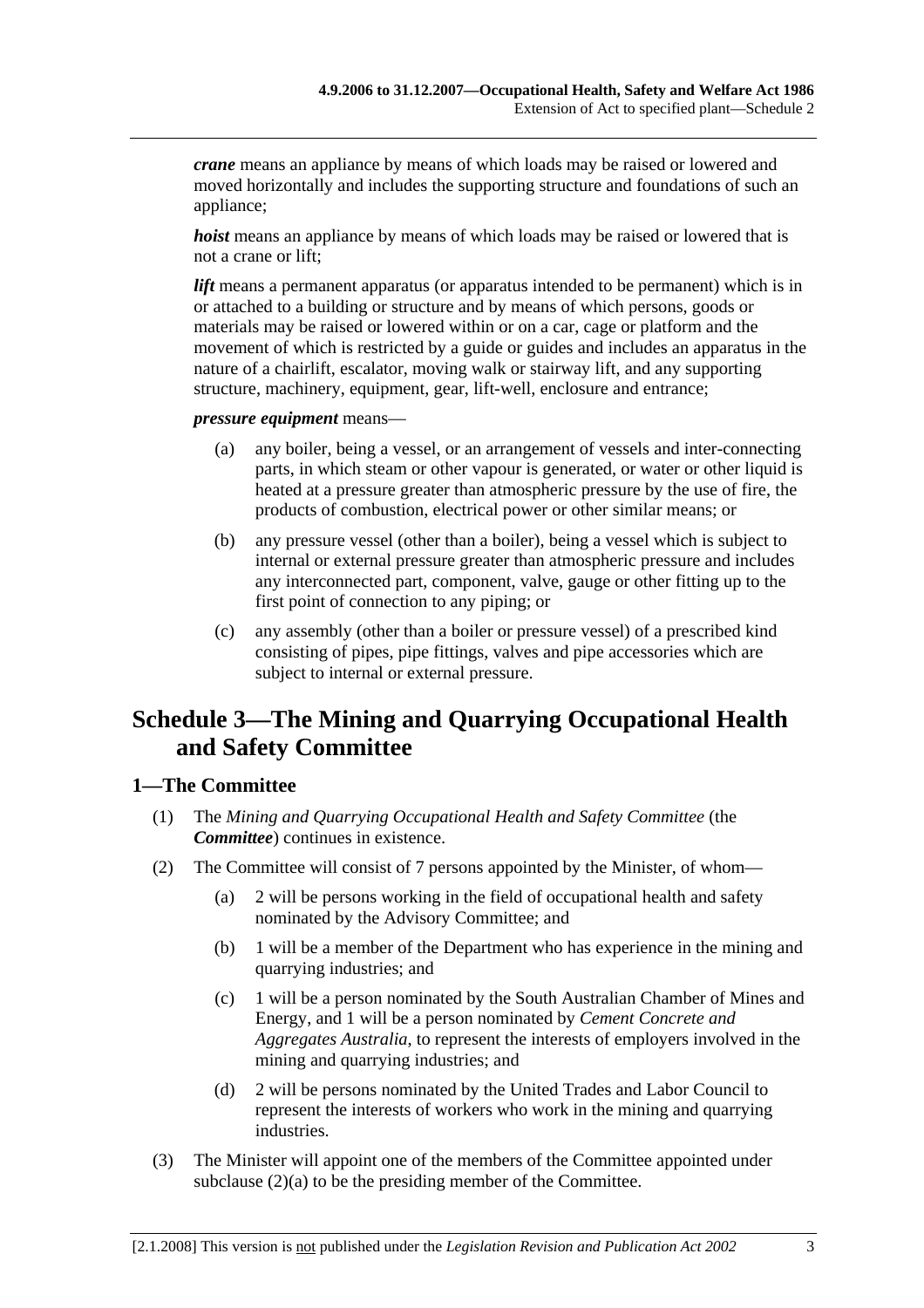- (4) The Minister may appoint a suitable person to be a deputy of a member of the Committee and to act as a member of the Committee during any period of absence of the member.
- (5) A member of the Committee may be appointed for a term not exceeding 3 years determined by the Minister and will, on the expiration of a term of appointment, be eligible for reappointment.
- (6) The Minister may, on reasonable grounds, remove a member of the Committee from office at any time.
- (7) A member of the Committee may resign by written notice to the Minister.
- (8) An act or proceeding of the Committee is not invalid by reason only of a vacancy in its membership or a defect in the appointment of a member.
- (9) 4 members of the Committee constitute a quorum of the Committee.
- (10) In the absence of the presiding member at a meeting of the Committee, the members present may decide who is to preside.
- (11) A decision carried by at least 4 members of the Committee is a decision of the Committee.
- (12) Each member present at a meeting of the Committee is entitled to 1 vote on any matter arising for decision at the meeting.
- (13) The Committee must cause an accurate record to be kept of its proceedings.
- (14) Subject to this Schedule, the business of the Committee will be conducted in a manner determined by the Committee.
- (15) A member of the Committee who has a direct or indirect pecuniary interest in a matter under consideration by the Committee—
	- (a) must disclose the nature of the interest to the Committee; and
	- (b) must not take part in any deliberation or decision of the Committee with respect to the matter.

Maximum penalty: \$2 000.

- (16) A disclosure under subclause (15) must be recorded in the minutes of the Committee.
- (17) The Committee may, in connection with the performance of its functions, make use of the services, facilities and staff of the Department.

# **2—Application of funds**

- (1) Money available to the Committee from the Mining and Quarrying Industries Fund under Schedule 1 of the *Workers Rehabilitation and Compensation Act 1986* may be used for any of the following purposes:
	- (a) to promote and support practices, procedures and arrangements designed to protect workers from silicosis;
	- (b) to support education in the field of occupational health or safety in the mining and quarrying industries;
	- (c) to initiate or support research and studies into occupational health or safety that could benefit workers in the mining and quarrying industries;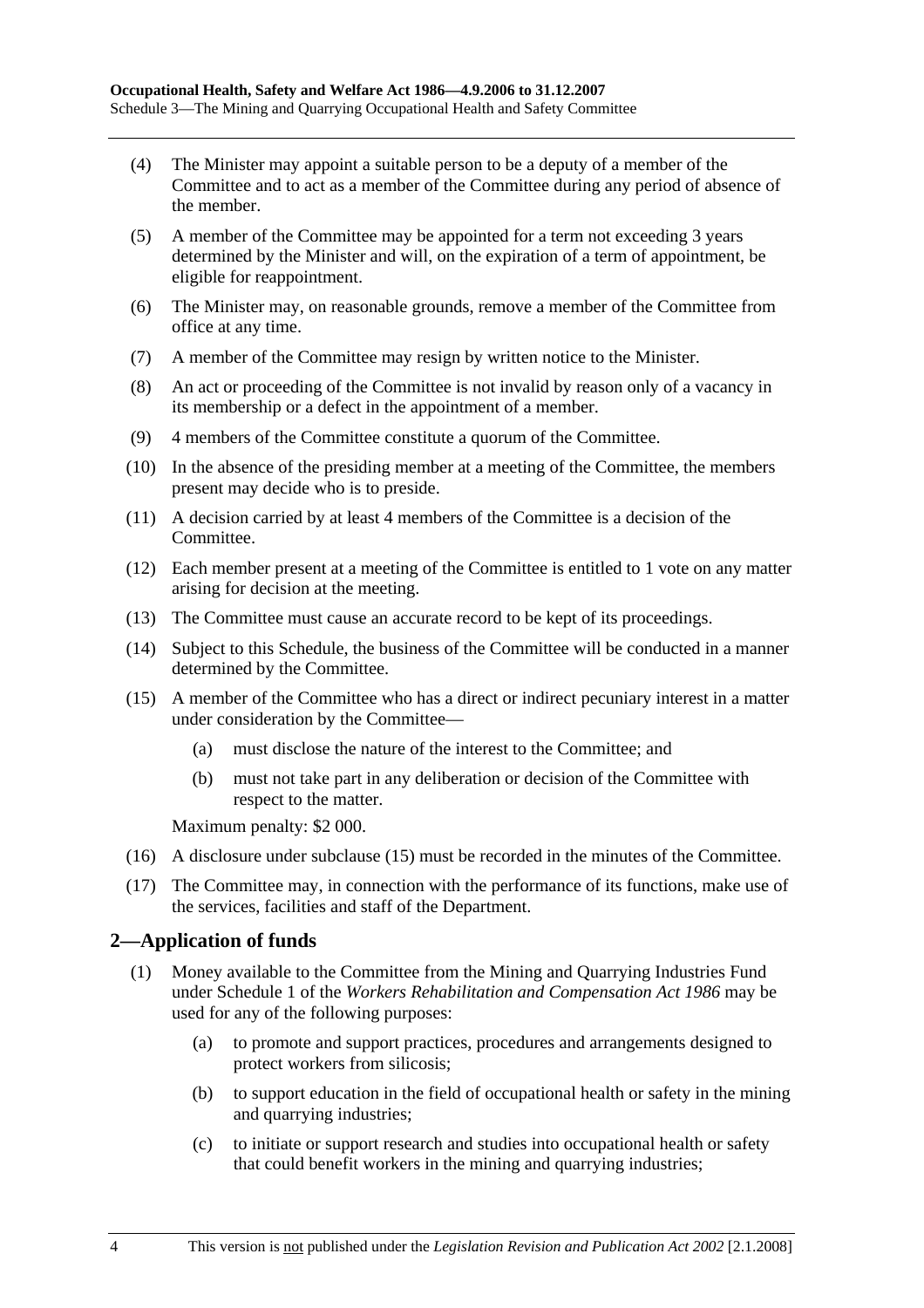- (d) to promote and support persons or organisations working to prevent, alleviate or treat the kinds of disabilities suffered by workers in the mining and quarrying industries;
- (e) to support any other kind of activity that could directly or indirectly improve occupational health or safety in the mining and quarrying industries or assist in the rehabilitation of disabled workers in those industries.
- (2) The Committee has all such powers as are reasonably necessary for the effective performance of its functions (including the power to establish subcommittees and to engage, as may be appropriate, experts or consultants to assist the Committee in the performance of its functions).
- (3) The Committee must, in making grants of money under this Schedule, give preference to supporting projects directed at improving occupational health or safety in those industries that involve exposure to silica dust and in particular to supporting specialised research and training projects directed at that purpose in South Australia.
- (4) The Committee must not spend any part of the principal standing to the credit of Part B of the Mining and Quarrying Industries Fund without the specific approval of the Minister and in any case the Committee is not to spend in any financial year more than 20% of the principal that, at the commencement of that financial year, is standing to the credit of that part of the fund.
- (5) The Committee must after the end of each financial year prepare a report on its operations during that financial year.
- (6) The report must be submitted to the Minister in conjunction with the annual report of the Advisory Committee for the relevant financial year (and laid before each House of Parliament by the Minister together with the Advisory Committee's annual report).

# **3—Ministerial control**

The Committee is, in the performance of its functions, subject to the control and direction of the Minister.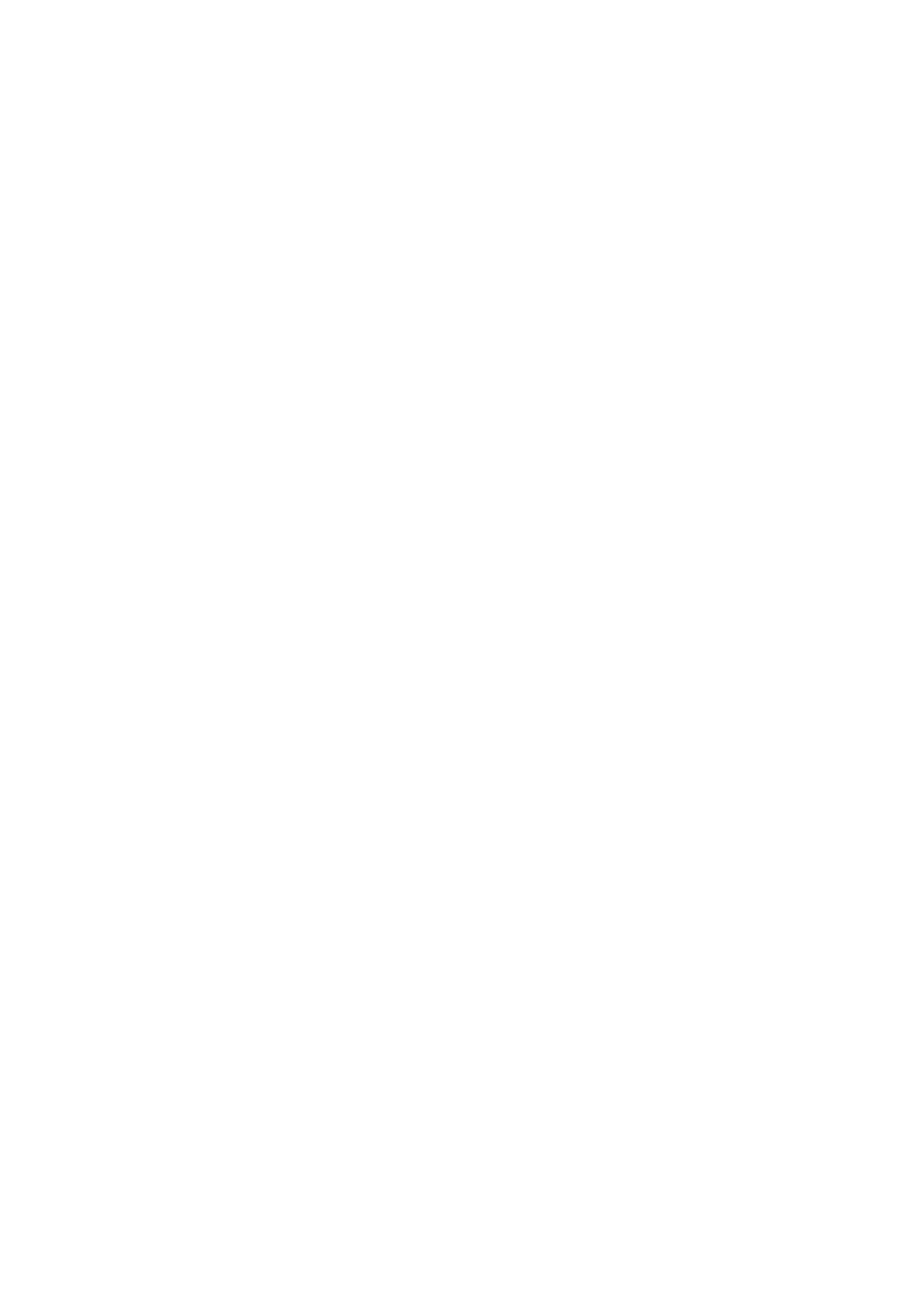# **Legislative history**

# **Notes**

• This version is comprised of the following:

| Part 1    | 15.8.2005 |
|-----------|-----------|
| Part 2    | 15.8.2005 |
| Part 3    | 15.8.2005 |
| Part 4    | 15.8.2005 |
| Part 5    | 15.8.2005 |
| Part 6    | 15.8.2005 |
| Part 7    | 4.9.2006  |
| Part 8    | 4.9.2006  |
| Schedules | 15.8.2005 |
|           |           |

- Amendments of this version that are uncommenced are not incorporated into the text.
- Please note—References in the legislation to other legislation or instruments or to titles of bodies or offices are not automatically updated as part of the program for the revision and publication of legislation and therefore may be obsolete.
- Earlier versions of this Act (historical versions) are listed at the end of the legislative history.
- For further information relating to the Act and subordinate legislation made under the Act see the Index of South Australian Statutes or www.legislation.sa.gov.au.

# **Legislation repealed by principal Act**

The *Occupational Health, Safety and Welfare Act 1986* repealed the following:

*Industrial Safety, Health and Welfare Act 1972*

# **Legislation amended by principal Act**

The *Occupational Health, Safety and Welfare Act 1986* amended the following:

*Industrial Conciliation and Arbitration Act 1972*

*Mines and Works Inspection Act 1920*

# **Principal Act and amendments**

New entries appear in bold.

| Year     | N <sub>0</sub> | Title                                                             | Assent     | Commencement                                                                                                                  |
|----------|----------------|-------------------------------------------------------------------|------------|-------------------------------------------------------------------------------------------------------------------------------|
| 1986 125 |                | Occupational Health, Safety and<br>Welfare Act 1986               | 24.12.1986 | 16.4.1987 ( <i>Gazette 2.4.1987 p806</i> )<br>except ss $3-6$ , $19-71$ & Schs $1-3-$<br>30.11.1987 (Gazette 8.10.1987 p1068) |
| 1989 24  |                | Occupational Health, Safety and<br>Welfare Act Amendment Act 1989 | 27.4.1989  | 22.6.1989 (Gazette 22.6.1989 p1709)<br>except ss $9 & 11 - 1.7.1990$ (Gazette<br>24.5.1990 p1404)                             |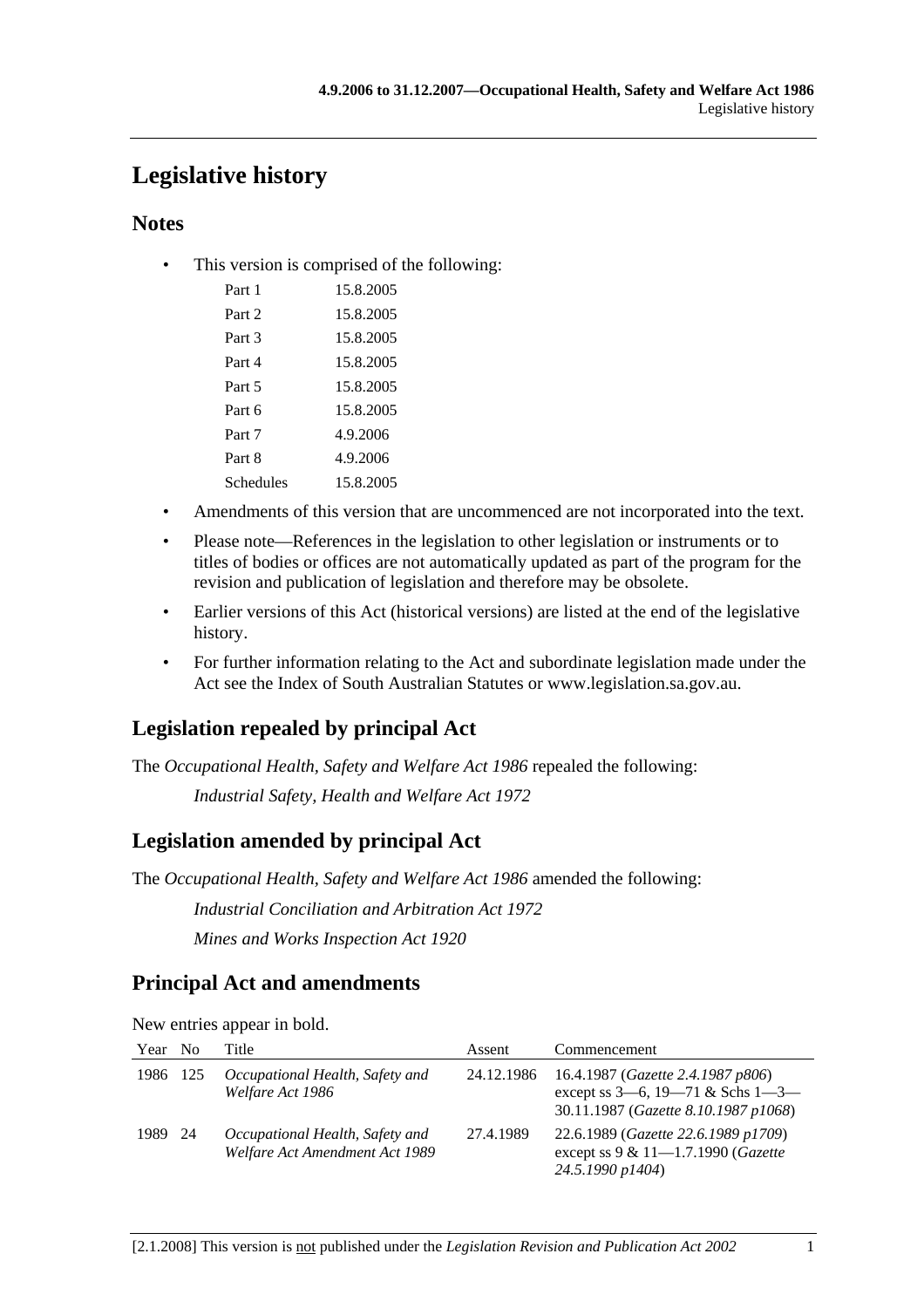#### **Occupational Health, Safety and Welfare Act 1986—4.9.2006 to 31.12.2007**  Legislative history

| 1990 67 |                | Occupational Health, Safety and<br>Welfare Act Amendment Act 1990                           | 20.12.1990 | 1.1.1991 (Gazette 20.12.1990 p1842)                                                                                                    |
|---------|----------------|---------------------------------------------------------------------------------------------|------------|----------------------------------------------------------------------------------------------------------------------------------------|
| 1993    | $\overline{1}$ | <b>Statutes Amendment (Chief</b><br>Inspector) Act 1993                                     | 25.2.1993  | 1.7.1993 (Gazette 17.6.1993 p1974)                                                                                                     |
| 1993    | 46             | Occupational Health, Safety and<br>Welfare (Plant) Amendment<br>Act 1993                    | 20.5.1993  | 3.4.1995 (Gazette 23.2.1995 p422)                                                                                                      |
| 1993    | 51             | Occupational Health, Safety and<br><b>Welfare</b> (Registration Fees)<br>Amendment Act 1993 | 20.5.1993  | $1.7.1993$ : s 2                                                                                                                       |
| 1994    | 50             | Occupational Health, Safety and<br>Welfare (Administration)<br>Amendment Act 1994           | 16.6.1994  | 1.7.1994 (Gazette 30.6.1994 p1842)<br>except s 24(d)—1.7.1994: s 2(2)(c)                                                               |
| 1996    | 34             | <b>Statutes Amendment and Repeal</b><br>(Common Expiation Scheme)<br>Act 1996               | 2.5.1996   | Sch (cl 26)-3.2.1997 (Gazette<br>19.12.1996 p1923)                                                                                     |
| 2000    | 11             | Offshore Minerals Act 2000                                                                  | 4.5.2000   | 4.5.2002 (s 7(5) Acts Interpretation<br>Act 1915)                                                                                      |
| 2000    | 86             | Occupational Health, Safety and<br>Welfare (Penalties) Amendment<br>Act 2000                | 14.12.2000 | 1.1.2001 (Gazette 21.12.2000 p3689)                                                                                                    |
| 2003    | 44             | <b>Statute Law Revision Act 2003</b>                                                        | 23.10.2003 | Sch 1-24.11.2003 (Gazette 13.11.2003<br>p4048)                                                                                         |
| 2005    | 41             | Occupational Health, Safety and<br>Welfare (SafeWork SA) Amendment<br>Act 2005              | 14.7.2005  | Pt 2 (ss 4-31), Sch 1 (cll 9-14) &<br>Sch 2-15.8.2005 (Gazette 11.8.2005<br>p3011); Sch 1 (cl 8)-1.1.2006 (Gazette<br>1.12.2005 p4072) |
| 2006    | 17             | <b>Statutes Amendment (New Rules of</b><br>Civil Procedure) Act 2006                        | 6.7.2006   | Pt 56 (ss 174-176)-4.9.2006 (Gazette<br>17.8.2006 p2831)                                                                               |
| 2007    | 54             | Occupational Health, Safety and<br>Welfare (Penalties) Amendment Act<br>2007                | 29.11.2007 | 1.1.2008 (Gazette 13.12.2007 p4812)                                                                                                    |

# **Provisions amended**

New entries appear in bold.

|  |  |  | Entries that relate to provisions that have been deleted appear in italics. |
|--|--|--|-----------------------------------------------------------------------------|
|--|--|--|-----------------------------------------------------------------------------|

| Provision             | How varied                                                            | Commencement |
|-----------------------|-----------------------------------------------------------------------|--------------|
| Long title            | amended by $50/1994$ s 3                                              | 1.7.1994     |
|                       | amended under Legislation Revision and<br><b>Publication Act 2002</b> | 24.11.2003   |
| Pt <sub>1</sub>       |                                                                       |              |
| s <sub>2</sub>        | omitted under Legislation Revision and<br><b>Publication Act 2002</b> | 24.11.2003   |
| s <sub>3</sub>        | amended by $46/1993$ s 3                                              | 3.4.1995     |
| s <sub>4</sub>        |                                                                       |              |
| s(4(1))               |                                                                       |              |
| Advisory<br>Committee | inserted by $50/1994$ s $4(a)$                                        | 1.7.1994     |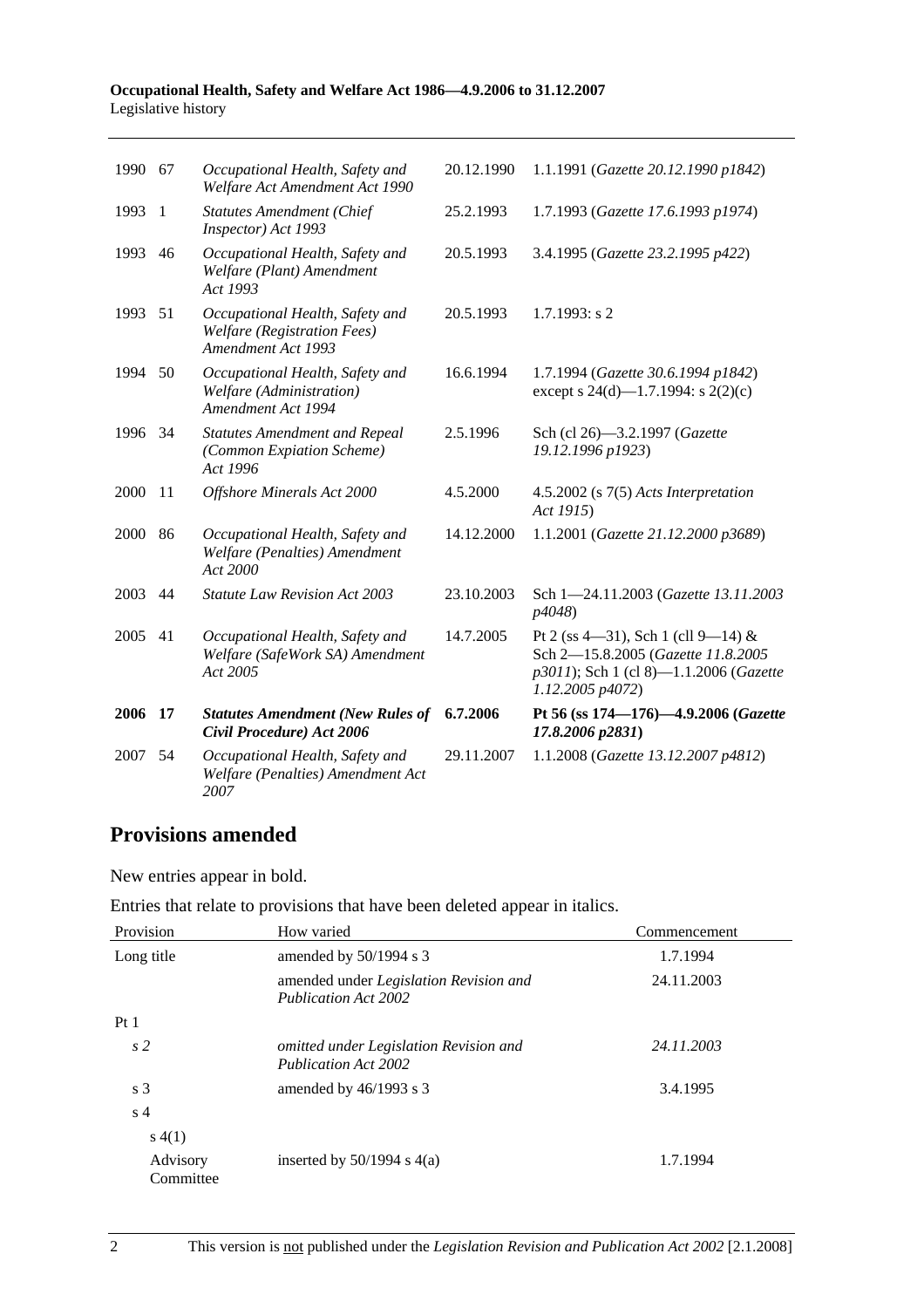|                                        | substituted by $41/2005$ s $4(1)$               | 15.8.2005 |
|----------------------------------------|-------------------------------------------------|-----------|
|                                        | appointed member inserted by $41/2005$ s $4(1)$ | 15.8.2005 |
| the Chief<br>Inspector                 | deleted by $1/1993$ s $53(a)$                   | 1.7.1993  |
| the Commission                         | deleted by $50/1994 s 4(b)$                     | 1.7.1994  |
| Corporation                            | inserted by $50/1994$ s $4(c)$                  | 1.7.1994  |
|                                        | deleted by $41/2005 s 4(2)$                     | 15.8.2005 |
| Department                             | inserted by $41/2005$ s $4(2)$                  | 15.8.2005 |
| the designated<br>person               | inserted by $1/1993$ s $53(b)$                  | 1.7.1993  |
|                                        | amended by $50/1994$ s $4(d)$                   | 1.7.1994  |
|                                        | amended by 11/2000 Sch 2                        | 4.5.2002  |
|                                        | amended by 41/2005 Sch 2                        | 15.8.2005 |
| the Director                           | inserted by $1/1993$ s $53(b)$                  | 1.7.1993  |
|                                        | (b) deleted by $50/1994 s 4(e)$                 | 1.7.1994  |
|                                        | deleted by $41/2005 s 4(3)$                     | 15.8.2005 |
| Director                               | inserted by $41/2005$ s $4(3)$                  | 15.8.2005 |
| the Industrial<br>Commission           | deleted by 41/2005 Sch 2                        | 15.8.2005 |
| Industrial<br>Commission               | inserted by 41/2005 Sch 2                       | 15.8.2005 |
| the Industrial<br>Court                | deleted by 41/2005 Sch 2                        | 15.8.2005 |
| <b>Industrial Court</b>                | inserted by 41/2005 Sch 2                       | 15.8.2005 |
| inspector                              | amended by $50/1994$ s $4(f)$                   | 1.7.1994  |
|                                        | amended by 11/2000 Sch 2                        | 4.5.2002  |
|                                        | amended by 41/2005 Sch 2                        | 15.8.2005 |
| metropolitan area                      | amended by 41/2005 Sch 2                        | 15.8.2005 |
| plant                                  | substituted by $46/1993$ s $4(a)$               | 3.4.1995  |
| record                                 | inserted by $41/2005$ s $4(4)$                  | 15.8.2005 |
| registered<br>association              | substituted by $50/1994$ s $4(g)$               | 1.7.1994  |
|                                        | amended by 41/2005 Sch 2                        | 15.8.2005 |
| WorkCover                              | inserted by $41/2005$ s $4(5)$                  | 15.8.2005 |
| work group                             | amended by $67/1990$ s $3(a)$                   | 1.1.1991  |
| workplace                              | substituted by $67/1990$ s 3(b)                 | 1.1.1991  |
| $s(4(2)$ and $(3)$                     | amended by 41/2005 Sch 2                        | 15.8.2005 |
| s(4a)                                  | inserted by $46/1993$ s $4(b)$                  | 3.4.1995  |
| s(4(5)                                 | substituted by 86/2000 s 3                      | 1.1.2001  |
| Pt 2 before substitution<br>by 41/2005 | amended by 24/1989 ss 3-8                       | 22.6.1989 |
|                                        | amended by 67/1990 ss 4, 5                      | 1.1.1991  |
|                                        | amended by 1/1993 s 54                          | 1.7.1993  |
|                                        | substituted by $50/1994 s 5$                    | 1.7.1994  |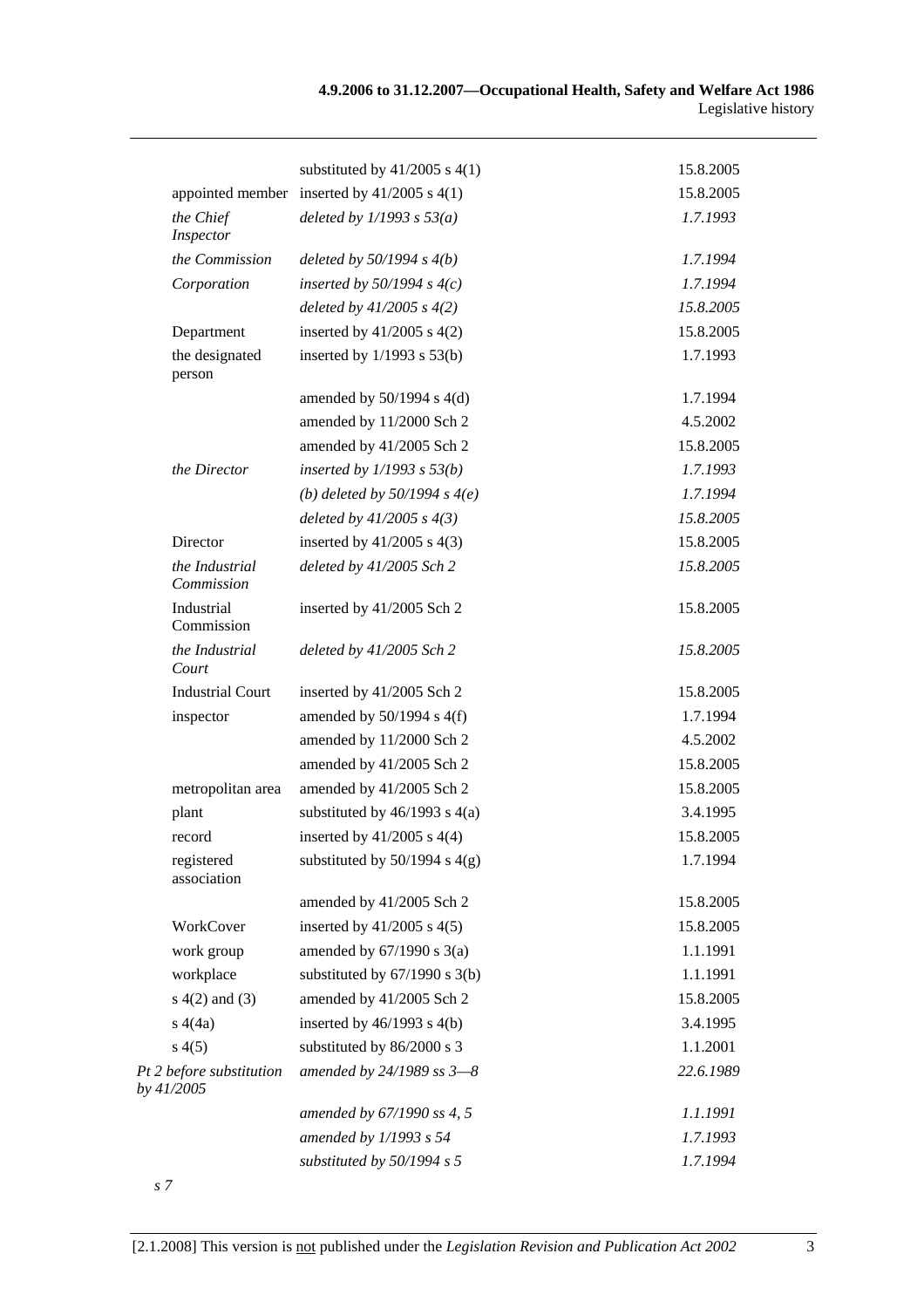#### **Occupational Health, Safety and Welfare Act 1986—4.9.2006 to 31.12.2007**  Legislative history

| $s \, 7(3)$           | amended by $44/2003$ s $3(1)$ (Sch 1) | 24.11.2003 |
|-----------------------|---------------------------------------|------------|
| s 9                   |                                       |            |
| $s \, 9(5)$           | amended by $86/2000 s$ 7 (Sch)        | 1.1.2001   |
| s <sub>12</sub>       | amended by $86/2000 s$ 7 (Sch)        | 1.1.2001   |
| Pt 2                  | inserted by 41/2005 s 5               | 15.8.2005  |
| Pt <sub>3</sub>       |                                       |            |
| s 19                  |                                       |            |
| s 19(1)               | amended by $86/2000$ s 7 (Sch)        | 1.1.2001   |
|                       | amended by 41/2005 Sch 2              | 15.8.2005  |
| $s$ 19(2)             | deleted by $67/1990 s 6(a)$           | 1.1.1991   |
| s 19(3)               | amended by $67/1990$ s $6(b)$ , (c)   | 1.1.1991   |
|                       | amended by 41/2005 s 6, Sch 2         | 15.8.2005  |
| s 20                  |                                       |            |
| $s \ 20(1)$           | amended by $67/1990$ s $7(a)$         | 1.1.1991   |
|                       | amended by 86/2000 s 7 (Sch)          | 1.1.2001   |
|                       | amended by 41/2005 Sch 2              | 15.8.2005  |
| $s\,20(2)$            | deleted by $67/1990 s 7(b)$           | 1.1.1991   |
| s 21                  |                                       |            |
| $s \, 21(1)$          | amended by 50/1994 s 6                | 1.7.1994   |
|                       | substituted by 86/2000 s 4            | 1.1.2001   |
| s $21(1a)$ and $(1b)$ | inserted by 86/2000 s 4               | 1.1.2001   |
| s 22                  | substituted by 86/2000 s 5            | 1.1.2001   |
| $s\ 22(2)$            | substituted by 41/2005 s 7            | 15.8.2005  |
| s 23                  | amended by 86/2000 s 7 (Sch)          | 1.1.2001   |
|                       | amended by 41/2005 Sch 2              | 15.8.2005  |
| s 23A                 | inserted by 67/1990 s 8               | 1.1.1991   |
| s $23A(1)$ and $(2)$  | amended by 86/2000 s 7 (Sch)          | 1.1.2001   |
|                       | amended by 41/2005 Sch 2              | 15.8.2005  |
| s 24                  |                                       |            |
| $s\,24(1)$            | amended by $46/1993$ s $5(a)$         | 3.4.1995   |
|                       | amended by 86/2000 s 7 (Sch)          | 1.1.2001   |
|                       | amended by 41/2005 Sch 2              | 15.8.2005  |
| $s\,24(2)$            | amended by 46/1993 s 5(b)             | 3.4.1995   |
|                       | amended by 86/2000 s 7 (Sch)          | 1.1.2001   |
|                       | amended by 41/2005 Sch 2              | 15.8.2005  |
| $s$ 24 $(2aa)$        | inserted by $46/1993$ s $5(c)$        | 3.4.1995   |
| $s\,24(2a)$           | inserted by $67/1990$ s $9(a)$        | 1.1.1991   |
|                       | amended by 86/2000 s 7 (Sch)          | 1.1.2001   |
|                       | amended by 41/2005 Sch 2              | 15.8.2005  |
| $s\,24(3)$            | amended by 86/2000 s 7 (Sch)          | 1.1.2001   |
|                       | amended by 41/2005 Sch 2              | 15.8.2005  |
| $s\,24(4)$            | inserted by $67/1990$ s $9(b)$        | 1.1.1991   |
| s 24A                 | inserted by 46/1993 s 6               | 3.4.1995   |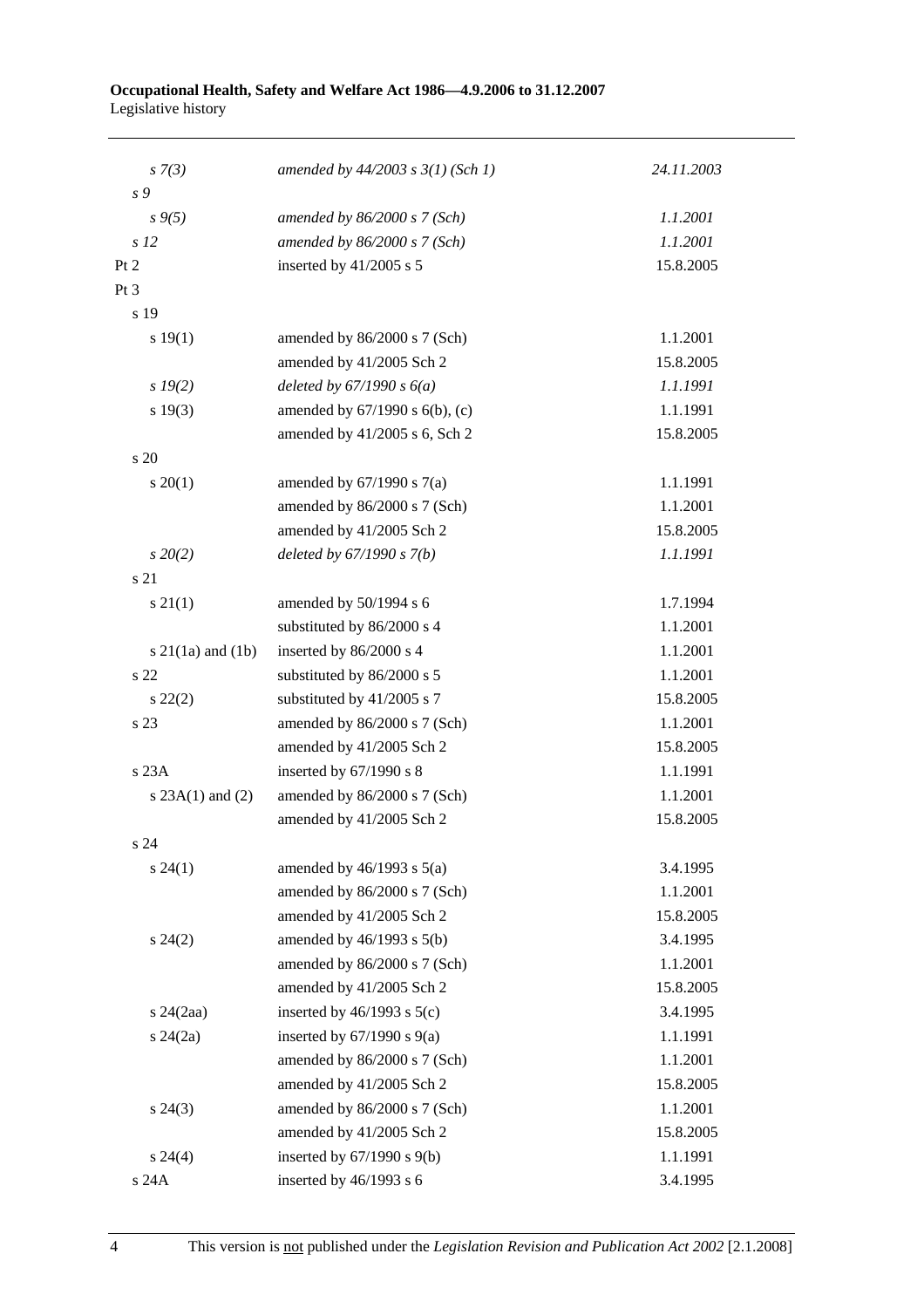| s 24A(1)            | amended by 86/2000 s 7 (Sch)       | 1.1.2001  |
|---------------------|------------------------------------|-----------|
|                     | amended by 41/2005 Sch 2           | 15.8.2005 |
| s 25                |                                    |           |
| s 25(1)             | amended by 41/2005 Sch 2           | 15.8.2005 |
| Pt 4                |                                    |           |
| Pt 4 Div 2          |                                    |           |
| s 26A               | inserted by 67/1990 s 10           | 1.1.1991  |
| s 27                | substituted by 67/1990 s 10        | 1.1.1991  |
| $s \, 27(6)$        | amended by 50/1994 s 7             | 1.7.1994  |
|                     | amended by 41/2005 s 8             | 15.8.2005 |
| s 28                |                                    |           |
| s 28(1)             | amended by 41/2005 Sch 2           | 15.8.2005 |
| $s\,28(2)$          | amended by $67/1990$ s $11(a)$     | 1.1.1991  |
| $s\,28(3)$          | substituted by $67/1990$ s $11(b)$ | 1.1.1991  |
|                     | amended by $50/1994$ s $8(a)$      | 1.7.1994  |
|                     | amended by $41/2005$ s $9(1)$      | 15.8.2005 |
| $s\,28(4)$          | amended by $67/1990$ s $11(c)$     | 1.1.1991  |
| s 28(5)             | amended by 50/1994 s 8(b)          | 1.7.1994  |
| $s\,28(6)$          | amended by 67/1990 s 11(d)         | 1.1.1991  |
| $s\,28(6a)$         | inserted by $41/2005$ s $9(2)$     | 15.8.2005 |
| $s\,28(7)$          | amended by 41/2005 Sch 2           | 15.8.2005 |
| $s\,28(8)$          | substituted by $67/1990$ s $11(e)$ | 1.1.1991  |
| s 28(9)             | amended by 67/1990 s 11(f)         | 1.1.1991  |
|                     | amended by 41/2005 Sch 2           | 15.8.2005 |
| $s\,28(10)$         | amended by 41/2005 Sch 2           | 15.8.2005 |
| $s\,28(12)$         | amended by $50/1994$ s $8(c)$      | 1.7.1994  |
|                     | amended by 41/2005 s 9(3), Sch 2   | 15.8.2005 |
| s 29                |                                    |           |
| $s\,29(1)$          | substituted by 67/1990 s 12        | 1.1.1991  |
| s 30                |                                    |           |
| $s \ 30(1)$         | amended by $67/1990$ s $13(a)$     | 1.1.1991  |
|                     | amended by 41/2005 Sch 2           | 15.8.2005 |
| $s \ 30(2)$         | amended by 67/1990 s 13(b), (c)    | 1.1.1991  |
|                     | amended by 41/2005 Sch 2           | 15.8.2005 |
| $s \ 30(3)$         | substituted by $67/1990$ s $13(d)$ | 1.1.1991  |
| $s \ 30(4)$         | amended by 67/1990 s 13(e), (f)    | 1.1.1991  |
| $s \ 30(7)$         | amended by 41/2005 Sch 2           | 15.8.2005 |
| s 31                |                                    |           |
| $s \, 31(1)$        | substituted by $67/1990$ s $14(a)$ | 1.1.1991  |
| $s \frac{31}{1a}$   | inserted by 50/1994 s 9            | 1.7.1994  |
| $s \ 31(2)$ and (3) | amended by 41/2005 Sch 2           | 15.8.2005 |
| $s \, 31(4)$        | substituted by $67/1990$ s $14(b)$ | 1.1.1991  |
| $s \, 31(6)$        | amended by 67/1990 s 14(c)         | 1.1.1991  |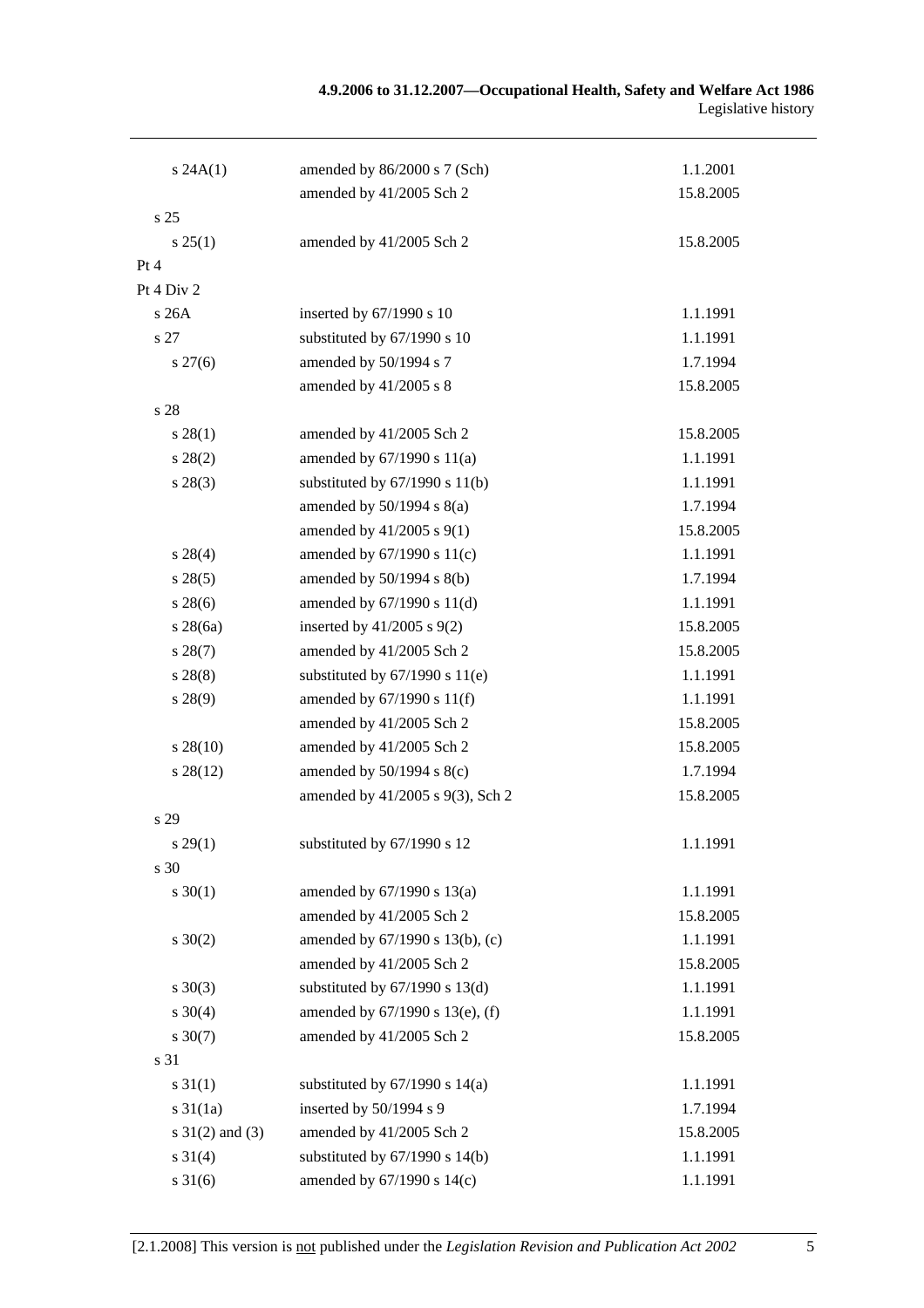|                          | amended by 41/2005 Sch 2             | 15.8.2005 |
|--------------------------|--------------------------------------|-----------|
| $s \, 31(7)$             | amended by 41/2005 Sch 2             | 15.8.2005 |
| $s \frac{31(9)-(11)}{2}$ | amended by 41/2005 Sch 2             | 15.8.2005 |
| $s \frac{31(12)}{2}$     | amended by 67/1990 s 14(d)           | 1.1.1991  |
| Pt 4 Div 2A              | inserted by 41/2005 s 10             | 15.8.2005 |
| Pt 4 Div 3               |                                      |           |
| s 32                     |                                      |           |
| $s \, 32(1)$             | amended by $67/1990$ s $15(a)$ —(e)  | 1.1.1991  |
| $s \, 32(3)$             | amended by $67/1990$ s $15(f)$ , (g) | 1.1.1991  |
|                          | amended by 50/1994 s 10              | 1.7.1994  |
|                          | amended by 41/2005 s 11              | 15.8.2005 |
| $s \, 32(5)$             | amended by 67/1990 s 15(h)           | 1.1.1991  |
| $s \frac{32(6)}{2}$      | amended by 41/2005 Sch 2             | 15.8.2005 |
| $s \frac{32(7)}{2}$      | amended by 86/2000 s 7 (Sch)         | 1.1.2001  |
| s 33                     |                                      |           |
| $s \, 33(1)$             | amended by 67/1990 s 16              | 1.1.1991  |
| s 34                     |                                      |           |
| $s \, 34(1)$             | substituted by $67/1990$ s $17(a)$   | 1.1.1991  |
|                          | amended by 1/1993 s 55               | 1.7.1993  |
|                          | amended by 41/2005 Sch 2             | 15.8.2005 |
| $s \; 34(3)$             | amended by 67/1990 s 17(b)           | 1.1.1991  |
|                          | amended by $50/1994$ s $11(a)$       | 1.7.1994  |
|                          | substituted by $41/2005$ s $12(1)$   | 15.8.2005 |
| $s \; 34(4)$             | amended by $67/1990$ s $17(c)$       | 1.1.1991  |
|                          | substituted by $41/2005$ s $12(1)$   | 15.8.2005 |
| $s \, 34(5)$             | amended by 50/1994 s 11(b)           | 1.7.1994  |
|                          | substituted by $41/2005$ s $12(1)$   | 15.8.2005 |
| $s \frac{34(5a)}{2}$     | inserted by $41/2005$ s $12(1)$      | 15.8.2005 |
| $s \, 34(6)$             | amended by $41/2005$ s $12(2)$       | 15.8.2005 |
| Pt 4 Div 4               |                                      |           |
| s 35                     |                                      |           |
| $s \; 35(1)$             | amended by 41/2005 Sch 2             | 15.8.2005 |
| $s \; 35(2)$             | amended by 67/1990 s 18(a)           | 1.1.1991  |
|                          | amended by 41/2005 Sch 2             | 15.8.2005 |
| $s \; 35(3)$             | amended by 67/1990 s 18(b)           | 1.1.1991  |
|                          | amended by 41/2005 Sch 2             | 15.8.2005 |
| $s \; 35(4)$             | amended by 86/2000 s 7 (Sch)         | 1.1.2001  |
|                          | amended by 41/2005 Sch 2             | 15.8.2005 |
| $s \; 35(5)$             | amended by 67/1990 s 18(c)           | 1.1.1991  |
| $s \, 35(7)$             | amended by 86/2000 s 7 (Sch)         | 1.1.2001  |
|                          | amended by 41/2005 Sch 2             | 15.8.2005 |
| $s \; 35(8)$             | amended by 67/1990 s 18(d)           | 1.1.1991  |
|                          | amended by 86/2000 s 7 (Sch)         | 1.1.2001  |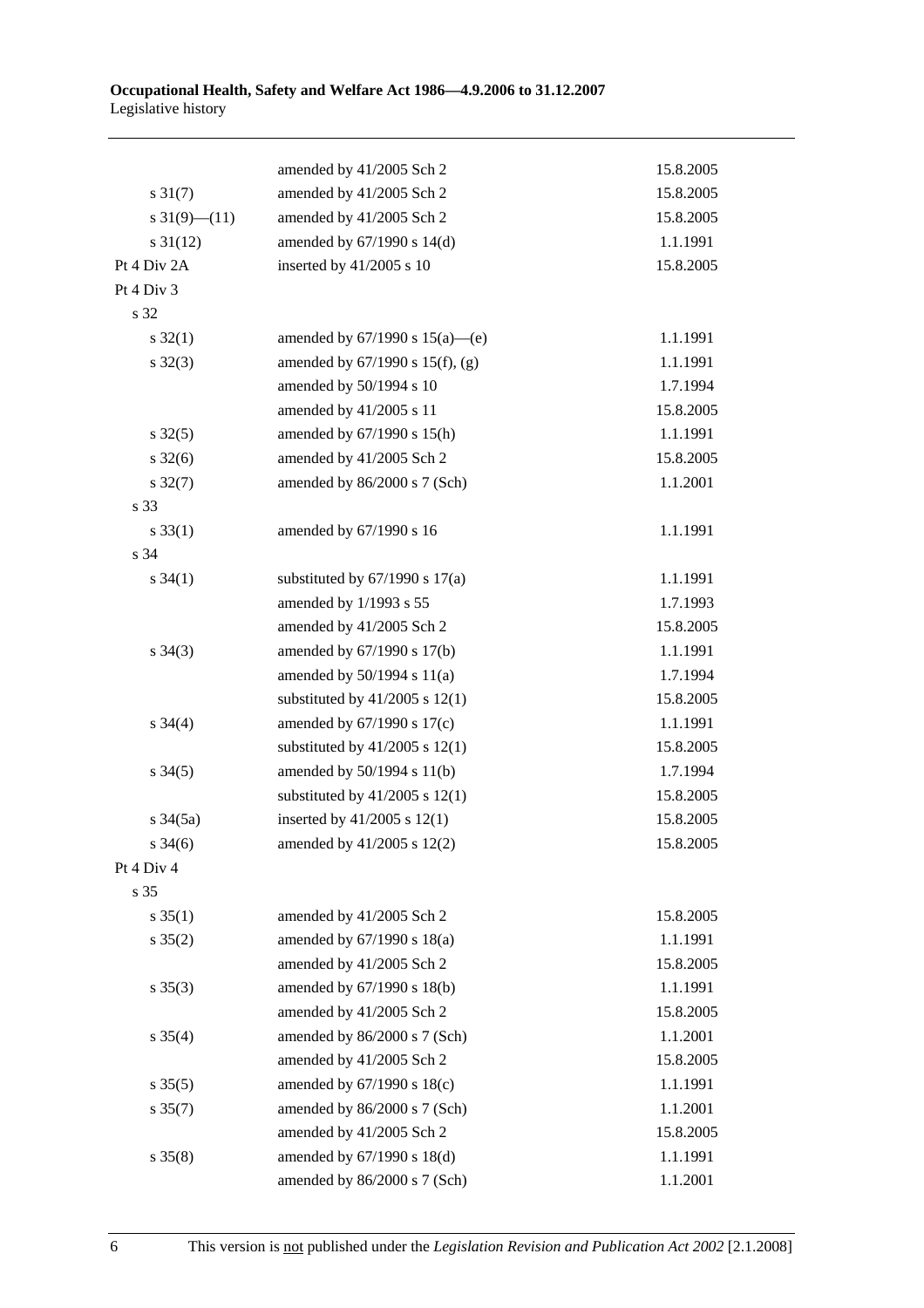|                      | amended by 41/2005 Sch 2           | 15.8.2005 |
|----------------------|------------------------------------|-----------|
| $s \, 35(9)$         | amended by 67/1990 s 18(e)         | 1.1.1991  |
| $s \, 35(11)$        | amended by 41/2005 Sch 2           | 15.8.2005 |
| $s \frac{35(12)}{2}$ | substituted by $67/1990$ s $18(f)$ | 1.1.1991  |
|                      | amended by 86/2000 s 7 (Sch)       | 1.1.2001  |
| $s \, 35(13)$        | amended by 86/2000 s 7 (Sch)       | 1.1.2001  |
|                      | amended by 41/2005 Sch 2           | 15.8.2005 |
| s 36                 |                                    |           |
| $s \; 36(1)$         | amended by $67/1990$ s $19(a)$     | 1.1.1991  |
|                      | amended by 41/2005 Sch 2           | 15.8.2005 |
| $s \; 36(2)$         | amended by 67/1990 s 19(b)         | 1.1.1991  |
|                      | amended by 41/2005 Sch 2           | 15.8.2005 |
| $s \; 36(3)$         | amended by 41/2005 Sch 2           | 15.8.2005 |
| $s \; 36(4)$         | amended by 67/1990 s 19(c)         | 1.1.1991  |
|                      | amended by 41/2005 Sch 2           | 15.8.2005 |
| s 37                 |                                    |           |
| s $37(1)$ and (2)    | amended by 41/2005 Sch 2           | 15.8.2005 |
| $s \frac{37(4)}{2}$  | amended by 67/1990 s 20            | 1.1.1991  |
|                      | amended by 41/2005 Sch 2           | 15.8.2005 |
| $s \frac{37(5)}{2}$  | amended by 86/2000 s 7 (Sch)       | 1.1.2001  |
| $s \frac{37(8)}{2}$  | amended by 41/2005 Sch 2           | 15.8.2005 |
| s 37A                | inserted by 41/2005 s 13           | 15.8.2005 |
| Pt 5                 |                                    |           |
| s 38                 |                                    |           |
| $s \ 38(1)$          | amended by $1/1993$ s $56(a)$      | 1.7.1993  |
|                      | amended by $50/1994$ s $12(a)$     | 1.7.1994  |
|                      | amended by $46/1993$ s $7(a)$      | 3.4.1995  |
|                      | amended by 41/2005 s 14(1)         | 15.8.2005 |
| $s \, 38(1a)$        | inserted by $67/1990$ s $21(a)$    | 1.1.1991  |
|                      | substituted by 46/1993 s 7(b)      | 3.4.1995  |
| $s \ 38(5)$          | substituted by $41/2005$ s $14(2)$ | 15.8.2005 |
| $s \, 38(6)$         | amended by 1/1993 s 56(b)          | 1.7.1993  |
|                      | amended by 50/1994 s 12(b)         | 1.7.1994  |
|                      | substituted by $41/2005$ s $14(2)$ | 15.8.2005 |
| $s \ 38(7)$          | amended by 41/2005 Sch 2           | 15.8.2005 |
| $s \ 38(8)$          | amended by $1/1993$ s $56(c)$      | 1.7.1993  |
|                      | amended by 50/1994 s 12(c)         | 1.7.1994  |
|                      | amended by 86/2000 s 7 (Sch)       | 1.1.2001  |
|                      | amended by 41/2005 Sch 2           | 15.8.2005 |
| $s \ 38(9)$          | amended by $46/1993$ s $7(c)$      | 3.4.1995  |
|                      | amended by 41/2005 Sch 2           | 15.8.2005 |
| $s \ 38(10)$         | amended by 67/1990 s 21(b)         | 1.1.1991  |
|                      | amended by 41/2005 Sch 2           | 15.8.2005 |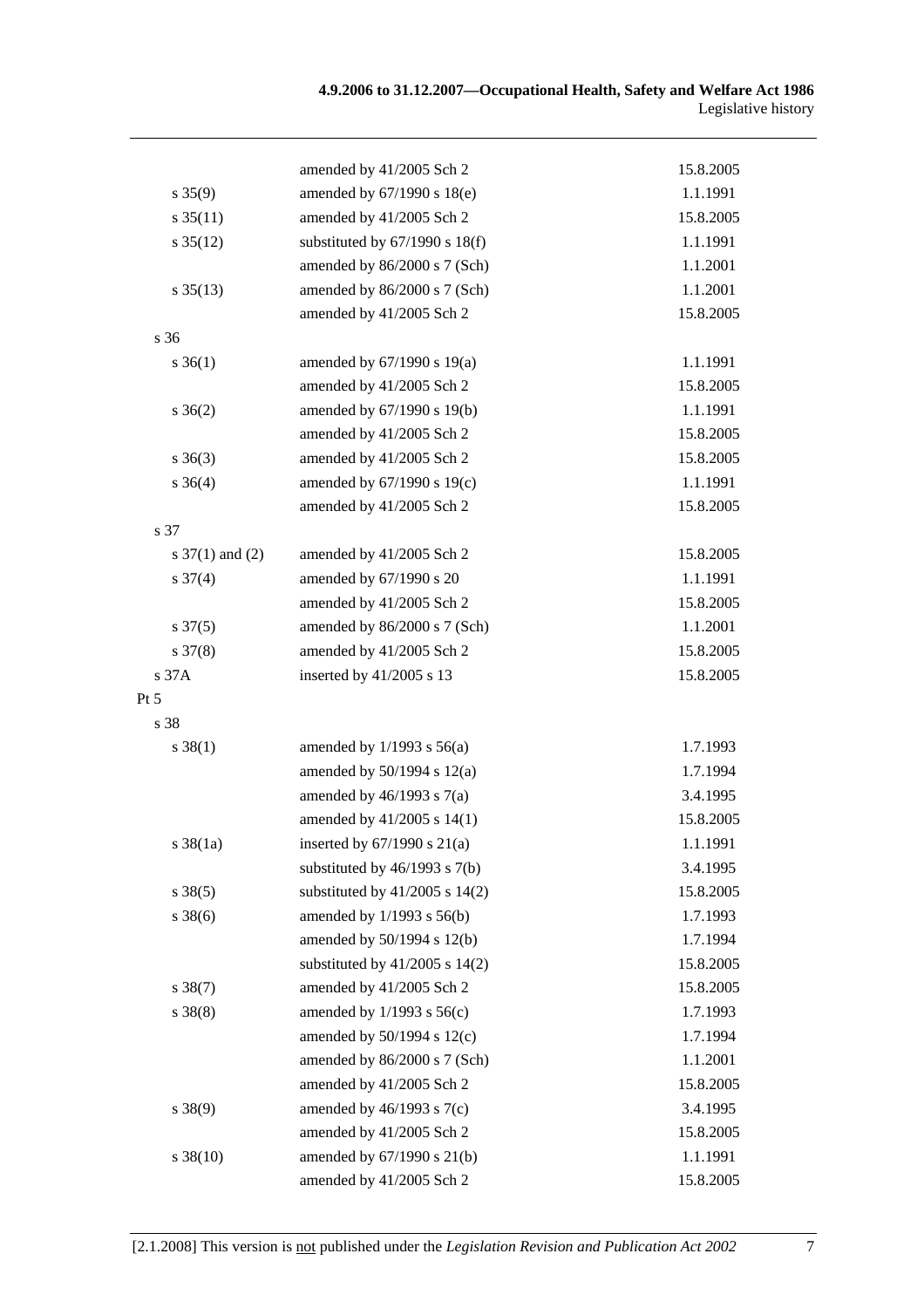#### **Occupational Health, Safety and Welfare Act 1986—4.9.2006 to 31.12.2007**  Legislative history

| $s \, 38(11)$     | amended by $1/1993$ s $56(d)$          | 1.7.1993  |
|-------------------|----------------------------------------|-----------|
|                   | amended by 50/1994 s 12(d)             | 1.7.1994  |
|                   | amended by 86/2000 s 7 (Sch)           | 1.1.2001  |
|                   | amended by 41/2005 s 14(3), (4), Sch 2 | 15.8.2005 |
| Pt 6              |                                        |           |
| s 39              |                                        |           |
| $s \, 39(1)$      | amended by $67/1990$ s $22(a)$         | 1.1.1991  |
| $s \, 39(2)$      | amended by 67/1990 s 22(b)             | 1.1.1991  |
|                   | amended by 41/2005 s 15(1)             | 15.8.2005 |
| $s \; 39(4)$      | amended by 86/2000 s 7 (Sch)           | 1.1.2001  |
|                   | amended by 41/2005 s 15(2)             | 15.8.2005 |
| s $39(5)$ and (6) | inserted by $41/2005$ s $15(3)$        | 15.8.2005 |
| $\rm s$ 40        |                                        |           |
| $s\ 40(1)$        | amended by 46/1993 s 8                 | 3.4.1995  |
|                   | substituted by $41/2005$ s $16(1)$     | 15.8.2005 |
| $s\ 40(2)$        | substituted by $41/2005$ s $16(1)$     | 15.8.2005 |
| $s\ 40(3)$        | amended by 41/2005 s 16(2)             | 15.8.2005 |
| $s\ 40(4)$        | amended by 86/2000 s 7 (Sch)           | 1.1.2001  |
| s 41              |                                        |           |
| $s\ 41(1)$        | amended by 86/2000 s 7 (Sch)           | 1.1.2001  |
|                   | amended by 41/2005 Sch 2               | 15.8.2005 |
| $s\ 41(2)$        | substituted by 67/1990 s 23            | 1.1.1991  |
|                   | amended by 46/1993 s 9                 | 3.4.1995  |
|                   | amended by 86/2000 s 7 (Sch)           | 1.1.2001  |
| $s\ 41(3)$        | amended by 86/2000 s 7 (Sch)           | 1.1.2001  |
|                   | amended by 41/2005 Sch 2               | 15.8.2005 |
| s <sub>42</sub>   |                                        |           |
| $s\ 42(1)$        | amended by 67/1990 s 24(a)             | 1.1.1991  |
|                   | amended by $46/1993$ s $10(a)$         | 3.4.1995  |
| $s\ 42(3)$        | amended by 41/2005 Sch 2               | 15.8.2005 |
| $s\ 42(5)$        | amended by 67/1990 s 24(b)             | 1.1.1991  |
|                   | amended by 46/1993 s 10(b)             | 3.4.1995  |
| s 43              |                                        |           |
| $s\ 43(2)$        | amended by 67/1990 s 25                | 1.1.1991  |
|                   | amended by 41/2005 Sch 2               | 15.8.2005 |
| $s\,43(3)$        | amended by 86/2000 s 7 (Sch)           | 1.1.2001  |
| s <sub>45</sub>   |                                        |           |
| $s\,45(1)$        | amended by 46/1993 s 11                | 3.4.1995  |
| $s\,45(3)$        | amended by 86/2000 s 7 (Sch)           | 1.1.2001  |
| Pt 7              |                                        |           |
| s 46              | amended by 41/2005 Sch 2               | 15.8.2005 |
| s 47              |                                        |           |
| $s\ 47(1)$ (4)    | amended by 41/2005 Sch 2               | 15.8.2005 |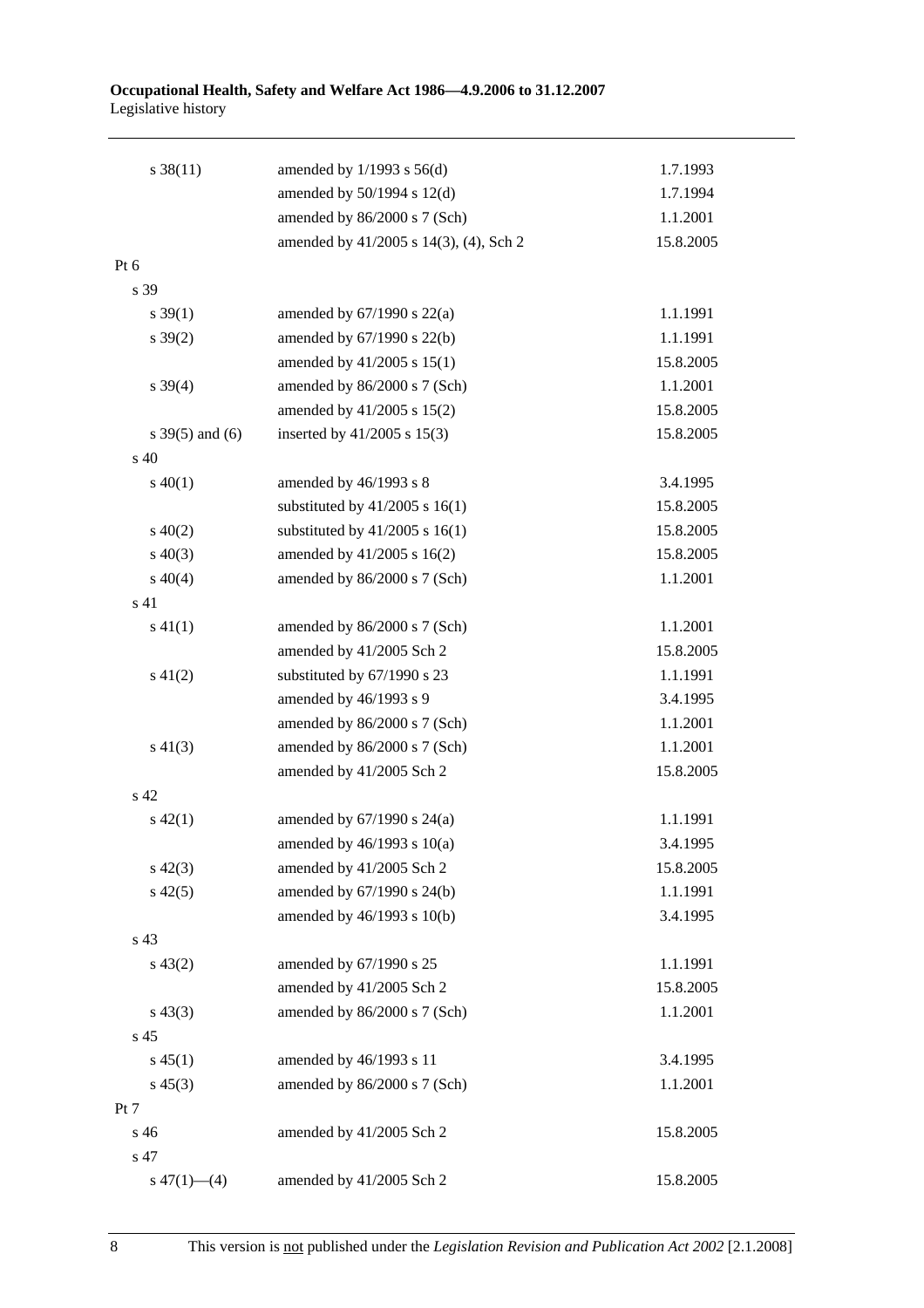| $s\,47(6)$            | inserted by 50/1994 s 13           | 1.7.1994  |
|-----------------------|------------------------------------|-----------|
| s 48                  |                                    |           |
| $s\,48(1)$            | amended by 41/2005 Sch 2           | 15.8.2005 |
| $s\ 48(3)$ and (4)    | amended by 41/2005 Sch 2           | 15.8.2005 |
| $s\,48(8)$            | amended by 86/2000 s 7 (Sch)       | 1.1.2001  |
|                       | amended by 41/2005 Sch 2           | 15.8.2005 |
| s 49                  |                                    |           |
| $s\,49(4)$            | amended by 17/2006 s 174           | 4.9.2006  |
| $s\,49(6)$            | amended by 41/2005 Sch 2           | 15.8.2005 |
| Pt 8                  |                                    |           |
| s 51                  |                                    |           |
| s 51(1)               | amended by 50/1994 s 14            | 1.7.1994  |
|                       | amended by 41/2005 s 17            | 15.8.2005 |
| s 51(2)               | amended by 41/2005 Sch 2           | 15.8.2005 |
| s 53                  | amended by 1/1993 s 57             | 1.7.1993  |
|                       | substituted by 50/1994 s 15        | 1.7.1994  |
| s 53(1)               | amended by 41/2005 s 18            | 15.8.2005 |
| s 54                  |                                    |           |
| s 54(1)               | substituted by $50/1994$ s $16(a)$ | 1.7.1994  |
|                       | amended by 41/2005 s 19(1)         | 15.8.2005 |
| s 54(1a)              | inserted by $50/1994$ s $16(a)$    | 1.7.1994  |
|                       | amended by 41/2005 s 19(2)         | 15.8.2005 |
| s 54(2)               | amended by 50/1994 s 16(b)         | 1.7.1994  |
| s 54A                 | inserted by $41/2005$ s 20         | 15.8.2005 |
| s 55                  |                                    |           |
| s 55(1)               | substituted by $50/1994$ s $17(a)$ | 1.7.1994  |
|                       | amended by 86/2000 s 7 (Sch)       | 1.1.2001  |
| s 55(1a)              | inserted by $50/1994$ s $17(a)$    | 1.7.1994  |
|                       | amended by 41/2005 s 21            | 15.8.2005 |
| s $55(1b)$ and $(1c)$ | inserted by $50/1994$ s $17(a)$    | 1.7.1994  |
| s 55(2)               | amended by 86/2000 s 7 (Sch)       | 1.1.2001  |
|                       | amended by 41/2005 Sch 2           | 15.8.2005 |
| s 55A                 | inserted by 41/2005 s 22           | 15.8.2005 |
| s 56                  |                                    |           |
| $s 56(1)$ and (2)     | amended by 86/2000 s 7 (Sch)       | 1.1.2001  |
|                       | amended by 41/2005 Sch 2           | 15.8.2005 |
| $s\,56(3)$            | amended by 41/2005 Sch 2           | 15.8.2005 |
| s 58                  |                                    |           |
| s 58(5)               | amended by 41/2005 s 23(1)         | 15.8.2005 |
| s 58(5a)              | inserted by 41/2005 s 23(2)        | 15.8.2005 |
|                       | amended by 17/2006 s 175           | 4.9.2006  |
| s 58(6)               | substituted by 86/2000 s 6         | 1.1.2001  |
|                       | amended by 41/2005 s 23(3)         | 15.8.2005 |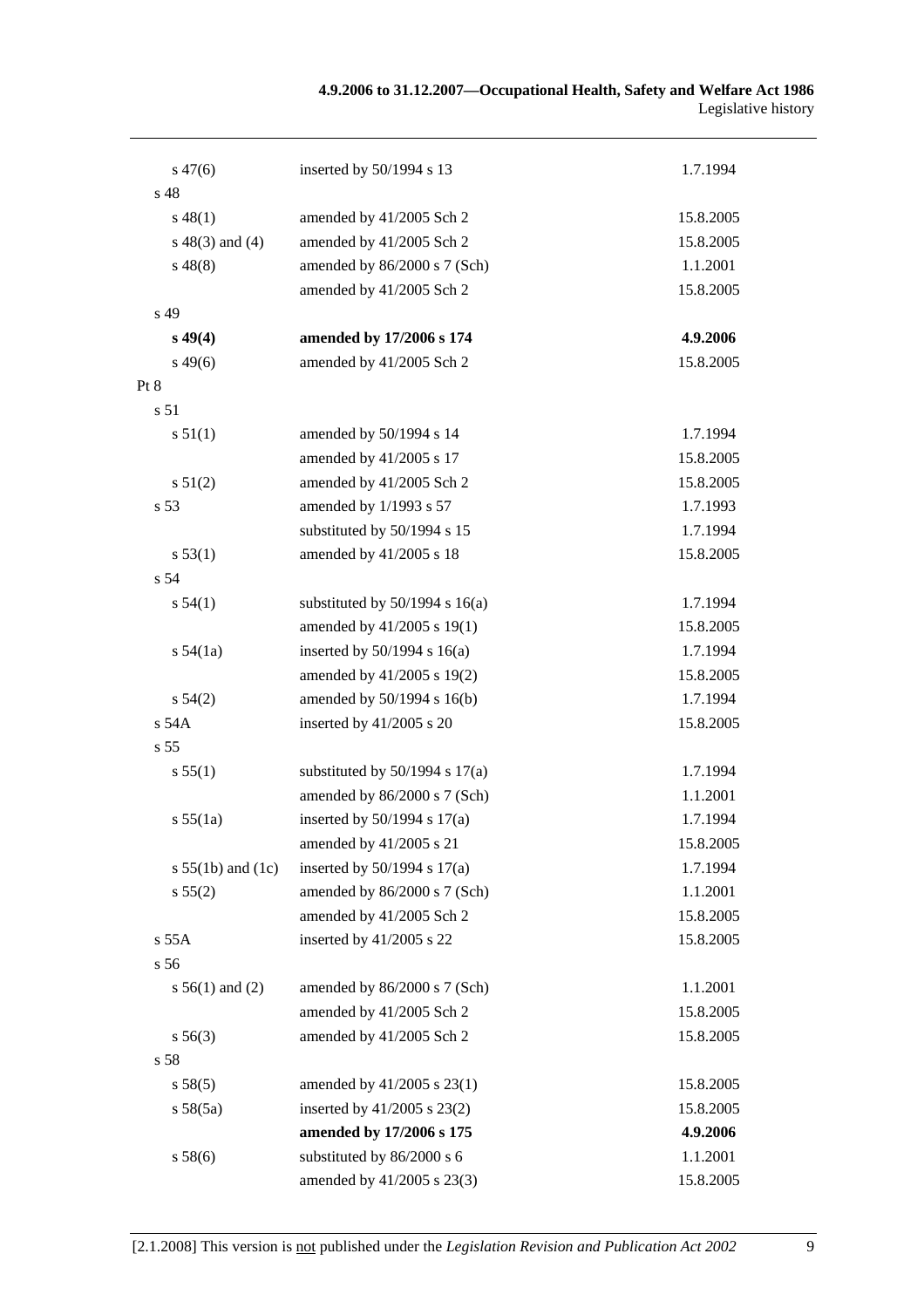| $s$ 58(6a) and (6b)   | inserted by $41/2005$ s 23(4)                    | 15.8.2005 |
|-----------------------|--------------------------------------------------|-----------|
| s 58(7)               | substituted by 86/2000 s 6                       | 1.1.2001  |
|                       | amended by 41/2005 s 23(5), (6)                  | 15.8.2005 |
| s 58(8)               | inserted by 86/2000 s 6                          | 1.1.2001  |
|                       | substituted by $41/2005$ s 23(7)                 | 15.8.2005 |
| s 58(9)               | inserted by 86/2000 s 6                          | 1.1.2001  |
|                       | amended by 41/2005 s 23(8)                       | 15.8.2005 |
| s 58(10)              | inserted by 41/2005 s 23(9)                      | 15.8.2005 |
| s 60                  |                                                  |           |
| s $60(1)$ and $(3)$   | amended by 86/2000 s 7 (Sch)                     | 1.1.2001  |
| s 60(4)               | amended by 86/2000 s 7 (Sch)                     | 1.1.2001  |
|                       | amended by 41/2005 Sch 2                         | 15.8.2005 |
| s 60A                 | inserted by 67/1990 s 26                         | 1.1.1991  |
|                       | amended by 50/1994 s 18                          | 1.7.1994  |
|                       | deleted by 34/1996 s 4 (Sch cl 26)               | 3.2.1997  |
|                       | inserted by 41/2005 s 24                         | 15.8.2005 |
| s 61                  | substituted by 67/1990 s 27                      | 1.1.1991  |
| s $61(2a)$ and $(2b)$ | inserted by 41/2005 s 25                         | 15.8.2005 |
| $s \ 61(3)$           | amended by 86/2000 s 7 (Sch)                     | 1.1.2001  |
| s <sub>62</sub>       |                                                  |           |
| s 62(1)               | s 62 redesignated as s $62(1)$ by $41/2005$ s 26 | 15.8.2005 |
|                       | amended by 41/2005 Sch 2                         | 15.8.2005 |
| $s \, 62(2)$          | inserted by 41/2005 s 26                         | 15.8.2005 |
| s 63                  |                                                  |           |
| s 63(1)               | amended by $50/1994$ s $19(a)$                   | 1.7.1994  |
| $s \, 63(3)$          | deleted by 50/1994 s 19(b)                       | 1.7.1994  |
| s 63(4)               | amended by 50/1994 s 19(c)                       | 1.7.1994  |
| $s 63(5)$ (7)         | amended by 41/2005 Sch 2                         | 15.8.2005 |
| s 63A                 | inserted by 67/1990 s 28                         | 1.1.1991  |
|                       | amended by 50/1994 s 20                          | 1.7.1994  |
| s 64                  |                                                  |           |
| s 64(1)               | amended by 46/1993 s 12                          | 3.4.1995  |
|                       | amended by 41/2005 Sch 2                         | 15.8.2005 |
| s 64(2)               | amended by 41/2005 Sch 2                         | 15.8.2005 |
| s 64(3)               | inserted by 67/1990 s 29                         | 1.1.1991  |
| s 65                  | amended by 1/1993 s 58                           | 1.7.1993  |
|                       | substituted by 50/1994 s 21                      | 1.7.1994  |
|                       | deleted by 41/2005 s 27                          | 15.8.2005 |
| s 66                  |                                                  |           |
| s 66(1)               | amended by $1/1993$ s $59(a)$                    | 1.7.1993  |
|                       | amended by 46/1993 s 13(a), (b)                  | 3.4.1995  |
|                       | amended by 41/2005 Sch 2                         | 15.8.2005 |
| s 66(2)               | amended by 46/1993 s 13(c), (d)                  | 3.4.1995  |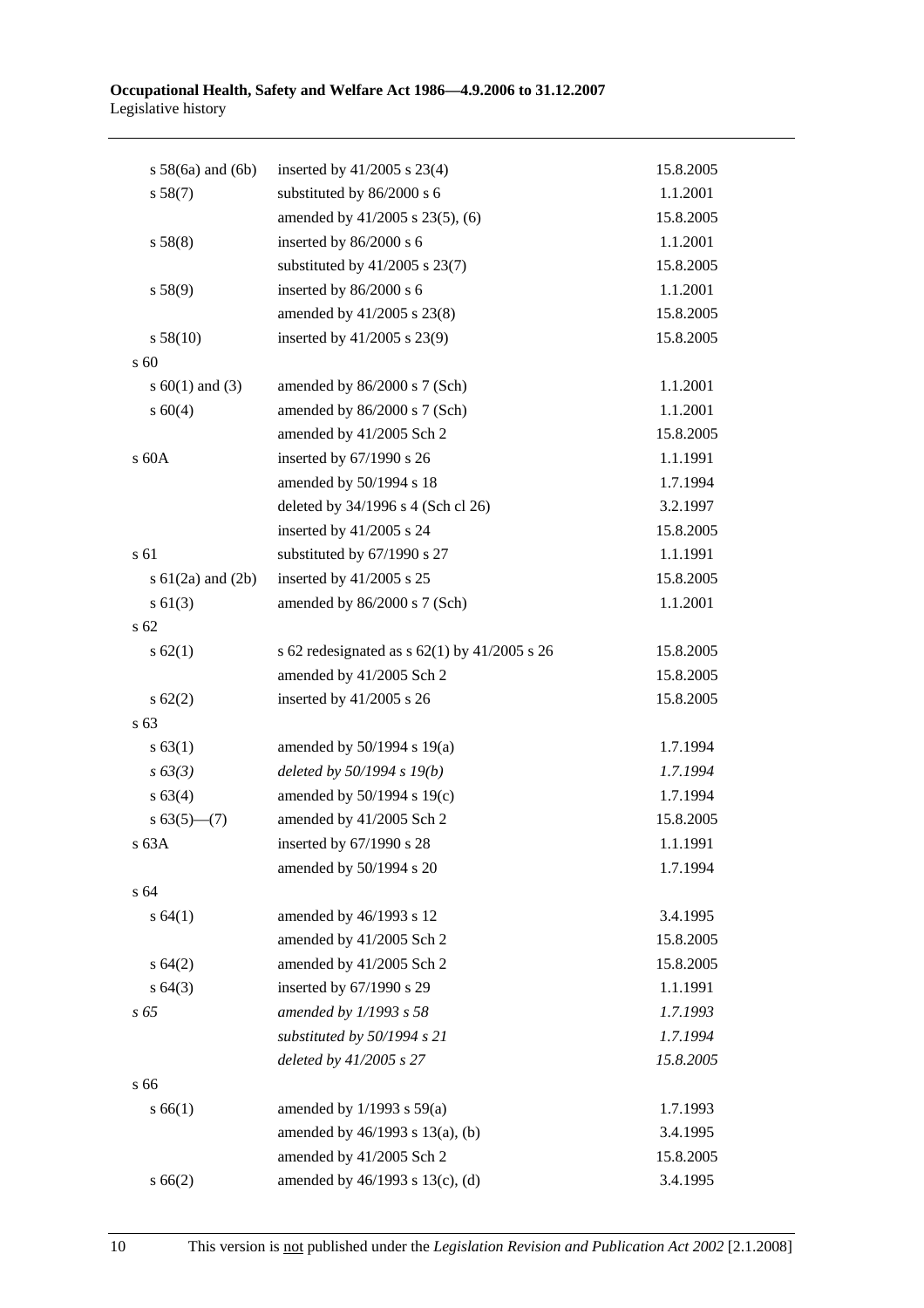|              | amended by 86/2000 s 7 (Sch)        | 1.1.2001  |
|--------------|-------------------------------------|-----------|
|              | amended by 41/2005 Sch 2            | 15.8.2005 |
| $s\,66(3)$   | amended by 1/1993 s 59(b)           | 1.7.1993  |
|              | amended by 50/1994 s 22             | 1.7.1994  |
|              | amended by 41/2005 Sch 2            | 15.8.2005 |
| s 66(4)      | amended by 67/1990 s 30             | 1.1.1991  |
|              | amended by $1/1993$ s $59(c)$       | 1.7.1993  |
| s66(6)       | amended by 41/2005 Sch 2            | 15.8.2005 |
| s 67         |                                     |           |
| s 67(1)      | amended by $50/1994$ s $23(a)$ —(c) | 1.7.1994  |
|              | amended by $46/1993$ s $14(a)$ —(c) | 3.4.1995  |
|              | amended by 41/2005 Sch 2            | 15.8.2005 |
| s 67(2)      | substituted by $46/1993$ s $14(d)$  | 3.4.1995  |
| s 67(3)      | substituted by $50/1994$ s $23(d)$  | 1.7.1994  |
| s 67(4)      | amended by 50/1994 s 23(e)          | 1.7.1994  |
| s 67(5)      | amended by 50/1994 s 23(f)          | 1.7.1994  |
| s 67A        | inserted by 24/1989 s 9             | 1.7.1990  |
| s 67A(3)     | amended by $50/1994$ s $24(a)$      | 1.7.1994  |
|              | amended by 41/2005 s 28(1)          | 15.8.2005 |
| s 67A(5)     | substituted by 51/1993 s 3          | 1.7.1993  |
|              | amended by 50/1994 s 24(b)          | 1.7.1994  |
|              | amended by 41/2005 s 28(2)          | 15.8.2005 |
| s 67A(6)     | substituted by 51/1993 s 3          | 1.7.1993  |
|              | amended by $50/1994$ s $24(c)$      | 1.7.1994  |
|              | amended by 41/2005 s 28(3)          | 15.8.2005 |
| s 67A(7)     | substituted by 51/1993 s 3          | 1.7.1993  |
|              | substituted by $50/1994$ s $24(d)$  | 1.7.1994  |
|              | amended by 41/2005 s 28(4)          | 15.8.2005 |
| s 67A(8)     | substituted by 51/1993 s 3          | 1.7.1993  |
|              | substituted by $50/1994$ s $24(d)$  | 1.7.1994  |
|              | amended by 41/2005 s 28(5)          | 15.8.2005 |
| $s\,67A(8a)$ | inserted by $51/1993$ s 3           | 1.7.1993  |
|              | deleted by $50/1994 s 24(d)$        | 1.7.1994  |
| $s$ 67A(8b)  | inserted by 51/1993 s 3             | 1.7.1993  |
| s $67A(8c)$  | inserted by 51/1993 s 3             | 1.7.1993  |
|              | amended by 50/1994 s 24(e)          | 1.7.1994  |
|              | amended by 41/2005 s 28(6)          | 15.8.2005 |
| s 67A(8d)    | inserted by $51/1993$ s 3           | 1.7.1993  |
|              | amended by 50/1994 s 24(f)          | 1.7.1994  |
|              | amended by 41/2005 s 28(7)          | 15.8.2005 |
| $s\,67A(8e)$ | inserted by $51/1993$ s 3           | 1.7.1993  |
|              | deleted by $50/1994 s 24(g)$        | 1.7.1994  |
| s 67A(9)     | substituted by $50/1994$ s $24(h)$  | 1.7.1994  |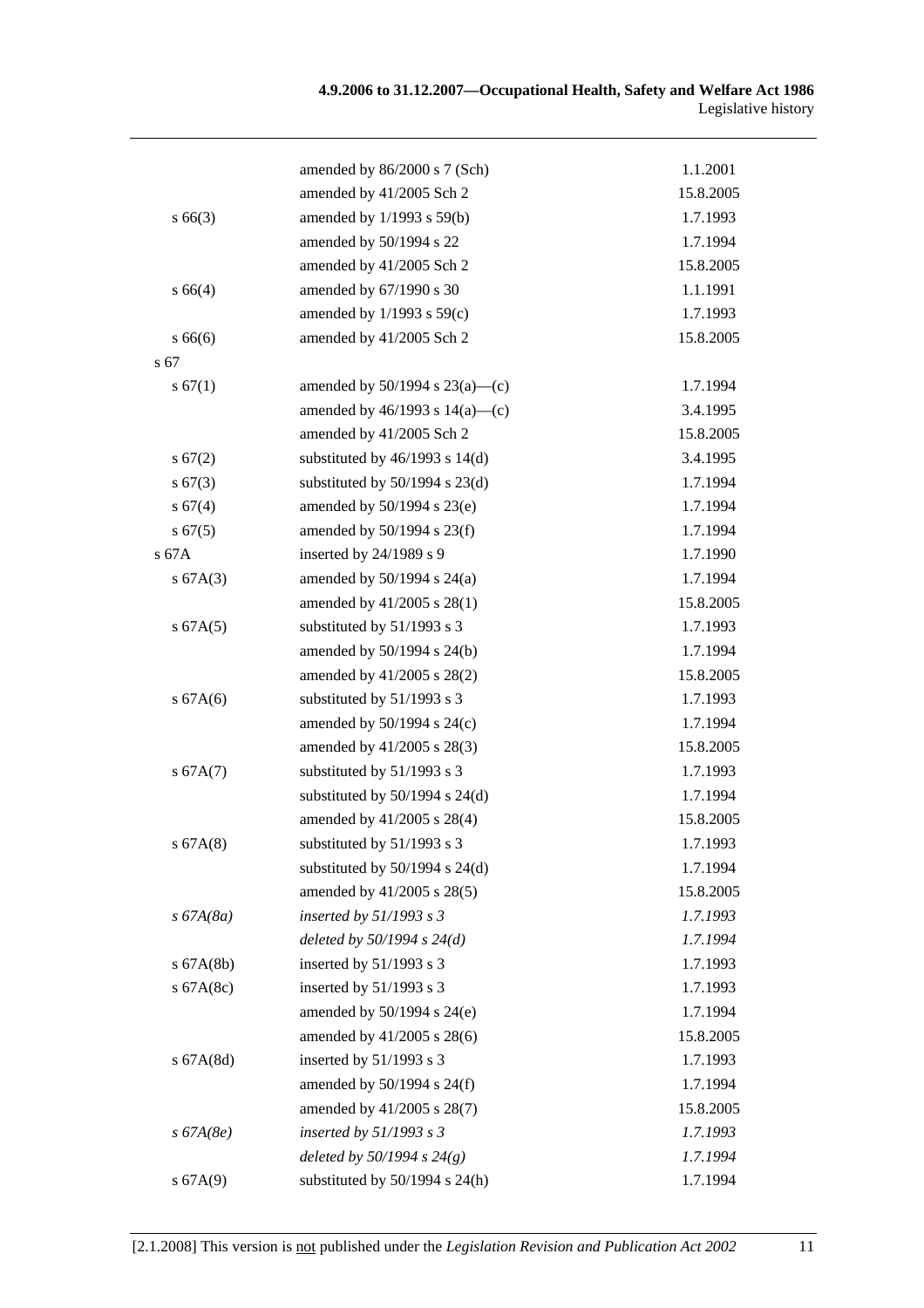|                  | amended by 41/2005 s 28(8), (9)                                       | 15.8.2005  |
|------------------|-----------------------------------------------------------------------|------------|
| s 67A(10)        | amended by 86/2000 s 7 (Sch)                                          | 1.1.2001   |
| s 67A(11)        | amended by $1/1993 s 60$                                              | 1.7.1993   |
|                  | substituted by $50/1994$ s $24(i)$                                    | 1.7.1994   |
|                  | deleted by $41/2005$ s $28(10)$                                       | 15.8.2005  |
| ss 67B and 67C   | inserted by 41/2005 s 29                                              | 15.8.2005  |
| s 68             | amended by 50/1994 s 25                                               | 1.7.1994   |
|                  | amended by 41/2005 Sch 2                                              | 15.8.2005  |
| s 69             |                                                                       |            |
| $s\,69(3)$       | amended by $1/1993$ s $61(a)$                                         | 1.7.1993   |
|                  | amended by 41/2005 Sch 2                                              | 15.8.2005  |
| s 69(4)          | amended by $1/1993$ s $61(b)$                                         | 1.7.1993   |
| $s\,69(7)$       | amended by 41/2005 Sch 2                                              | 15.8.2005  |
| $s\,69(8)$       | amended by 17/2006 s 176                                              | 4.9.2006   |
| $s\,69(8a)$      | inserted by 24/1989 s 10                                              | 22.6.1989  |
|                  | amended by $50/1994$ s $26(a)$                                        | 1.7.1994   |
|                  | amended by 41/2005 s 30(1)                                            | 15.8.2005  |
| $s\,69(8b)$      | inserted by 24/1989 s 10                                              | 22.6.1989  |
|                  | substituted by $50/1994$ s $26(b)$                                    | 1.7.1994   |
|                  | substituted by $41/2005$ s $30(2)$                                    | 15.8.2005  |
| $s\,69(8c)$      | inserted by 24/1989 s 10                                              | 22.6.1989  |
|                  | deleted by $50/1994 s 26(b)$                                          | 1.7.1994   |
| $s\,69(9)$       | amended by $50/1994$ s $26(c)$                                        | 1.7.1994   |
| $s\,69(10)$      | amended by 41/2005 Sch 2                                              | 15.8.2005  |
| s 69(11)         | amended by $1/1993$ s $61(c)$                                         | 1.7.1993   |
| ss 70 and 71     | omitted under Legislation Revision and<br><b>Publication Act 2002</b> | 24.11.2003 |
| Sch 1            |                                                                       |            |
| cll 3A and 3B    | inserted by 24/1989 s 11                                              | 1.7.1990   |
| cl <sub>4</sub>  | amended by 1/1993 s 62                                                | 1.7.1993   |
| cl 8             | amended by $46/1993$ s $15(a)$                                        | 3.4.1995   |
| cl 21            | amended by 46/1993 s 15(b)                                            | 3.4.1995   |
| cl 33            | inserted by 34/1996 s 4 (Sch cl 26)                                   | 3.2.1997   |
| Sch 2            | amended by 1/1993 s 63                                                | 1.7.1993   |
|                  | amended by 50/1994 s 27                                               | 1.7.1994   |
|                  | substituted by 46/1993 s 16                                           | 3.4.1995   |
| Sch <sub>3</sub> | omitted under Legislation Revision and<br><b>Publication Act 2002</b> | 24.11.2003 |
|                  | inserted by 41/2005 s 31                                              | 15.8.2005  |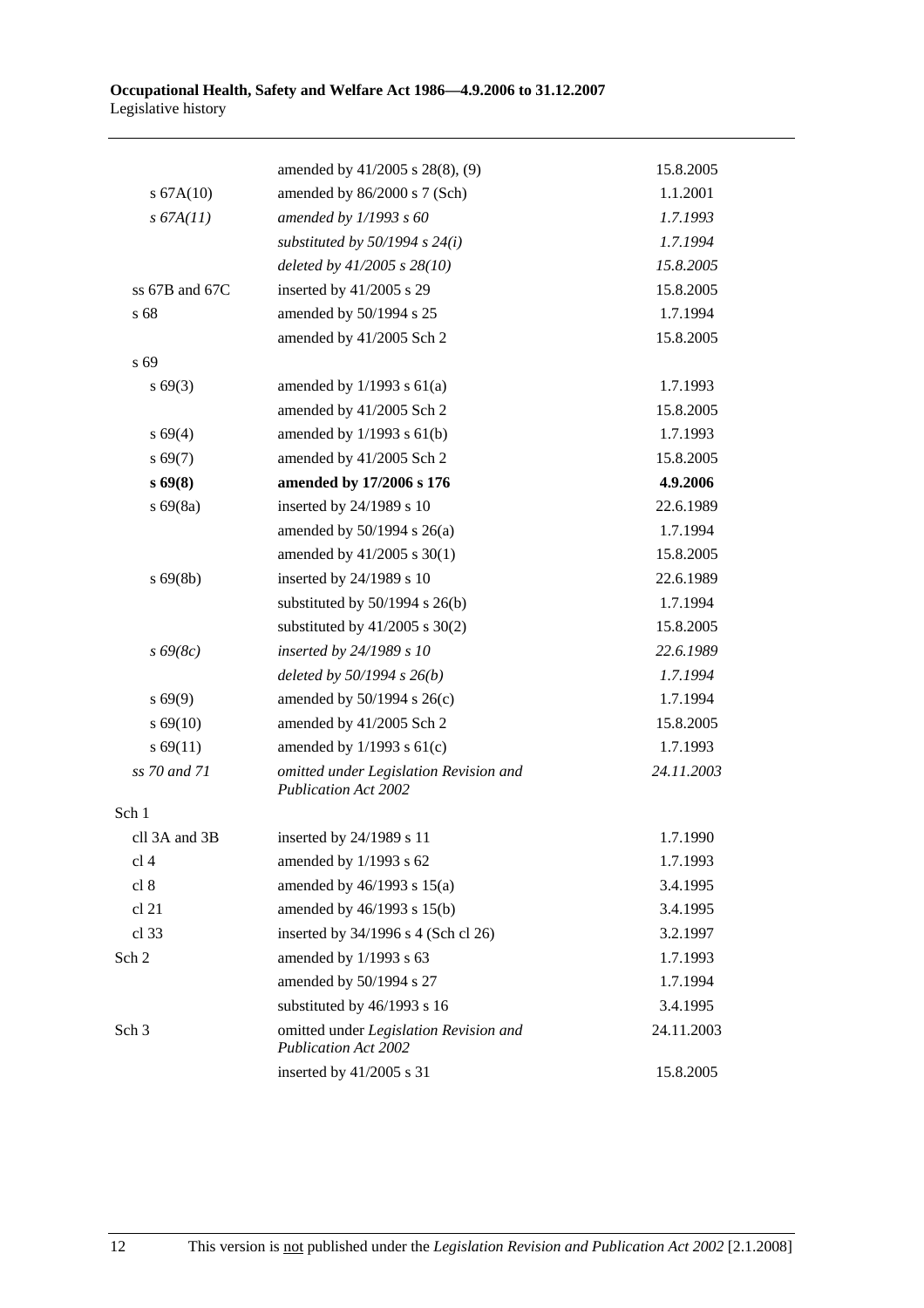# **Transitional etc provisions associated with Act or amendments**

# *Occupational Health, Safety and Welfare Act Amendment Act 1989*

# **12—Transitional provisions**

- (1) The offices of all members of the Commission become vacant on the commencement of this Act.
- (2) The person who was, immediately before the commencement of this Act, the full-time member of the Commission is entitled to be appointed to the office of Chief Executive Officer of the Commission—
	- (a) for a term equal to the balance of the term for which he or she was appointed as full-time member of the Commission; and
	- (b) on terms and conditions equivalent to the terms and conditions of employment that applied to him or her as full-time member of the Commission.
- (3) The person who was, immediately before the commencement of this Act, the deputy to the full-time member of the Commission is entitled to be appointed to the office of Deputy Chief Executive Officer of the Commission (on the same terms and conditions of employment that applied to him or her as deputy to the full-time member of the Commission).

### *Statutes Amendment (Chief Inspector) Act 1993*

#### **65—Existing appointments**

This Act does not affect the appointment of any person as an inspector before the commencement of this Act (other than as a Chief Inspector).

#### *Occupational Health, Safety and Welfare (Plant) Amendment Act 1993*

#### **19—Transitional provisions**

The Governor may, by regulation, make such transitional provisions as appear to the Governor to be necessary or expedient on account of the enactment of this Act.

# *Occupational Health, Safety and Welfare (Administration) Amendment Act 1994*

#### **28—Transitional provisions**

The Governor may, by regulation, make such saving or transitional provisions as appear to the Governor to be necessary or expedient on account of the enactment of this Act.

# *Statutes Amendment and Repeal (Common Expiation Scheme) Act 1996*

# **5—Transitional provision**

An Act repealed or amended by this Act will continue to apply (as in force immediately prior to the repeal or amendment coming into operation) to an expiation notice issued under the repealed or amended Act.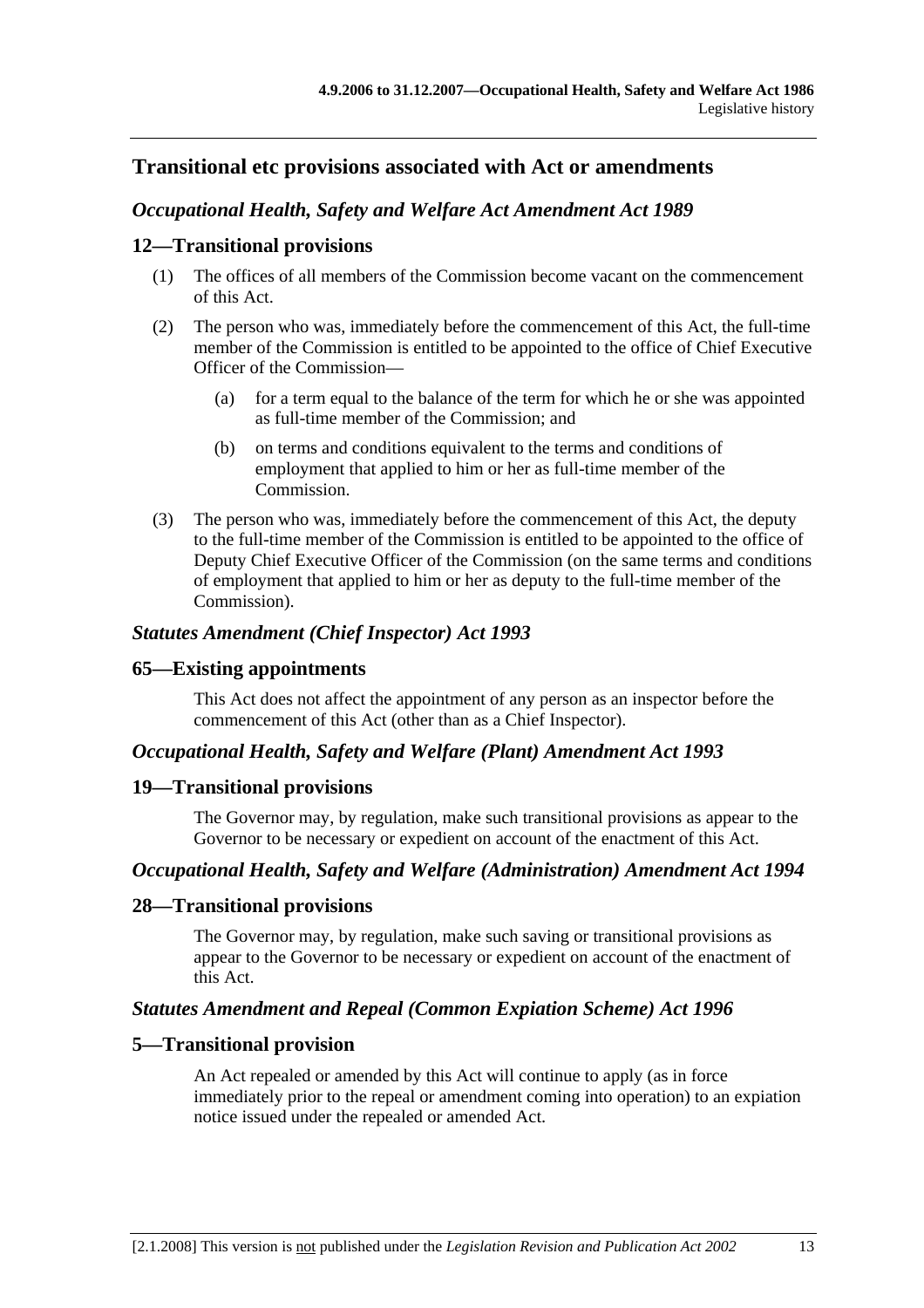# *Occupational Health, Safety and Welfare (SafeWork SA) Amendment Act 2005, Sch 1*

# **8—Staff**

- (1) The Minister may, by notice in the Gazette, transfer a person who is a member of the staff of WorkCover immediately before the commencement of this subclause to—
	- (a) the Department; or
	- (b) another administrative unit in the Public Service of the State.
- (2) The Minister must obtain the concurrence of the board of management of WorkCover before he or she may act under subclause (1).
- (3) The conditions of employment that will apply to a person on his or her transfer under subclause (1) will be determined by the Commissioner for Public Employment after consultation with—
	- (a) the Chief Executive of the Department and, if a person is being transferred to another administrative unit under subclause  $(1)(b)$ , the Chief Executive of that other administrative unit; and
	- (b) any registered association that represents the interests of any person who is being transferred; and
	- (c) WorkCover.
- (4) Despite subclause (3), a transfer under subclause (1) will occur without prejudice to any continuity of service of a person and without affecting any accrued right to leave.

# **9—Property**

- (1) The Governor may, by proclamation made on the recommendation of the Minister, vest an asset, right or liability of WorkCover in—
	- (a) the Crown; or
	- (b) the Minister.
- (2) The Governor may, by proclamation made on the recommendation of the Minister, transfer a monetary amount from WorkCover to the Department on account of the arrangements or functions that are to be established or assumed by the Advisory Committee or the Department after the enactment of this Act.
- (3) The Minister must obtain the concurrence of the board of management of WorkCover before he or she may make a recommendation under subclause (1) or (2).
- (4) Any money transferred from WorkCover under subclause (2) will be paid from the Compensation Fund (without further authorisation under the *Workers Rehabilitation and Compensation Act 1986*).

# **10—Review of conciliation and mediation scheme**

 (1) The Minister to whom the administration of the principal Act is committed must cause a review to be undertaken in relation to the operation of section 55A of the principal Act after that section has been in operation for a period of 12 months.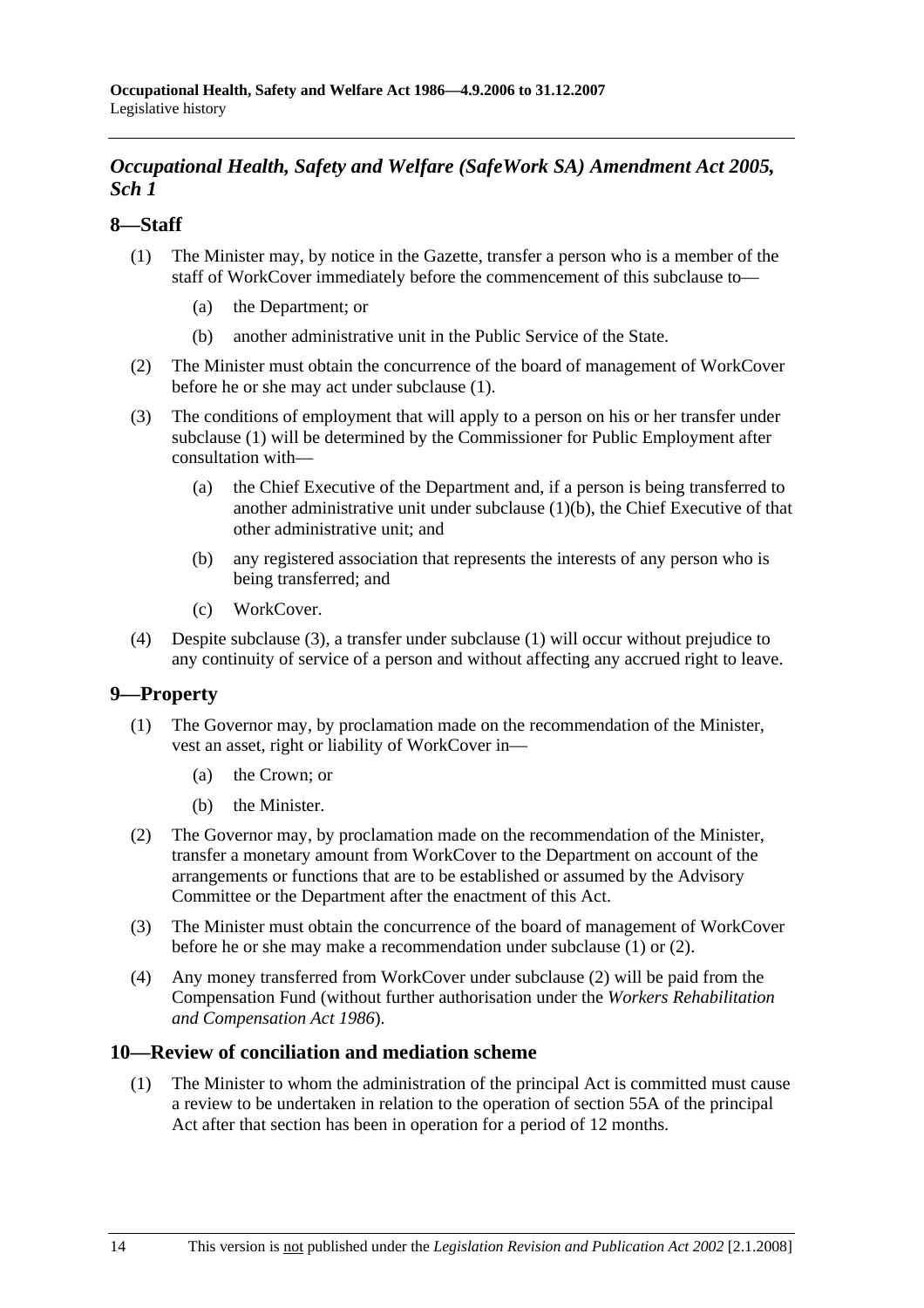(2) The results of the review must be embodied in a written report and incorporated into the Department's annual report for the financial year during which the review is completed.

# **11—Training**

- (1) The period within which a person must attend a course of training under section 61(2a) of the principal Act (as enacted by this Act) if the person is appointed as a responsible officer within the first 12 months after the commencement of this clause will be extended from 3 months to 12 months after his or her appointment.
- (2) A person who is a responsible officer under section 61 of the principal Act on the commencement of this clause must attend a course of training recognised or approved by the Advisory Committee for the purposes of subsection (2a) of that section within 3 years after the commencement of this clause.
- (3) However—
	- (a) the requirement for a person to attend a course of training under subclause (2) lapses if the person ceases to be a responsible officer for the relevant body corporate (but this paragraph does not derogate from the operation of section 61(2a) of the principal Act); and
	- (b) a person is not required to attend a course of training under subclause (2) if he or she has, before the commencement of this clause, attended a course of training recognised by the Advisory Committee for the purposes of this provision.
- (4) A person who fails to comply with subclause (2) will be guilty of an offence and liable to the same penalty as the penalty that applies to a failure to comply with section 61(2a) of the principal Act.

# **12—Committee membership**

The persons holding office as members of the Mining and Quarrying Occupational Health and Safety Committee immediately before the commencement of this clause may continue to hold office after the commencement of this clause.

# **13—Regulations**

The Governor may, by regulation, make other provisions of a saving or transitional nature consequent on the enactment of this Act.

# **14—Interpretation**

In this Part—

*Advisory Committee* means the SafeWork SA Advisory Committee;

*Compensation Fund* means the Compensation Fund under Part 5 of the *Workers Rehabilitation and Compensation Act 1986*;

*Department* means the administrative unit of the Minister to whom the administration of the principal Act is committed;

*principal Act* means the *Occupational Health, Safety and Welfare Act 1986*;

*registered association* has the same meaning as in the *Occupational Health, Safety and Welfare Act 1986*;